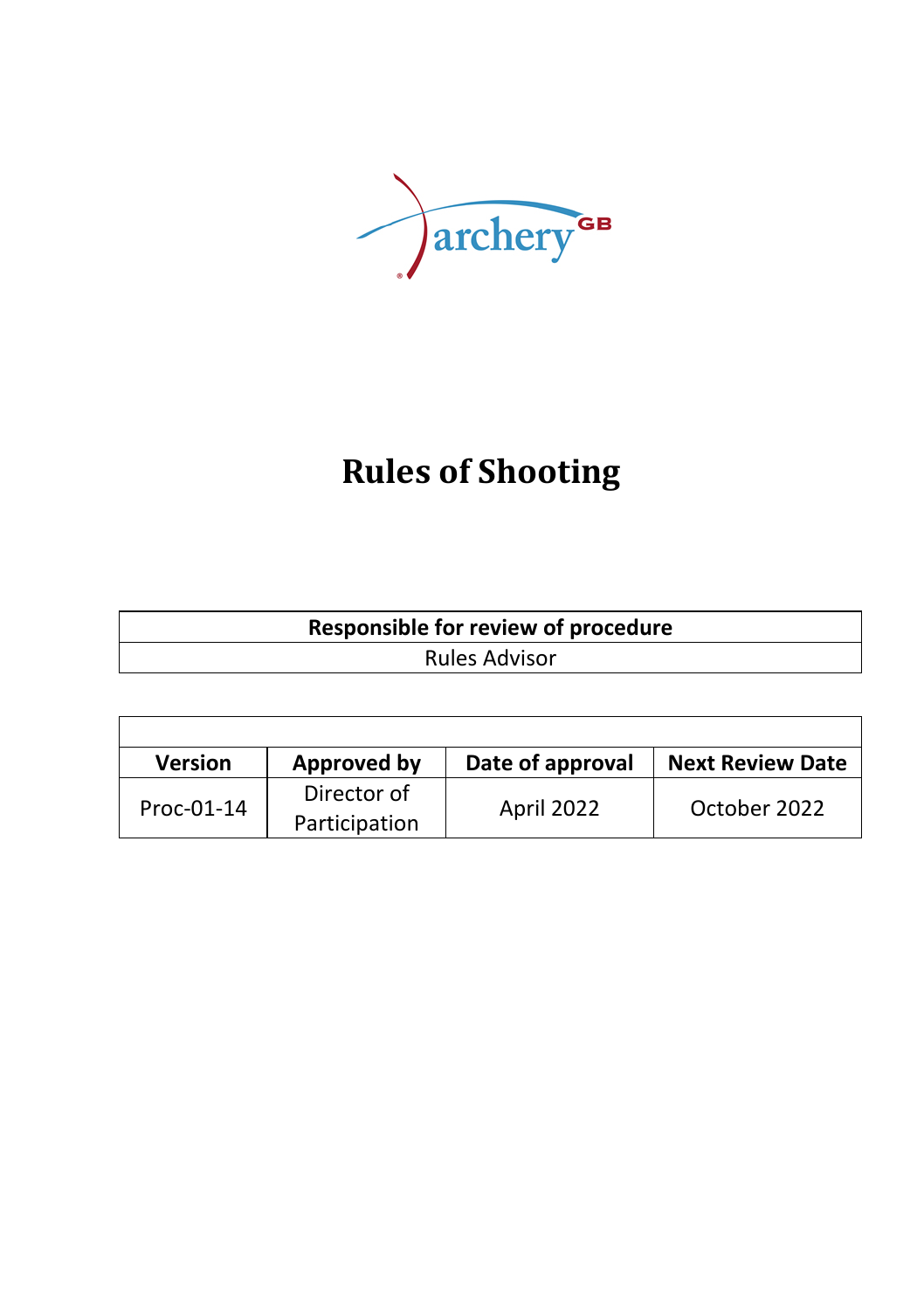INTENTIONALLY BLANK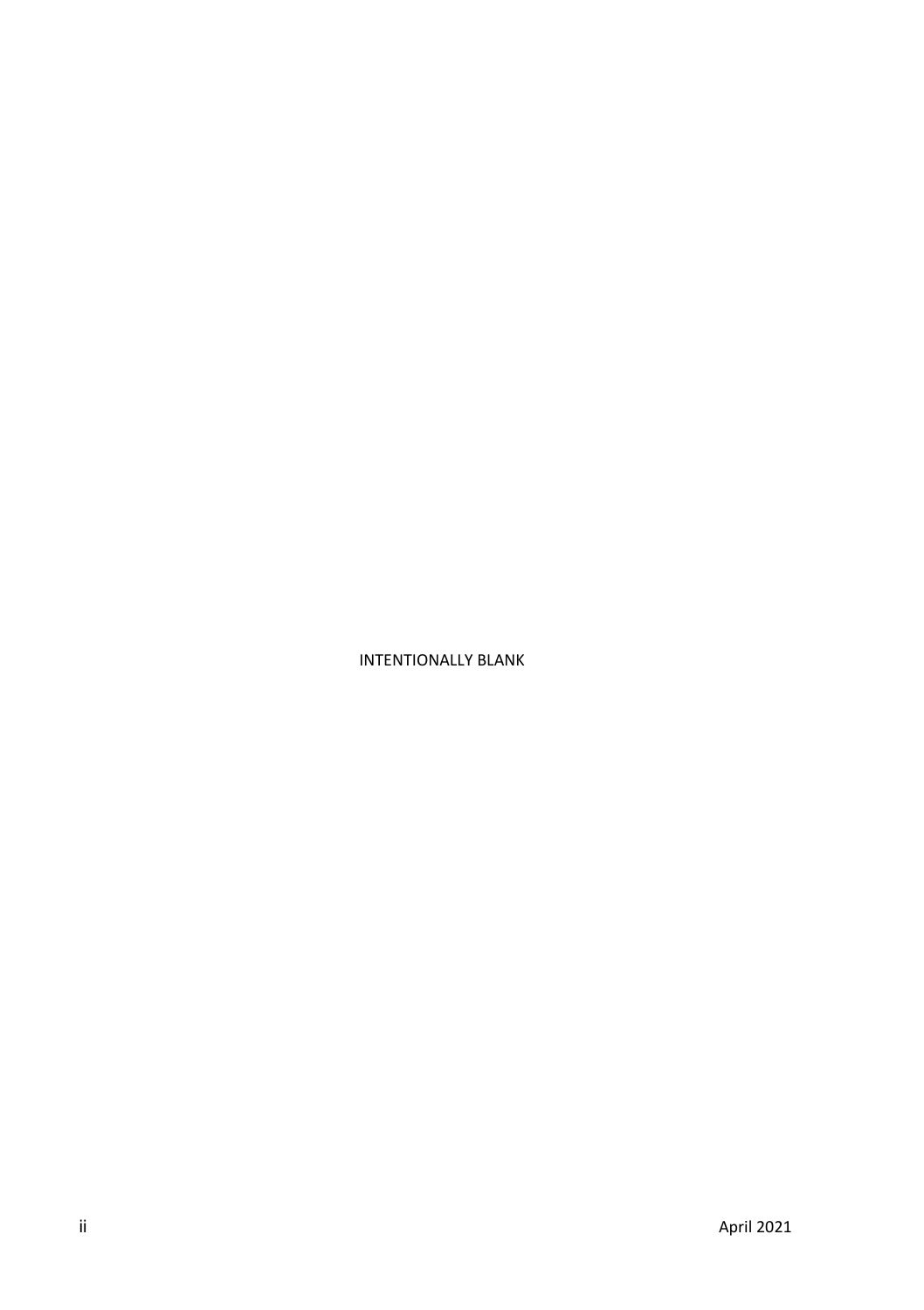#### **ARCHERY GB**

#### **RULES OF SHOOTING**

#### **Contents**

- Part Title
	- Contents Amendment Procedures Introduction
	- 1 Bow Safety
	- 2 Bowstyles
	- 3 Target Archery Outdoor
	- 4 Target Archery Indoor
	- 5 Field Archery
	- 6 Flight Shooting
	- 7 Clout Shooting
	- 8 Crossbow Target Rounds
	- 9 Traditional Longbow Target Archery
	- 10 Other Forms of Archery
	- 11 Disabled and Visually Impaired Archers Index

# Appendix

- A Approved Scoring Systems
- B Minimum Standard for Judge in Charge
- C Target Archery Outdoor Range Layout
- D Target Archery Outdoor Independent Range Layout
- E Clout Archery Range Layout
- F WA Bowstyle references

# Imperial/Metric Conversions

| 1 metre    | $= 1$ yard 0 feet 3.37 inches | 1 yard | $= 0.914$ metres            |
|------------|-------------------------------|--------|-----------------------------|
| 1 kilogram | $= 2.2$ pounds                |        | $1$ pound = 0.454 kilograms |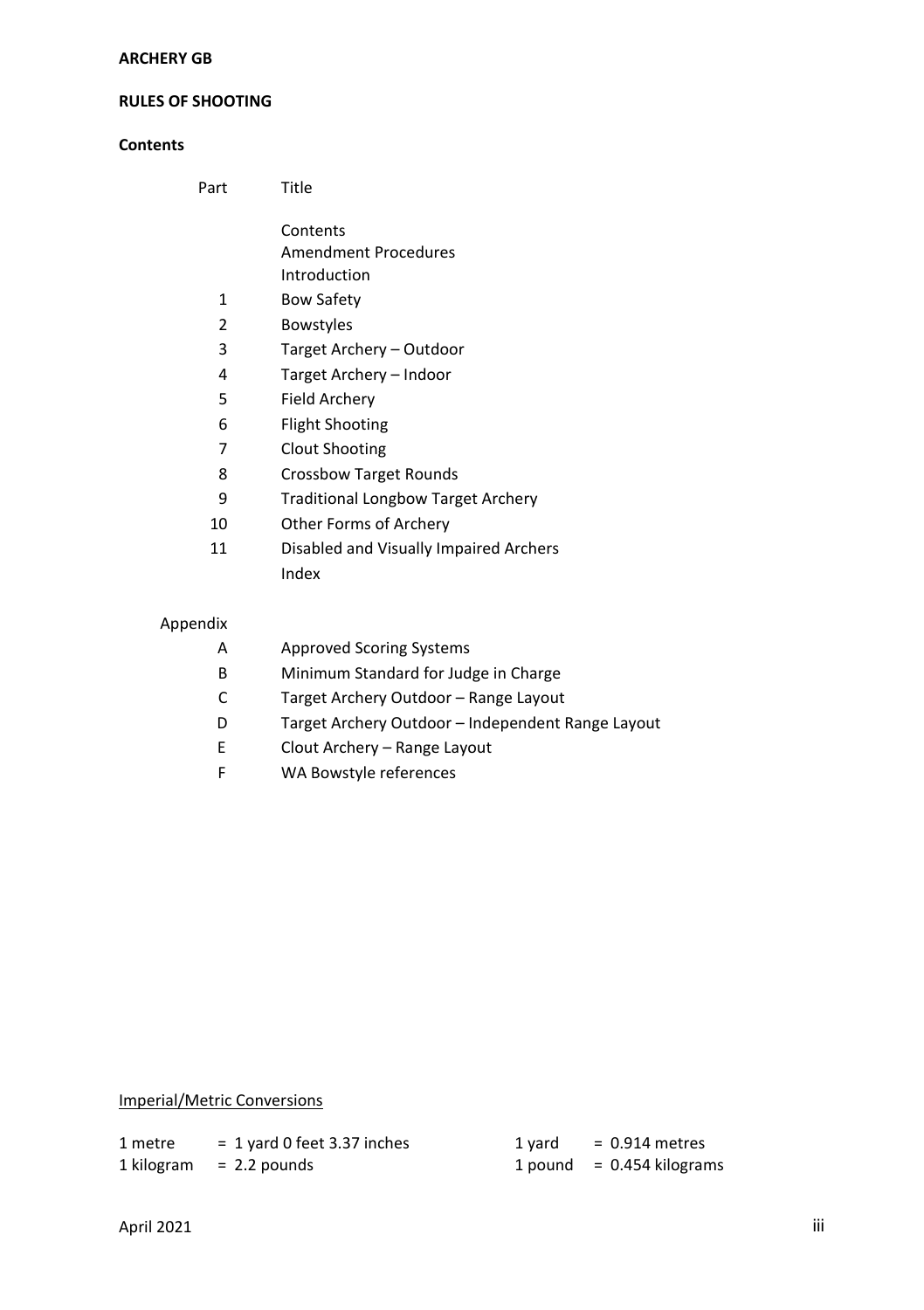# **ARCHERY GB**

#### **RULES OF SHOOTING**

Published by Archery GB Lilleshall National Sports & Conferencing Centre Newport Shropshire TF10 9AT Telephone: 01952 677888 E-Mail: enquiries@archerygb.org

© Archery GB 2002, 2004, 2006, 2008, 2010, 2012, 2014, 2016, 2020, 2021

#### **ISSUE DATE OF PAGES**

All pages April 2021

Archery GB is the trading name of the Grand National Archery Society, a company limited by guarantee no. 1342150 Registered in England.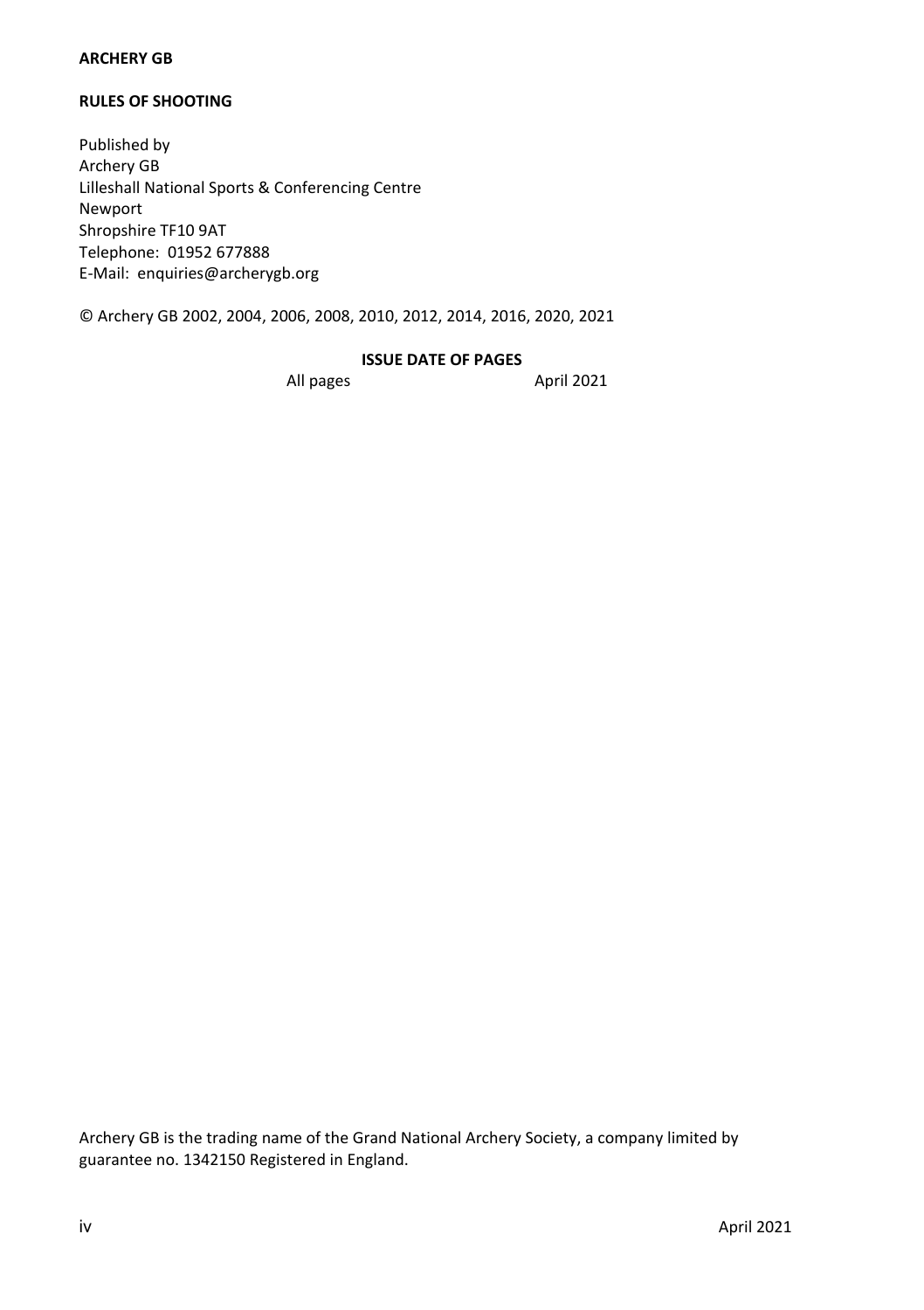#### **Amendment Procedures**

- 1. Proposals or suggestions for changes to these Rules of Shooting should initially be forwarded in writing to Membership Services.
- 2. Archery GB will consult the Rules Advisor and any other relevant person, and if a change is agreed in principle, a proposal will then be drafted and put before the Director of Participation for consideration. If agreed, a proposal will be published in Archery UK and on the Archery GB website and comments invited from the membership.
- 3. Members comments must be received at Membership Services within two months from the week the Archery UK is published.
- 4. At the end of this consultation period, the Rules Advisor will subsequently formulate a final proposal.
- 5. The final proposal will be considered by the Director of Participation. If agreement is obtained from this Committee, the new rule will be published in Archery UK and on the Archery GB website.
- 6. Any new rule will become effective on the following 1st April or 1st October, whichever occurs first.
- 7. Notwithstanding the procedures given above, changes to the Rules of Shooting regarding urgent safety matters may be enacted at any time by the Director of Participation.
- 8. Changes since the last edition are shown in blue.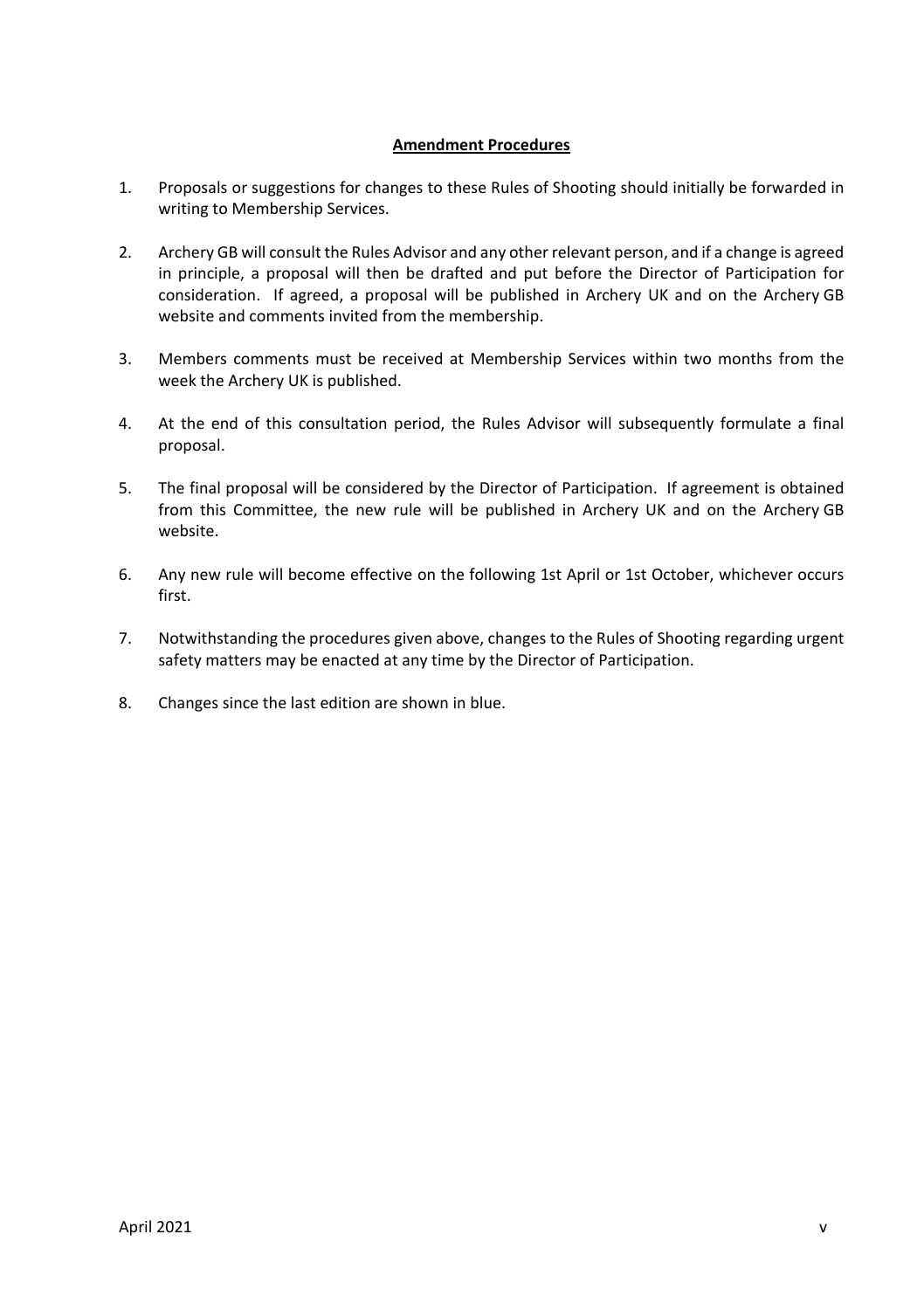# INTENTIONALLY BLANK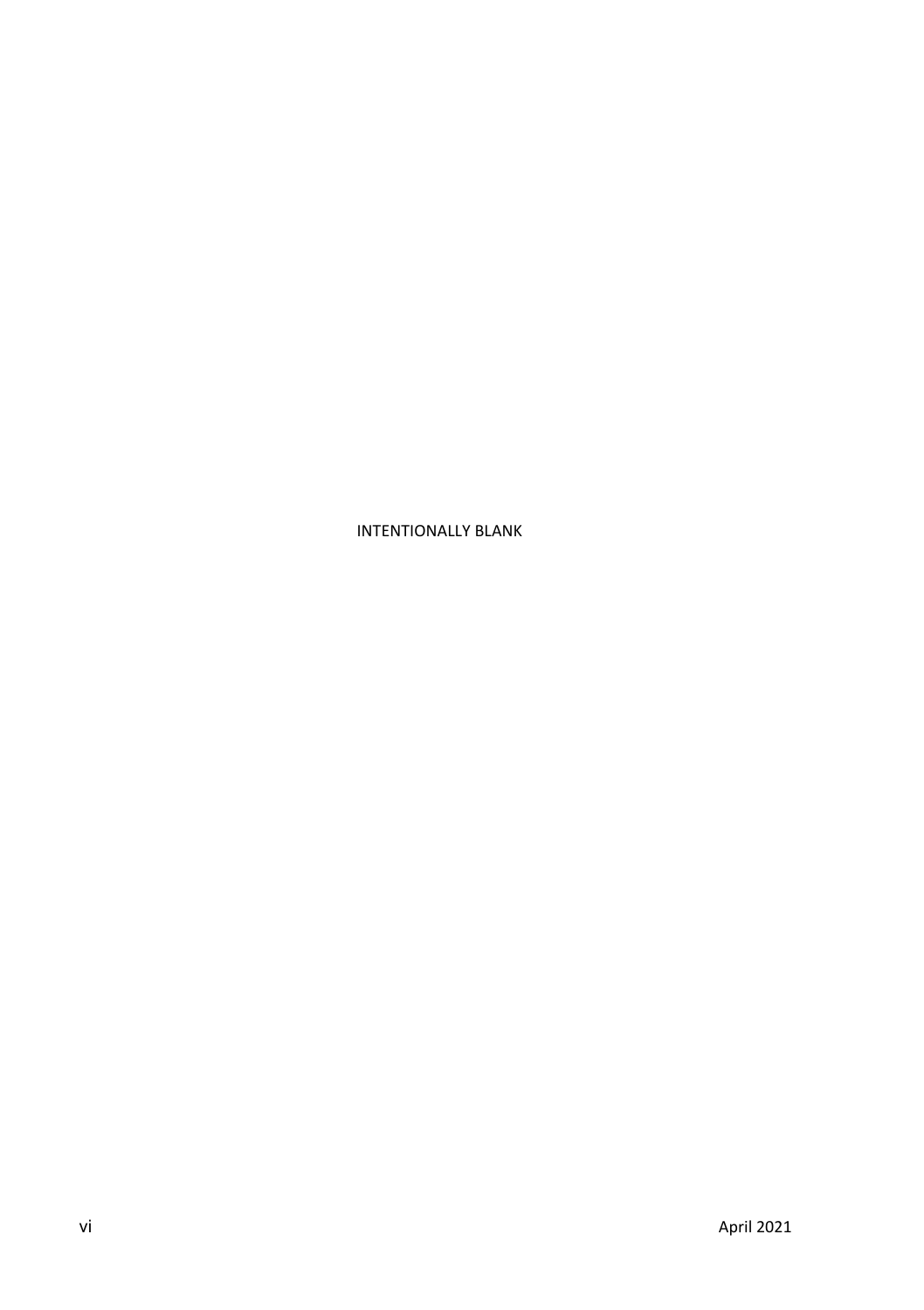# **1. Implementation & Authority**

The shooting regulations as prescribed in its Rules of Shooting, which are the responsibility of Archery GB's Executive, shall be accepted as governing the relevant branches of the sport of Archery throughout the area under Archery GB's jurisdiction. Local shooting arrangements should not conflict with these Rules of Shooting.

These Rules of Shooting are approved by Archery GB to give guidance to archers so they may practice their sport and engage in safe, fair competition with a spirit of friendly rivalry, all in keeping with our motto of "Union, Trueheart and Courtesie". Archers, judges and others interpreting these rules are expected to do so sensibly and realistically.

# **2. World Archery (WA)**

- (a) Archery GB is a Member Association of World Archery (WA), the international governing body for archery recognised by the International Olympic Committee. World Archery was previously known as the Federation International de Tir à l'Arc (FITA).
- (b) There are many similarities between WA Rules and those in this book. However, many of the WA rules are geared to the staging of world championship events. Accordingly, shooting will normally be to the Archery GB Rules published herein; WA rules may apply when WA recognised rounds are shot and guidance is given on the application of WA rules when shooting at all levels of tournament.
- (c) Extracts from WA Constitution and Rules are produced with their permission.

# **3. Etiquette.**

# **A Good Archer:**

- (a) Does not talk in a loud voice whilst others are shooting.
- (b) Does not talk to another competitor who obviously prefers to be silent.
- (c) Does not make any exclamation on the shooting line that might disconcert a neighbour in the act of shooting.
- (d) Does not go behind the target to retrieve their arrows before their score has been recorded.
- (e) Does not walk up and down the shooting line comparing scores.
- (f) Does not touch anyone else's equipment without permission.
- (g) Does not leave litter.
- (h) When calling scores does so in groups of three, for example '7 7 5' pause '5 5 3'.
- (j) If they break another's arrow through their own carelessness, pays for it in cash on the spot.
- (k) Thanks the Target Captain at the end of each round for work on their behalf.

# **4. Challenge Trophies**

- (a) Most Challenge Trophies are valuable and irreplaceable. The holder is responsible for them whilst in their possession and for their return at the appropriate time in a clean and fit condition for presentation, and with any necessary engraving correctly executed.
- (b) The cost of engraving of National Trophies can be reimbursed on application to the Archery GB Chief Executive.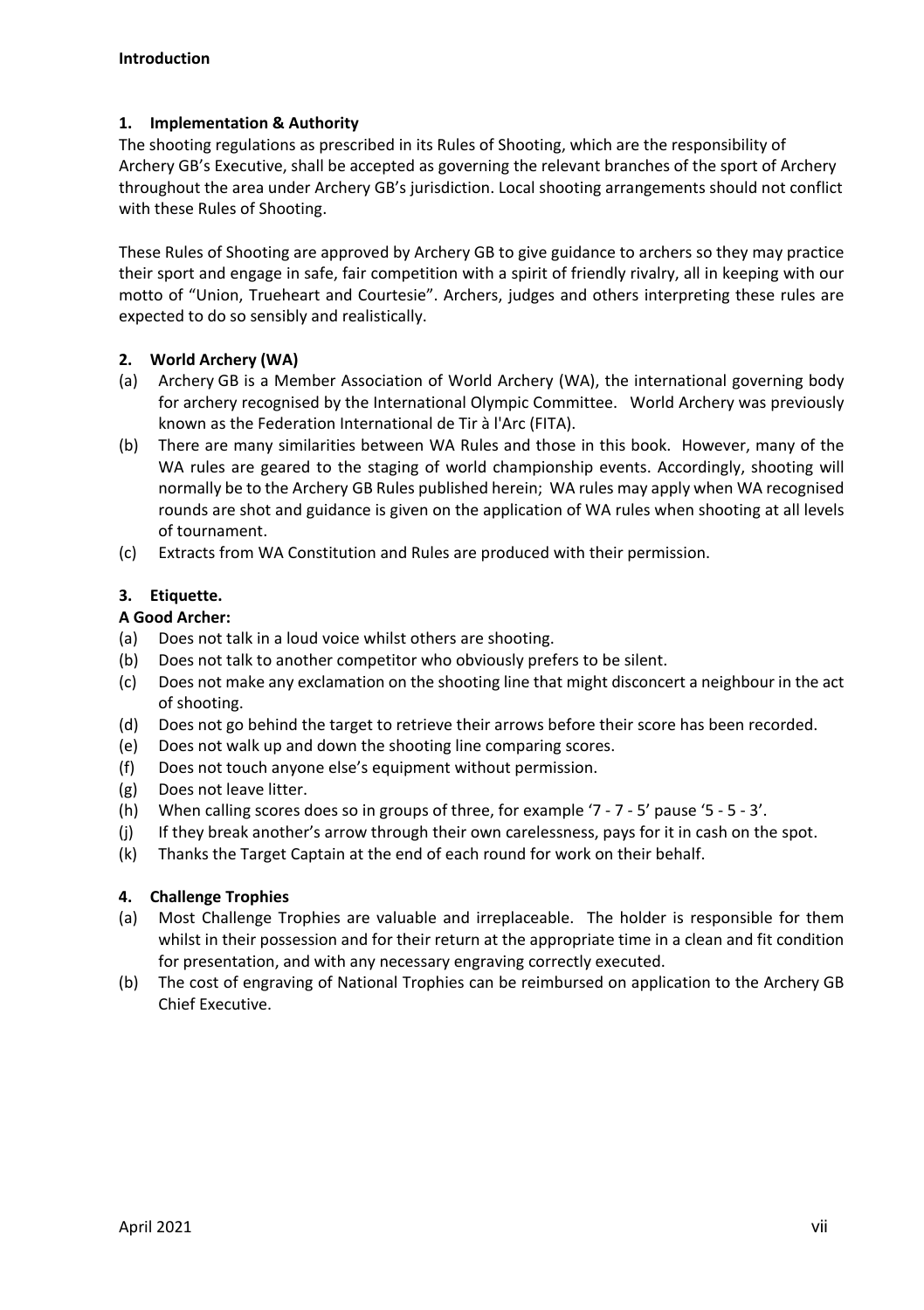# INTENTIONALLY BLANK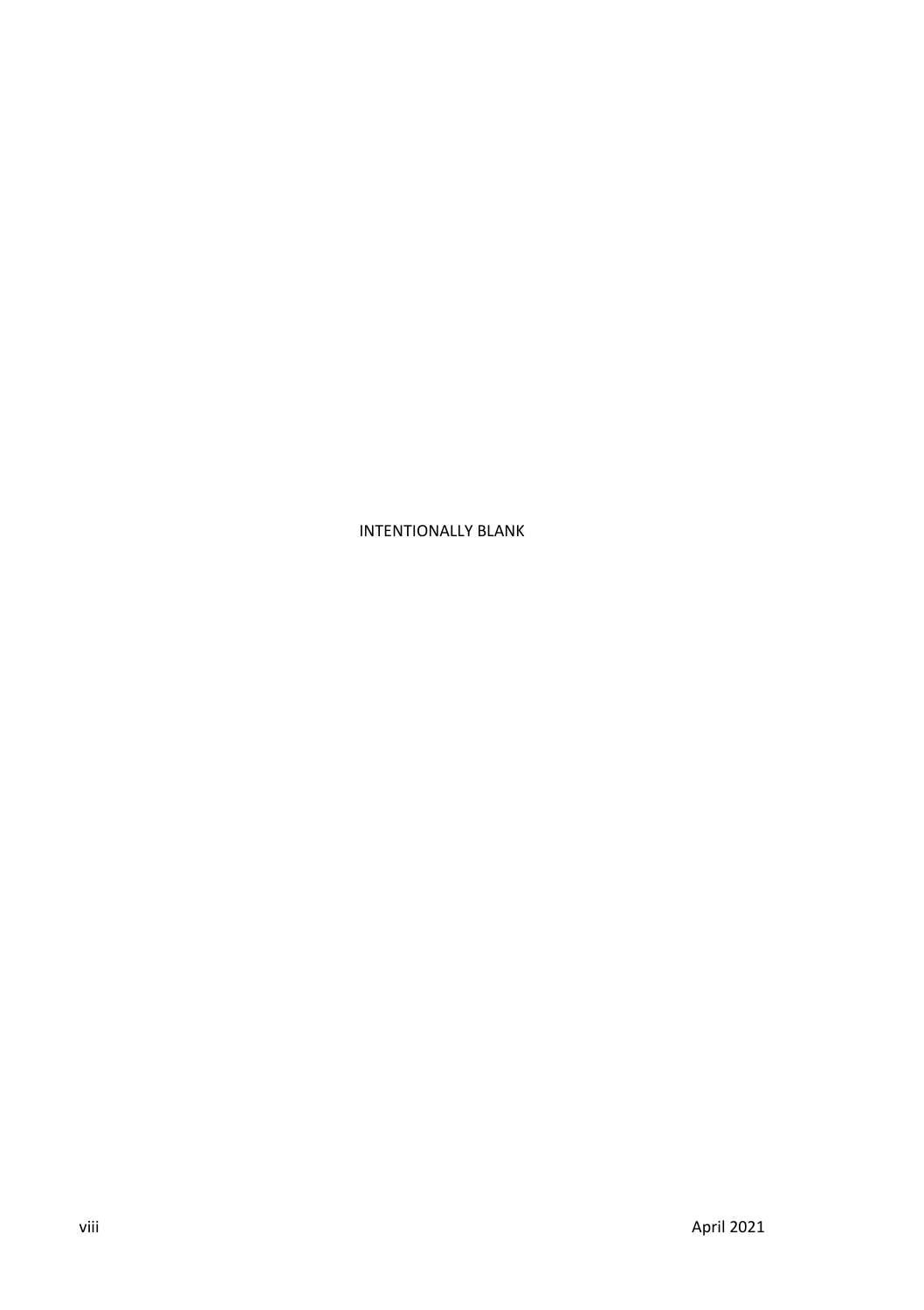# **BOW SAFETY**

#### **101. Introduction**

- (a) These bow safety rules apply to all archery disciplines. Other safety rules are given in the separate Parts of these Rules.
- (b) Each member of Archery GB has a duty of care to ensure that their actions do not compromise the safety of themselves or others.

#### **102. General**

- (a) No archer may draw their bow, with or without an arrow, except when standing at the shooting line or peg. If an arrow is used, the archer shall aim toward the targets but only after being satisfied that the field is clear both in front of and behind the targets.
- (b) When drawing back the string of the bow an archer shall not use any technique which, in the opinion of the judges, could, if accidentally loosed, allow the arrow to fly beyond a safety zone or safety arrangements (overshoot area, net, wall, etc). If an archer persists in using such a technique, they will, in the interest of safety, be immediately asked by the Judge to stop shooting and to leave the area.
- (c) If anyone present where archery is taking place becomes aware that shooting should be halted for safety reasons, that person must call "FAST". On hearing this call, all archers must immediately stop shooting, returning all unshot arrows to the quiver. If necessary, the call of "FAST" should be repeated by other archers to ensure that everyone has heard and stopped shooting. Shooting will recommence only on the instruction of the Judge.
- (d) The Judge, in consultation with the appointed tournament organiser is empowered to require any individual who is considered to be jeopardising the safety of the tournament to immediately leave the shooting ground.

#### **103. Numbers Present**

- (a) When any shooting is in progress there must be a minimum of two people present each being a minimum of 18 years of age, one of whom may be a non-archer to act as a lookout. The archer is responsible to inform the lookout of all safety aspects applicable. Where two adult archers are present and shooting together they will alternate on the shooting line so that the non-shooting archer can act as the lookout.
- (b) Juniors. When junior archers (ie archers under 18) are shooting individually or in groups they must be supervised by an adult member of Archery GB and a second adult must be present.
- (c) On private land which is fenced all round, where the public has no legal right of access and with a warning notice displayed at all entrances and points of access, the following concessions may apply notwithstanding the provisions of 103(a) and (b) above:
	- (i) Solo shooting by senior archers (ie archers 18 and over) is permitted. Any member shooting on their own is doing so at their own risk in respect of personal injuries.
	- (ii) Provided that they are an adult member of Archery GB, one parent/guardian alone may supervise their own child(ren).

# **104. Crossbow Safety**

- (a) A crossbow may NOT be drawn or cocked except on the shooting line and in the direction of the targets, after the arbalist has ensured that the field is clear both in front of and behind the targets.
- (b) If shooting is interrupted for any reason, crossbows shall be lowered immediately so that they are directed at the ground immediately in front of the shooting line and the bolt removed.
- (c) No person less than 12 years of age may shoot or manipulate a crossbow.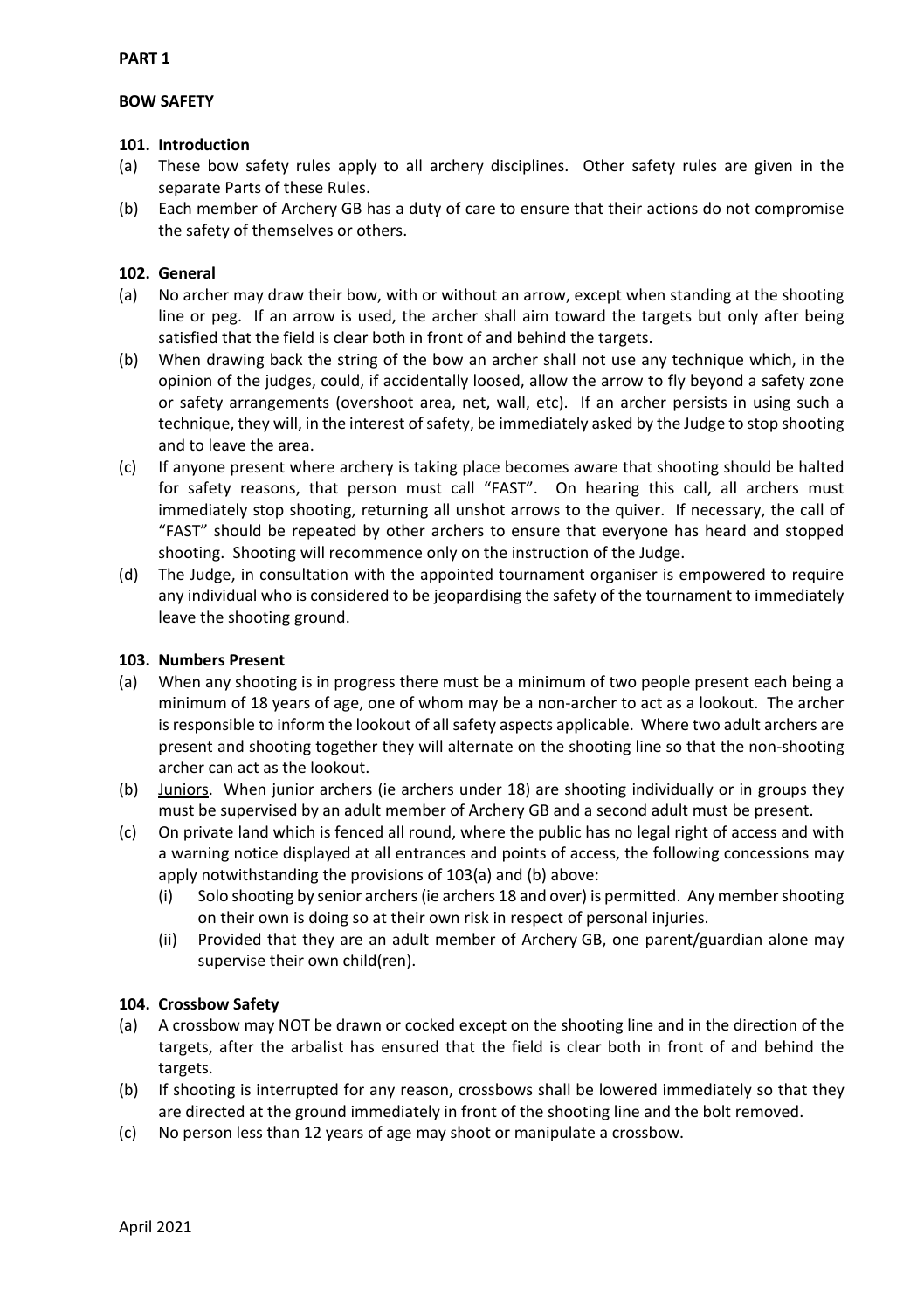INTENTIONALLY BLANK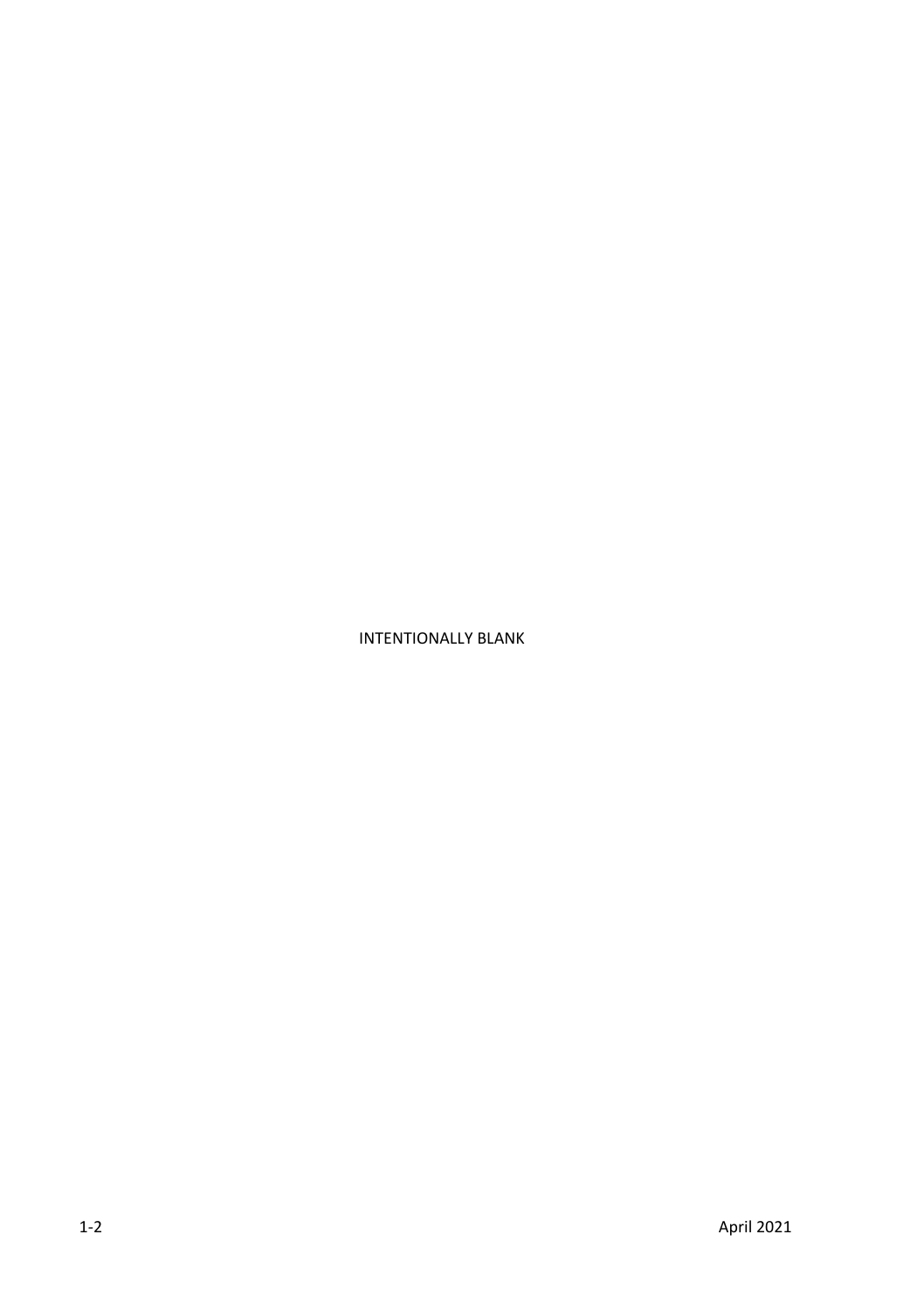#### **PART 2**

# **BOWSTYLES**

**201. Introduction and General Rules** The recognised bowstyles are given below. Additional information is also provided where necessary within the Rules for each separate archery discipline. The following general rules apply to all bowstyles:

- (a) Visual Aids.
	- (i) Field glasses, telescopes and other visual aids may be used for spotting arrows.
	- (ii) Prescription spectacles or shooting spectacles, provided they are fitted with the same lenses normally worn by the archer, and sun glasses may be used. The glass of the nonsighting eye may be fully covered or taped, or an eye patch may be used.
	- (iii) No visual aid may be fitted with micro hole lenses, or similar devices, nor marked in any way which can assist in aiming.
- (b) Accessories. Accessories are permitted such as limb savers, bracer, dress shield, bowsling, belt or ground quiver, and tassel. Foot markers are also permitted but must not protrude above the ground more than one centimetre.
- (c) Broad-head, edged, bodkin, silver spoon and any other large diameter arrow piles are not permitted.
- (d) An archer's equipment must not represent an undue obstacle to other archers on the shooting line.
- (e) No electronic or electrical equipment that can be attached to the archers equipment is permitted.
- (f) No electronic voice communication device, headsets or noise reduction devices are allowed in front of the waiting line. Electronic devices used for monitoring physiological data, like wrist worn fitness trackers, smart watches and heart rate chest bands are permitted, as long as the monitoring device on the archer is not visually intrusive (e.g. no eye-tracking devices).
- (g) Mobile devices such as mobile phones are permitted in front of the waiting line for running software that allows the archer to plot arrow impacts, as they would on printed paper for the same purpose, and to record scores.
- (h) It is the archer's responsibility to use equipment which complies with the rules. Any archer found to be using equipment contravening these Rules may have their scores disqualified.

**202. Recurve**: The Recurve Bow is as described in WA Constitution and Rules, Book 3, Article 11.1. The Current version of the WA Rule is copied in Appendix F of this rule book.

**203. WA Standard Bow** The WA Standard Bow is a simplified form of the recurve bow and is fully described in WA Constitution & Rules.

**204. Barebow:** The Barebow is as described in WA Constitution and Rules, Book 3, Article 11.4. The current version of the WA Rule is copied in Appendix F of this rule book.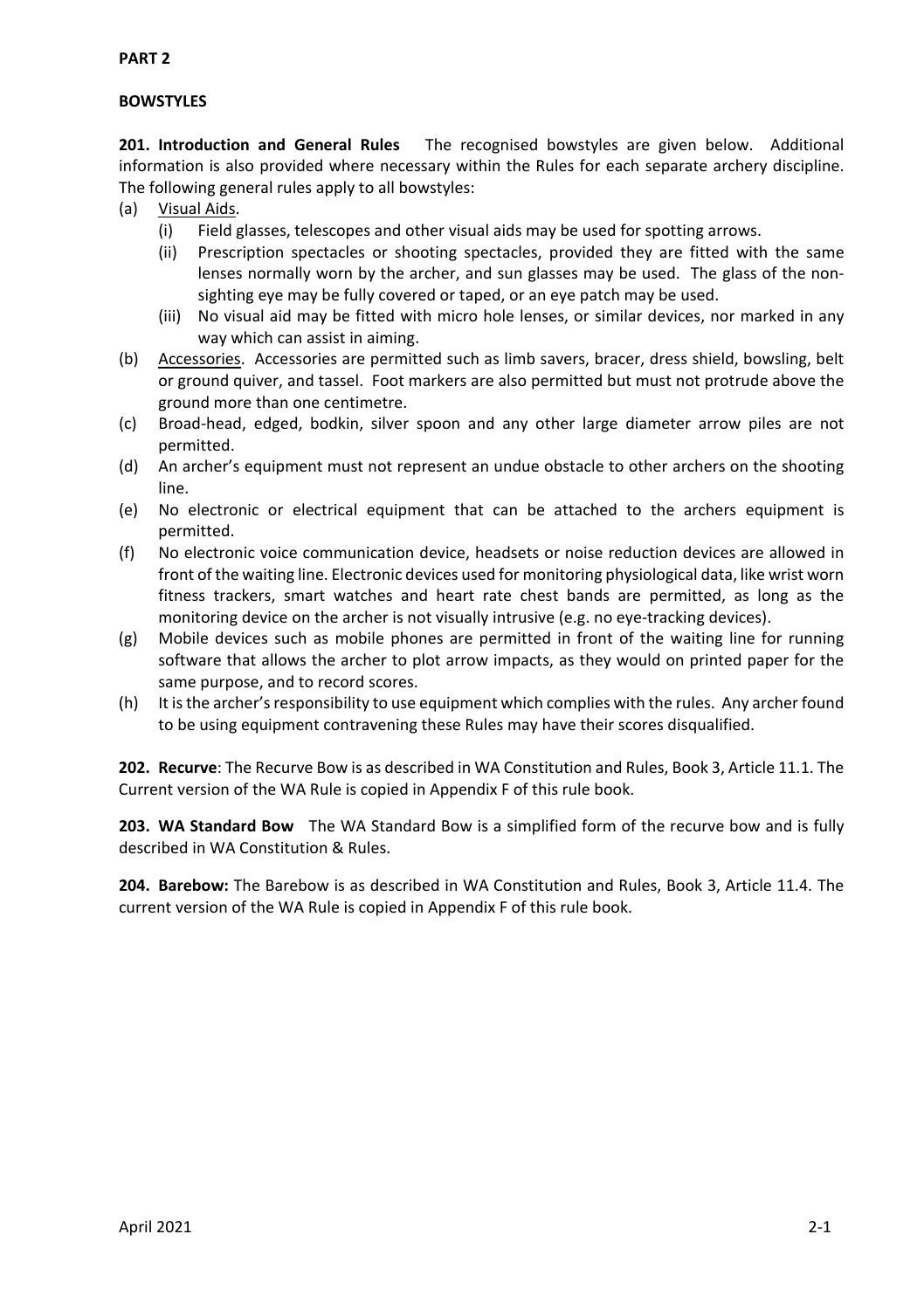**205. Recurve Traditional** The Recurve Traditional is generally as described for Barebow in Rule 204 but with the following variations:

- (a) Arrows. Arrow shafts shall be made of wood but with no limit as to maximum diameter. Fletchings shall be of natural feather; metallic piles and plastic nocks may be used.
- (b) Arrowrest. The arrowrest must not be adjustable. A pressure button is not permitted.
- (c) Shooting Style. Archers must adhere to one anchor point and one finger position on the string throughout a tournament.

# **206. Longbow**

- (a) Bow. The bow shall be the traditional longbow made from wood, either "self", "backed", or "laminated" with cambered (stacked) belly and horn nocks. With the exception of the "self" bow, each limb of the bow shall form a single simple curve from the handle to the nock when at full draw. The bow shall be not less than five feet in length for an arrow of less than 27 inches and; not less than five feet six inches in length for a 27" or longer arrow, this being measured along the back between the string nocks. At no point shall the depth of the bow, measured from back to belly, be less than 5/8 (five eighths) of the width of the bow at the same section. The bow may carry no support for the arrow. Bows of bamboo, constructed in conformity with the above, shall be permitted.
- (b) String. The string may be of either natural or man-made substance, and may, if desired, embody a "kisser" at any point as required to facilitate a consistent draw position, but for no other purpose.
- (c) Sights and Ground Markers. A sight, as such, is not permitted but one of the following may be used:
	- (i) A mark on the bow limb.
	- (ii) A rubber band of no more than 1/8" in depth and thickness.
	- (iii) Aground marker of any design provided it does not exceed a height from the ground of 6 inches or a diameter of 3 inches or impede any other archer.
- (d) Arrows. Arrows shall have wooden steles (shafts), shall be fitted with feather fletchings, and may have either horn-reinforced, self or applied nocks. There is no limit to the maximum shaft diameter. The pile shall not exceed the diameter of the shaft at the point of fitment. Shouldered piles, whilst not disallowed, should be avoided because of excess damage to targets. Arrows shall be properly marked, so that there shall be no difficulty in claiming them.
- (e) Hand Protection
	- (i) Finger protection in the form of finger stalls or tips, gloves, or shooting tab or tape (plaster) to draw, hold back and release the string is permitted, provided that such protection does not incorporate any device to hold, draw and release the string.
	- (ii) A separator between the fingers to prevent pinching the arrow and/or a platform tab may be used. An extension so as to provide a greater angle, prior to release, other than that achieved by the use of a normal tab, glove or other form of finger protection, is not permitted.
	- (iii) On the bow hand an ordinary glove, mitten or similar item may be worn but shall not be attached to the grip.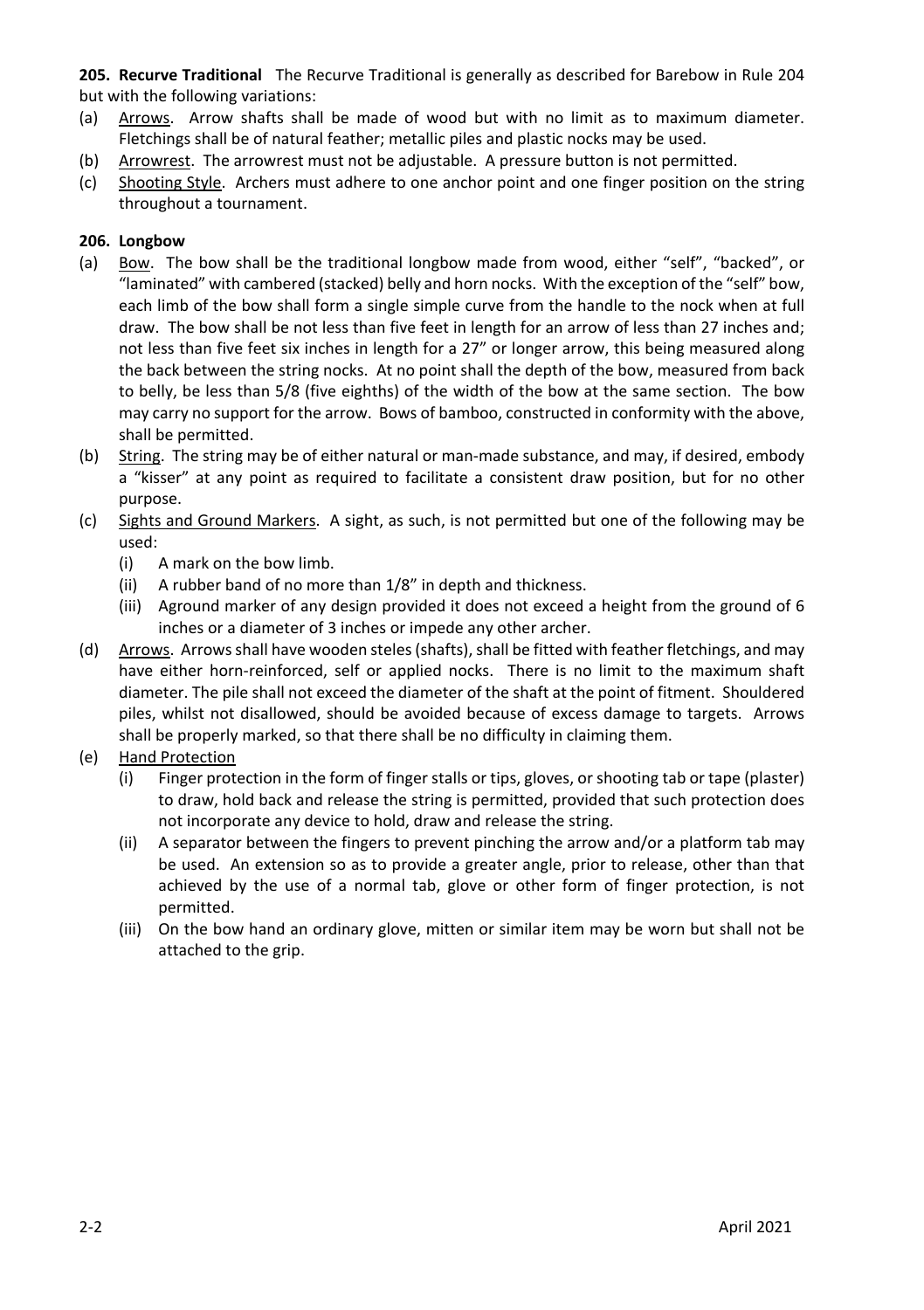#### **206A American Flatbow**

- (a) Bow. The bow shall correspond to the traditional form of a longbow which means that when strung the string may not touch any other part of the bow but the string nocks. The bow may be made from any material or combination of material. The shape of the grip is not restricted. Centre shot is allowed. For women the bow will not be less than 150 cm in length, for men the bow will be not less than 160 cm in length – this length being measured on a strung bow between the string nocks all along the outside of the limbs. No weights, stabilisers or torque flight compensators are allowed
- (b) String. The bow string may comprise of any number of strands which may be different colours and of the material chosen for the purpose. The string may have a centre serving to accommodate the drawing fingers, a single nocking point to which may be added serving(s) to fit the arrow nock as necessary, and to locate this point 1 or 2 nock locators may be positioned and at each end of the bowstring a loop to be placed in the string nocks of the bow when braced. The serving on the string must not end within the athlete's vision at full draw. The bowstring must not in any way assist aiming through the use of a peephole, marking, or any other means. No lip or nose mark is permitted. String silencers are permitted provided they are located no closer than 30 cm from the nocking point.
- (c) Arrowrest. If the bow has an arrow shelf, that shelf may be used as an arrowrest and it may be covered with any type of soft material. No other types of rest will be allowed. No drawcheck device may be used.
- (d) Sight and Point of Aim. No sight or sightmark on the bow that help aiming or any other artificial point of aim is allowed.
- (e) Arrows. Arrows shall have wooden shafts fitted with points of the field type or bullet, conical or cone shaped meant for wooden arrows. Only natural feathers will be used as fletching. Cresting may be applied. The maximum diameter of arrow shafts will not exceed 9.3mm; the points for these arrows may have a maximum diameter of 9.4mm. All arrows must be marked with the archer's name or initials on the shaft. All arrows used at any end will carry the same pattern and colour(s) of fletching, nocks and cresting, if any.
- (f) Hand Protection. Finger protection in the form of finger stalls or tips, gloves, shooting tab or tape (plaster) to draw, hold back and release the string is permitted.
	- (i) The finger protection must not incorporate any device to hold, draw and release the string.
	- (ii) An anchor plate or similar device attached to the finger protection (tab) for the purpose of anchoring is not permitted.
	- (ii) On the bow hand an ordinary glove, mitten or similar item may be worn but must not be attached to the grip.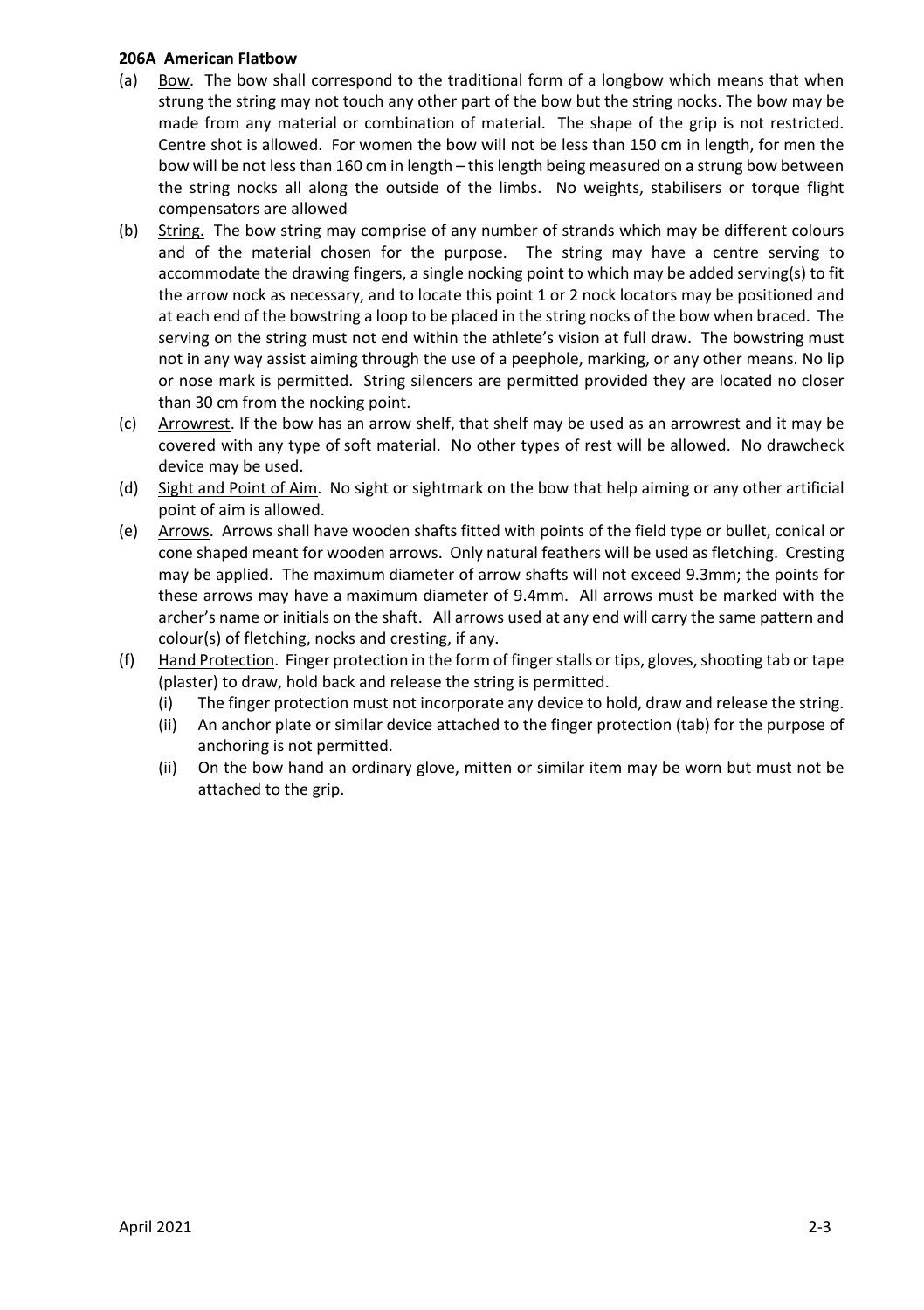#### **206B Asiatic Bow**

- (a) Bow. The bow shall be composite in construction, made of multiple components leading to a single piece for the bow. Materials may be modern fibre glass, or traditional materials such a combination of wood, bamboo, horn. The bow may be wrapped in either leather, birch bark or snakeskin and lacquered. The bow may carry no support for the arrow. The bow must not have a pressure button or weights
- (b) String. The string may be of either natural or man-made substance.
- (c) Sights and Ground Markers. A sight or ground markers are not permitted.
- (d) Arrows. Arrows can be wood, aluminium, carbon or carbon composite. There is no limit to the maximum shaft diameter. The pile shall not exceed the diameter of the shaft at the point of fitment. Shouldered piles, whilst not disallowed, should be avoided because of excess damage to targets. Arrows shall be properly marked, so that there shall be no difficulty in claiming them.
- (e) Hand Protection.
	- (i) A thumb ring is permitted. Typically it is made of a single material, of leather, wood, Jade, plastic, horn, and various metals. The string may rest on top of the ring, or behind the ring's edge.
	- (ii) The thumb hooks around the string and the index finger is placed over the thumb nail to assist the hold. The thumb ring provides protection from the release of the string like a finger tab.
	- (iii) On the bow hand an ordinary glove, mitten or similar item may be worn but shall not be attached to the grip.
- (f) Safety.
	- (i) For the purpose of Rule 302 Safety, the bow is considered to shot off the fingers. A thumb ring is not considered as a mechanical release.
	- (ii) The archer's anchor point may be different to other shooting styles however archers shooting with this bow will need to ensure that they conform to Rule 102(b).

**207. Compound** The Compound Bow is as described in WA Constitution and Rules, Book 3, Article 11.2. The current version of the WA Rule is copied in Appendix F of this rule book.

**208. Compound Limited** The Compound Limited is generally as described for Compound Unlimited in Rule 207 but with the following variations:

- (a) The string must be drawn, held back and released by the fingers of one hand.
- (b) The pressure point shall be placed no further than 4cm back (inside) from the throat of the handle (pivot point) of the bow.
- (c) The bowsight must not incorporate magnifying lenses or prisms (ie a scope). A level and a peephole are allowed.
- (d) Multipin sights are allowed on marked courses only

**209 Compound Barebow** The Compound Barebow is generally as described for Compound Limited in Rule 208 but with the following further variations:

- (a) The bow must be bare, except for the arrowrest and one stabilizer (see (c) below), and free from protrusions, marks, blemishes or laminated pieces which could be of use in aiming.
- (b) Although multi-coloured strings are permitted, there shall be no additional markings or attachments on the string which could be of use in aiming.
- (c) One stabilizer no longer than 30.5cm (12") overall may be fitted.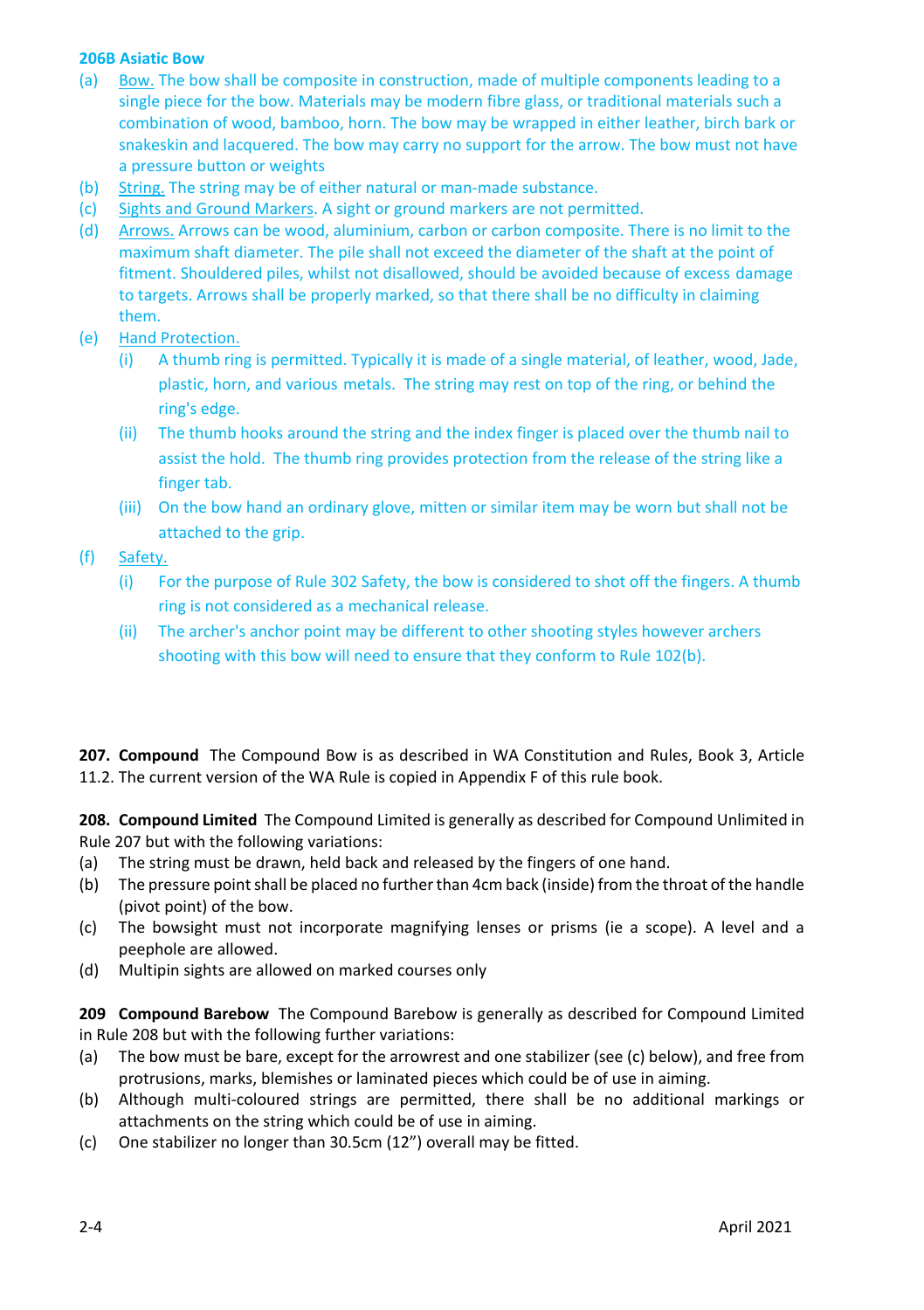# **210. Crossbow**

- (a) A crossbow stock may be made from any safe material and must be fitted with a mechanical trigger. Prods, which may be made of any material except metal, shall not exceed 900mm in length when the crossbow is strung.
- (b) The draw weight at the string latch shall be no more than 95lbs (43 kg). The draw weight and draw length must be clearly marked on the prod. The clean draw length, measured from the string to the string latch shall be no more than 300mm
- (c) The bow must be fitted with a bolt retaining clip.
- (d) A string may be made of any non-metallic material.
- (e) Bolts may be made of any material and of such design as not to cause unreasonable damage to the target. Bolt length is minimum 12 inches, maximum 15 inches. Three fletchings, feather or plastic, shall be fitted.
- (f) Telescopic or magnifying sights are not allowed.
- (g) The following are permitted:
	- (i) Foot stirrups attached to the bow.
	- (ii) Stabilizers.
	- (iii) Palm rest.
	- (iv) A butt hook that does not rest directly on top of the shoulder and is no more than 150mm in length.
- (h) The length between the back sight and the front sight shall not exceed 720mm.
- (j) All crossbows must be drawn by hand. The use of cocking aids, gloves or fingerstalls is not permitted.
- (k) Pistol crossbows are not permitted.
- (l) Crossbow and the Law. When travelling on public transport or walking in a public thoroughfare it is essential that the prod be removed and the stock and prod be carried in a case or cover.

# **211. Conventional Flight Bows**

- (a) Any bow, other than a crossbow, which is constructed so that there is no mechanical advantage obtained by the use of accessory limbs, levers, pulleys, eccentrics or similar devices.
- (b) The following may be used:
	- (i) Keyhole bows, forward handles and overdraws.
	- (ii) A six-gold ring and a flipper or strap. A flipper is made from pieces of leather and/or rubber that wrap in opposite directions around the string.
	- (iii) Handheld non-mechanical release aid. No mechanical release aid may be used other than the flipper as defined above
	- (iv) Hand protection as defined in 202(h), or other held non-mechanical release aids.
	- (v) Block, sipur and angle measuring device.

**212. Compound Flight Bow.** Bows so constructed that a mechanical advantage is obtained by the use of accessory limbs, levers, pulleys, eccentrics or similar devices.

- (a) The weight of the bow shall not exceed 60 lbs measured at the break over point or position of normally drawn bow at which the bow's maximum poundage is achieved.
- (b) Keyhole type bows, forward handles and angle measuring device are permitted.
- (c) Overdraws are permitted but no overdraw shall allow the point of the arrow to be drawn further back than the brace height of the bow.
- (d) Any release aid used must be handheld.

# **213. Competition Between Bowstyles**

- (a) Bows that are recognised in Rules 202, 203, 204, 205, 206, 206A and 206B may not be used in direct competition with bows recognised in Rules 207, 208 and 209. Competition on a handicap basis is not regarded as direct competition.
- (b) Crossbowmen using bows recognised in Rules 210 shall shoot on separate targets from other archers and not compete with them.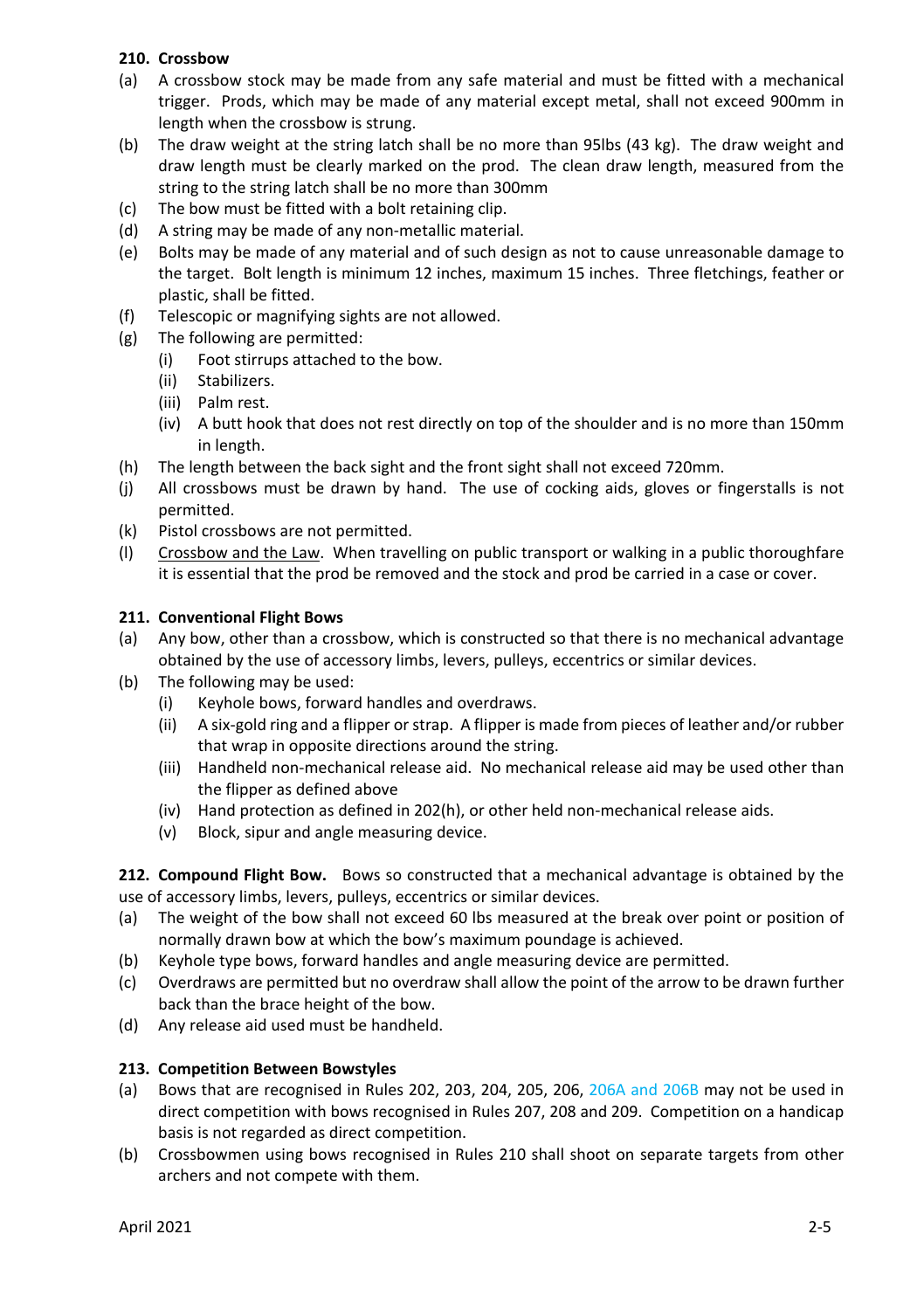INTENTIONALLY BLANK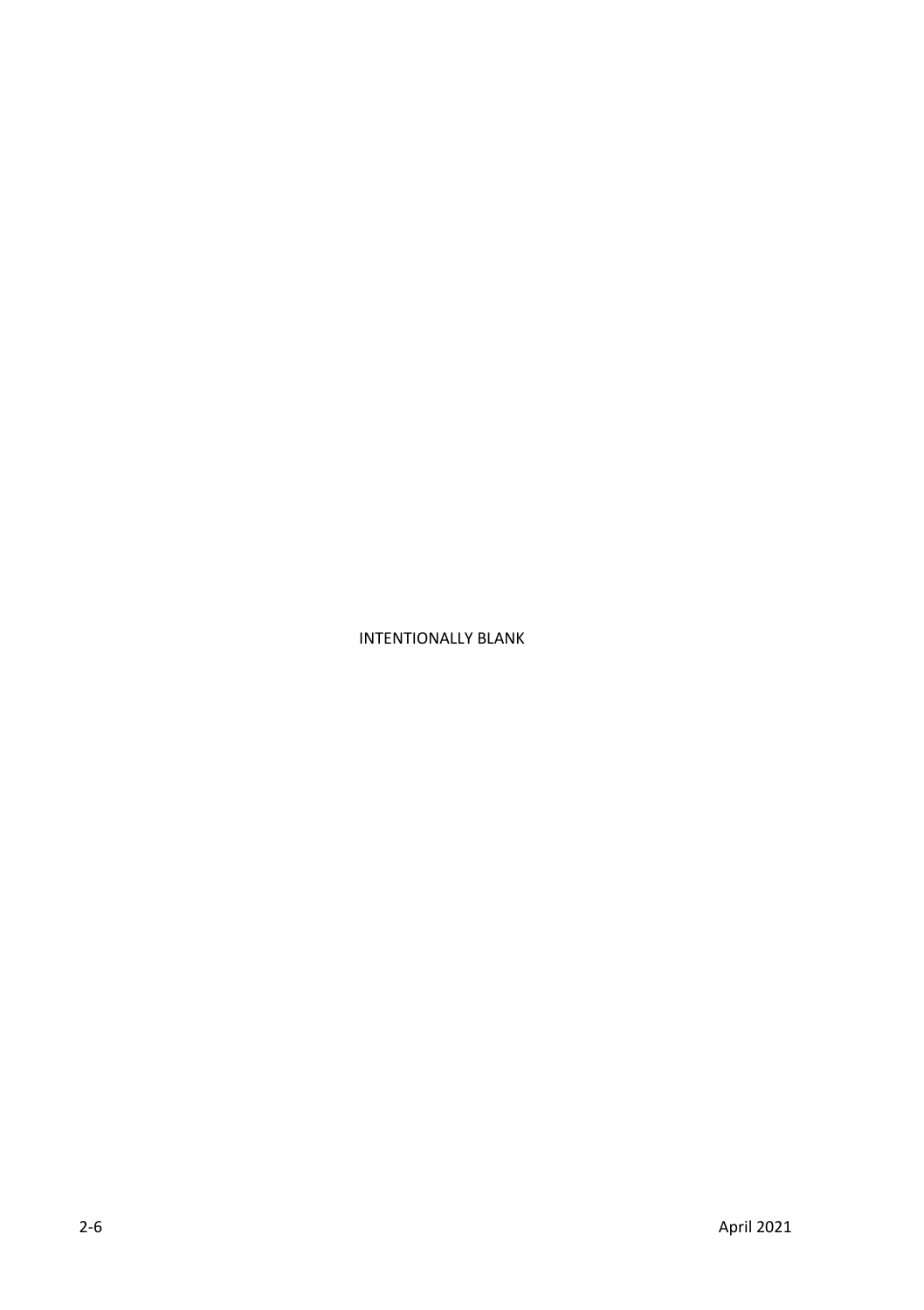# **TARGET ARCHERY** – **OUTDOOR**

# **300. Target Faces**

- (a) The diameters of the standard faces are 122cm and 80cm.
- (b) (i) The 122cm face is composed of a circle in the centre of 24.4cm diameter ringed by four concentric bands the breadth of each, measured radially, being 12.2cm.
	- (ii) The 80cm face is composed of a circle in the centre of 16cm diameter ringed by four concentric bands the breadth of each, measured radially, being 8cm.
- (c) The colours of both target faces are, from centre outwards, gold, red, blue, black and white.
- (d) (i) Except between black/white and black/blue dividing lines between colours may be used. Such dividing lines shall not exceed 2mm in width and shall be entirely within the higher scoring zone.
	- (ii) The line marking the outermost edge of the white shall not exceed 2mm in width and shall be entirely within the scoring zone.
- (e) When the 122cm and 80cm faces are used for 10 zone scoring they are divided as follows:
	- (i) Each colour zone is divided into two zones of equal radial width
	- (ii) The resulting central zone is further divided into two zones of equal radial width.
	- (iii) The dividing lines shall not exceed 2mm in width and shall be entirely within the higher scoring zone.
- (f) The centre of the gold is termed the 'pinhole and shall be marked with a small cross (x) the lines of which shall not exceed 2mm in width.
- (g) Tolerances on the diameter of each scoring zone on both target faces are permitted as follows:
	- (i) Gold zones and Inner Red zone  $\pm$ 1mm
	- (ii) All other zones  $\pm 2mm$

#### **301. Range Layout**

- (a) The targets shall be set up at one end of the ground. They shall be inclined at an angle of about 15 degrees, with the pinholes 130cm (4ft 3in)± 5cm above the ground. The height of the pinhole on a line of faces shall at all times look straight.
- (b) Minimum spacing of boss centres shall be:
	- (i) Archers shooting singly or in pairs 2.5m (8ft 2ins)
	- (ii) Archers shooting in threes 3.66m (12ft)
- (c) Each target boss shall be securely anchored so that it cannot blow off its stand. Likewise stands shall be anchored to prevent them from blowing over.
- (d) All targets shall be clearly numbered. Flags to indicate wind direction may, at the tournament organiser's discretion, be placed above the centre of each target. Such flags shall be between 25cm and 30cm in both height and length, be of a colour easily visible and placed in such a manner that no part of the flag can obscure any part of the target or boss. Alternatively, a wind indicator flag may be placed at each end of the target line.
- (e) The shooting line (over which the archers shall take up their shooting positions) shall be measured from points vertically below the pinholes. Tolerances on such measurements shall be as follows:

| (i)  | Metric distances:   | up to and including $50m -$   | ±15cm    |
|------|---------------------|-------------------------------|----------|
|      |                     | above $50m -$                 | ±30cm    |
| (ii) | Imperial distances: | up to and including $50yds -$ | ±6in     |
|      |                     | above $50vds -$               | $±12$ in |

(f) Shooting marks or flat markers, shall be positioned opposite the targets at the appropriate distances. The shooting marks are to bear the number of the target opposite which they are placed.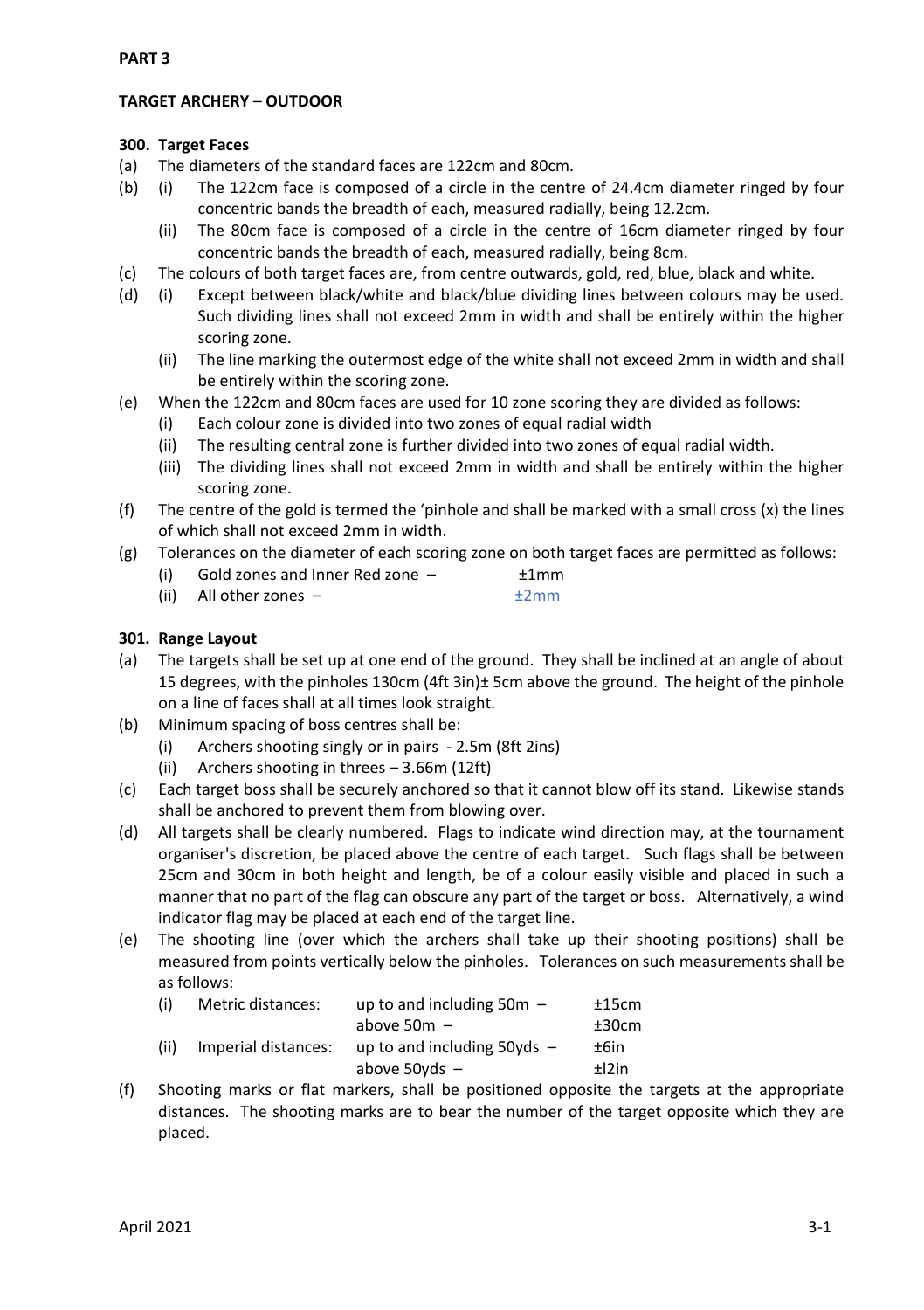- (g) The following additional markings may be laid down:
	- (i) Lines at right angles to the shooting line and extending from the shooting line to the target line making lanes containing one, two or three bosses.
	- (ii) A line 3m in front of the shooting line.
- (h) A waiting line shall be placed at least five yards behind the shooting line.
- (j) All tents and other shelters (except those for the judge's use) and all spectators shall be at least 10 yards behind the shooting line, maintaining adequate room for the free passage of competitors and officials. Spectators shall not advance in front of this tent line without agreement of the Judge.
- (k) Trade and refreshment areas shall be at least 25 yards behind the shooting line.

**302. Range Safety** - Refer to the diagrams at Appendix C and D.

- (a) All ranges must be registered in accordance with the process as directed by Archery GB
- (b) Overshoot Distances.
	- (i) Overshoot Line. The overshoot line is a line parallel to the shooting line positioned at the required distance behind the targets and extending to the width of the side safety areas.
	- (ii) Bows shot off the fingers.
		- a. At target distances up to 60 yards/metres the overshoot line shall be at least 110yds from the shooting line.
		- b. At target distances over 60 yards/metres the overshoot line shall be at least 50 yards from the target line.
	- (iii) Bows shot with Mechanical Release Aids. At all target distances the overshoot line shall be at least 150 yards from the shooting line.
- (c) Side Safety Areas. Each side safety area is the area in front of the shooting line and to the side of the range (including the overshoot area) enclosed by a line from a point 10yds to the side of the shooting line, to a point 20yds to the side of the range at 100yds from the shooting line, and continuing on that straight line to the overshoot line.
	- Note: If the overshoot line is 150yds from the shooting line, the side safety area at that distance will extend 25yds to the side of the range.
- (d) Access and Visibility.
	- (i) ALL GROUNDS are deemed accessible by the public even if that involves trespass.
	- (ii) On grounds where the public have a right of access, the whole of the range as far as the overshoot line and the side safety areas shall be roped off to indicate that only authorised people can enter the area when shooting is in progress.
	- (iii) It is recommended that the roped area be extended to include an area 15yds behind the shooting line and 10yds either side of the shooting line.
	- (iv) The Field Captain must have total control of the shooting and safety areas. Additional lighting (e.g. floodlights) can be used if necessary, to ensure full visibility for the shooting area AND the safety area
- (e) Independent Ranges. Where 2 adjacent ranges are in use independently, the safety area between the two ranges must be a minimum 20 yards, be fully roped off, and no access allowed until both ranges have finished shooting. See Appendix D for diagram
- (f) Clubs or event organisers who are unable to confirm that their range meets the Rules of Shooting must apply for a range assessment or terminate any shooting. Clubs must ensure shooting conforms at all times to range safety rules and/or agreed range assessment when shooting is in progress.

**303. Bowstyles** The description of bowstyles is given in Part 2. Bowstyles recognised for Target Archery and additional detail are as follows:

- (a) Recurve Equipment as defined in Rule 202 and Appendix F.
- (b) WA Standard Bow (for WA Standard Round only) Equipment as defined in Rule 203
- (c) Barebow Equipment as defined in Rule 204 and Appendix F
- (d) Longbow Equipment as defined in Rule 206
- (e) Compound Equipment as defined Rule 207 and Appendix F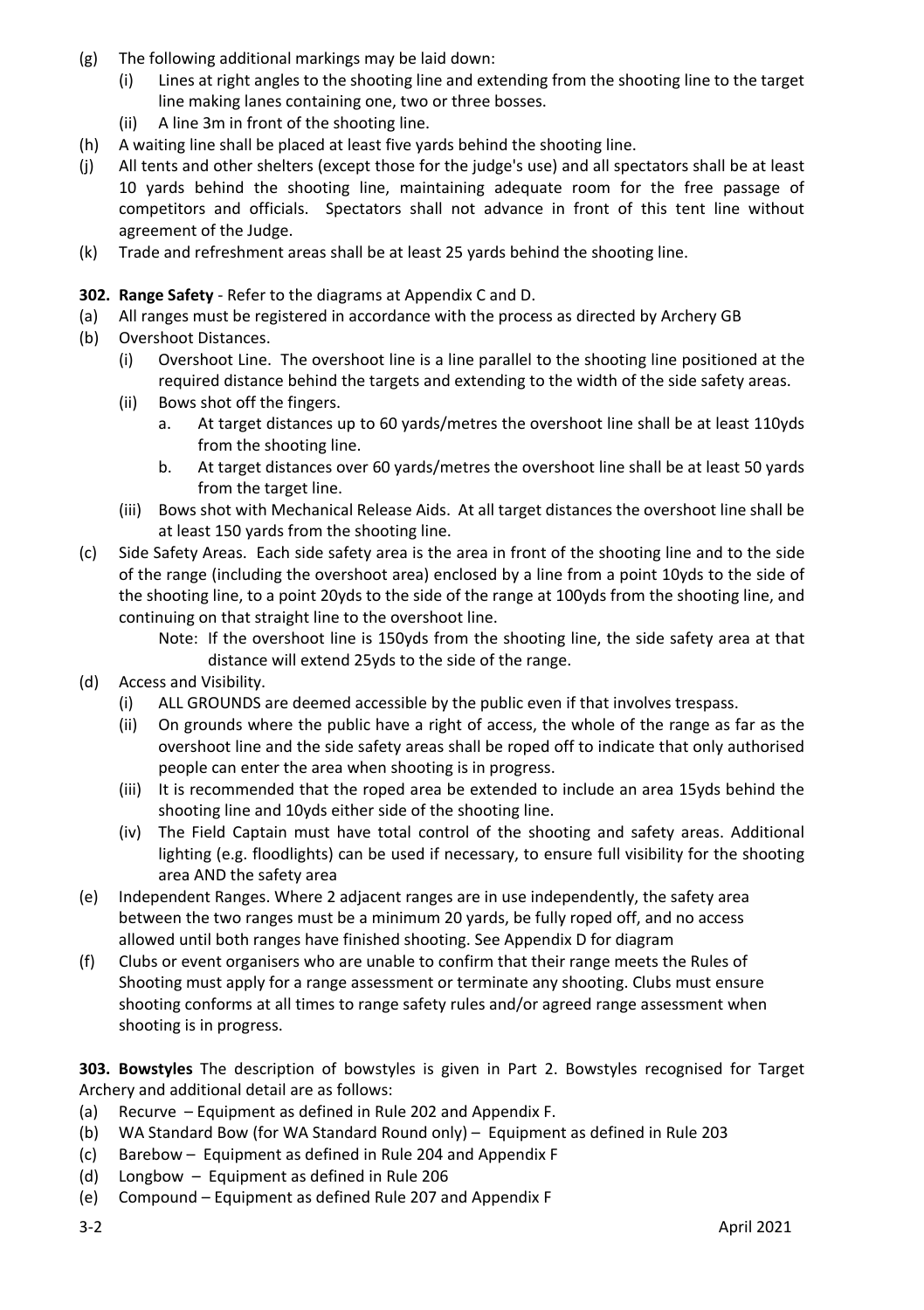- (f) Crossbow Equipment as defined in Rule 210.
- (g) Exclusions. Archers are not permitted electronic communications devices and headsets in front of the waiting line.

# **304. Shooting**

- (a) Shooting shall be from an unsupported standing position with the body above the shooting line. Disabled archers may use appropriate support.
- (b) (i) The order in which archers shall shoot at their respective targets shall be the order in which they appear on the target list and the drawing up of the target list shall be a matter for arrangement by the Tournament Organisers. Unless otherwise directed, the archers on each target shall be designated A, B. C, D, etc. in the order in which they appear on the target list. The archer designated C shall be the Target Captain and the archer designated D shall be the Lieutenant. The Captain shall be responsible for the orderly conduct of shooting in accordance with these Rules of Shooting.
	- (ii) The order of shooting at all Record Status Tournaments shall rotate. For other Tournaments, including Club Target Days, rotation shall be optional.
- (c) At a tournament if, for any reason an archer is alone on a target they must notify the Judge who shall arrange for scoring integrity to be maintained. This may be achieved by transferring archers between targets or by arranging for an archer on an adjacent target to participate in scoring the lone archer's arrows.
- (d) The maximum number of archers on a target shall be six.
- (e) Composition of Ends
	- (i) For all Imperial rounds, the Long Metric rounds and the two longest distances of the Metric I-V rounds, six arrows shall be shot at an end.
	- (ii) For other Metric rounds either three or six arrows may be shot at an end.
- (f) Timing of Ends. Archers will shoot ends of three or six arrows, as required by the round being shot, under one of the following methods controlled by the Judge:
	- (i) Method 1.
		- a. One sound signal shall indicate when the first shooting detail shall take their place on the line and begin shooting. Each archer shall shoot three arrows and immediately retire, being replaced by the archer from the subsequent detail. When all on a target have shot, the archer, if required, shall shoot three more arrows. If an archer persists in shooting more than three arrows consecutively, they may be disqualified by the Judge.
		- b. When all archers have shot, three sound signals shall indicate that archers are to move forward to score and collect arrows. No archer shall advance from the shooting line before receiving the signal.
		- c. Two and a half minutes shall be the maximum time for an archer to shoot three arrows, the time to start from when the archer steps on to the shooting line.
		- d. Any archer who is observed to be exceeding the time limit of  $2\frac{1}{2}$  minutes for three arrows shall be advised of the time error after retiring from the shooting line. The scoresheet for that archer shall be marked at that end to record the warning in the following manner — "Time warning". The archer will also be advised that any further violation of the 2½ minute time limit will result in the top scoring arrow of that end being disallowed. Should this continue to the detriment of the shoot or the other archers on that target, the offending archer will be asked to retire from the tournament.
	- (ii) Method 2. Shooting shall be in timed ends controlled by audible signals which may be supplemented with lights (three separate lights should be used) and countdown timing clocks. The sequence and arrangements are as follows:
		- a. Two audible signals for archers in the first detail to take their positions on the shooting line. Lights are to show RED
		- b. After 10 seconds one audible signal for shooting to commence. Lights are to show GREEN.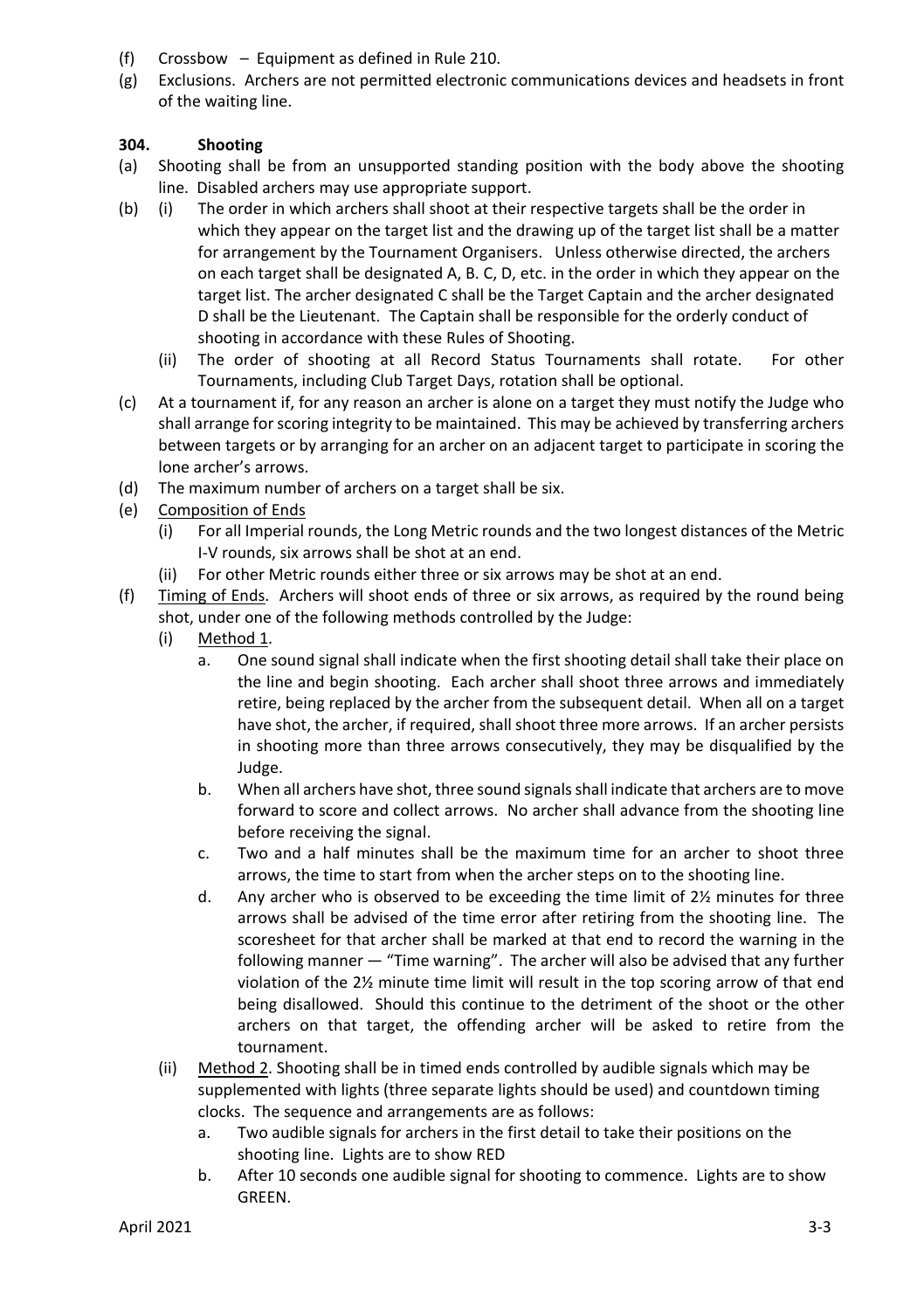- c. After 3 minutes 30 seconds(if 6 arrows are to be shot) or 1 minutes and 30 seconds (if 3 arrows are to be shot), lights are to show YELLOW, indicating there are 30 seconds shooting time remaining.
- d. After 4 minutes (if 6 arrows are to be shot) or 2 minutes (if 3 arrows are to be shot), or earlier if shooting line is clear, 2 audible signals indicate that the archers remaining on the shooting line shall retire and the next detail take their place. Lights are to show RED
- e. After 10 seconds one audible signal for the second detail to commence shooting. Lights are to show GREEN.
- f. And so continue until all details have shot when 3 audible signals shall indicate that archers are to move forward to score and collect arrows. Lights are to show RED
- g. An arrow shot before or after the allotted time will be considered as part of that end and will cause the archer to lose the highest scoring arrow of that end which will be scored as a miss.
- h. The time allowed for an archer to shoot each make-up arrow shall be 40 seconds
- (g) Archers shall retire from the shooting line as soon as their last arrow has been shot except that an archer may remain on the shooting line to keep company with another archer still shooting.
- (h) While shooting is in progress, only those competitors whose turn it is to shoot may be on the shooting line. All other competitors with their equipment, shall remain behind the waiting line save that an archer may leave a spotting scope on the shooting line between ends providing it does not create an obstacle for any other archer. A Judge shall use discretion in allowing disabled archers and/or their equipment to remain on the line if circumstances permit.
- (j) At any Meeting six arrows may be shot as sighters before the beginning of each round, but only after competitors have come under the Judge's orders at the Assembly. Such sighters shall not be recorded.
- (k) An archer may only compete once, the first time of shooting, in any event regardless of the class of equipment used, the number of sessions in the event and whether the event extends over more than one day.
- (l) Whilst an archer is on the shooting line, they shall receive no information by word or otherwise from anyone except the Judge.
- (m) If for any cause, other than failure of their equipment, an archer is not prepared to shoot before all have shot, such archer shall lose the benefit of that end.
- (n) In the event of an equipment failure the archer shall signal a Judge. Extra time up to a maximum of 15 minutes may be allowed for the correction of the failure. The archer shall shoot any remaining arrows from the end at the earliest opportunity under the supervision of the Judge.
- (o) Should an item of equipment other than the arrow be projected beyond the shooting line, the Judge may call 'Fast' at the conclusion of that end to permit retrieval of the item, the failure to be rectified and the archer allowed to shoot any remaining arrows before the field advances to score.
- (p) In the event of an archer shooting more than the specified number of arrows at an end the archer shall be penalised by losing the value of their best arrow(s) in the target, and such arrow(s) shall not be measured for a Gold prize.
- (q) Provided that it has not rebounded, an arrow shall be deemed not to have been shot if part of the arrow shaft lies within 3 metres of the shooting line. In this case another arrow may be shot in its place. If another arrow is not available the archer may retrieve the arrow only with the Judge's permission.
- (r) Archers arriving late shall not be allowed to make up any ends that they have missed.
- (s) (i) An archer may retire from competition at any time by telling the Target Captain who will mark the archer's scoresheet 'retired' and the archer will sign it.
	- (ii) If a Target Captain perceives that a target companion has deliberately not shot an end they must draw this to the judge's attention. Unless the archer has obtained the judge's permission to miss the end the judge will instruct the Target Captain to mark the scoresheet 'retired' and the judge will sign it.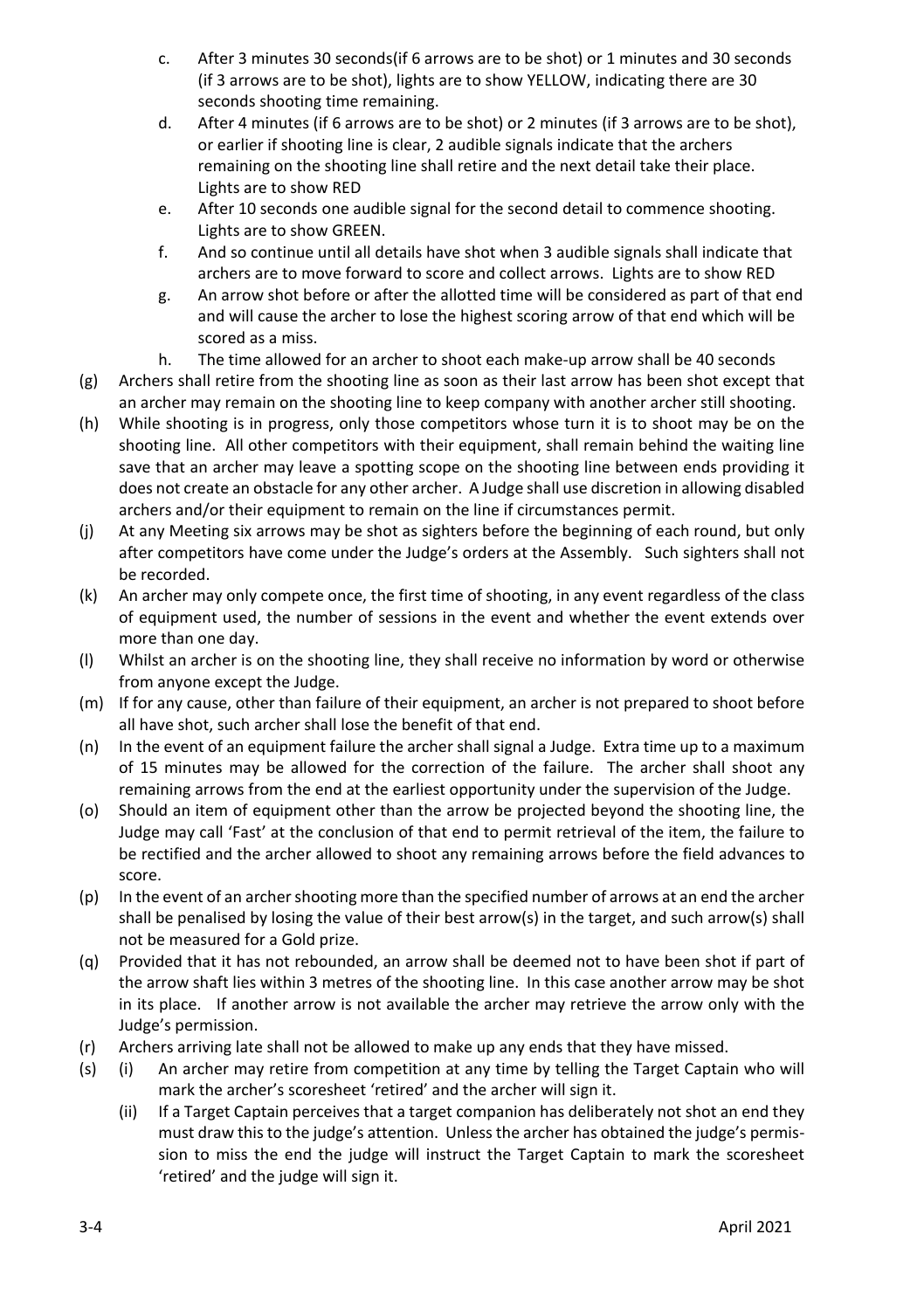(iii) Any score marked 'retired' will not be eligible for a placing in the results but will be shown separately at the end of the results with the score at retirement and the number of dozens shot. The archer will be eligible for awards achieved to that point e.g. best gold, distance award or six gold badge but not for inclusion in a team score or any other Archery GB award. An archer whose scoresheet is marked 'retired' may recommence shooting only with the judge's permission and if it is convenient but their score will no longer be recorded.

# **305. Control of Shooting**

- (a) (i) At all times, whenever shooting takes place, it must be under the control of a Field Captain.
	- (ii) At record status meetings, the Field Captain shall be a Judge recognised by Archery GB. The grade of judge-in-charge required for each level of tournament and other relevant information is given at Appendix B.
	- (iii) At non-record status meetings a Judge may appoint experienced archers as assistant Field Captains to help in the running of a shoot. A Judge may delegate their authority to such appointed assistants
	- (iv) At tournaments the Judge and Field Captains shall be non-shooting.
	- (v) For the purposes of these Rules, the term Judge shall embrace both Judge and Field Captain unless the context indicates otherwise.
- (b) The Judge shall be in sole control of the shooting, shall resolve all disputes in accordance with the Rules of Shooting and make any necessary interpretation and any decision on occurrences not covered by them.
- (c) The Judge shall give the signal for assembly 15 minutes before the time appointed for shooting.
- (d) The Judge shall be responsible for measuring arrows for the purpose of Gold prizes.
- (e) The Judge shall be empowered to disqualify any archer if they observe any breach of the Shooting Rules or has any such breach reported to them by a Field Captain or Target Captain.
- (f) The Judge may order the replacement of a faulty target, or may move the archers to a usable one.
- (g) The Judge, in consultation with the Secretary or Organiser, shall be responsible for
	- (i) Deciding the duration of intervals for meals, refreshments and the like.
	- (ii) Suspending shooting due to weather conditions, accidents or like occurrences.
	- (iii) Making any other arrangements as needed in each case.
- (h) Competitors' equipment may be checked by the judges before and at any time during the shoot.
- (j) The Judge shall exercise control over the use of loudspeakers and photographers and the presence of other spectators so that the comfort and concentration of competitors is not disturbed.
- (k) (i) If an archer, while drawing their bow with an arrow before the shooting starts or during breaks between distances, looses an arrow, intentionally or otherwise, the Judge shall make a note on the archer's scoresheet indicating what has occurred. Such an arrow shall form part of the next scoring end. After the remaining arrows of the next scoring end have been shot, the value of the highest scoring arrow will be forfeit. The Judge shall take part in that competitor's scoring and annotate the archer's scoresheet accordingly.
	- (ii) Similarly, if an archer shoots a sighter arrow before or after the signals indicating the time allowed to shoot, such an arrow shall count as part of the next end of scoring arrows to be shot and the procedure detailed above should be followed.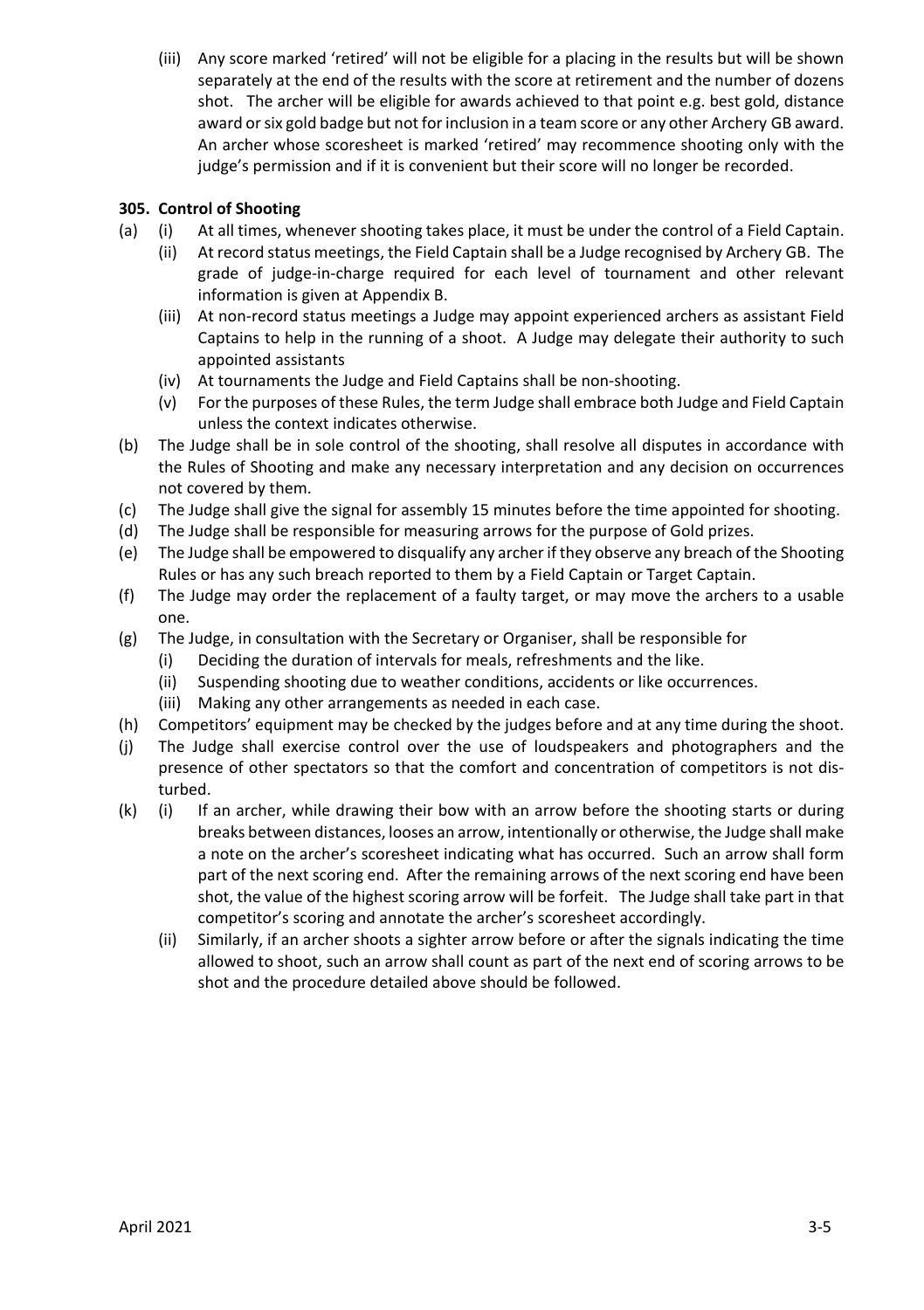# **306. Scoring**

- (a) (i) For all bowstyles the scoring points for hits on the target face for Archery GB Imperial Rounds are: Gold 9, Red 7, Blue 5, Black 3, White 1.
	- (ii) For all bowstyles, the scoring points for hits on the target face for Archery GB Metric Rounds are:

| Zone             | Points         | Zone               | Points |
|------------------|----------------|--------------------|--------|
| Inner 10         | Record as X,   | Inner Blue         |        |
|                  | score value 10 | Outer Blue         |        |
| Inner Gold       |                | <b>Inner Black</b> |        |
| Outer Gold       |                | <b>Outer Black</b> |        |
| <b>Inner Red</b> |                | Inner White        |        |
| Outer Red        |                | Outer White        |        |

| Zone        | Points |
|-------------|--------|
| Inner Blue  | 6      |
| Outer Blue  | 5      |
| Inner Black |        |
| Outer Black | ₹      |
| Inner White | 2      |
| Outer White |        |

- (iii) The value shall be determined by the position of the arrow shaft.
- (iv) A miss is to be recorded as a letter M.
- (b) It is mandatory to adopt a system of recording scores in line with Appendix A Approved Scoring Systems
- (c) When scoring each archer must identify their arrows by pointing at the nocks, but not touching them and calling out the values clearly and in descending order. An arrow touching the dividing line between two scoring zones shall score the higher value. The scorer will then record the scores in Blue or Black Ink only.
- (d) A Judge must be called if:
	- (i) The scorer incorrectly records an arrow value, or the value is not clearly shown
	- (ii) Arrows are recorded in the wrong order
	- (iii) The archers on a target cannot agree on the value of an arrow, in which case the judge shall give a decision, which shall be final.
- (e) If the target face is disturbed by the archer before an arrow value has been decided the arrow(s) shall not be given the higher value.
- (f) No arrows shall be withdrawn from the target buttress until all arrows are scored, and the archers satisfied they are correctly recorded.
- (g) The scorer shall complete all elements of the scorecard and sign it. The archer will then check and sign the scorecard confirming it is correct. It is each archers responsibility to ensure their score is correctly recorded and all aspects of their scorecard are correctly completed.
	- (i) A Tournament organizer is not required to check the scorecards. If they do, when checking the scorecards the Tournament Organiser finds;
		- (a) That an arrow value has been changed which has not been signed by a Judge then this will be scored as a miss and the total altered accordingly.
		- (b) If there are found to be any discrepancies in additions then these will be altered accordingly.
	- (ii) Claims for records and awards will be invalidated if any arrow value alterations have not been signed by a Judge
- (h) (i) If an arrow is suspected to have rebounded from a target, the archer concerned shall draw the attention of the Judge to the fact after having shot their sixth arrow (or third if shooting in ends of 3 only) by retiring two paces from the shooting line and holding their bow above their head.
	- (ii) Upon the Judge satisfying themself that the claim is justified, the archer shall be permitted to shoot another arrow separately in the same end after all archers on that target have completed their normal shooting, such arrow to be numbered or preferably marked by the Judge.
	- (iii) The Judge shall take part in that competitor's scoring to ensure that only the correct number of arrows are scored, and that the rebound was not caused by striking another arrow already in the target.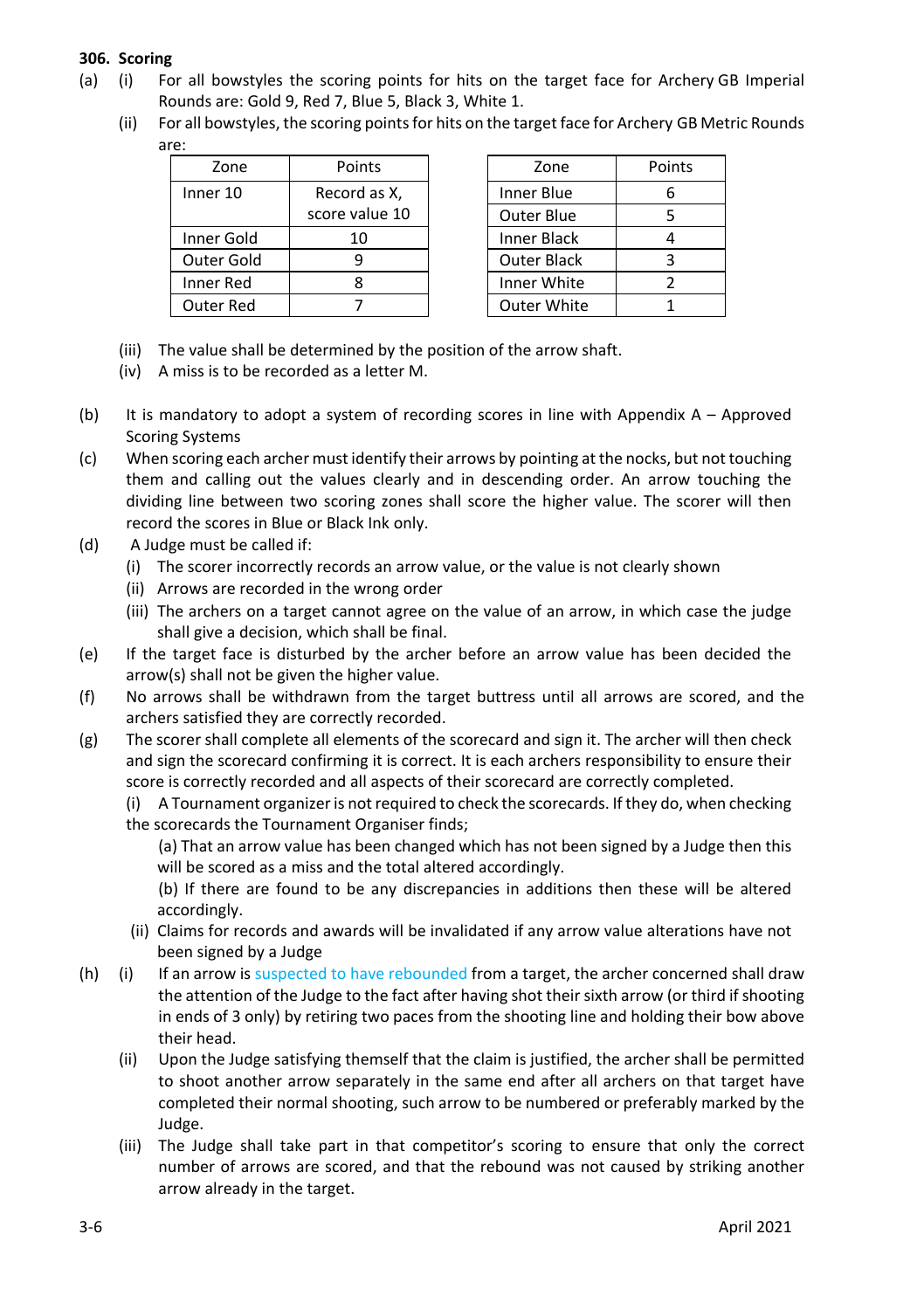- (iv) To prevent frivolous rebound claims, the archer is to be warned individually that if the full number of original arrows (6 or 3 as appropriate to the round) were shot not including a rebound, then their highest scoring arrow may, at the discretion of the Judge on repetition of a false claim, be deducted from that end's score.
- (j) (i) If an arrow is observed to pass through a target, the archer concerned shall immediately draw the attention of the Judge to the fact by retiring two paces from the shooting line and holding their bow above their head.

(ii) Upon the Judge satisfying themself that the claim is justified, if necessary by holding the shoot at the end of the detail and examining the boss, the archer shall be permitted to shoot another arrow separately, and to complete any arrows they may still have left, in the same end after all archers on that target have completed their normal shooting.

- (iii) The Judge shall take part in the scoring for that end to ensure the correct arrow values have been recorded and that any change to the boss has been effective.
- (k) An arrow passing through the target face but remaining in the boss shall be withdrawn by the Target Captain or Lieutenant and shall be inserted from the back in the same place and at the assumed angle of original penetration until the pile is visible in the target face, when the score shall be determined.
- (l) An arrow hitting and remaining embedded in another arrow shall be scored the same as the arrow struck.
- (m) An arrow in the target, which has or may have been deflected by another arrow already in the target, shall be scored according to the position of its shaft in the target face.
- (n) An arrow on the ground believed to have hit and rebounded from another arrow shall be scored the value of the struck arrow, if the latter is found in the target with its nock damaged in a compatible manner.
- (o) If an arrow fails to enter the boss and is hanging in the target face, then all archers using that boss shall stop shooting and signal a judge. The actions are dependent on the timing method in use, see Rule 304(f).
	- (i) Using Method 1. The judge calls "Fast" to stop all shooting. The archer with the hanging arrow shall go to the target with the judge, who shall score the arrow, remove it from the target and place it behind the target. When the field is clear, the judge shall signal shooting to continue with a one sound signal.
	- (ii) Using Method 2. At the end of the current shooting period the judge shall stop the shoot. The archer with the hanging arrow shall go to the target with the judge, who shall score the arrow, remove it from the target and place it behind the target. When the field is clear, the judge shall supervise the archers using that boss whilst they shoot their un-shot arrows, allowing 40 seconds per arrow. Thereafter, the shoot shall continue.

The Judge shall ensure that the appropriate score is recorded when scoring takes place. A hanging arrow that falls out before it can be scored shall be treated as a bouncer.

- (p) An arrow hitting a target face other than the archer's own designated face shall be considered as part of that end and shall be scored as a miss.
- (q) An archer may delegate another archer on the same target to record their score and pick up their arrows.
- (r) An incapacitated archer may nominate an assistant, who shall be under the control and discipline of the Judge, to record their score and pick up their arrows.
- (s) Resolution of Ties. Ties shall be resolved as follows:
	- (i) Archery GB Imperial Rounds.

| Award Based On | $1st$ Tie Break | 2 <sup>nd</sup> Tie Break |
|----------------|-----------------|---------------------------|
| Score          | Hits            | Golds                     |
| Hits           | Score           | Golds                     |
| Golds          | Score           | Hits                      |

(ii) Archery GB Metric Rounds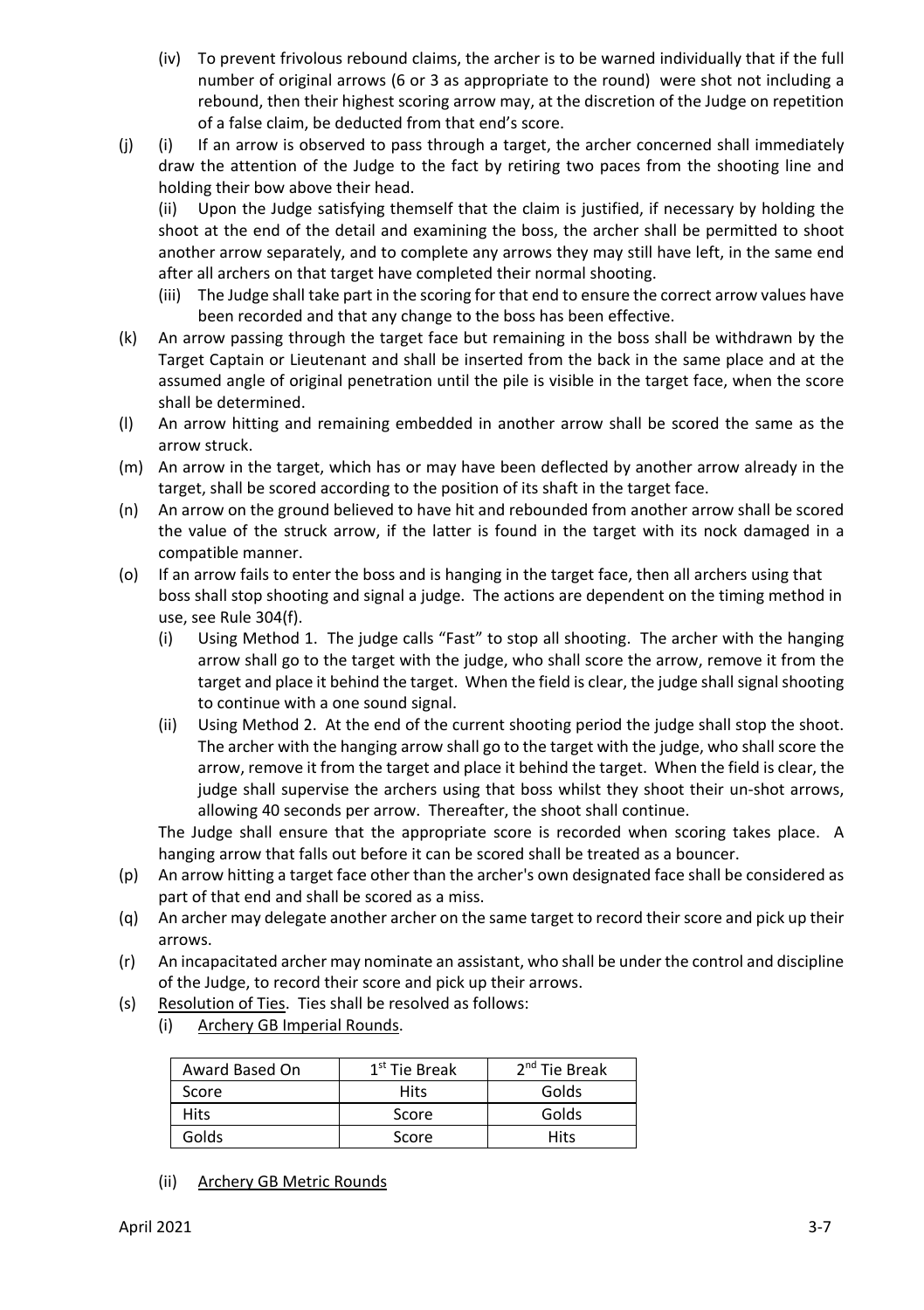| Award Based On | 1 <sup>st</sup> Tie Break | 2 <sup>nd</sup> Tie Break |
|----------------|---------------------------|---------------------------|
| Score          | Tens (inc X's)            | Х'ς                       |
| Tens           | x's                       | Score                     |

- (iii) If all elements are the same, the archers shall be declared equal.
- (t) When a shoot is abandoned due to adverse weather conditions, the placings and prizes shall be awarded on the cumulative score at the conclusion of the last full end shot by the competitors, by instruction of the Judge.

# **307. Dress Regulations**

- (a) The recognised dress of Archery GB is plain dark green and/or white.
- (b) Footwear that fully encloses the toes and front of the foot must be worn at all times when shooting.
- (c) Members of Archery GB shooting and officiating at tournaments granted UK or World Record Status by Archery GB are required to wear clothing that is appropriate, clean, in good condition (ie not frayed or worn, either deliberately or by use) and conventional in style and appearance. In particular:
	- (i) Tops or shirts must cover the front and back of the body (including the midriff when at full draw), they must not be strapless and, for gentlemen, must include sleeves.
	- (ii) Any colour garments may be worn with the exception of blue denim, olive drab and camouflage pattern.
	- (iii) Badges, Logos and Wording.
		- a. Clothing manufacturers' trademarks are allowed. The wearer's name is allowed.
		- b. Individuals, and members of clubs and other archery organisations that are commercially sponsored may wear sponsors' logos and names during the sponsorship period only.
		- c. Other wording or badges on clothing must represent archery organisations.
	- (iv) Members of Archery GB who are officiating as the Chairman of Judges, Judge or Director of Shooting at a UK or World Record Status tournament shall wear Archery GB recognised Judges official dress.
	- (v) A member of Archery GB who has represented Great Britain (GBR) as an archer at an international tournament may wear their international shooting uniform for the remainder of that season and the following one.

# **308. Recognised Rounds**

(a) The rounds recognised by Archery GB are shown in the following Tables, each of which gives the face sizes and the number of dozens at each distance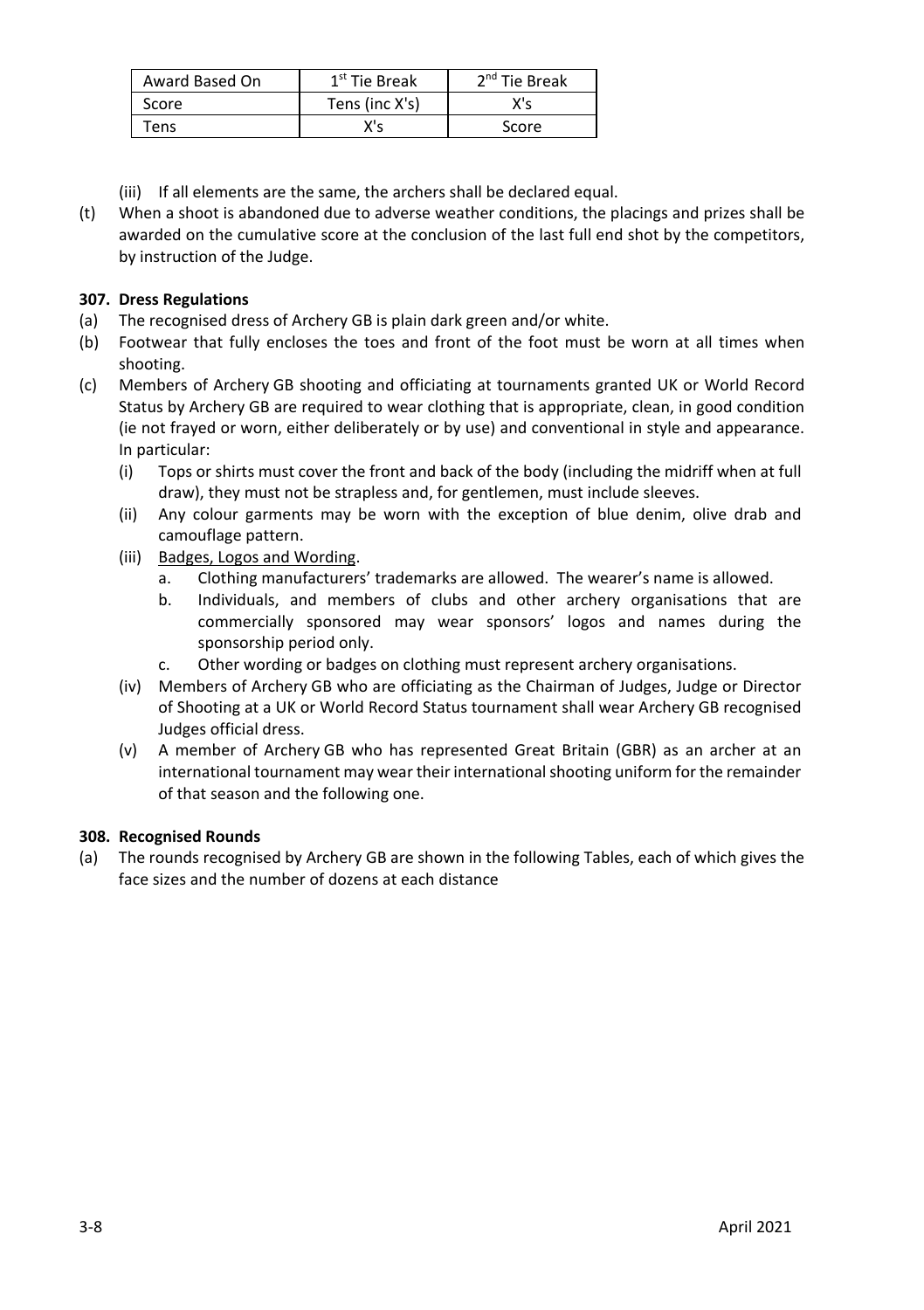|                    |                 | Table 3 - 1 Archery GB Imperial Outdoor Rounds 5 Zone Scoring - 122cm Face |                |                |                |                |                |                |                |                 |
|--------------------|-----------------|----------------------------------------------------------------------------|----------------|----------------|----------------|----------------|----------------|----------------|----------------|-----------------|
| See 308(b)(i)&(ii) | See 308(b)(iii) | Round                                                                      | 100y           | 80y            | 60y            | 50y            | 40y            | 30y            | 20y            | 10 <sub>y</sub> |
| Α                  | *               | York                                                                       | 6              | 4              | $\overline{2}$ |                |                |                |                |                 |
| A                  | $\ast$          | Hereford                                                                   |                | 6              | 4              | $\overline{2}$ |                |                |                |                 |
| C                  | *               | Bristol I                                                                  |                | 6              | 4              | $\overline{2}$ |                |                |                |                 |
| D                  | *               | <b>Bristol II</b>                                                          |                |                | 6              | 4              | 2              |                |                |                 |
| Ε                  | *               | <b>Bristol III</b>                                                         |                |                |                | 6              | 4              | $\overline{2}$ |                |                 |
| F                  | *               | <b>Bristol IV</b>                                                          |                |                |                |                | 6              | 4              | $\overline{2}$ |                 |
| G                  | *               | <b>Bristol V</b>                                                           |                |                |                |                |                | 6              | 4              | $\overline{2}$  |
| Α                  |                 | St. George                                                                 | 3              | 3              | 3              |                |                |                |                |                 |
| Α                  |                 | Albion                                                                     |                | 3              | 3              | 3              |                |                |                |                 |
| A                  |                 | Windsor                                                                    |                |                | 3              | 3              | 3              |                |                |                 |
| D                  |                 | Windsor 50                                                                 |                |                |                | 3              | 3              | 3              |                |                 |
| Ε                  |                 | <b>Windsor 40</b>                                                          |                |                |                |                | 3              | 3              | 3              |                 |
| F                  |                 | Windsor 30                                                                 |                |                |                |                |                | 3              | 3              | 3               |
| А                  |                 | New Western                                                                | 4              | 4              |                |                |                |                |                |                 |
| A                  |                 | Long Western                                                               |                | 4              | 4              |                |                |                |                |                 |
| Α                  |                 | Western                                                                    |                |                | 4              | 4              |                |                |                |                 |
| D                  |                 | <b>Western 50</b>                                                          |                |                |                | 4              | 4              |                |                |                 |
| Ε                  |                 | Western 40                                                                 |                |                |                |                | 4              | 4              |                |                 |
| F                  |                 | Western 30                                                                 |                |                |                |                |                | 4              | 4              |                 |
| А                  | $\ast$          | American                                                                   |                |                | $2\frac{1}{2}$ | $2\frac{1}{2}$ | $2\frac{1}{2}$ |                |                |                 |
| E                  |                 | St. Nicholas                                                               |                |                |                |                | 4              | 3              |                |                 |
| A                  |                 | <b>New National</b>                                                        | $\overline{4}$ | $\overline{2}$ |                |                |                |                |                |                 |
| А                  |                 | Long National                                                              |                | 4              | $\overline{2}$ |                |                |                |                |                 |
| Α                  |                 | National                                                                   |                |                | 4              | 2              |                |                |                |                 |
| D                  |                 | <b>National 50</b>                                                         |                |                |                | 4              | $\overline{2}$ |                |                |                 |
| E                  |                 | <b>National 40</b>                                                         |                |                |                |                | 4              | $\overline{2}$ |                |                 |
| F                  |                 | <b>National 30</b>                                                         |                |                |                |                |                | 4              | 2              |                 |
| Α                  |                 | New Warwick                                                                | $\overline{2}$ | $\overline{2}$ |                |                |                |                |                |                 |
| Α                  |                 | Long Warwick                                                               |                | $\overline{2}$ | $\overline{2}$ |                |                |                |                |                 |
| A                  |                 | Warwick                                                                    |                |                | $\overline{2}$ | 2              |                |                |                |                 |
| D                  |                 | <b>Warwick 50</b>                                                          |                |                |                | 2              | $\overline{2}$ |                |                |                 |
| Ε                  |                 | <b>Warwick 40</b>                                                          |                |                |                |                | $\overline{2}$ | $\overline{2}$ |                |                 |
| F                  |                 | <b>Warwick 30</b>                                                          |                |                |                |                |                | $\overline{2}$ | $\overline{2}$ |                 |
|                    |                 |                                                                            |                |                |                |                |                |                |                |                 |
|                    | April 2021      |                                                                            |                |                |                |                |                |                |                | $3-9$           |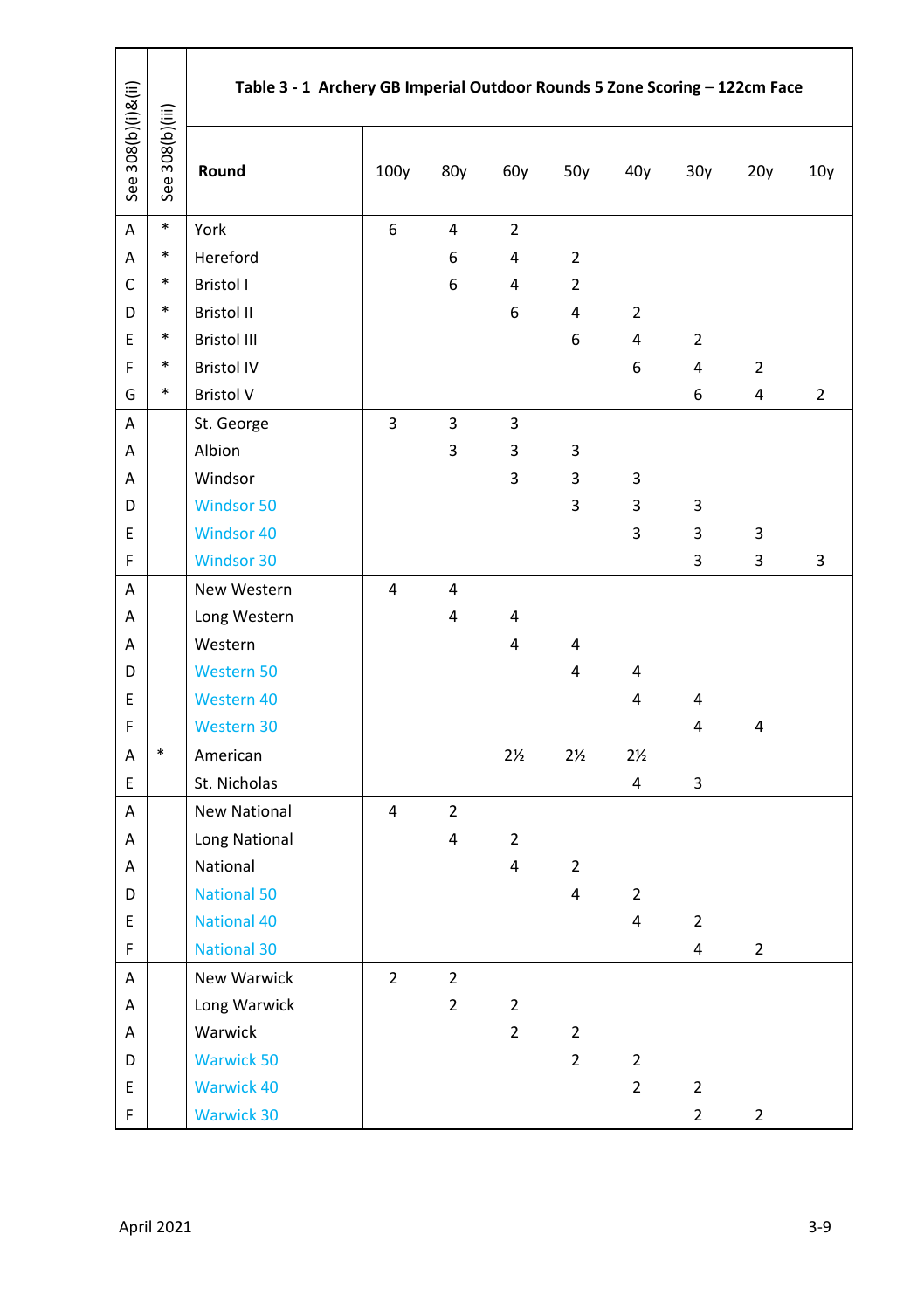|                |             |                         |                 |                 |                 |                 |                 |     | Table 3-2 Archery GB Metric Outdoor Rounds -10 Zone Scoring |                 |                 |     |           |            |                 |
|----------------|-------------|-------------------------|-----------------|-----------------|-----------------|-----------------|-----------------|-----|-------------------------------------------------------------|-----------------|-----------------|-----|-----------|------------|-----------------|
| 308(b)(i)&(ii) | 308(b)(iii) |                         | 122cm Face      |                 |                 |                 |                 |     |                                                             |                 |                 |     | 80cm Face |            |                 |
| See            | See         | Round                   | 90 <sub>m</sub> | 70 <sub>m</sub> | 60 <sub>m</sub> | 50 <sub>m</sub> | 40 <sub>m</sub> | 30m | 20m                                                         | 50 <sub>m</sub> | 40 <sub>m</sub> | 30m | 20m       | 15m        | 10 <sub>m</sub> |
| C              | $\ast$      | Metric I                |                 | 3               | 3               |                 |                 |     |                                                             | 3               |                 | 3   |           |            |                 |
| D              | $\ast$      | Metric II               |                 |                 | 3               | 3               |                 |     |                                                             |                 | 3               | 3   |           |            |                 |
| E              | $\ast$      | Metric III              |                 |                 |                 | 3               | 3               |     |                                                             |                 |                 | 3   | 3         |            |                 |
| F              | $\ast$      | Metric IV               |                 |                 |                 |                 | 3               | 3   |                                                             |                 |                 |     | 3         |            | 3               |
| G              | $\ast$      | Metric V                |                 |                 |                 |                 |                 | 3   | 3                                                           |                 |                 |     |           | 3          | 3               |
| A              |             | Long Metric (Gentlemen) | 3               | 3               |                 |                 |                 |     |                                                             |                 |                 |     |           |            |                 |
| В              |             | Long Metric (Ladies)    |                 | 3               | 3               |                 |                 |     |                                                             |                 |                 |     |           |            |                 |
| $\mathsf C$    |             | Long Metric I           |                 | 3               | 3               |                 |                 |     |                                                             |                 |                 |     |           |            |                 |
| D              |             | Long Metric II          |                 |                 | 3               | 3               |                 |     |                                                             |                 |                 |     |           |            |                 |
| Ε              |             | Long Metric III         |                 |                 |                 | 3               | 3               |     |                                                             |                 |                 |     |           |            |                 |
| F              |             | Long Metric IV          |                 |                 |                 |                 | 3               | 3   |                                                             |                 |                 |     |           |            |                 |
| G              |             | Long Metric V           |                 |                 |                 |                 |                 | 3   | 3                                                           |                 |                 |     |           |            |                 |
| A              |             | <b>Short Metric</b>     |                 |                 |                 |                 |                 |     |                                                             | 3               |                 | 3   |           |            |                 |
| C              |             | <b>Short Metric I</b>   |                 |                 |                 |                 |                 |     |                                                             | 3               |                 | 3   |           |            |                 |
| D              |             | <b>Short Metric II</b>  |                 |                 |                 |                 |                 |     |                                                             |                 | 3               | 3   |           |            |                 |
| E              |             | Short Metric III        |                 |                 |                 |                 |                 |     |                                                             |                 |                 | 3   | 3         |            |                 |
| F              |             | <b>Short Metric IV</b>  |                 |                 |                 |                 |                 |     |                                                             |                 |                 |     | 3         |            | 3               |
| G              |             | Short Metric V          |                 |                 |                 |                 |                 |     |                                                             |                 |                 |     |           | 3          | 3               |
|                |             |                         |                 |                 |                 |                 |                 |     |                                                             |                 |                 |     |           |            |                 |
| $3 - 10$       |             |                         |                 |                 |                 |                 |                 |     |                                                             |                 |                 |     |           | April 2021 |                 |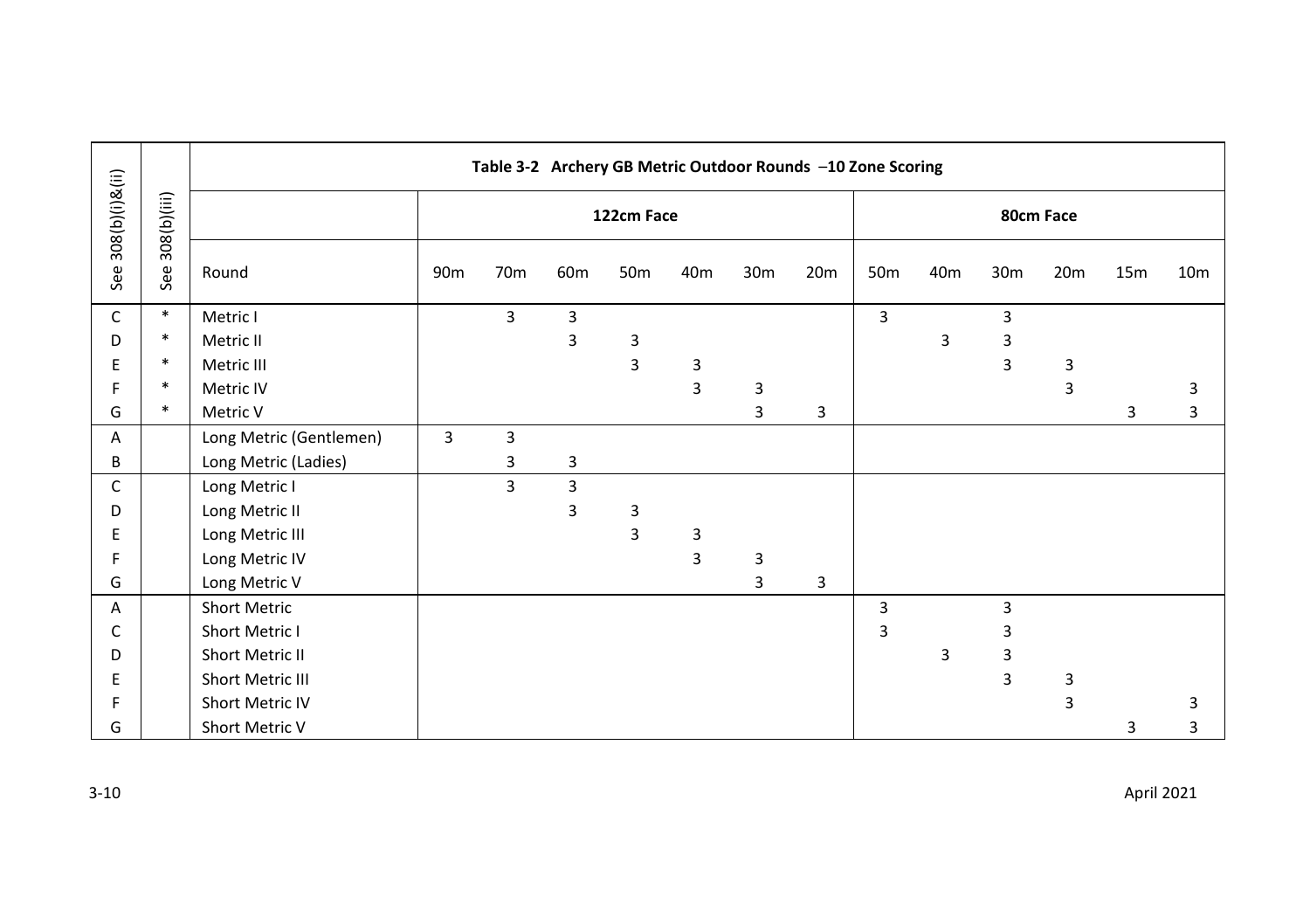|                   |             |                     | Table 3-2A Archery GB Metric Outdoor Rounds -10 Zone Scoring (continued) |                 |     |                 |     |     |                 |                 |     |   |         |     |     |                          |
|-------------------|-------------|---------------------|--------------------------------------------------------------------------|-----------------|-----|-----------------|-----|-----|-----------------|-----------------|-----|---|---------|-----|-----|--------------------------|
|                   | 308(b)(iii) |                     | 122cm Face<br>80cm Face                                                  |                 |     |                 |     |     |                 |                 |     |   |         |     |     |                          |
| See308(b)(i)&(ii) | e.<br>Ō     | Round               | 90 <sub>m</sub>                                                          | 70 <sub>m</sub> | 60m | 50 <sub>m</sub> | 40m | 30m | 20 <sub>m</sub> | 50 <sub>m</sub> | 40m |   | 30m 20m | 15m | 10m | <b>Additional Rules</b>  |
| H                 |             | Metric 122-50       |                                                                          |                 |     | 6               |     |     |                 |                 |     |   |         |     |     |                          |
|                   |             | Metric 122-40       |                                                                          |                 |     |                 | 6   |     |                 |                 |     |   |         |     |     |                          |
|                   |             | Metric 122-30       |                                                                          |                 |     |                 |     | 6   |                 |                 |     |   |         |     |     |                          |
| К                 |             | Metric 80-40        |                                                                          |                 |     |                 |     |     |                 |                 | 6   |   |         |     |     | Full size or 6-zone face |
|                   |             | <b>Metric 80-30</b> |                                                                          |                 |     |                 |     |     |                 |                 |     | 6 |         |     |     | Full size or 6-zone face |
|                   |             |                     |                                                                          |                 |     |                 |     |     |                 |                 |     |   |         |     |     |                          |
|                   |             |                     |                                                                          |                 |     |                 |     |     |                 |                 |     |   |         |     |     |                          |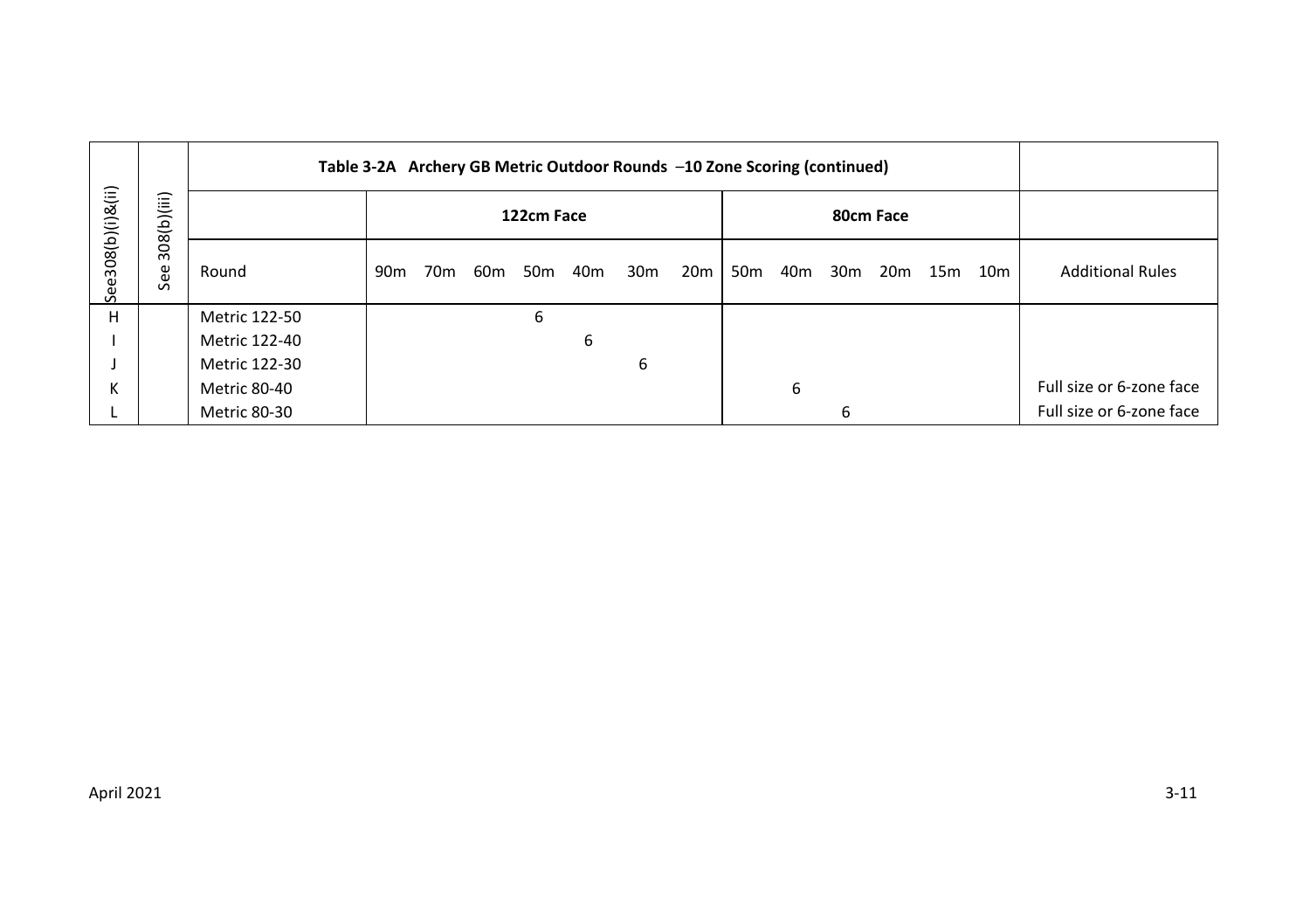| $\widehat{\mathbf{H}}$<br>× |            | Table 3-3 WA Outdoor Rounds - Metric Distance - 10 Zone Scoring |                 |                 |                 |                 |                 |                 |     |                 |                 |     |                 |                 |     |  |  |
|-----------------------------|------------|-----------------------------------------------------------------|-----------------|-----------------|-----------------|-----------------|-----------------|-----------------|-----|-----------------|-----------------|-----|-----------------|-----------------|-----|--|--|
| 308b(i)                     | 308b (iii) |                                                                 | 122cm Face      |                 |                 |                 |                 |                 |     |                 | 80cm Face       |     |                 |                 |     |  |  |
| See                         | See        | Round                                                           | 90 <sub>m</sub> | 70 <sub>m</sub> | 60 <sub>m</sub> | 50 <sub>m</sub> | 40 <sub>m</sub> | 30 <sub>m</sub> | 20m | 50 <sub>m</sub> | 40 <sub>m</sub> | 30m | 20 <sub>m</sub> | 10 <sub>m</sub> | 15m |  |  |
| Α                           | $*$        | WA 1440                                                         | 3               | 3               |                 |                 |                 |                 |     | 3               |                 | 3   |                 |                 |     |  |  |
| B                           | $\ast$     | WA 1440                                                         |                 | 3               | 3               |                 |                 |                 |     | 3               |                 | 3   |                 |                 |     |  |  |
| D                           |            | WA 1440                                                         |                 |                 | 3               | 3               |                 |                 |     |                 | 3               | 3   |                 |                 |     |  |  |
| Α                           |            | <b>WA 900</b>                                                   |                 |                 | $2\frac{1}{2}$  | $2\frac{1}{2}$  | $2\frac{1}{2}$  |                 |     |                 |                 |     |                 |                 |     |  |  |
| Α                           |            | WA70m                                                           |                 | 6               |                 |                 |                 |                 |     |                 |                 |     |                 |                 |     |  |  |
| C                           |            | WA60m                                                           |                 |                 | 6               |                 |                 |                 |     |                 |                 |     |                 |                 |     |  |  |
| Α                           |            | WA50m (Compound)                                                |                 |                 |                 |                 |                 |                 |     | 6               |                 |     |                 |                 |     |  |  |
| Α                           |            | WA50m (Barebow)                                                 |                 |                 |                 | 6               |                 |                 |     |                 |                 |     |                 |                 |     |  |  |
| Α                           |            | Double WA70m                                                    |                 | 12              |                 |                 |                 |                 |     |                 |                 |     |                 |                 |     |  |  |
| C                           |            | Double WA60m                                                    |                 |                 | 12              |                 |                 |                 |     |                 |                 |     |                 |                 |     |  |  |
| Α                           |            | Double WA50m (Compound)                                         |                 |                 |                 |                 |                 |                 |     | 12              |                 |     |                 |                 |     |  |  |
| Α                           |            | Double WA50m (Barebow)                                          |                 |                 |                 | 12              |                 |                 |     |                 |                 |     |                 |                 |     |  |  |
| Α                           | $*$        | <b>WA Standard Round</b>                                        |                 |                 |                 | 3               |                 | 3               |     |                 |                 |     |                 |                 |     |  |  |
|                             |            | Olympic Round                                                   |                 | Sets            |                 |                 |                 |                 |     |                 |                 |     |                 |                 |     |  |  |
|                             |            | Olympic Round (Cadet)                                           |                 |                 | Sets            |                 |                 |                 |     |                 |                 |     |                 |                 |     |  |  |
| Α                           |            | <b>Barebow Match Round</b>                                      |                 |                 |                 | Sets            |                 |                 |     |                 |                 |     |                 |                 |     |  |  |
| Α                           |            | Compound Match Round                                            |                 |                 |                 |                 |                 |                 |     | $1\frac{1}{4}$  |                 |     |                 |                 |     |  |  |
| $3-12$                      |            |                                                                 |                 |                 |                 |                 |                 |                 |     |                 |                 |     |                 | April 2021      |     |  |  |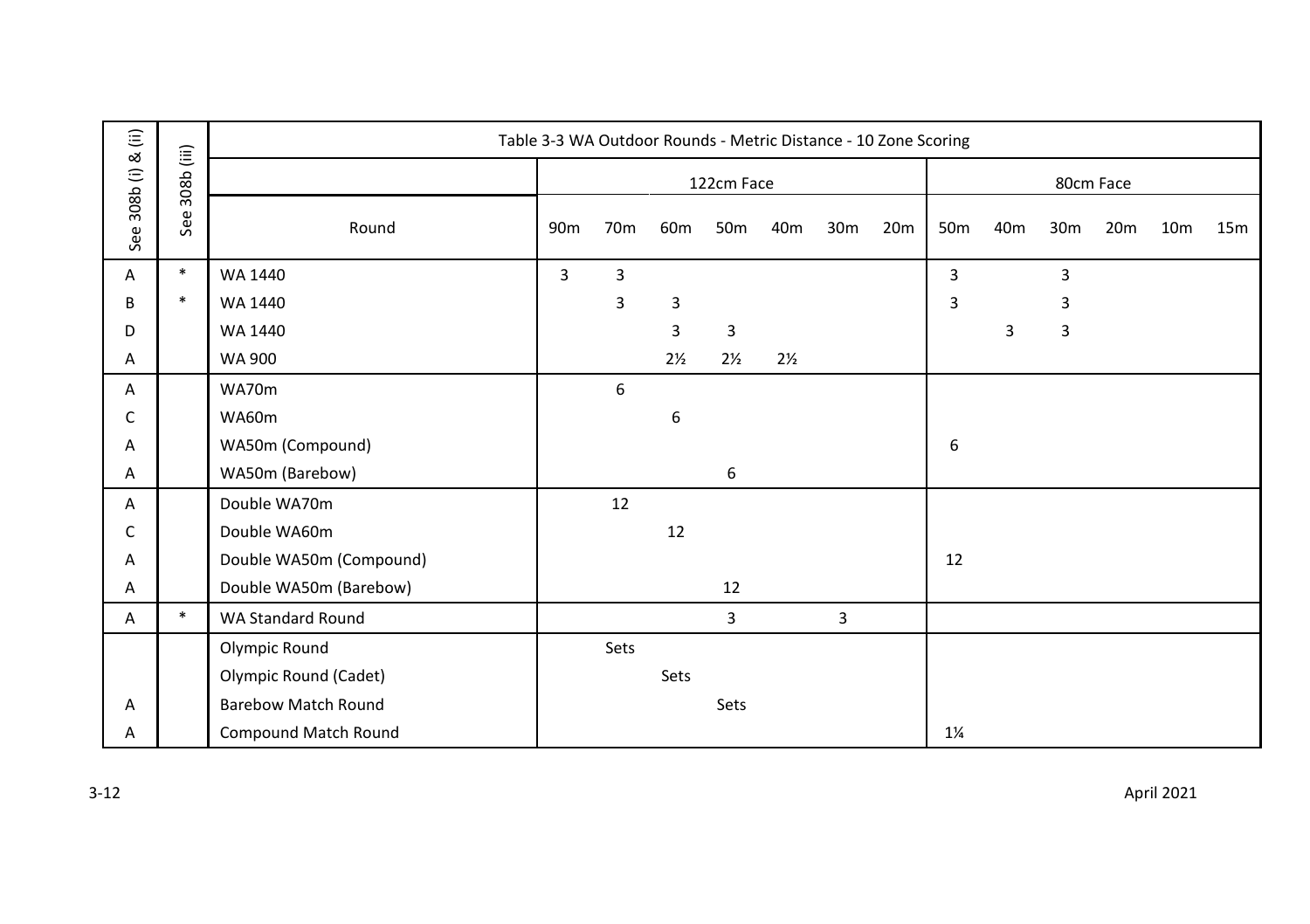- (b) Rounds for UK Record Purposes:
	- (i) The following Table 3-4 allows archers to establish which of the rounds in Tables 3-1, 3-2, 3-2A and 3-3 may be shot for UKRecord purposes.

| <b>TABLE 3-4</b>          |   |   |   |   | and $3-3$ |   |  | Group Letters as shown in column 1 of Tables3-1, 3-2, 3-2A |  |
|---------------------------|---|---|---|---|-----------|---|--|------------------------------------------------------------|--|
|                           | A | В | D | F | G         | н |  | К                                                          |  |
| Gentlemen                 |   |   |   |   |           |   |  |                                                            |  |
| Ladies                    |   |   |   |   |           |   |  |                                                            |  |
| Junior Gentlemen Under 18 |   |   |   |   |           |   |  |                                                            |  |
| Junior Gentlemen Under 16 |   |   |   |   |           |   |  |                                                            |  |
| Junior Gentlemen Under 14 |   |   |   |   |           |   |  |                                                            |  |
| Junior Gentlemen Under 12 |   |   |   |   |           |   |  |                                                            |  |
| Junior Ladies Under 18    |   |   |   |   |           |   |  |                                                            |  |
| Junior Ladies Under 16    |   |   |   |   |           |   |  |                                                            |  |
| Junior Ladies Under 14    |   |   |   |   |           |   |  |                                                            |  |
| Junior Ladies Under 12    |   |   |   |   |           |   |  |                                                            |  |

(ii) Single round records may be claimed for all rounds designated by a letter in column 1 of Tables 3-1, 3-2, 3-2A and 3-3 subject to restrictions given in Table 3-4

- (iii) Double round records may be claimed for rounds marked \* in column 2 of Tables 3-1, 3-2, 3-2A and 3-3 subject to restrictions given in Table 3-4
- (iv) UK Records may be claimed subject to the conditions shown in Rules 308(b)(i), (ii) & (iii) as follows:
	- a. Archery GB Imperial Rounds Shown in Table 3-1. Shooting must be in accordance with the Archery GB shooting regimes specified in these Rules of Shooting.
	- b. Archery GB Metric Rounds shown in Table 3-2 and 3-2A. Shooting may be in accordance with either the Archery GB shooting regimes specified in these Rules of Shooting or the WA shooting regimes allowed under Rule 310.
	- c. WA Rounds shown in Table 3-3. Shooting may be in accordance with either the Archery GB shooting regimes specified in these Rules of Shooting or the WA shooting regimes allowed under Rule 310.

Claims will not be accepted for a shorter round shot by an archer within a longer round on the same day.

(v) Distance records may be claimed when shot during the following complete rounds subject to conditions given in Rule 308(b)(iv): WA 1440 (Gentlemen), WA1440 (Ladies), Metrics I, II, III , IV and V.

Note: See Shooting Administrative Procedure 5 for procedures governing record claims.

- (c) Rounds for Other Purposes
	- (i) deleted
	- (ii) deleted.
	- (iii) All rounds in Tables 3-1, 3-2, 3-2A and 3-3 may be shot by any archer irrespective of age. Note 1: See Shooting Administrative Procedure 7 for details of the Classification Scheme. Note 2: Advice for operating the handicap scheme is published separately as Target Archery Handicap Scheme.

# **309. Shooting Arrangement**

- (a) Recognised rounds are shot longest distance to shortest distance, except where the round has a specific rule indicating a different order of shooting.
- (b) All rounds must be shot in one day.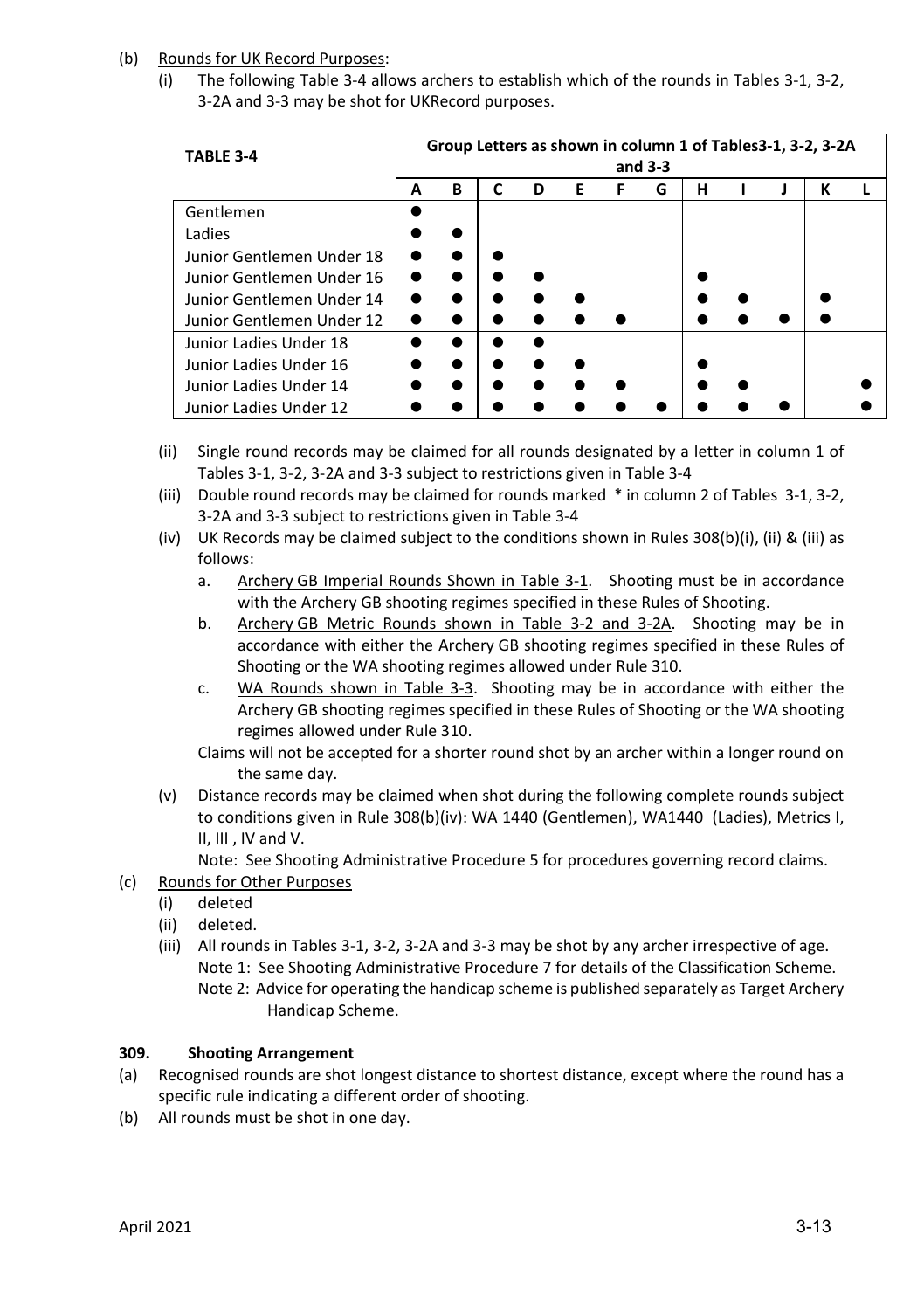**310. WA Rounds** When the WA rounds listed in Table 3-3 are shot, the minimum application of WA Rules shall be as given below. At the Organiser's discretion, additional WA rules may apply, in which case details must be shown on the prospectus (entry form) for the tournament.

- (a) Club Target Days and Non-Record Status Tournaments. Shooting may be entirely under Archery GB rules.
- (b) UK Record Status Tournaments. WA rounds shot to UK Record Status are seen as an intermediary stage between non-Record Status and World Record Status.
	- (i) The following elements of WA rules should be applied:
		- a. Marking of 3 metre line
		- b. Number of arrows for each shooting end
		- c. Timing and audible control of shooting ends
		- d. Marking of arrow holes, WA bouncer and passthrough rules.
		- e. Equipment failures handled as per WA rules.
	- (ii) Archery GB procedures for sighters may be used.
- (c) World Record/WA Award Status Tournaments. World Record/WA Award Status tournaments are to be shot to the WA standards for non-championship/non-international events.

**311. Archery GB Metric Rounds.** When Archery GB Metric rounds listed in Table 3-2 and 3-2A are shot, the standards to be applied are:

- (a) When shot in conjunction with an equivalent WA round, Archery GB Metric Rounds are to be shot to the same standards as the WA round except for:
	- (i) Equipment failure rules as per 304 (n)
- (b) When shot separately, Archery GB Metric Rounds may be shot to Archery GB rules in their entirety or to the standards outlined for WA recognised rounds in Rule 310 except for: (i) Equipment failure rules as per 304 (n)

#### **312. Local Rounds**

- (a) In addition to rounds specified in Tables 3-1, 3-2, 3-2A and 3-3, any local round made up of other numbers of arrows at specified distances at specified faces may be used in Clubs and Tournaments.
- (b) All local rounds must be shot in all respects to the Rules of Shooting. They are not recognised for Archery GB Record, Classification or Handicap purposes.
- (c) Local Rounds are not subject to Rule 309(a) and may be shot in any order deemed necessary by the organiser, or their agent(s).

# **313. Club Target Days**

- (a) A Club Target Day is any day and time appointed under the Rules of the Club and previously announced to the Members.
- (b) There is no statutory limit to the number of officially appointed Target Days in any one week.
- (c) All scores made must be entered in the Club Record Book.
- (d) Target Days should commence punctually at the announced time.
- (e) All shooting shall be in accordance with these Rules of Shooting.

**314. Open Meeting** An Open Meeting is an event run as a competition open to all Members of Archery GB and WA Affiliated Members, with all the necessary organisation, advertising of the event, judging etc, run under these Rules of Shooting.

**315. Closed Meeting** A Closed Meeting is an event run as a competition with entry limited by qualification or invitation and run under these Rules of Shooting.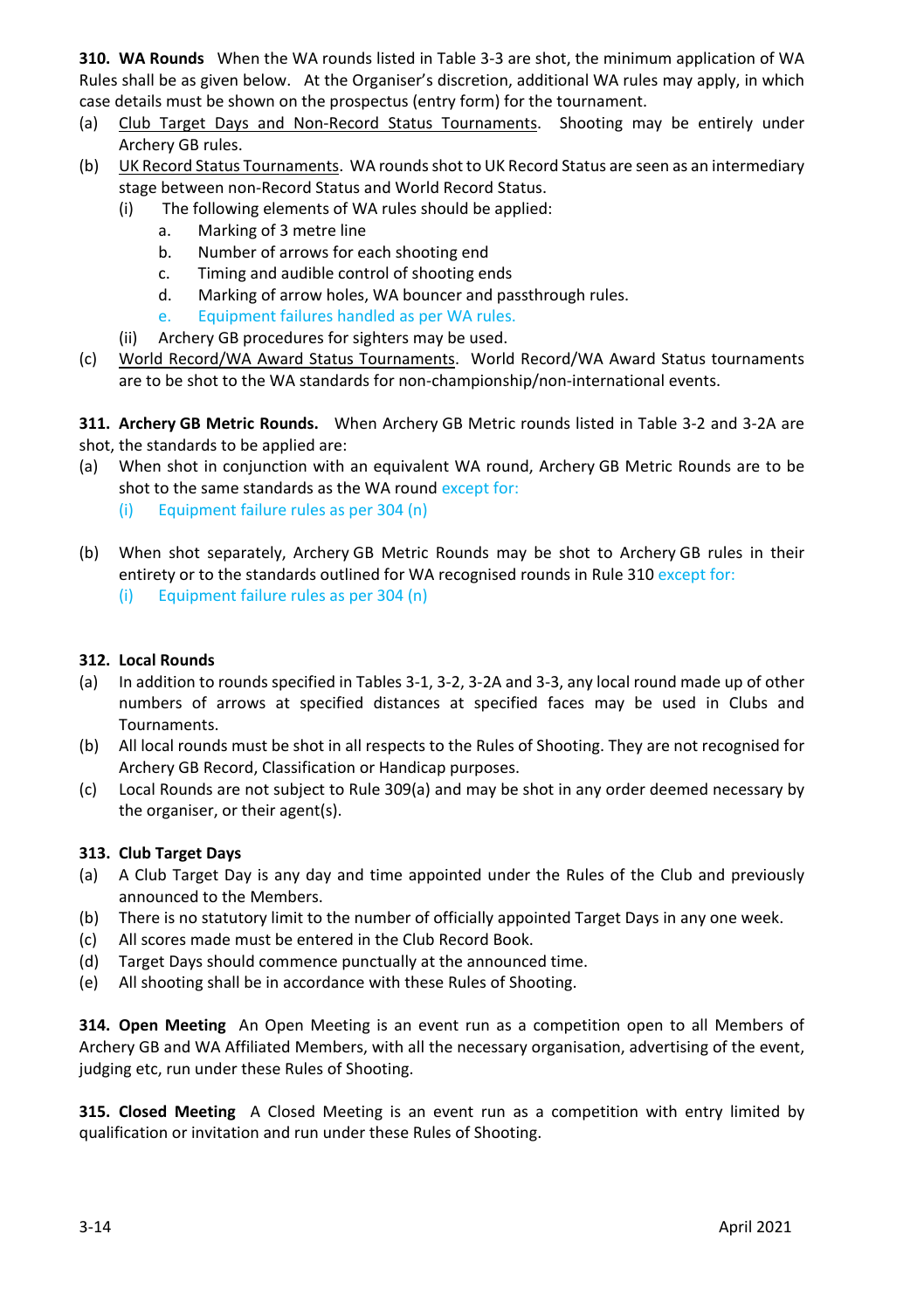# **316. Ceremonial and Other Matters**

- (a) Prizes and Awards. The allocation of any separate prize, medal, trophy or other award shall be a matter for each individual Tournament Organiser. Classification, handicap or other distinction shall remain the sole prerogative of Archery GB.
- (b) The Lady Paramount/Gentleman Patron. The Lady Paramount or Gentleman Patron shall be the supreme arbitrator on all ceremonial matters connected with the tournament at which they officiate.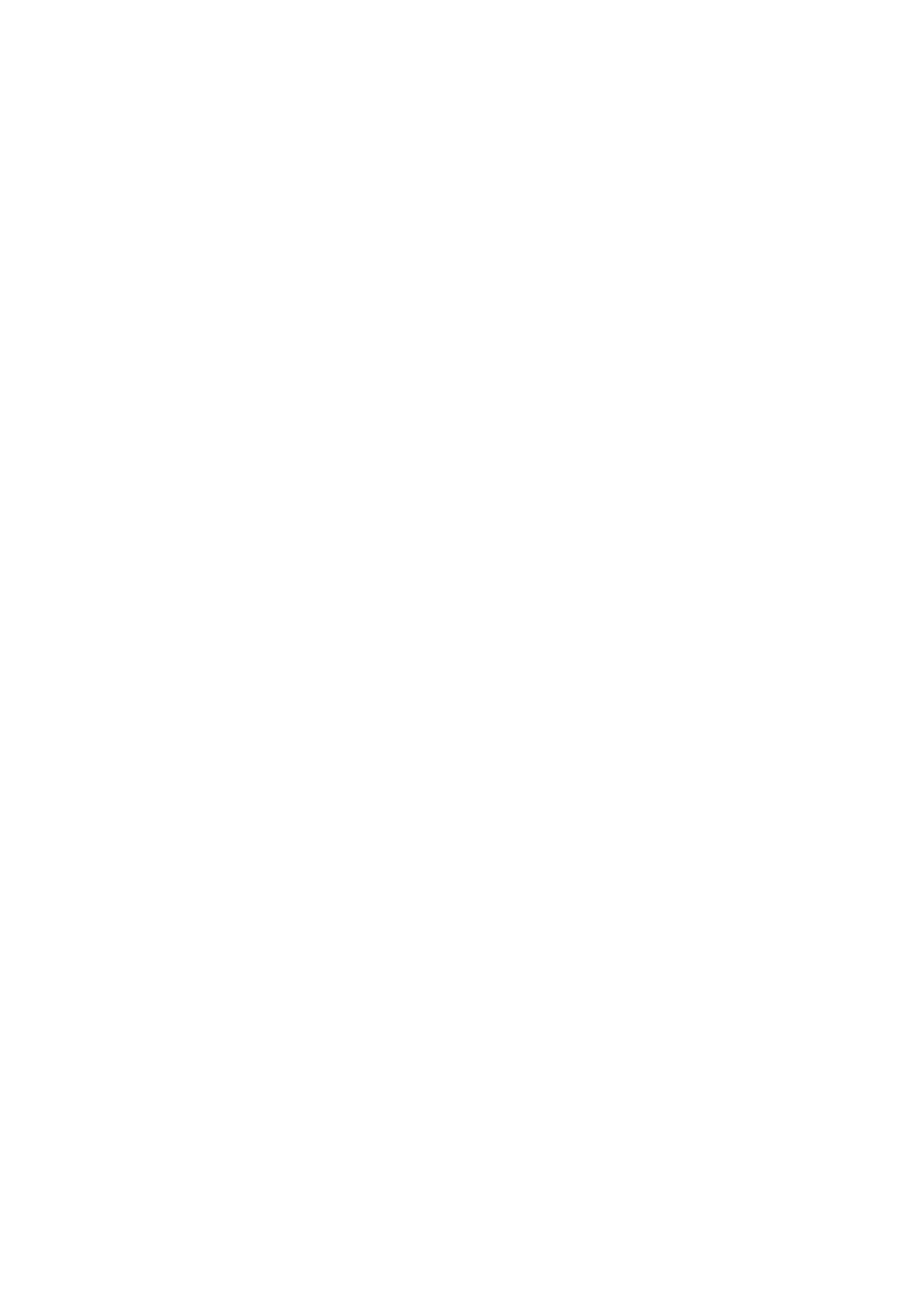# **TARGET ARCHERY** – **INDOOR**

**400. General** The Archery GB Rules of Shooting for Target Archery – Outdoor shall apply except as enumerated in the following paragraphs.

#### **401. Target Faces**

- (a) The diameters of the full-size faces are 80cm, 60cm and 40cm.
- (b) (i) The 80cm face is described in Rule 300.
	- (ii) The 60cm and 40cm full-size faces are generally as described for 10-zone faces in Rule 300. Critical dimensions are:

|                    | Zone Diameter (cm) |                |                |
|--------------------|--------------------|----------------|----------------|
| Zone               | 60cm face          | 40cm face      | Tolerance (mm) |
| Inner 10           | 3                  | $\overline{2}$ | ±1             |
| Inner Gold         | 6                  | 4              | ±1             |
| Outer Gold         | 12                 | 8              | ±1             |
| <b>Inner Red</b>   | 18                 | 12             | ±1             |
| Outer Red          | 24                 | 16             | ±3             |
| Inner Blue         | 30                 | 20             | ±3             |
| Outer Blue         | 36                 | 24             | ±3             |
| <b>Inner Black</b> | 42                 | 28             | ±3             |
| Outer Black        | 48                 | 32             | ±3             |
| Inner White        | 54                 | 36             | ±3             |
| Outer White        | 60                 | 40             | ±3             |

#### (c) Multiple Face Targets.

- (i) The following metric multiple face targets are recognised:
	- a. 60cm Triple Triangular
	- b. 60cm Triple Vertical
	- c. 40cm Triple Triangular
	- d. 40cm Triple Vertical
- (ii) Multiple face targets have the same dimensions as the 60cm and 40cm full size faces but with the Outer Blue, Inner Black, Outer Black, Inner White and Outer White zones removed.
- (ii) Multiple face targets consist of 3 small faces arranged either symmetrically in a triangular pattern with the centres at bottom left, at the apex and at bottom right or in a vertical row. The pinholes shall be approximately 32cm distant from each other on 60cm faces and 22 cm distant from each other on 40cm faces.

#### **402. Range Layout**

- (a) The targets may be set up at any angle between vertical and 15° but a line of targets shall be set up at the same angle.
- (b) The height of the pinholes above the floor shall be as follows:
	- (i) When faces are in one row the height shall be 130cm as measured to the pinhole of a single face, the pinhole of the middle centre of a vertical triple face or to the pinholes of the bottom two centres of a triple triangular face.
	- (ii) When 40cm full size faces are in two rows one above the other, the pinhole heights shall be 100cm and 160cm.
	- (iii) When 40cm triple triangular faces are in two rows one above the other, heights shall be:
		- a. To the pinholes of the bottom centres of the lower faces 100cm
		- b. To the pinholes of the top centre of the upper faces 160cm
	- (iv) The tolerance on the face height is ±2cm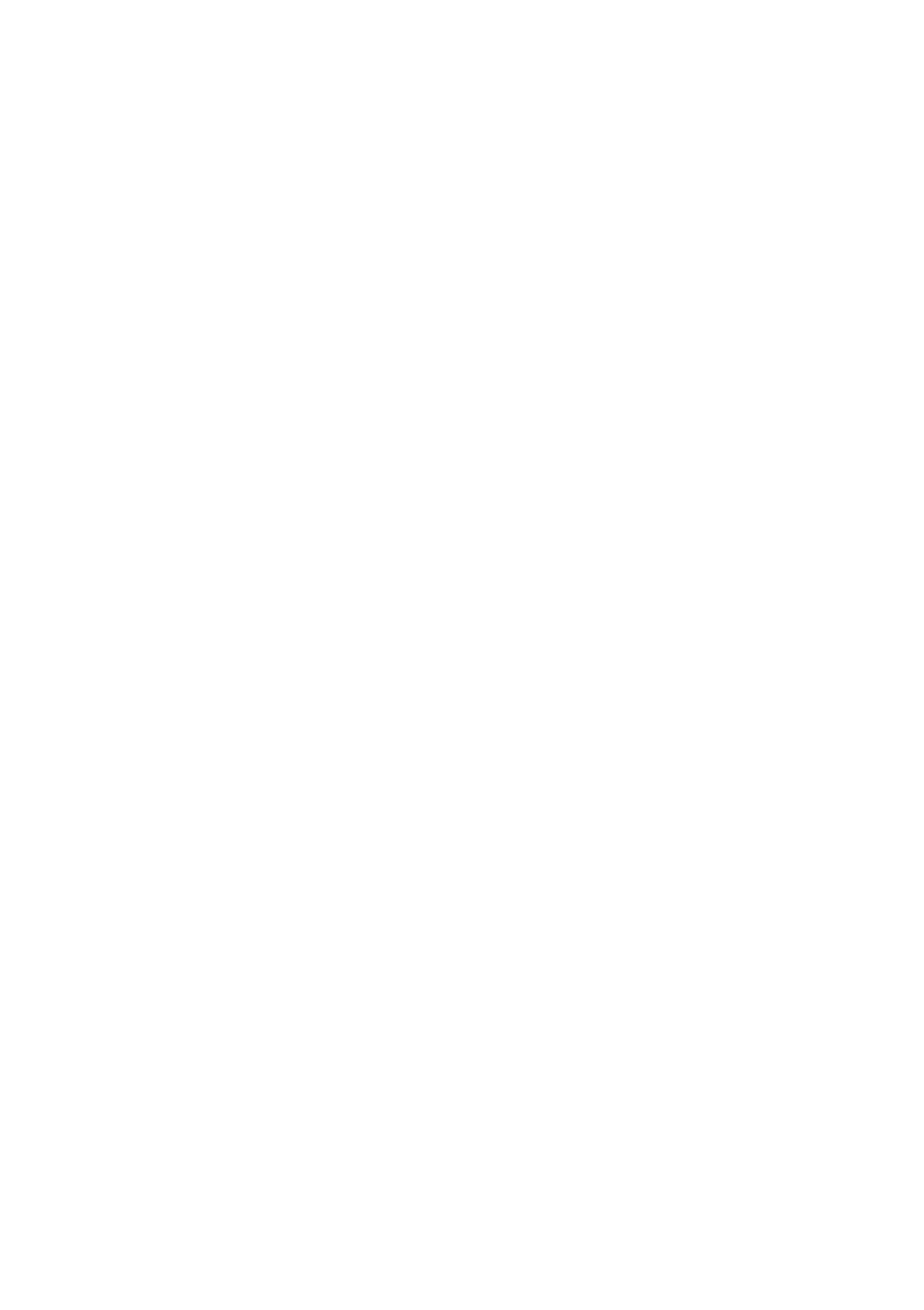- (v) The height of the pinholes on a line of faces shall at all times look straight.
- (c) Target boss centres shall be placed to allow archers to stand at a minimum of 80cm (2ft 8in) apart while shooting
- (d) The shooting line (over which archers shall take up their shooting positions) shall be measured from points vertically below the pinholes. If targets are in two rows, one above the other and at an angle, the measurement shall be taken from points vertically below halfway between the pinholes. The tolerance on measurements shall be as follows: Metric ±10cm, Imperial ±4 in.
- (e) A waiting line shall be placed five yards behind the shooting line. If space is limited, the distance may be reduced to 3 yards; in exceptional circumstances the waiting line may be omitted.

**402A Range Safety** The walls and roof of a conventional building provide the measure of safety required. Arrangements must be made to prevent access to the range when shooting is in progress through any point in front of the shooting line and within the overshoot or side safety areas defined in Rule 302.

# **403. Shooting**

- (a) An end shall consist of three arrows.
- (b) Two ends of sighter arrows shall be shot.
- (c) When multiple face targets are used, an archer shall shoot one arrow at each face of the allocated target.
- (d) Shooting shall normally be in accordance with Rule 304(f)(i). Alternatively, and always at Record Status tournaments, shooting shall be in be in accordance with Rule 304(f)(ii).

# **404. Scoring**

(a) The scoring points for hits on the target face are:

| ິ                  |                      |                   |
|--------------------|----------------------|-------------------|
| Zone               | <b>Compound Bows</b> | Non-compound bows |
| Inner 10           | 10                   | 10                |
| Inner Gold         | 9                    | 10                |
| Outer Gold         | q                    |                   |
| Inner Red          | 8                    | ጸ                 |
| Outer Red          |                      |                   |
| Inner Blue         | 6                    | 6                 |
| Outer Blue         | 5                    |                   |
| <b>Inner Black</b> |                      |                   |
| Outer Black        | 3                    | 3                 |
| Inner White        | 2                    | 2                 |
| Outer White        |                      |                   |

- (b) If two or more of an archer's arrows are found in one face of a multiple face target, only the lowest arrow value in that face will score. The remaining arrow(s) will be scored as miss(es).
- (c) (i) If an arrow is observed to pass through a target, the archer concerned shall draw the attention of the Judge to the fact after having shot their final arrow of the end by retiring two paces from the shooting line and holding their bow above their head.

(ii) Upon the Judge satisfying themself that the claim is justified, the archer shall be permitted to shoot another arrow separately in the same end after all archers on that target have completed their normal shooting, such arrow to be numbered or preferably marked by the Judge.

(iii) The Judge shall take part in the scoring for that end to the extent that the target shall be examined to ensure that the original arrow has in fact passed through. Should the original arrow be found in the target, it shall be scored and the extra arrow discounted.

# **405. Recognised Rounds**

(a) The following Table 4-1 shows the indoor rounds that are recognised by Archery GB, the number of dozens of arrows, the distances and the face sizes.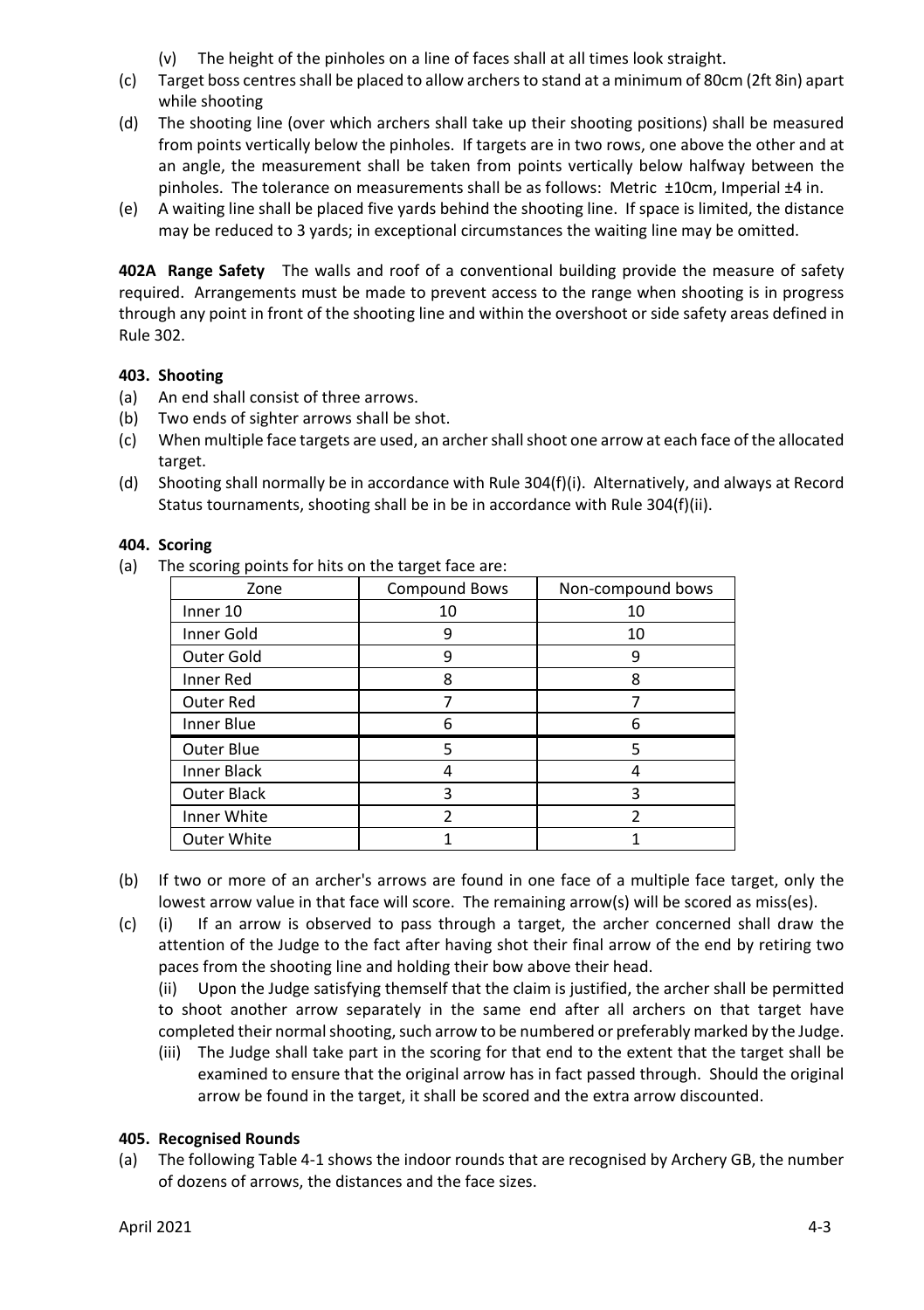|            | Table 4-1 INDOOR ROUNDS  |                |                 |       |       |                |                |                      |                      |                                    |
|------------|--------------------------|----------------|-----------------|-------|-------|----------------|----------------|----------------------|----------------------|------------------------------------|
| 405(b)(ii) | <b>Distance</b>          | 18 m           | 25 <sub>m</sub> | 30 m  | 20y   | 20y            | 25y            | 20y                  | 18 m                 |                                    |
| See        | <b>Face Size</b>         | 40 cm          | 60 cm           | 80 cm | 60 cm | 40 cm          | 60 cm          | 16 in<br>speci<br>al | 40 cm<br>speci<br>al | <b>Additional Rules:</b>           |
|            | <b>Archery GB Rounds</b> |                |                 |       |       |                |                |                      |                      |                                    |
|            | Bray I                   |                |                 |       |       | $2\frac{1}{2}$ |                |                      |                      | Full size or triple face           |
|            | Bray II                  |                |                 |       |       |                | $2\frac{1}{2}$ |                      |                      | Full size or triple face           |
|            | Stafford                 |                |                 | 6     |       |                |                |                      |                      | Full size face only                |
| $\ast$     | Portsmouth               |                |                 |       | 5     |                |                |                      |                      | Full size, 5 zone or triple face   |
| $\ast$     | Worcester                |                |                 |       |       |                |                | 5                    |                      | Special face & rules. See Rule 408 |
|            | Vegas                    |                |                 |       |       |                |                |                      |                      | Special face & rules. See Rule 409 |
|            | Vegas 300                |                |                 |       |       | $2\frac{1}{2}$ |                |                      | 5                    | Special face & rules. See 409      |
|            | <b>WA Rounds</b>         |                |                 |       |       |                |                |                      |                      |                                    |
|            | <b>WA 18m</b>            | 5              |                 |       |       |                |                |                      |                      | Full size or triple faces          |
|            | <b>WA 25m</b>            |                | 5               |       |       |                |                |                      |                      | Full size or triple faces          |
|            | <b>WA Combined</b>       | 5              | 5               |       |       |                |                |                      |                      | Full size or triple faces          |
|            | <b>Recurve Match</b>     | sets           |                 |       |       |                |                |                      |                      | Triple faces only                  |
|            | Compound Match           | $1\frac{1}{4}$ |                 |       |       |                |                |                      |                      | Triple faces only                  |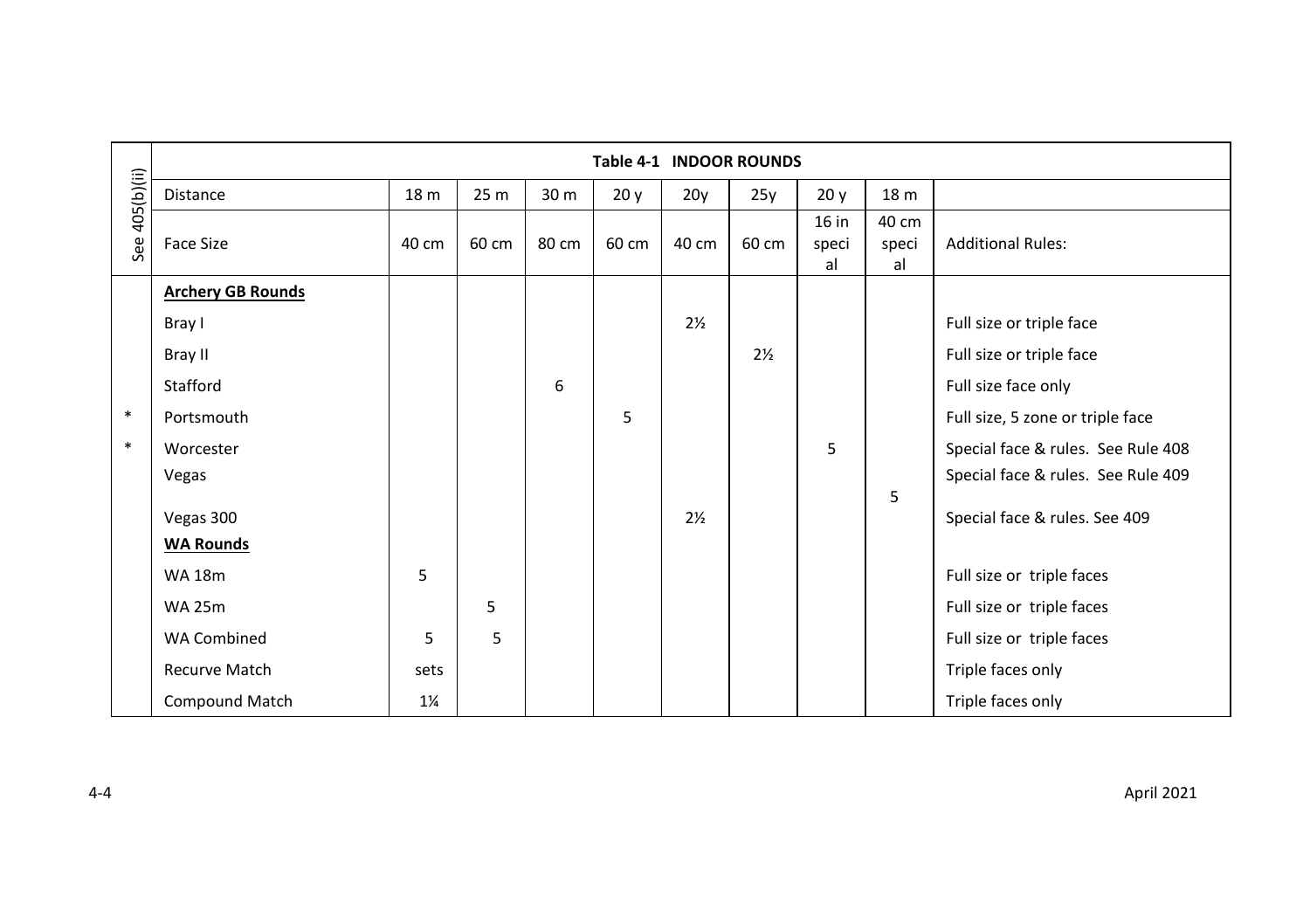- (b) Rounds for UK Record Purposes.
	- (i) Single round records may be claimed for rounds stated in Table 4-1
	- (ii) Double round records may be claimed for rounds marked \* in Table 4-1
	- (iii) UK Records may be claimed for the Rounds shown in Table 4-1, subject to the conditions shown in Rules 405(b)(i) & (ii), as follows:
		- a. Archery GB Rounds. Shooting must be in accordance with the Archery GB shooting regimes specified in these Rules of Shooting.
		- b. WA Rounds. Shooting may be in accordance with either Archery GB shooting regimes specified in these Rules of Shooting or the WA shooting regimes allowed under Rule 407.
	- Note: See Shooting Administrative Procedure 5 for regulations governing record claims.
- (c) deleted.
	- Note 1: See Shooting Administrative Procedure 7 for details of the Classification Scheme.
	- Note 2: Advice for operating the handicap scheme is published separately as Target Archery Handicap Scheme.

# **406. Local Rounds**

- (a) In addition to rounds specified in Tables 4-1 any local round made up of other numbers of arrows at specified distances and faces may be used in Clubs and Tournaments.
- (b) All local rounds must be shot in all respects to the Rules of Shooting. They are not recognised for Archery GB Record, Classification or Handicap purposes.

**407. Regulations for WA Rounds** When the WA rounds listed in Table 4-1 are shot, the minimum application of WA Rules shall be as given below. At the Organiser's discretion, additional WA rules may apply, in which case details must be shown on the prospectus (entry form) for the tournament.

- (a) Club Target Days and Non-Record Status Tournaments. Shooting may be entirely under Archery GB rules.
- (b) UK Record Status Tournaments. WA rounds shot to UK Record Status are seen as an intermediary stage between non-Record Status and World Record Status.
	- (i) The following elements of WA rules should be applied:
		- a. Marking of 3 metre line
		- b. Number of arrows for each shooting end
		- c. Timing and audible control of shooting ends
		- d. Marking of arrow holes, WA bouncer and passthrough rules.
	- (ii) Practice. There shall be at least two timed ends of practice arrows.
- (c) World Record/WA Award Status Tournaments.
	- (i) Practice. There shall be at least two timed ends of practice arrows.
	- (ii) In other respects, World Record Status tournaments are to be shot to the WA standards for non-championship/non-international events.

## **408. Regulations for the Worcester Round and Worcester X-Ring**

- (a) The Rules of Target Archery Indoor shall apply except as enumerated in the following paragraphs.
- (b) Target Faces. The target face used shall be either:
	- (i) Full size. Being circular 40.64cm (16in) in diameter composed as follows:
		- a. A circle in the centre 8.13cm (3.2in) diameter ringed by four concentric bands, the breadth of each measured radially being 4.064cm (1.6in).
		- b. The centre circle shall be coloured white and the four concentric bands black. The concentric bands shall be divided by white lines. Each of the white dividing lines shall be of no greater width that 1mm (0.04in). Such dividing lines shall be entirely within the higher scoring zone.
	- (ii) Five-Centre. These faces have the same dimensions as the full size face but with the three lowest scoring zones removed, leaving just the central white zone and the innermost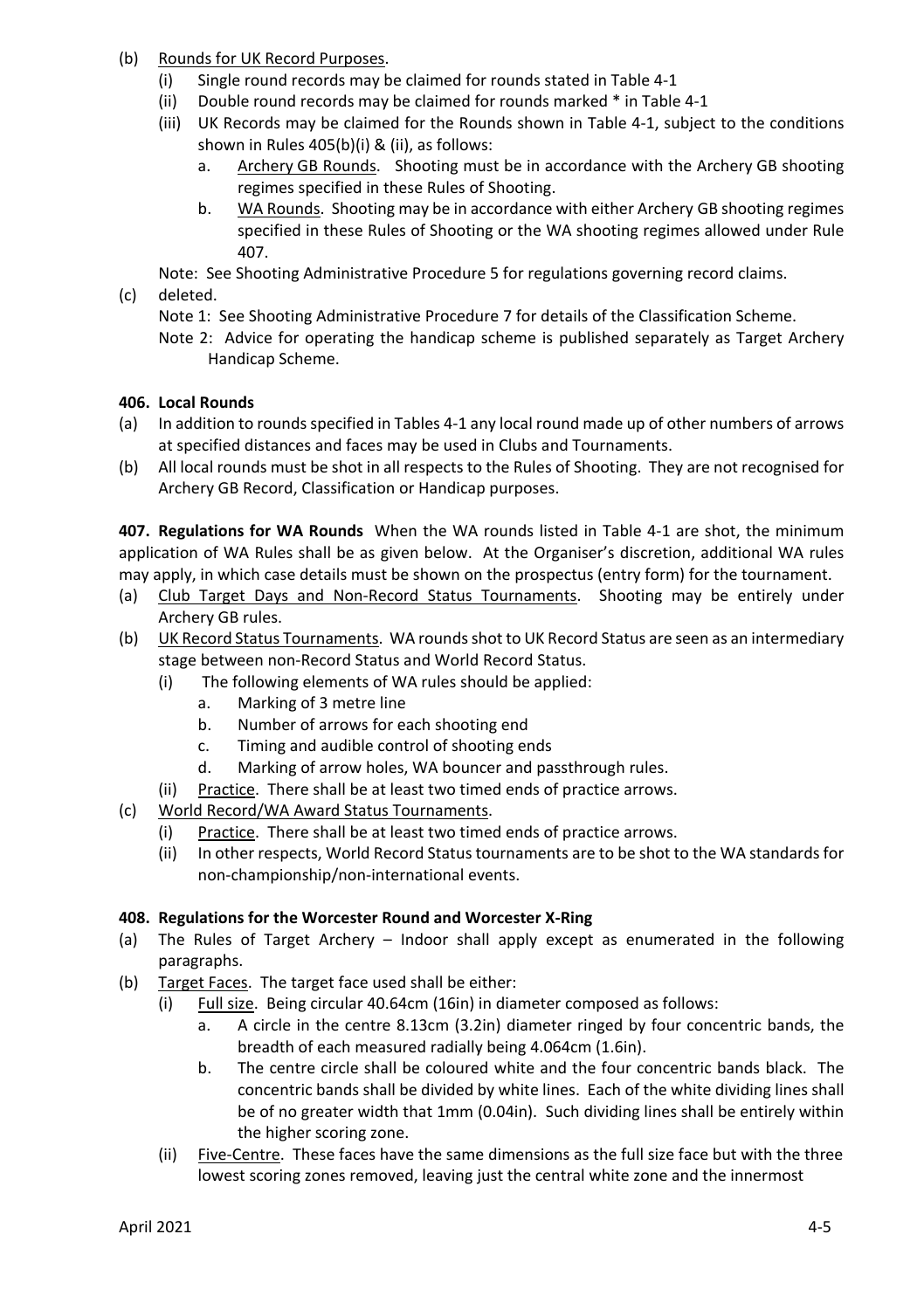black zone. Each set comprises five small faces arranged symmetrically with one central face surrounded by four faces in a square pattern positioned at the top left, top right, bottom left and bottom right, all on a white background. The minimum distance between the scoring zones of two faces shall be 2cm.

- (iii) Five-Centre with additional "X-Ring". These faces have the same dimensions as the five zone face (above) but with the addition of an "X-Ring" being 4cm in diameter in each small face. Each set comprises five small faces arranged symmetrically with one central face surrounded by four faces in a square pattern positioned at the top left, top right, bottom left and bottom right, all on a white background. The minimum distance between the scoring zones of two faces shall be 2cm.
- NOTE Other colour faces and backgrounds shall be permitted, provided the scoring zone dimensions are the same.

The tolerance on the diameter of each scoring zone shall be ±2mm.

# (c) Shooting

- (i) Rule 304(b)(ii) (rotation) will not apply to this round.
- (ii) Five arrows shall be shot at an end. Each archer will shoot their five arrows before retiring from the shooting line.
- (iii) One end of sighter arrows shall be shot.
- (iv) In the event of an archer shooting more than five arrows at an end the archer shall be penalised by losing the value of their highest scoring arrow(s) in the target.
- (v) The maximum number of archers on a target boss shall be four.
- (vi) Four minutes shall be the maximum time for an archer to shoot an end, the time to start from when the archer steps on to the shooting line. Rule 403(d) (Record Status timing) shall not apply to this Round.

## (d) Scoring.

- (i) The scoring points for hits on the full size target face are: 5, 4, 3, 2, 1, reading from the centre white circle.
- (ii) The scoring points for hits on the five-centre target face are: 5 and 4, reading from the centre white circle.
- (iii) When using the five-centre face rule 404 (b) will apply if more than one arrow is in each scoring face
- (iv) When using the five-centre face with the "X-Ring", this will score as an X, and count as 5.
- (v) When using the five-centre face with the "X-Ring", if two or more archers are tied on score, hits and 5's, then the X count is used to determine the highest ranked archer.

## (e) Recognised Round

- (i) The Round shall consist of 12 ends (60 arrows).
- (ii) The distance to be shot is 20 yds.
- (iii) Each boss shall hold four target faces.
- (iv) Target faces shall be arranged thus: 1 2

3 4

- (v) Two archers of a group shall shoot five arrows; the second group shall then shoot their five arrows.
- (vi) The first group of two archers shall shoot at the higher targets; the second group at the lower targets.
- (vii) When all archers have shot 30 arrows those who have been shooting at the lower targets shall change to the higher ones and those who have been shooting at the higher targets shall shoot at the lower ones, thus those who have been shooting on targets 1 and 2 shall shoot the remaining 30 arrows on targets 3 and 4 retaining their same shooting positions.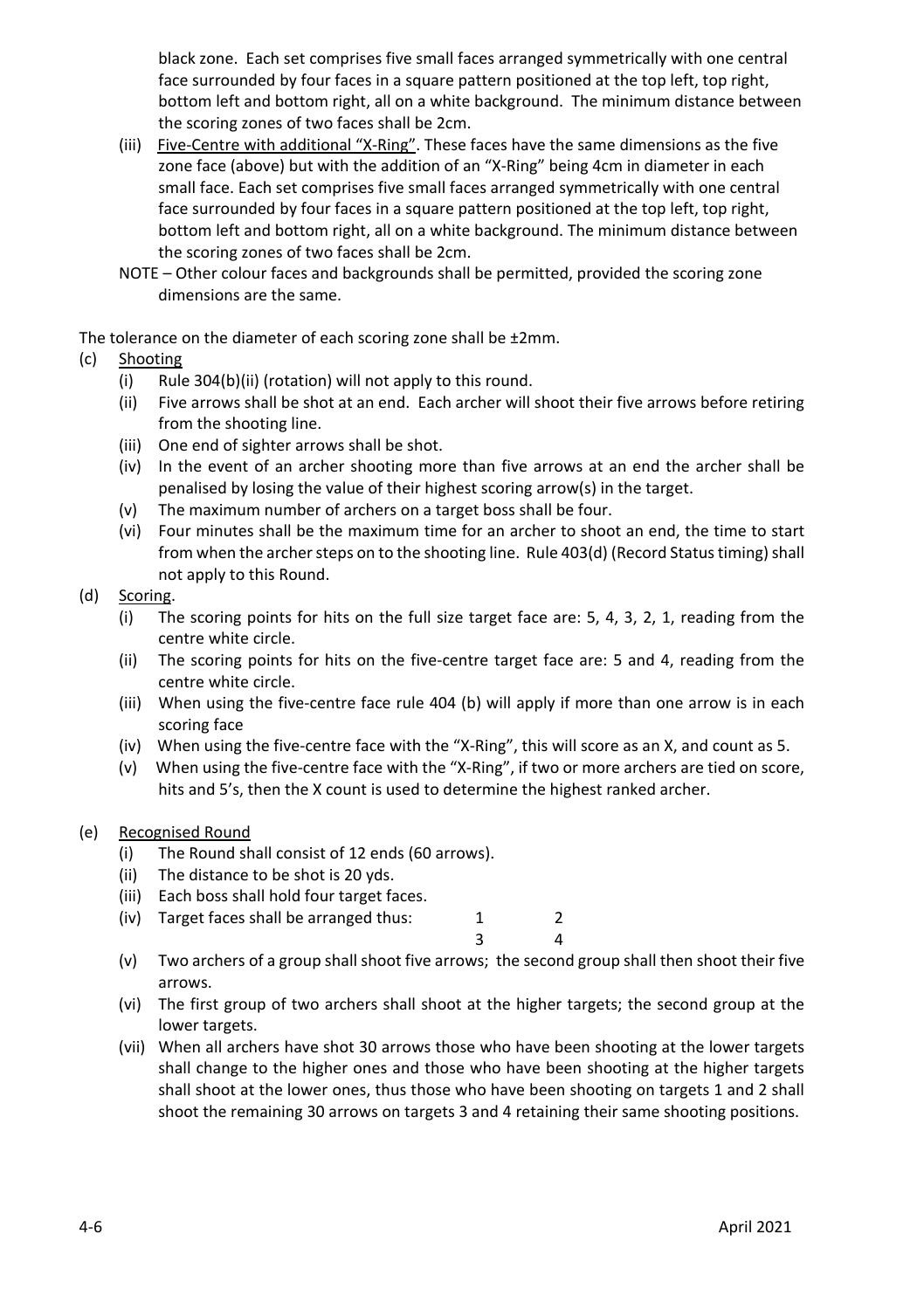### **409. Regulations for the Vegas Round**

- (a) The Rules of Target Archery Indoor shall apply except as in the following paragraphs.
- (b) Target Face. The target face is a 40cm triple triangular face as defined in 401 with the addition that each centre shall be numbered in a colour contrasting with the background colour. Centre number 1 shall be the lower left, centre number 2 shall be at the apex of the triangle and centre number 3 shall be the lower right.
- (c) Range layout. Each boss shall hold four faces.
- (d) Shooting.
	- (i) Rule 304(b)(ii) (rotation) shall not apply.
	- (ii) The first group of two archers shall shoot at the higher targets and the second group at the lower targets. When all archers have shot 30 arrows those who have been shooting at the lower targets shall change to the higher targets and those who have been shooting at the higher targets shall shoot at the lower targets.
	- (iii) Each archer shall shoot in ends of three arrows.
	- (iv) Two ends of sighter arrows shall be shot.
	- (v) Arrows shall be numbered and shall be shot in ascending numerical sequence, one arrow at each target centre in the order 1, 2 and 3.
- (e) Scoring. An arrow not shot in the order prescribed in Rule 409(d)(v) or an arrow striking a target centre other than that at which it should have been shot in the order so prescribed shall be scored a miss.

## **409A. Regulations for the Vegas 300 Round**

- (a) The Rules of Target Archery Indoor shall apply except as in the following paragraphs.
- (b) Target Face. The target face is a 40cm triple triangular face or a 40cm full size face as defined in 401 and can have any colour background.
- (c) Range layout. Each boss shall hold four faces.
- (d) Shooting.
	- (i) Rule 304(b)(ii) (rotation) shall not apply.
	- (ii) The first group of two archers shall shoot at the lower targets and the second group at the higher targets. When all archers have shot 15 arrows those who have been shooting at the lower targets shall change to the higher targets and those who have been shooting at the higher targets shall shoot at the lower targets.
	- (iii) Each end will be of three arrows in two minutes. Timing will be by method 2 as per AGB rules of shooting, Rule 304. Two (2) practice ends of 2 minutes will be shot.
	- (iv) Arrows of maximum 10.7mm diameter may be used for this round only.
- (e) Scoring.
	- (i) The scoring zones on the target face will be from 10 6
	- (ii) Any arrow hitting the smaller centre circle within the 10 ring shall score as an X, but count as a 10.
	- (iii) Rule 404 applies for scoring, with the exception that Compound Archers will score a 10 for an Inner 10 and an Inner Gold (Rule 404 (a) ).
	- (iv) Score totals need to include score, number of 10's and number of X's
	- (v) Tied scores will be decided in the following order:
		- Score
		- Number of 10's
		- Number of X's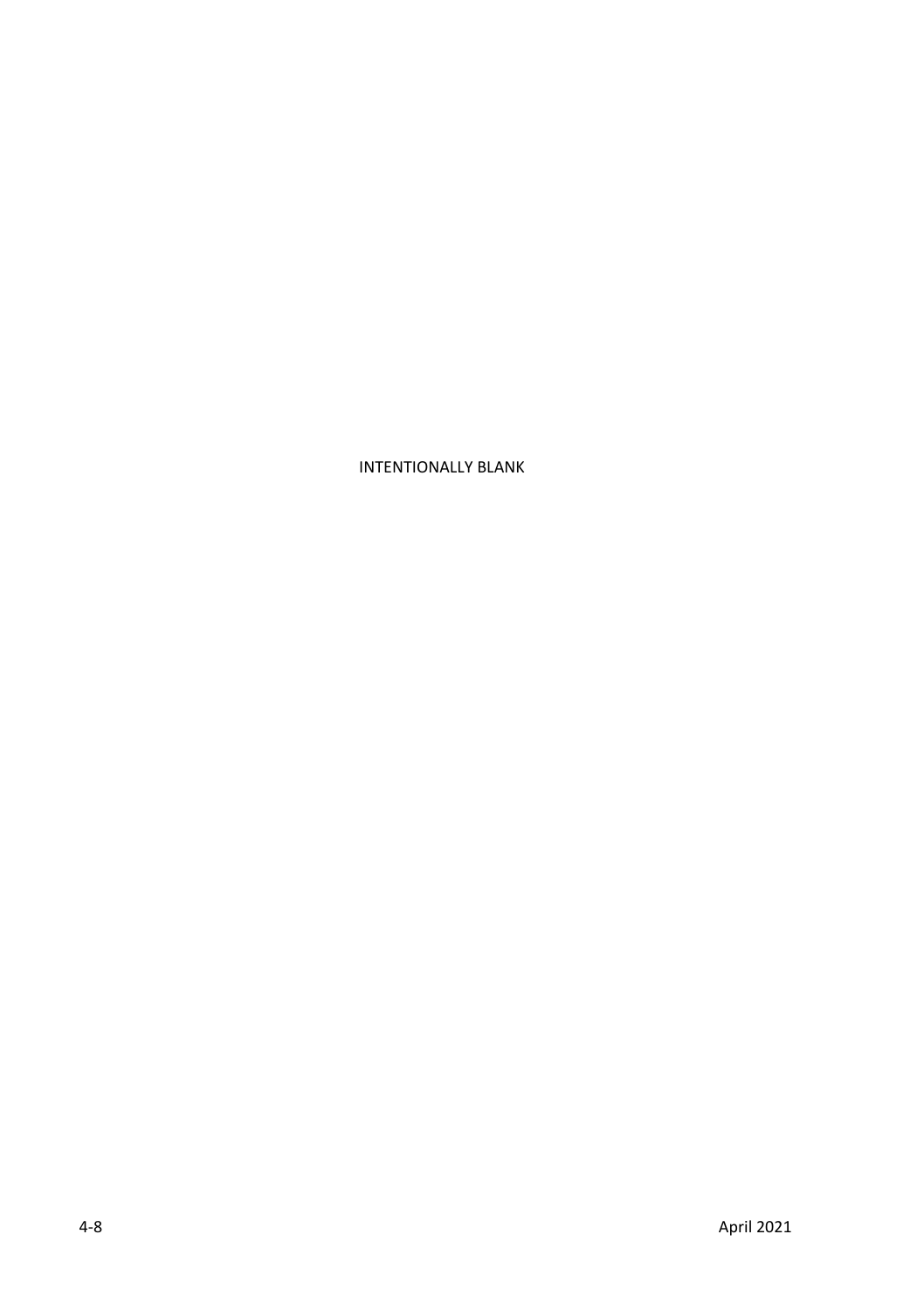# **FIELD ARCHERY**

### **500. General**

- (a) Classes. There may be separate classes for Ladies, Gentlemen, Junior Ladies and Junior Gentlemen.
- (b) Juniors
	- (i) Junior archers are those under 18 years of age. They are placed in the following categories or age groups according to their age on the (last) day of the tournament:
		- a. Juniors under 18
		- b. Juniors under 15
		- c. Juniors under 12
	- (ii) There is nothing to prevent a junior choosing to shoot in a higher age group than their age would warrant provided that they comply with the rules appertaining to that group.
- (c) Prizes and Awards. The allocation of any separate prize, medal, trophy or other award shall be a matter for each individual Tournament Organiser. Classification, or other distinction shall remain the sole prerogative of Archery GB.

### **501. Course layout**

- (a) Courses should be laid out in such a way as to provide safety, maximum interest and variety. Targets shall be arranged along a course with such difficulties in aiming and shooting as the terrain presents and the spirit and traditions of the discipline require. Direction indicators should be placed as necessary to ensure safety.
- (b) Suitable barriers shall be placed around the course, wherever necessary, to keep spectators at a safe distance. Only those persons having obtained permission shall be allowed on the course inside the barriers.
- (c) All targets shall be numbered in succession and the number board, which can be used as a stop peg, placed within the approach to the shooting post for that target.
- (d) At targets for all Stamp rounds there shall be sufficient area for two competitors to stand side by side and able to shoot at the same time.
- (e) Crossbow targets shall be fixed below skyline.
- (f) The butts shall provide for a margin of at least 5cm outside the lowest scoring zone(s) of the face(s) placed upon them. At no point may any target face be less than 15cm from the ground. In all instances, regardless of the terrain, the butt should be placed reasonably perpendicular to the competitors' line of sight from the shooting post in order to present to the competitor the target face(s) full size as much as is practically possible.
- (g) Faces shall not be placed over any larger face, nor shall there be any marks on the buttress or foreground that could be used as points of aim.

**502. Bowstyles** The description of bowstyles is given in Part 2. Bowstyles recognised for Field Archery and additional detail are as follows:

- (a) Recurve (Freestyle) Equipment as defined in Rule 202
- (b) Recurve Barebow Equipment as defined in Rule 204 with the following limitation:
	- (i) The unbraced bow complete with accessories must be capable of passing through a hole or ring of 12.2cm inside diameter ± 0.5mm.
- (c) Recurve Traditional Equipment as defined in Rule 205
- (d) Longbow Equipment generally as defined in Rule 206 with the following limitations:
	- (i) The bow must be bare therefore marks on bow limbs and rubber bands are not allowed, neither is a "kisser" allowed on the string.
	- (ii) Artificial ground markers are not allowed.
	- (iii) Archers must adhere to one anchor point and to one finger-position on the string throughout a tournament.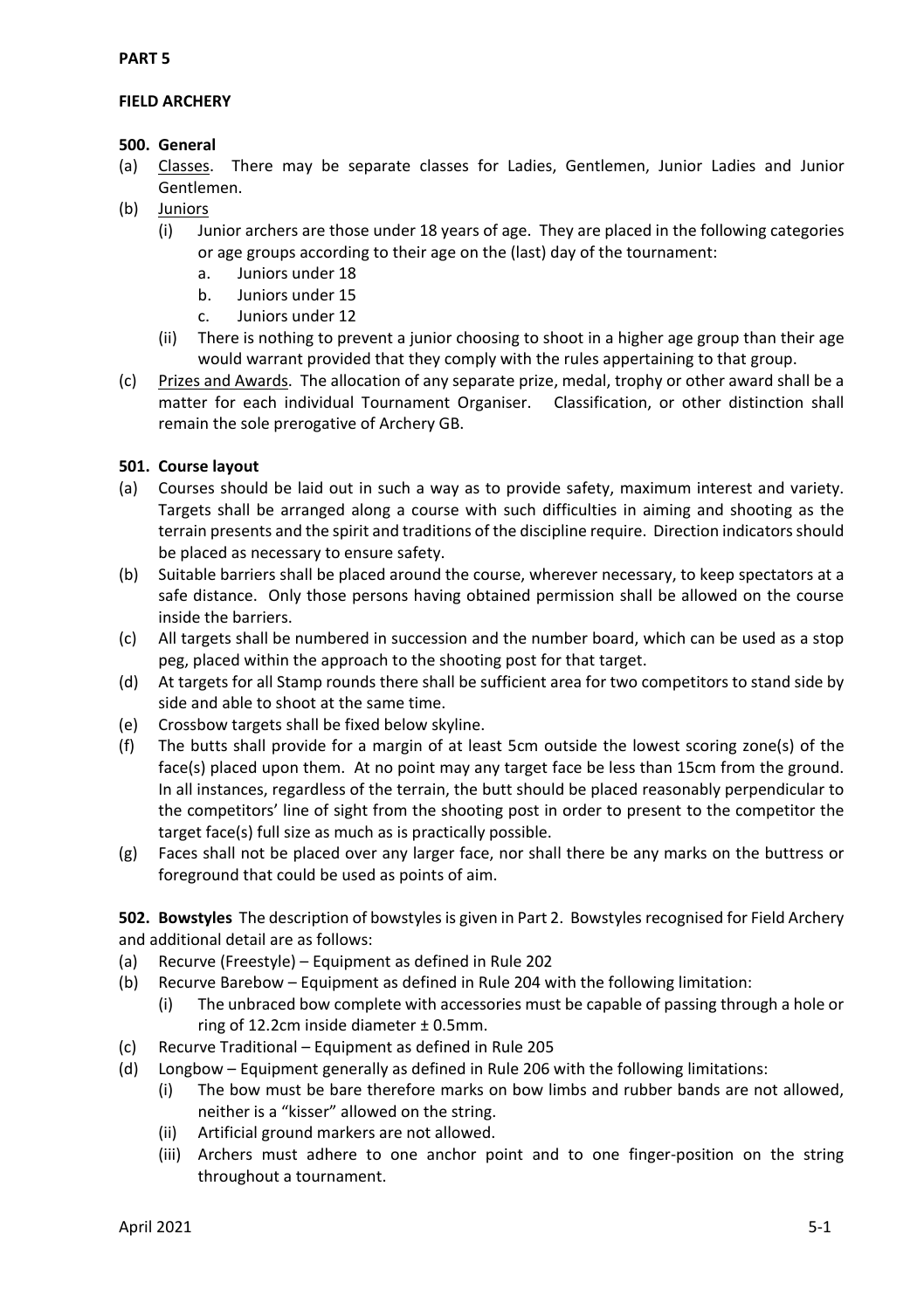- (e) Compound Unlimited Equipment as defined Rule 207 with the following limitation: (i) Multi-pin sights are allowed on marked courses only
- (f) Compound Limited Equipment as defined in Rule 208
- (g) Compound Barebow Equipment as defined in Rule 209
- (h) Crossbow Equipment as defined in Rule 210.
- (j) American Flatbow– Equipment as defined Rule 206A with the following limitation: (i) The bow must be shot using the "Mediterranean" loose (one finger above the arrow nock) or fingers directly below the arrow nock (index finger no more than 2 mm below nock), with one fixed anchor point. The archer must choose either Mediterranean or fingers under nock, but may not use both.
- (k) Items Not Permitted. In all the above styles (a) to (j) inclusive, the following are not permitted:
	- (i) Any electronic communication or storage device or headsets on the field course.
	- (ii) Field glasses and other visual aids with scales on the lenses or which incorporate any other means for evaluating distances.
	- (iii) Rangefinders or any other means of estimating distances or angles that are not covered by the current rules regarding competitors' equipment.
	- (iv) Modification to a competitor's equipment to aid the estimation of distance, or the explicit use of any regular piece of equipment for that purpose.
	- (v) Any written memoranda apart from notes concerning the competitors' normal sight marks, the recording of the present personal scores or the Rules.
- (l) Clarification For the avoidance of doubt, the use of binoculars and other visual aids is permitted in all Archery GB field rounds, providing they give no aid to measuring distance.

# **503. Judging**

- (a) (i) At all times, whenever shooting takes place, it must be under the control of a Field Captain.
	- (ii) At record status meetings, the Field Captain shall be a Judge recognised by Archery GB. The grade of judge-in-charge required for each level of tournament and other relevant information is given at Appendix B.
	- (iii) At non-record status meetings a Judge may appoint experienced archers as assistant Field Captains to help in the running of a shoot. A Judge may delegate their authority to such appointed assistants
	- (iv) At tournaments the Judge and Field Captains shall be non-shooting.
	- (v) For the purposes of these Rules, the term Judge shall embrace both Judge and Field Captain unless the context indicates otherwise.
- (b) The duties of the Chairman and other Judges shall be:
	- (i) To ensure that adequate safety precautions have been observed in the layout of the course and warm-up area.
	- (ii) Before shooting commences, to satisfy by inspection that all the archers' equipment conforms to Archery GB rules and the archers' given style. If applicable a judge, being satisfied that the archers' equipment conforms to the style written on the score cards, will sign to that effect on the front of the score cards.
	- (iii) To address the assembled competitors before the shoot commences about safety precautions and any other appropriate matter, including the method of starting the event, the starting points of each group, etc.
	- (iv) To ensure that all competitors are conversant with the rules of the competition and the method of scoring.
	- (v) To resolve disputes or queries that may arise in interpretation of the rules or other matters.

# **504. Shooting**

- (a) During warm-up, the area being used shall be under the control of a judge or competent archer. It is recommended that shooting periods of five minutes be allowed and a then sound signal given for the archers to approach and clear the targets.
- (b) In competition, each shooting group shall consist of not more than 6 and no fewer than 3 archers, Number 1 of each shooting group on the target list will be Target Captain.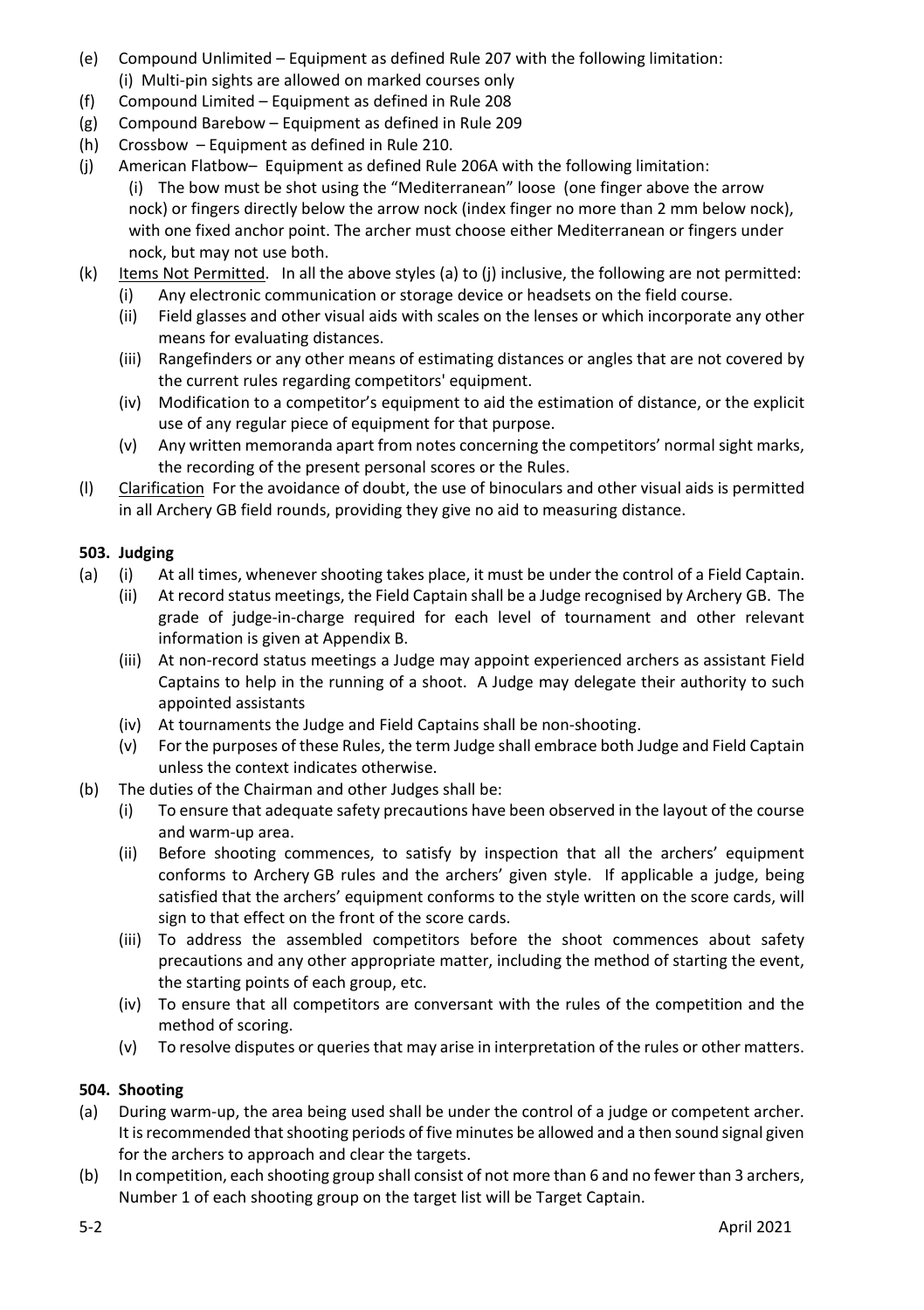- (c) The Target Captain shall be responsible for the orderly conduct of shooting within the group, and have the general responsibility for scoring the arrows. In the case of a dispute, a Judge shall make the final decision.
- (d) Groups shall be assigned to start simultaneously from various targets and will complete the round at the target previous to the one at which they started. Additional groups assigned to a target shall wait until the primary group on that target has shot and scored their arrows before proceeding.
- (e) Competitors in a group may allow other groups to shoot through, provided the Organizers and/or the Judges are notified about the change at the first opportunity.
- (f) Archers waiting their turn to shoot shall stand well back behind the archers who are shooting, preferably at the number board.
- (g) Shooting Position. The archer's more forward foot must be in contact with and behind the shooting post while shooting.
- (h) If an arrow is observed to rebound from, or is believed to have passed through the target face, a Judge shall check it, and if it appears that the arrow has rebounded or passed through then another arrow may be shot at that face from the same position from which the bouncing or passing through arrow was shot.
- (j) An arrow shall be deemed not to have been shot if:
	- (i) The arrow has not rebounded and the archer can touch it with their bow without moving their feet from their position in relation to the shooting line. In this event another arrow may be shot.
	- (ii) The target face or buttress falls over (in spite of having been fixed to the satisfaction of the Judges). The Judges will take whatever measure they deem necessary and compensate adequate time for shooting the relevant number of arrows. If the buttress only slides down it will be left to the Judges to decide what action to take, if any.
- (k) Timing.
	- (i) When a competitor or a group is causing undue delay the Judge will warn the competitor or group after which they may be timed.
	- (ii) For all rounds, whether marked or unmarked distances the timing begins when the archer takes their shooting position, which they shall do as soon as it becomes available. The archer is allowed 1½ minutes per arrow.
	- (iii) A Judge, having observed an archer exceed the time limit, shall caution the archer by a signed note on the score card, indicating the time of the warning. At the second and subsequent warnings, during that tournament, the archer's highest scoring arrow at the target where the warning is given, shall be annulled.
- (l) In case of equipment failure the order of shooting may be changed temporarily. In any event no more than 30 minutes shall be allowed to repair any equipment failure. The other competitors in that group shall shoot and score their arrows before allowing any following groups to shoot through. If the repair is completed within the time limit the competitor in question may make up any arrows remaining to be shot on that target. If the repair is completed later the competitor may rejoin their group but will lose the arrows their group has shot in the meantime.
- (m) No person shall relate to competing archers the target distances on unmarked courses during the tournament.
- (n) Although there are no specific dress regulations in field archery, all competitors, field party and officials should wear bright visible colours. Footwear that fully encloses the toes and front of the foot must be worn at all times when shooting.
- (o) Shooting Safety. Whilst scoring and looking for missing arrows, one member of the shooting group must stay in front of the butt to warn other archers that the area is occupied.
- (p) At any event where both an unmarked round and a marked round are being shot on predominately the same course, the unmarked round is to be shot first.

# **505. Scoring**

(a) Two of each shooting group shall be scorers. Each shall be supplied with a separate set of score cards for the group. The duties of the scorers shall be as follows: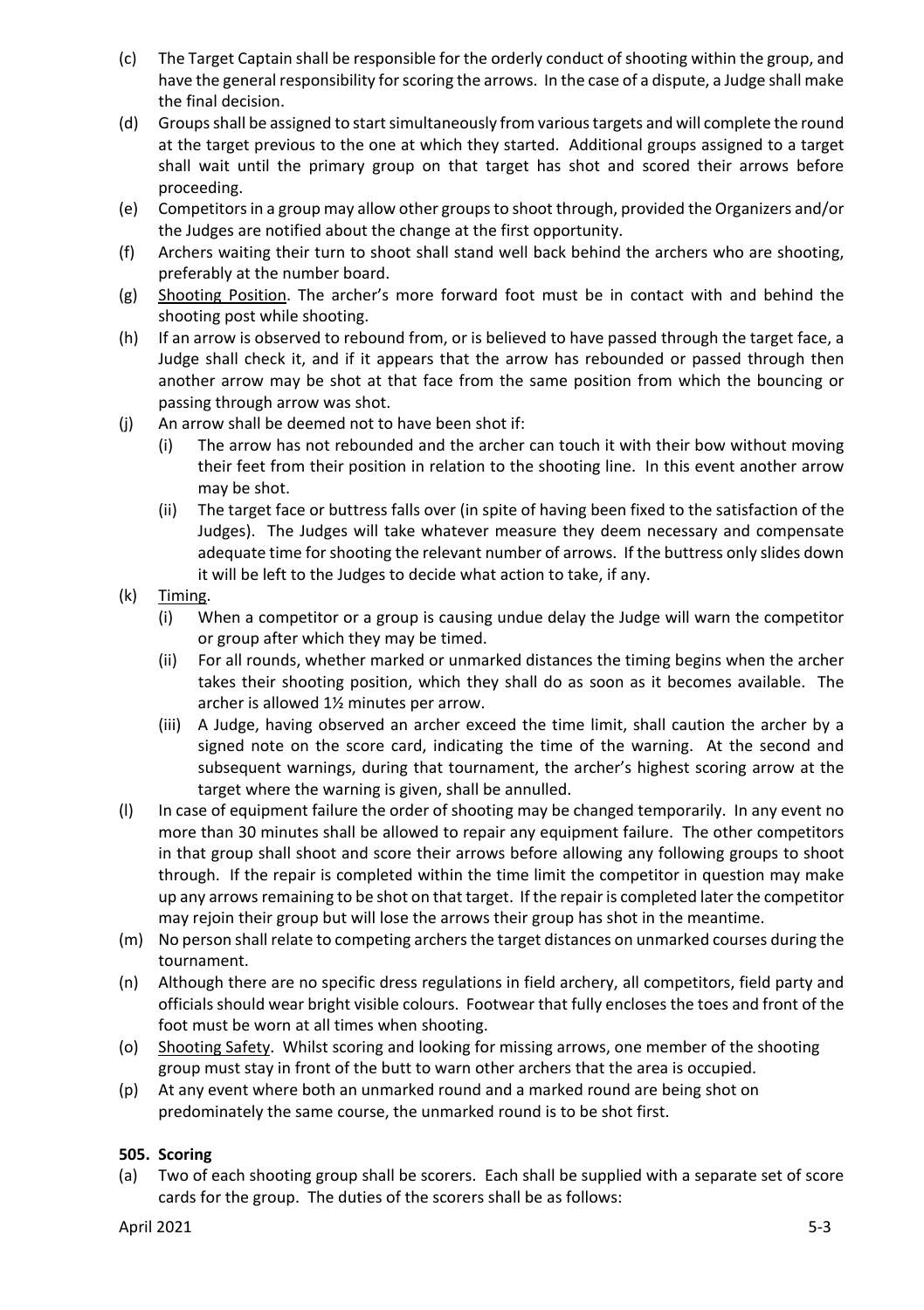- (i) To write down the scores of each competitor in the group.
- (ii) To compare the two score cards before the arrows are drawn.
- (iii) To complete the score card at the end of shooting.
- (iv) To ensure that the score cards are returned without delay to the Organisers.
- (b) A mistake on a score card may be corrected before the arrows are drawn, provided all archers in the group agree to the correction. The correction shall be witnessed and initialled by all archers and shown to a judge at the first opportunity. The judge shall initial the archers' action.
- (c) At the end of the shoot the score cards shall be signed by the scorer and by the archer as an acceptance of the final score.
- (d) Should the two cards not agree, then the lower score shall be taken as the result.
- (e) Neither the arrows nor the target face shall be touched until all arrows on that target have been recorded and scores checked.
- (f) (i) An arrow shall be scored according to the position of the shaft on the face. Should the shaft of an arrow touch two zones or a dividing line between scoring zones, that arrow shall score the higher value of the zones affected.
	- (ii) A miss is to be recorded as a letter M.
- (g) If more than the prescribed number of arrows belonging to the same competitor should be found in the target or on the ground of the shooting lanes, only the appropriate number of arrows of lowest value shall be scored. Should a competitor be found to repeat this they may be disqualified.
- (h) Should a fragment of a target face be missing, including a dividing line or where two colours meet, or if the dividing line is displaced by an arrow, then an imaginary line shall be used for judging the value of any arrow that may hit such a part.
- (j) Arrows embedded in the buttress and not showing on the face can only be scored by a Judge.
- (k) An arrow hitting:
	- (i) Another arrow in the nock and remaining embedded therein shall score according to the value of the arrow struck.
	- (ii) Another arrow, and then hitting the target face after deflection, shall score as it lies in the target.
	- (iii) Another arrow, and then rebounding shall score the value of the arrow struck, provided the damaged arrow can be identified.
	- (iv) A target face other than the competitor's own target face shall be considered as part of that end and shall score as a miss.
- (l) In the event of a tie in score, the result will be determined in the following order:
	- (i) Greatest number of scoring hits.
	- (ii) Greatest number of highest scoring zone hits.
	- (iii) After this the archers still tying shall be declared equal.

## **506. Target Faces**

- (a) WA Field Face. The WA field face is fully described in WA Rules.
- (b) Forester Round Faces. The target faces shall be of animal or bird design, and shall have inscribed on them an outer circle of fixed diameter, an inner circle of half that diameter and a spot of one sixth that diameter, thus:

| Outer Circle Diameter (ins) | Inner Circle Diameter (ins) | Spot Diameter (ins) |
|-----------------------------|-----------------------------|---------------------|
|                             |                             |                     |
|                             |                             |                     |
|                             |                             |                     |
|                             |                             |                     |

## (c) Big Game Round Faces

(i) The target faces shall be of animal or bird design with the scoring area divided into two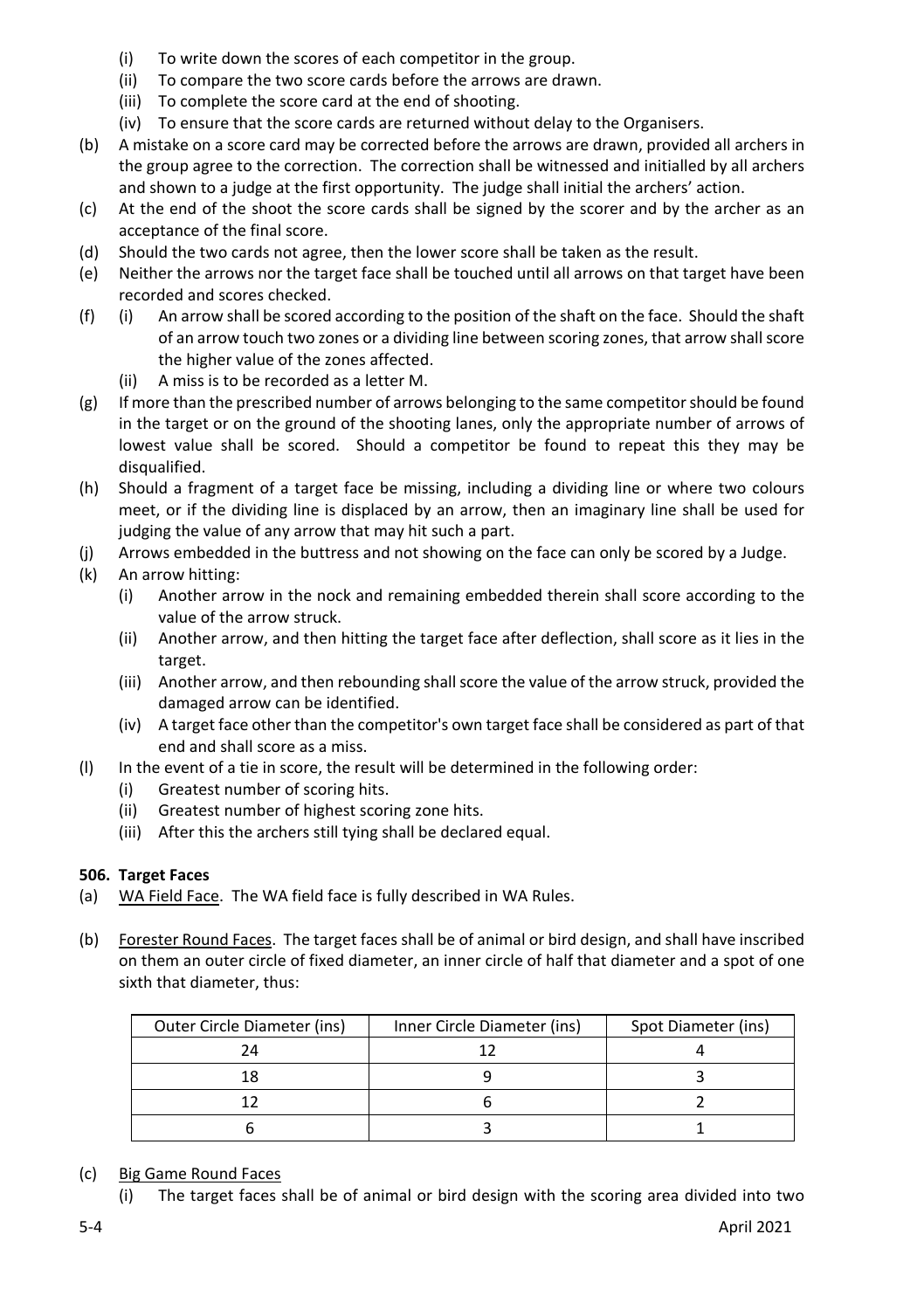parts. The higher scoring area is the smaller area situated in the 'heart/lung' region of the animal known as the 'kill' zone. The lower scoring area is the remainder of the animal within the marked perimeter known as the 'wound' zone.

| Group | Size (ins)     | Animal                                                        |
|-------|----------------|---------------------------------------------------------------|
|       | 40 x 28        | Bear, deer, moose, elk, caribou                               |
|       | $22 \times 22$ | Antelope, small deer, wolf, mountain lion                     |
|       | $22 \times 14$ | Coyote, javelina, turkey, fox, goose, wildcat, pheasant.      |
| 4     | 14 x 11        | Turtle, duck, grouse, crow, skunk, jackrabbit, wood-<br>chuck |

(ii) Targets are classed into groups one, two, three and four, according to size:

Any animal or bird consistent in size with a particular group may be used.

(d) National Animal Round Faces. The target faces shall be of an animal or bird design, and shall have described upon them a circle of either 30, 22.5, 15, or 7.5cm diameter according to the size of the animal picture and in the heart/lung region. The higher scoring area (the kill zone) shall be within the circle and the remainder of the animal shall be the lower scoring area (the wound zone). Bengston Bowhunter faces fulfill the requirements set out above and shall be used at UK Record Status events.

#### **DESCRIPTION OF ROUNDS**

**507. WA Field Round** The WA Field Rounds are shot to WA Rules. The following variations may be applied:

| Diameter of Field<br>Faces in cm. | <b>Unmarked Course</b> |             | <b>Marked Course</b> |             |  |
|-----------------------------------|------------------------|-------------|----------------------|-------------|--|
|                                   | Number of              | Distance in | Number of            | Distance in |  |
|                                   | Targets                | metres      | Targets              | metres      |  |
| 20                                | $2 - 4$                | $5 - 10$    |                      | 5, 7, 10    |  |
| 40                                | $2 - 4$                | $5 - 15$    |                      | 10, 12, 15  |  |
| 60                                | $2 - 4$                | $10 - 20$   |                      | 15, 20, 25  |  |
| 80                                | 2 - 4                  | $15 - 25$   |                      | 20, 25, 30  |  |

(a) Yellow posts will not be used. White posts may be used, set at the following distances:

(b) Arrowholes need not be marked, in which case the bouncer/passthrough rule, Rule 504(h) will apply.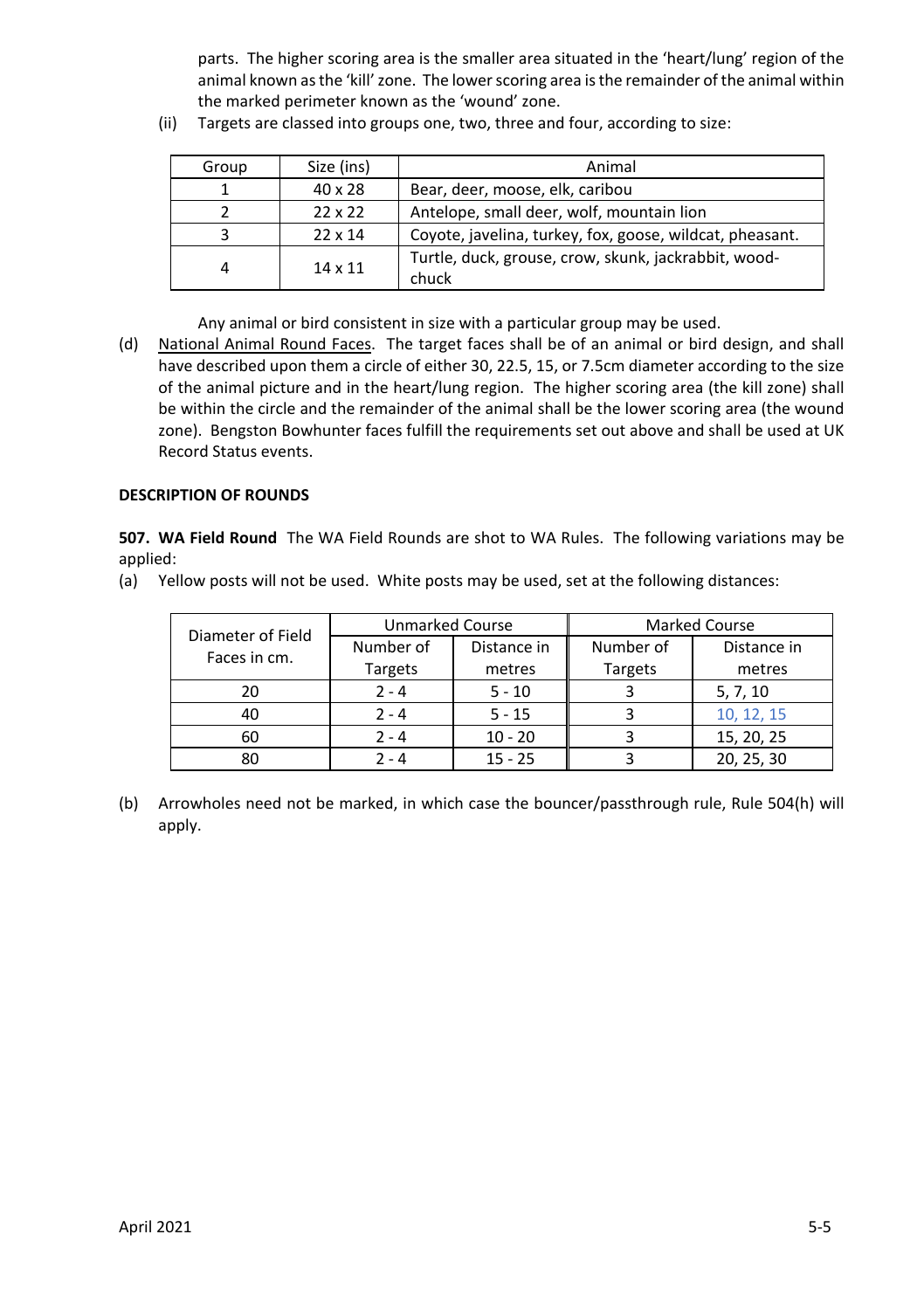(c) Bowstyle/Age Variations. The shooting posts normally used by senior and junior archers according to bowstyle and age are indicated by a  $\bullet$  in the following table:

| Gender & age group | Post<br>colour | Freestyle<br>Recurve | Barebow<br>Recurve | Traditiona<br>Recurve | moughon | American<br>Flatbow | Compound<br>Unlimited | Compound<br>Limited | Compound<br>Barebow |
|--------------------|----------------|----------------------|--------------------|-----------------------|---------|---------------------|-----------------------|---------------------|---------------------|
| Ladies & Gentlemen | Red            |                      |                    |                       |         |                     |                       |                     |                     |
| Ladies & Gentlemen | Blue           |                      | ●                  |                       |         |                     |                       |                     |                     |
| Juniors Under 18   | Red            |                      |                    |                       |         |                     |                       |                     |                     |
| Juniors Under 18   | Blue           |                      | ●                  |                       |         |                     |                       |                     |                     |
| Juniors Under 15   | Red            | п                    |                    |                       |         |                     |                       | п                   |                     |
| Juniors Under 15   | Blue           |                      | п                  | ■                     | ■       | ■                   |                       | ●                   |                     |
| Juniors Under 15   | White          |                      | a                  |                       |         |                     |                       |                     |                     |
| Juniors Under 12   | Red            | п                    |                    |                       |         |                     |                       |                     |                     |
| Juniors Under 12   | Blue           | ■                    |                    | ■                     | ■       | ■                   |                       | ▪                   |                     |
| Juniors Under 12   | White          |                      |                    |                       |         |                     |                       |                     |                     |

All crossbow archers shoot from red pegs.

- (d) Rounds for UK Record Purposes. National Records are maintained for the Unmarked round, Marked round, Combined round (shot over two consecutive days), Mixed round and the Double Mixed round (shot over two consecutive days). National Record are maintained for the age, gender, post colour and bowstyle indicated by a  $\bullet$  or a  $\bullet$  in the table at Rule 507(c).
- **508. WA Arrowhead Rounds** The WA Arrowhead Rounds are shot in accordance with WA Rules.
- (a) The following bowstyle/age variation may be applied. The shooting posts normally used by senior and junior archers according to bowstyle and age are indicated by a  $\bullet$  in the table at Rule 507(c).
- (b) When the WA Arrowhead Round is accorded WA Award Status, archers can achieve WA Arrowhead Awards. Note that Arrowhead Awards are only available for archers shooting Recurve Freestyle or Compound from the red pegs, or shooting Recurve Barebow from the blue pegs.

Note. See Shooting Administrative Procedures 6 for details of the Award.

## **509. deleted**

**510. Foresters Round** The Foresters Round is shot on Foresters faces at either marked or unmarked distances. The round consists of 28 targets comprising 2 units of 14 targets.

(a) The standard unit shall consist of the following 14 targets:

| Number of targets | Face Size<br>(ins) | Maximum<br>Distance (yds) | Number of Shots<br>at each Target |
|-------------------|--------------------|---------------------------|-----------------------------------|
|                   | 24                 |                           |                                   |
|                   | 18                 | 50                        |                                   |
|                   |                    |                           |                                   |
|                   |                    |                           |                                   |

- (i) All shots are from separate pegs.
- (ii) Multi-peg shots may be equidistant from the target, 'walk-away' or 'walk-up'.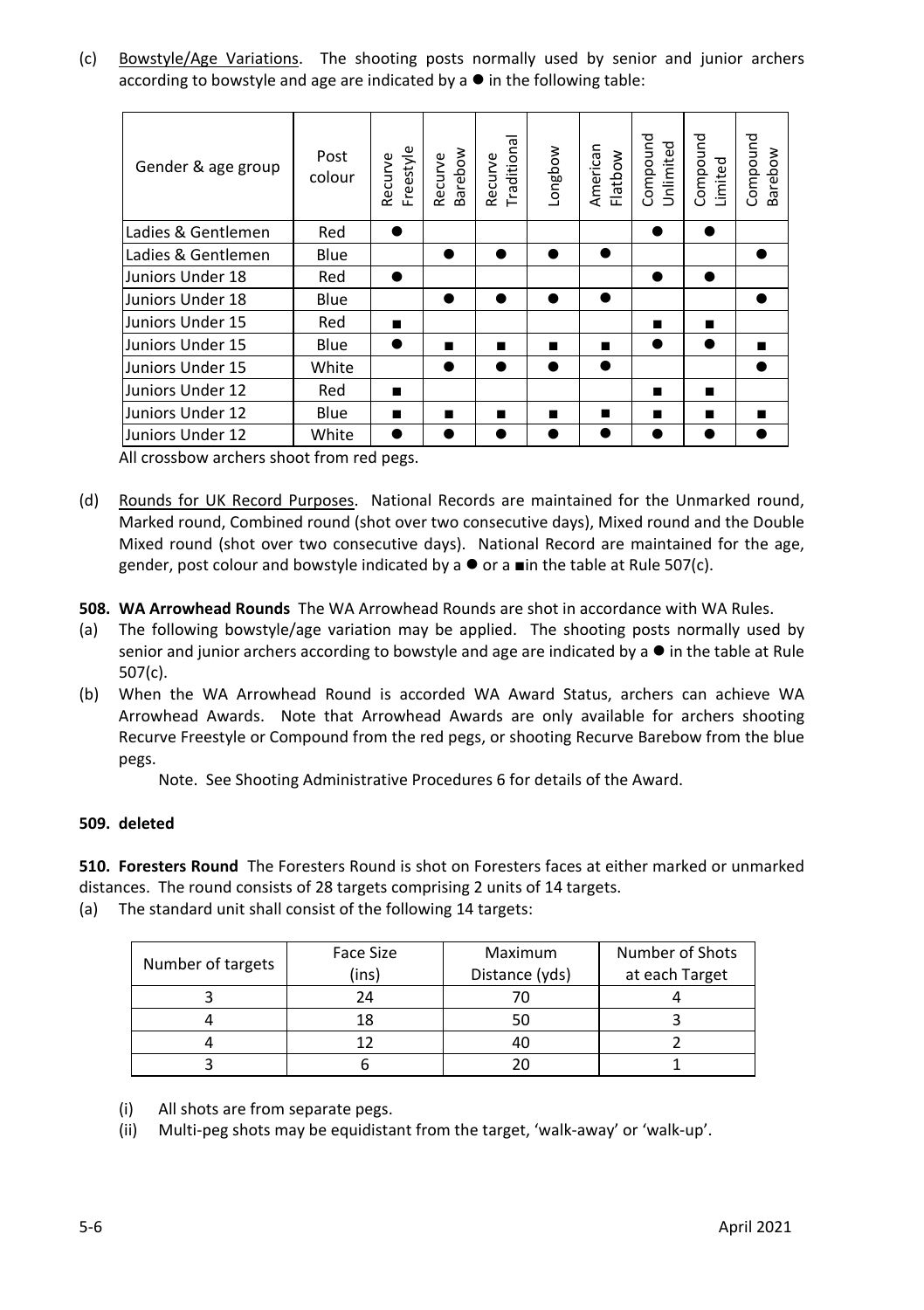(b) Scoring

| Zone         | Points Value |
|--------------|--------------|
| Aiming spot  | 15           |
| Inner circle | 10           |
| Outer circle |              |

- (c) Total number of arrows 70
- (d) Maximum possible score 1050
- (e) Juniors
	- (i) Juniors under 18 shoot from the same posts as adults in all cases.
	- (ii) Juniors under 15 shoot:
		- a. From the same posts as adults at the 6" and 12" faces.
		- b. Two arrows from the middle distance post and one arrow from the front post at 18" faces.
		- c. Two arrows from each of the two nearest posts at the 24" faces.
	- (iii) Juniors under 12 shoot all arrows from the front post at all targets.

**511. Four-Shot Foresters Round** The Four-Shot Foresters Round is shot on Foresters faces at unmarked distances. The round consists of 28 targets comprising 2 Units of 14 targets, with four walkup shots on each target.

- (a) Distribution of faces, as for Foresters Round.
- (b) Scoring as in Foresters Round.
- (c) Total number of arrows 112.
- (d) Maximum possible score 1680.
- (e) Juniors
	- (i) Juniors under 18 shoot from the same posts as adults in all cases.
	- (ii) Juniors under 15 shoot two arrows from each of the two nearest shooting posts at the targets showing 18" and 24" faces.
	- (iii) Juniors under 12 shoot all arrows from the front post at all targets.

**512. The Big Game Round** The Big Game Round is shot on Big Game faces at either marked or unmarked distances. The round consists of 28 targets comprising 2 units of 14 targets.

(a) The standard Unit shall consist of the following 14 targets:

| <b>Target Group</b> | Number of targets | Suggested target range (yds) |
|---------------------|-------------------|------------------------------|
|                     |                   | $70 - 40$                    |
|                     |                   | $50 - 30$                    |
|                     |                   | $40 - 20$                    |
|                     |                   | $30 - 10$                    |

(b) Shooting Rules.

- (i) Three shots are permitted at each target, one from each of three posts, each successive post being closer to the target than the previous one.
- (ii) Arrows shall be numbered by means of distinctive bands at least 3mm in width and approximately 3mm apart and shall be shot in ascending numerical order. The archer shall stop shooting as soon as a hit is considered to have been made.
- (c) Scoring.
	- (i) The score is decided by the position of the arrow in the target (i.e. in the 'kill' or 'wound' zone) and the number of arrows shot as follows:

| Arrow | Kill Value | Wound value |
|-------|------------|-------------|
| 1st   |            |             |
| 2nd   | 1Δ         |             |
| 3rd   |            |             |

(ii) Only the score of the first 'scoring' arrow counts.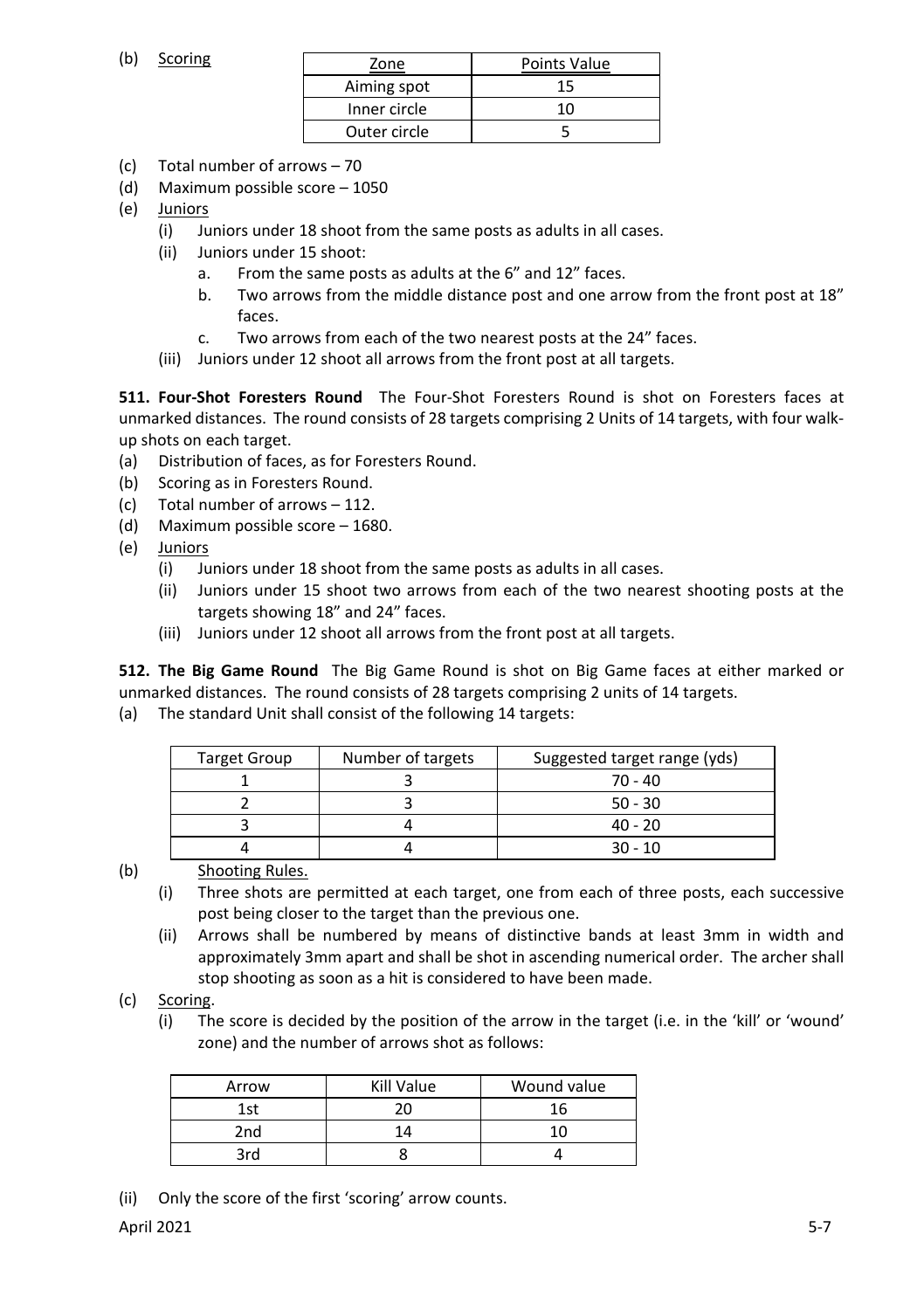- (iii) The maximum possible score 560.
- (d) Juniors
	- (i) Juniors under 18 shoot from the same post as adults in all cases.
	- (ii) Juniors under 15 shoot two arrows from the middle distance post and one from the front post until a hit is scored.
	- (iii) Juniors under 12 shoot up to three arrows from the front post until a hit is scored.

**513. The National Animal Round** The National Animal Round is shot on National Animal faces at unmarked distances. The round consists of 32 targets comprising 2 units of 16 targets. The targets shall be mixed so that the units are not consecutive. Organisers are required to provide a good variety of shots.

(a) The course shall be laid out so that each unit shall consist of the following 16 targets set within the prescribed range.

| Number of targets | Kill Zone Diameter (cm) | Range (m) |
|-------------------|-------------------------|-----------|
|                   | จก                      | $55 - 30$ |
|                   | 22.5                    | $45 - 20$ |
|                   |                         | $35 - 10$ |
|                   | 7.5                     | $20 - 5$  |

- (b) At targets using the smallest kill zone diameter face, organisers may place two faces side by side, reducing the need of archers in the group having shot, to clear their arrows to reduce the possibility of damage.
- (c) Shooting Two arrows shall be shot at each target, one from each of two posts set within the prescribed range.
- (d) Scoring.
	- (i) Kill zone 10 points
	- (ii) Wound zone 5 points
	- (iii) Total number of arrows 64
	- (iv) Maximum possible score 640.
- (e) Juniors
	- (i) Juniors under 18 shoot from the same posts as adults in all cases.
	- (ii) Juniors under 15 shoot both arrows from the nearer shooting post at the 30cm kill zone faces.
	- (iii) Juniors under 12 shoot both arrows at the 30cm kill zone and the 22.5cm kill zone diameter faces from a single privilege post set at an appropriate distance.
- **514. WA Forest Round** This round is shot as described in current WA Rules. The Archery GB relaxations from WA Rules may be applied as follows:
- (a) Shooting positions for various bowstyles and ages may be as outlined in Rule 507(c).
- (b) Arrow holes need not be marked, in which case the bouncer/passthrough rule, Rule 504(h) will apply.

**515. WA 3D Animal Round.** This round is shot as described in current WA Rules. The Archery GB relaxations from WA Rules as described in Rule 514 may be applied.

**516. Local/Club Rounds** In addition to rounds specified above, any local round made up of other combinations of numbers of arrows, target faces and distances, may be used in Clubs and Tournaments. All such rounds must be shot in all respects to the Rules of Shooting. They are not recognised for Archery GB Record or Classification purposes.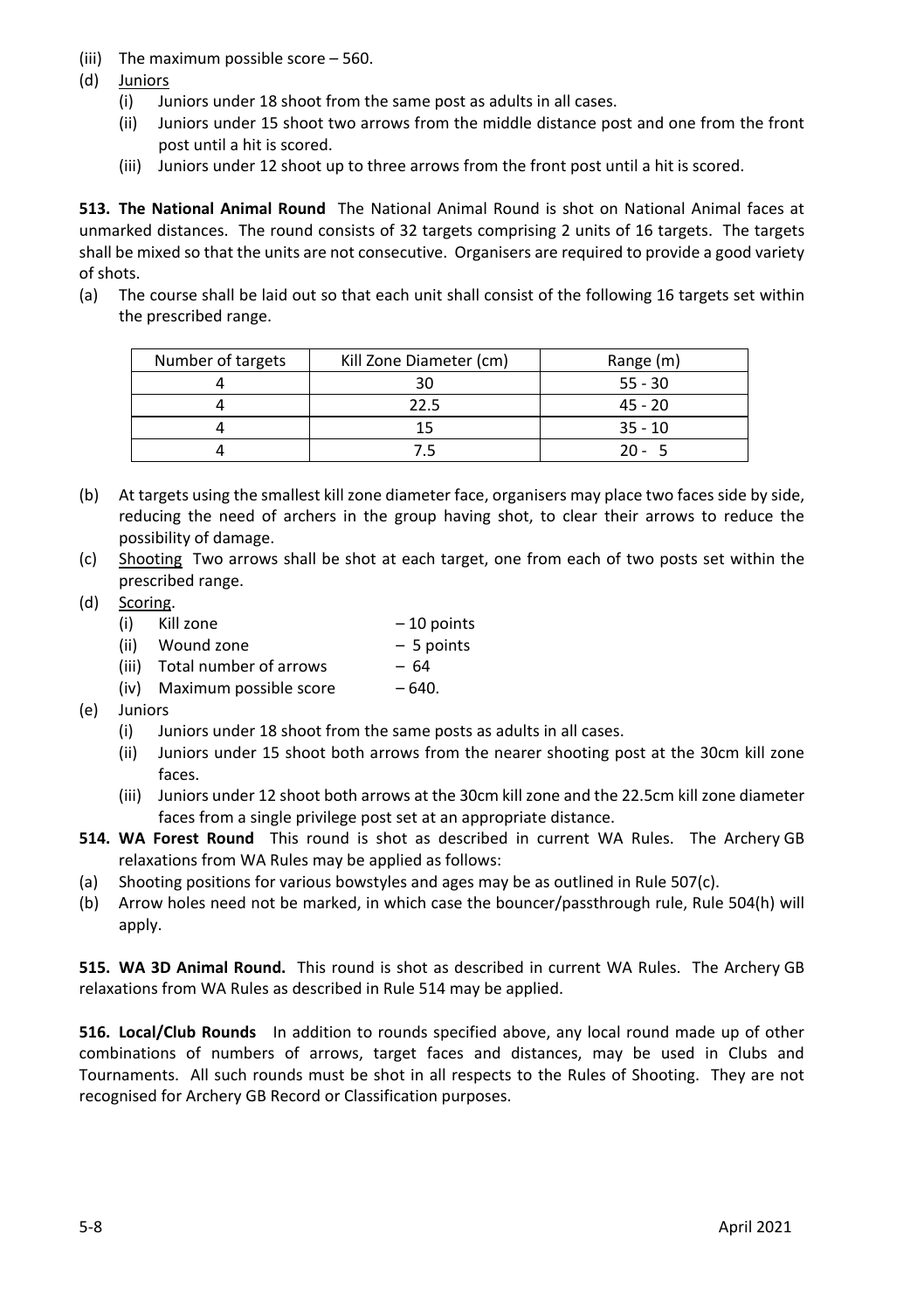# **FLIGHT SHOOTING**

**600. Bowstyles** The description of bowstyles is given in Part 2. Bowstyles recognised as classes for Flight Shooting and additional detail are as follows:

## **A. Recurve Target Bow**– Equipment as defined in Rule 202

- (i) The position of the arrow rest where the arrow point falls off the rest shall be used as the reference point when determining the draw weight of the bow.
- (ii) Competitors must use their standard target archery length arrows and normal tab or shooting glove.

### **B. Conventional Flight Bows**– Equipment as defined in Rule 211

(i) Arrows shall be not less than 14" long, as measured between the floor of the nock and the point of the pile.

### **C**. **Compound Target Bow** –Equipment as defined in Rule 207

- (i) Competitors must use their standard target archery length arrows and must use their conventional anchor point. Normal finger protection or mechanical release aid may be used.
- **D. Longbow**. Equipment as defined in Rule 206
	- (i) Arrows must be conventional longbow arrows but may be to profile and fletching shape as preferred.
- **E. Crossbow.** –Equipment as defined in Rule 210
	- (i) Crossbow bolts shall be between 12" and 15" long.

### **F. Compound Flight Bow.** –Equipment as defined in 212

- (i) Arrows shall be not less than 14" long, as measured between the floor of the nock and the point of the pile.
- **G. American Flatbow**. Equipment as defined in Rule 206A

#### **601. Bow Weight Divisions**

- (a) Classes A, B, D and G may be divided into divisions based on bow weight as follows:
	- (i) Not exceeding 35lbs
	- (ii) Not exceeding 50lbs
	- (iii) Unlimited
- (b) Classes C and F may be divided into divisions based on bow weight as follows:
	- (i) Not exceeding 45lbs
	- (ii) Not exceeding 60lbs
- (c) The weight of a bow in class A or B shall be determined in the following manner: The weight of the bow shall be taken at two inches less than the length of the longest arrow, and again at one inch less than the length of this arrow. When the difference between the two weights is added to the weight of the arrow drawn at one inch less, this is the equivalent to drawing the bow to full draw.
- (d) The weight of a bow in class C or F shall be measured at the "break over" point or position of normally drawn bow at which the bow's maximum poundage is achieved and shall not exceed 60 lbs.
- (e) The weight of a bow in class D or G shall be determined by drawing the shoulder of the pile to the back of the bow.
- (f) The weight of a bow in class E shall be measured at the string latch and shall be no more than 95lbs (43 kg).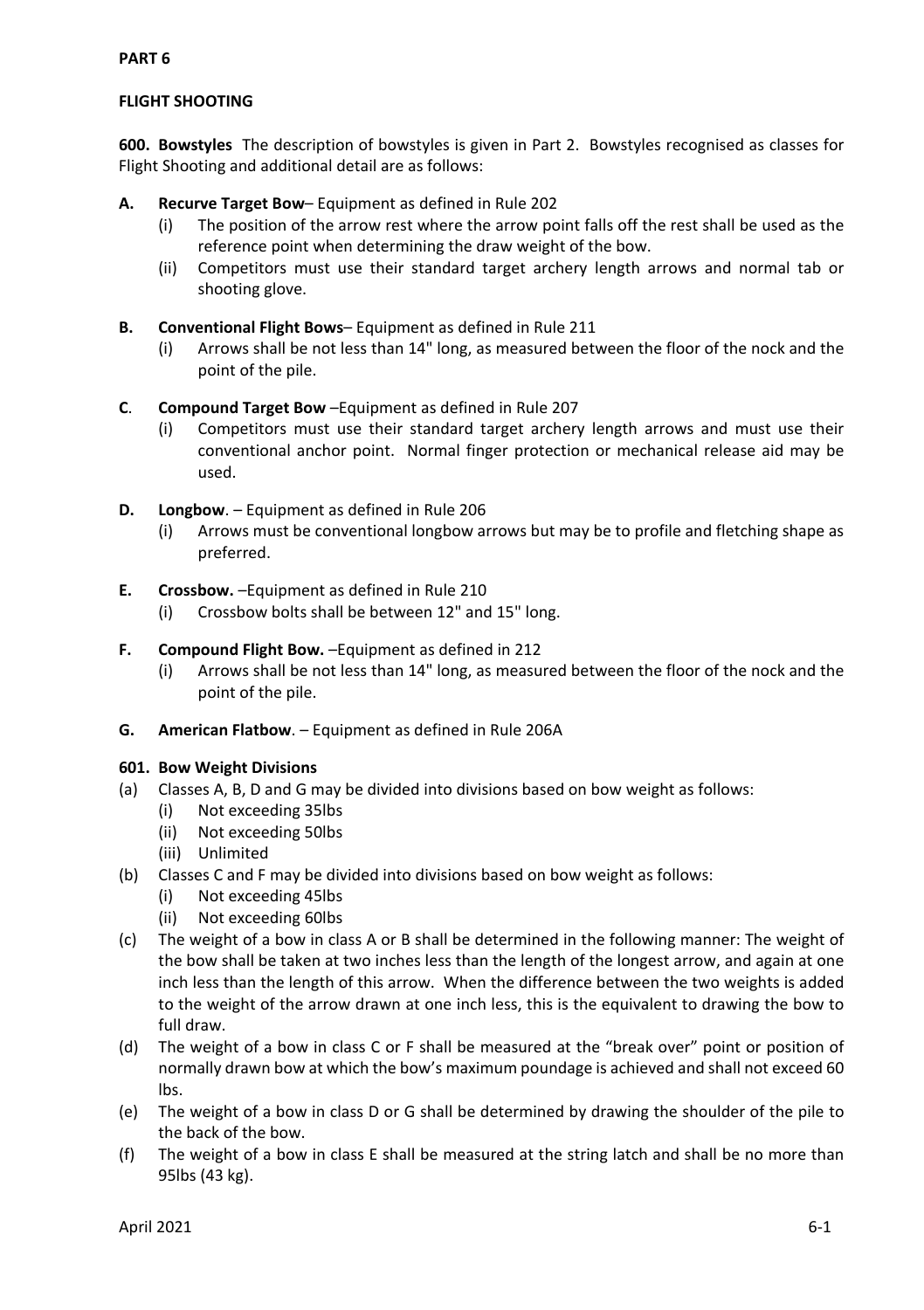## **602. Basis**

- (a) Hand bows only may be used and the bowhand must be unsupported.
- (b) Competition for all classes and weight divisions may take place simultaneously.
- (c) Archers may enter a maximum of 4 classes/weight divisions for which they are eligible.
- (d) Classes and weight divisions will not be in direct competition with other classes and weight divisions.
- (e) There may be ladies, gentlemen, junior ladies and junior gentlemen competitions in each class and weight division.
- (f) The classes and weight divisions being shot will be at the discretion of the organiser and are to be identified on the entry form.
- (g) (i) Compound target bows and compound flight bows shall be weighed immediately prior to the competition. Variable poundage adjustment mechanisms shall be sealed by the Range Captain at the time of qualifying. Breakage of this seal without permission from the Range Captain shall constitute disqualification.
	- (ii) All other bows shall be weighed on an ad hoc basis during the shoot. At least 25% of the bows used will be weighed.
	- (iii) All class winners will have their bows re-weighed at the end of the competition. The Range Captain will endorse their reports certifying that this has taken place. Any archer may ask to have their bow weighed during the course of the tournament.

## **603. Range Layout**

- (a) The Range Line, at right angles to the shooting line, shall be clearly marked at 150 yards then at 50 yard intervals to at least 50 yards beyond the existing longest distance shot in the U.K. within the classes being shot.
- (b) Red warning flags shall be placed at each side of the range at 75 yards from the line of distance markers at a distance of 150 yards from the shooting line.
- (c) Organizers must arrange a venue such that they can ensure no one enters the range area whilst the event is in progress.

### **604. General**

- (a) In the event of breakage a substitute bow or limbs may be used providing the Range Captain confirms that the bow still complies with the class/weight division. Any substitute bow must be shot in the appropriate division.
- (b) Arrows must bear the following identification:
	- (i) Name or initials of contestant and a non-duplicated serial number affixed to the arrow shaft, and registered with the officials.
	- (ii) Stamp or code mark indication class, affixed by the officials.
- (c) The term mechanical as applied to bows and equipment shall be taken to mean any method that embodies a plurality of interacting parts, whether such are individual pieces or spring co-joined parts capable of cooperatively acting to effect bow string release by a separating movement of at least one such part relative to another.

#### **605. Shooting**

- (a) Competitors should be at least six feet apart, and must not advance their leading foot over the shooting line.
- (b) Each competitor may have one assistant or advisor, who must keep at least one yard behind the shooting line.
- (c) (i) At least one end of six arrows will be shot per bow class/division. Four ends will be the maximum arrows shot in a tournament.
	- (ii) If a competitor shoots more than six arrows at any one end, the longest shot arrows in excess of the six arrows allowed shall be disqualified.
	- (iii) No competitor shall be allowed to carry any arrows when moving forward of the shooting line.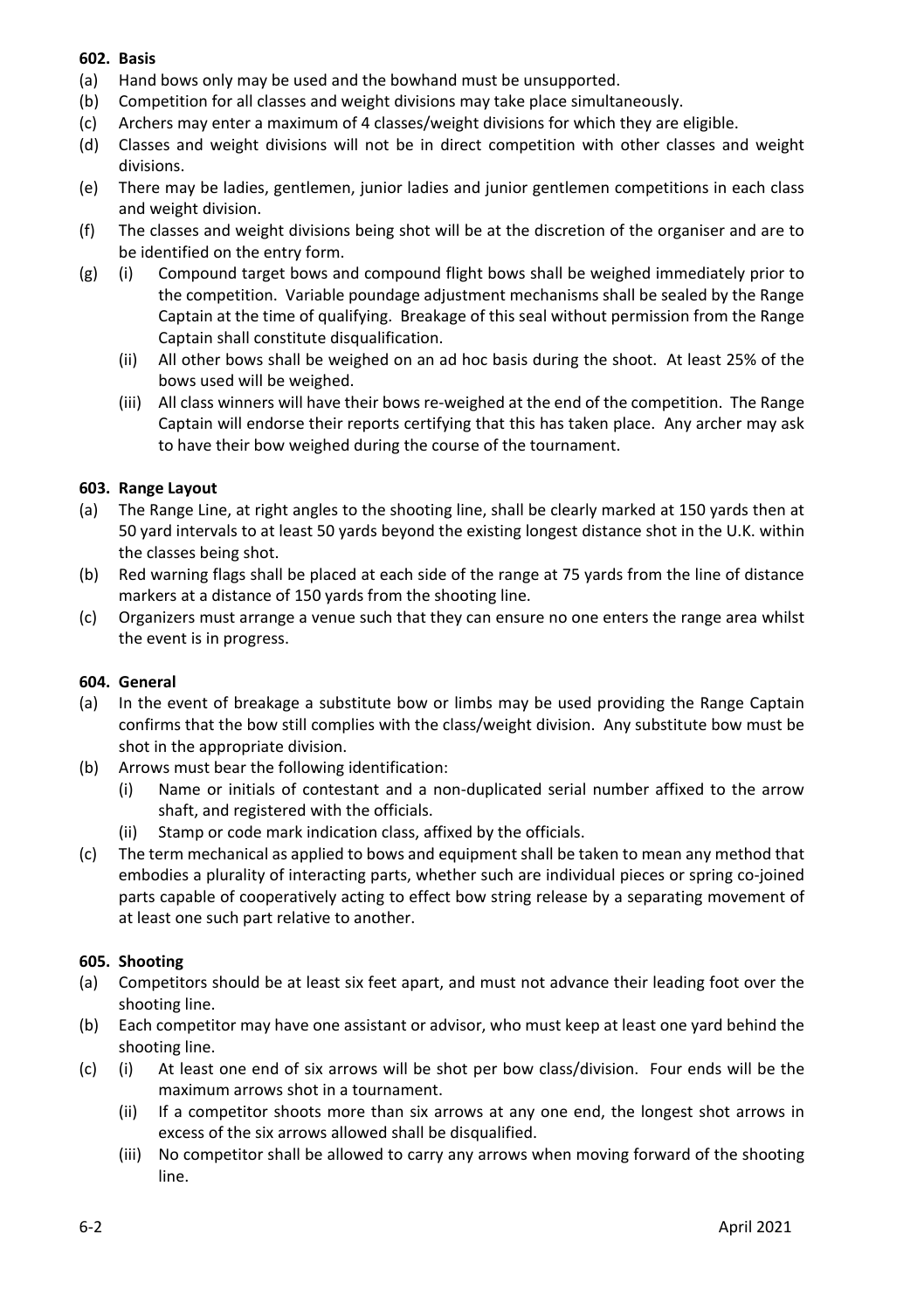- (iv) After all classes have shot the first end, competitors and officials will go forward in groups of at least 2 persons to find and mark the arrows. The group, acting together, will place a marker with a label attached bearing the name of the archer and class/weight division at the measuring point (see Rule 607) of the archer's furthest arrow. Arrows will then be withdrawn.
- (v) Succeeding ends may then be shot and the process of finding and marking arrows repeated. If necessary, markers will be adjusted.
- (vi) Lost arrows must be reported to the Range Captain and a record made of their identity before the next end is shot, If found during subsequent ends and showing no evidence of having been moved or disturbed, the arrow may be considered in the competition. No arrow may be measured after the Range Captain has declared the competition closed.
- (d) deleted

**606. Control of Shooting** There shall be a Range Captain in charge who may be assisted by assistant Range Captain/s. The grade of judge-in-charge (the Range Captain) required for each level of tournament and other relevant information is given at Appendix B. Their decision will be final. They will also be responsible for the safety of the event. Spectators must at all times, when shooting is in progress, be at least 10 yards behind the shooting line.

**607. Measurements** Measurement of distance shall be made with a steel tape, or other certified measure, along the range line. The distances shot shall be measured to that point on the range line at which a line at right angles to the range line passes the point where the arrow enters the ground. If the arrow is lying on the ground the line should pass through the pile end of the arrow.

**608. Dress** Although there are no specific dress regulations in Flight Shooting, it is recommended that all competitors, field party and officials, wear bright visible colours. Footwear that fully encloses the toes and front of the foot must be worn at all times when shooting.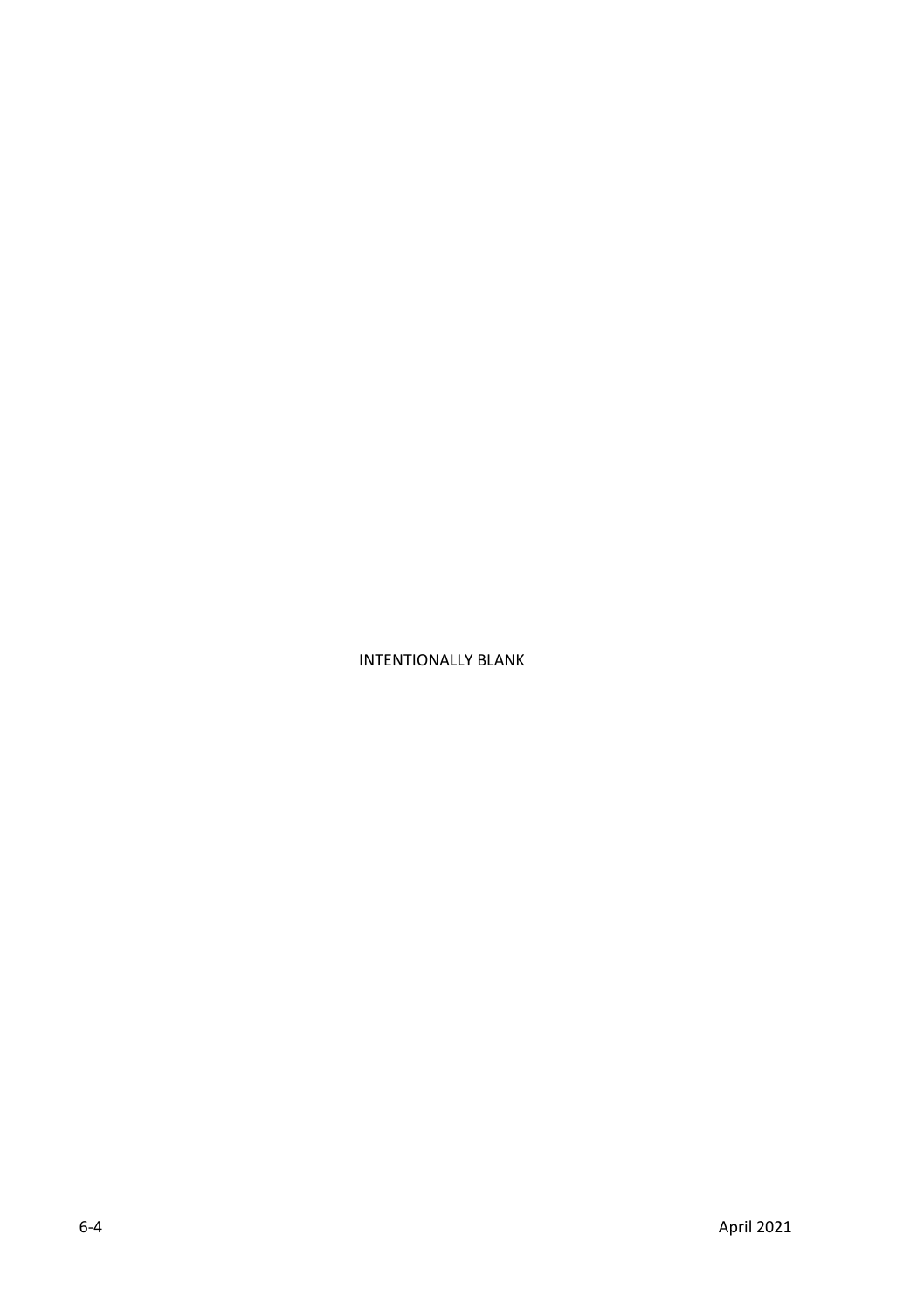# **CLOUT SHOOTING**

## **SECTION A – All Clout Events**

### **700. General Regulations**

- (a) Archery GB Rules of Shooting for Target Archery Outdoor shall apply except as enumerated in the following paragraphs.
- (b) Range safety shall follow the principles of Range Safety for Target Archery (Rule 302). For clout distances beyond 100 yards, the side safety should continue to extend from 20 yards at 100 yards, to 25 yards at 150 yards, and 30 yards at 180 yards, and remain at 30 yards thereafter. The overshoot distance for clout targets set beyond 100 yards will be 50 yards from the clout. The overshoot must be level ground. A diagram is at Appendix E
- (c) The Organiser, after considering general safety, archers' comfort and the duties of scorers, shall use their discretion as to the number of archers allocated to each target.
- (d) A Clout event may be shot on the same day and at the same venue as a Flight event without contravening Rule 304(j).
- (e) All archers must have received instruction in Clout shooting prior to competitions. To confirm this, each entry form must contain the following certificate to be signed by each archer before shooting commences:

I have received instruction in Clout shooting prior to this tournament. Archer's signature. …………………………………………

- (f) The bow must be drawn in such a way that the angle the arrow makes with the horizontal must never be greater than that which it makes at the point of release/loose.
- (g) High Trajectory clout shooting is BANNED except for Longbows.



**701. Bowstyles** The description of bowstyles is given in Part 2. Bowstyles applicable to Clout Archery are as follows:

- (a) Recurve (Freestyle) Equipment as defined in Rule 202.
- (b) Recurve Barebow– Equipment as defined in Rule 204.
- (c) Longbow Equipment as defined in Rule 206.
- (d) Compound Unlimited Equipment as defined Rule 207.
- (e) (deleted)
- (f) Crossbow Equipment as defined in Rule 210.

## **SECTION B – Archery GB Imperial Clout**

**702. Targets** The centre of the target shall be marked by a brightly coloured distinctive flag 12" square, set as close as practicable to ground level on a smooth vertical stick. The stick should not project above the flag.

#### **703. Shooting**

- (a) Shooting may be either 'two way' or 'one way'.
- (b) Six sighter arrows shall be shot in each direction when shooting two ways.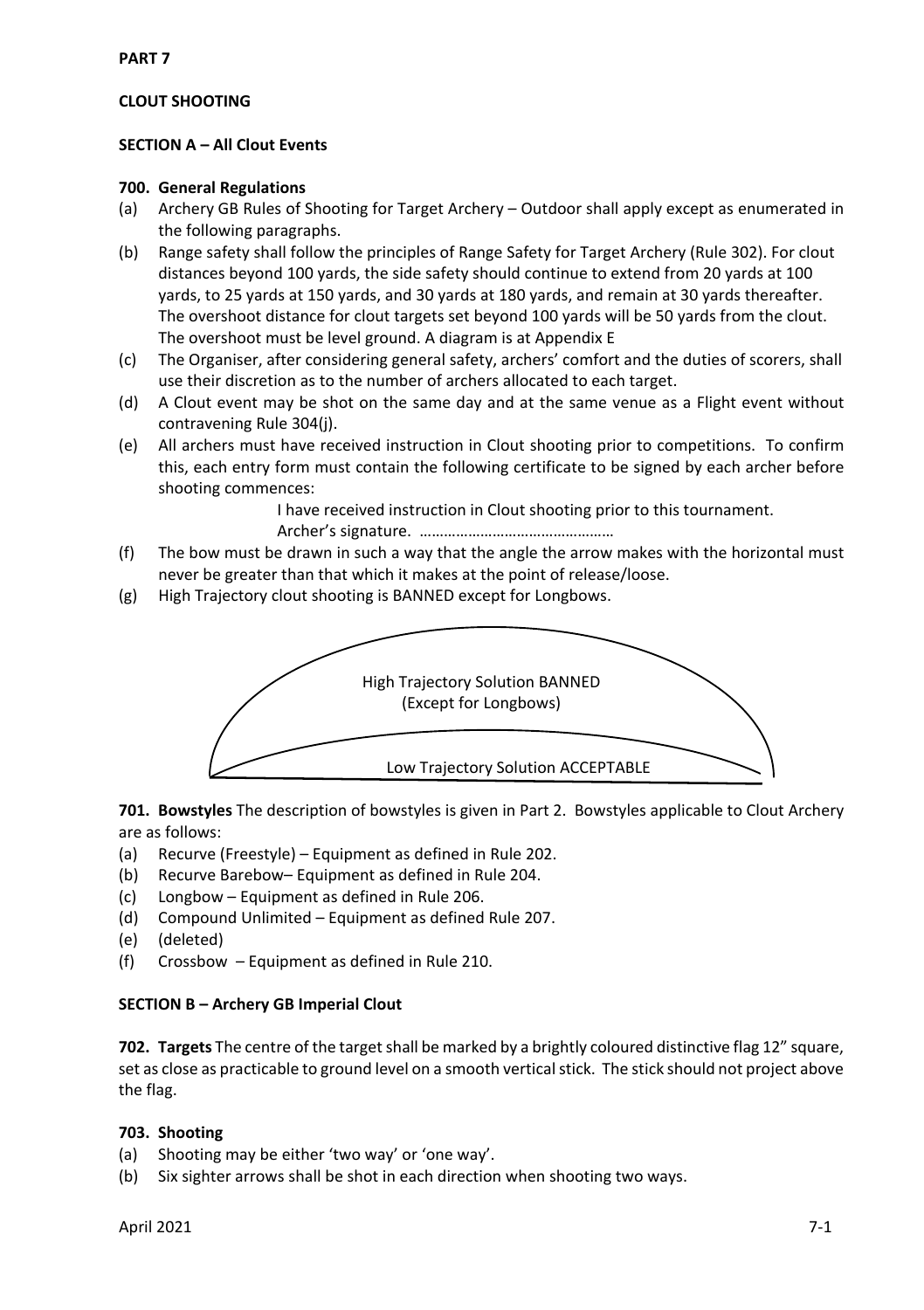# **704. Scoring**

Within a radius of

(a) Scores shall be determined according to the distance of arrows at point of entry in ground from centre of flag stick as follows:

| 18 inches |   | 5 points |
|-----------|---|----------|
| 3 feet    |   | 4points  |
| 6 feet    |   | 3 points |
| 9 feet    | ۰ | 2 points |
| 12 feet   |   | 1 point  |

- (b) Rings of the above radii may be marked on the ground, the lines drawn being wholly within each circle.
- (c) Arrows which have hit and remain embedded in the Clout flag shall score 5 provided they are not embedded in a lower scoring ring whereupon they shall score according to the ring in which they are embedded.
- (d) An arrow lying loose on the ground shall be scored in accordance with the position of its point.
- (e) (i) Where it is not practical to draw lines on the ground, scores shall be determined with a nonstretch cord or tape looped round the centre stick and clearly marked to measure the various radii. Where this method of measuring is used an area should be marked on the ground (conveniently a square or circle) which will contain the whole of the Clout scoring zone and which for all purposes included in (f) be termed the Target Area.
	- (ii) The scorer should allow adequate time for all archers shooting to determine the position of the arrows in the said area before carrying out the following procedure.
	- (iii) The scorer shall carry the taut cord round at ground level and one assistant scorer following the cord at each 'colour' shall withdraw and carry all arrows from the 'colour' for which they are responsible.
	- (iv) The arrows shall then be placed in distinct groups on or stuck into the ground at the appropriate section of the scoring cord and competitors will call their scores in the usual manner, picking up their arrows as they do so.
- (f) No person other than the appointed scorers shall enter the target area until all arrows have been withdrawn and placed in their respective scoring groups. An arrow withdrawn by any other than an appointed scorer shall not be scored. The appointed scorers shall not take any arrows into the target area.
- (g) Resolution of Ties.
	- (i) Ties shall be resolved as follows:

| Award Based On | $1st$ Tie Break | 2 <sup>nd</sup> Tie Break |
|----------------|-----------------|---------------------------|
| Score          | Hits            | Clouts (5s)               |
| Hits           | Score           | Clouts (5s)               |
| Clouts (5s)    | Score           | Hits                      |

(ii) If all elements are the same, the archers shall be declared equal

#### **705. Round**

- (a) An Archery GB Imperial Clout Round consists of 36 arrows.
- (b) The minimum distances that must be shot for UK Record purposes are as follows:

| Gentlemen                 | 9 score vards | (180 yds)           |
|---------------------------|---------------|---------------------|
| Ladies                    | 7 score vards | $(140 \text{ vds})$ |
| Junior Gentlemen under 18 | 7 score vards | $(140 \text{ vds})$ |
| Junior Gentlemen under 16 | 6 score vards | (120 yds)           |
| Junior Gentlemen under 14 | 5 score vards | (100 yds)           |
| Junior Gentlemen under 12 | 4 score vards | $(80 \text{ vds})$  |
| Junior Ladies under 18    | 6 score vards | (120 yds)           |
| Junior Ladies under 16    | 5 score vards | (100 yds)           |
| Junior Ladies under 14    | 4 score vards | (80 yds)            |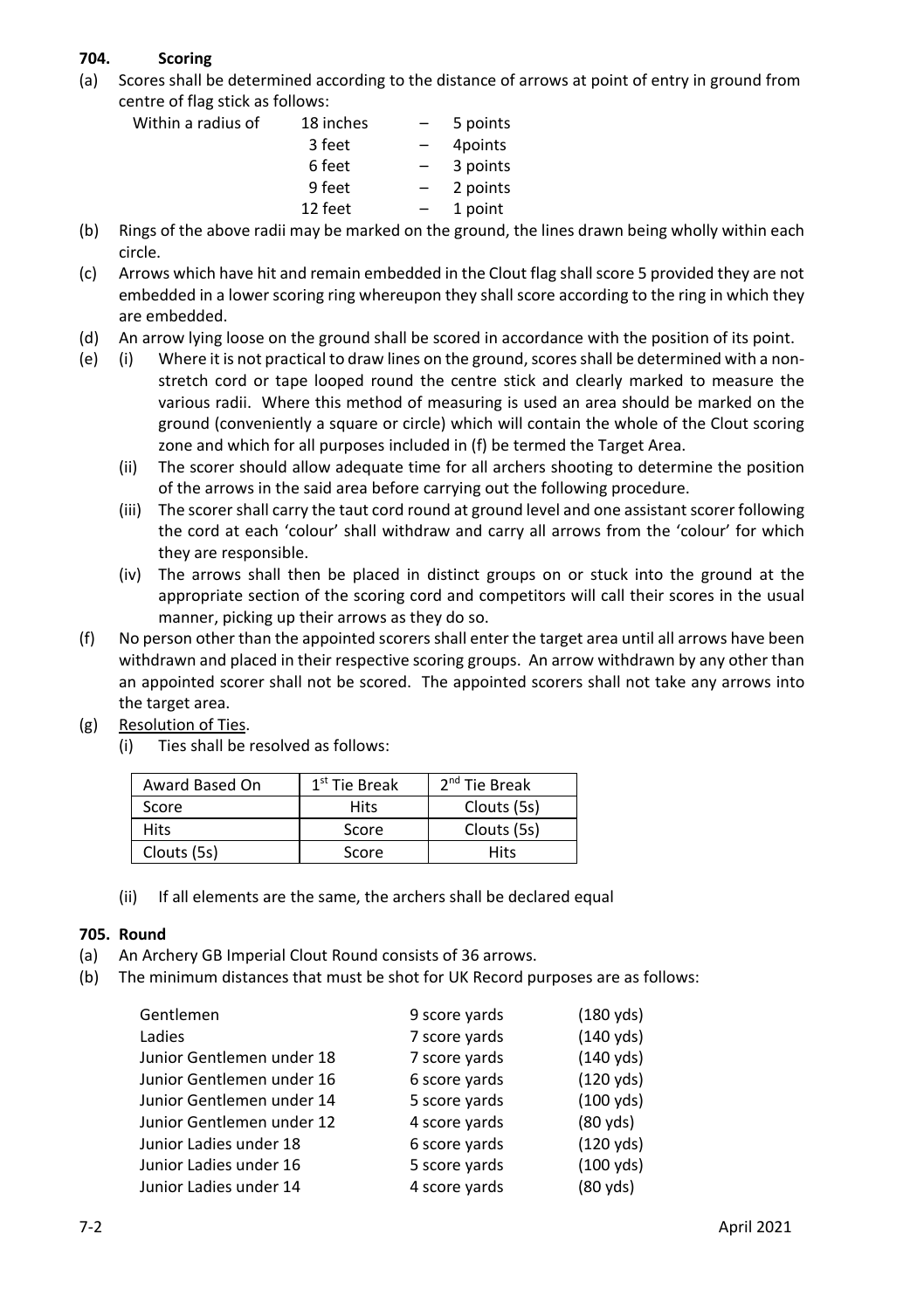- (c) UK records will be maintained for single and double rounds, both one way and two way, subject to the conditions shown in Rule 705(b) and provided that shooting is in accordance with the Archery GB shooting regimes specified in these Rules of Shooting.
- (d) A junior may hold a record in a distance of a higher age group.
- (e) Although the distances given above are normally shot, other distances may be shot at the Tournament Organiser's discretion and subject to there being no compromise in safety standards. Any other distances cannot be considered for UK Records or Six Clout Badges.

# **SECTION C – WA Clout and Archery GB Metric Clout**

**706. Introduction.** The WA Clout Round and the junior equivalent, the Archery GB Metric Clout, are conducted in the manner described in the WA Constitution & Rules for the WA Clout, to which reference should be made.

**707. Archery GB Metric Clout.** The Archery GB Metric Clout is shot one-way. The minimum distances for UK records are given in the following table. (The adult WA Clout distances are shown for information)

| Gender/Age                | Compound bows    | Non-Compound bows |  |
|---------------------------|------------------|-------------------|--|
| Gentlemen                 | 185 <sub>m</sub> | 165m              |  |
| Ladies                    | 165m             | 125m              |  |
| Junior Gentlemen under 18 | 165m             | 125m              |  |
| Junior Gentlemen under 16 | 125m             | 110 <sub>m</sub>  |  |
| Junior Gentlemen under 14 | 110 <sub>m</sub> | 90 <sub>m</sub>   |  |
| Junior Gentlemen under 12 | 90 <sub>m</sub>  | 75 <sub>m</sub>   |  |
| Junior Ladies under 18    | 125m             | 110 <sub>m</sub>  |  |
| Junior Ladies under 16    | 110 <sub>m</sub> | 90 <sub>m</sub>   |  |
| Junior Ladies under 14    | 90 <sub>m</sub>  | 75 <sub>m</sub>   |  |

**708. UK Records.** UK records will be maintained for single and double WA Clout and Archery GB Metric Clout rounds shot one way. Shooting may be in accordance with either the Archery GB shooting regimes specified in these Rules of Shooting or the WA shooting regimes.

- (a) deleted.
- (b) deleted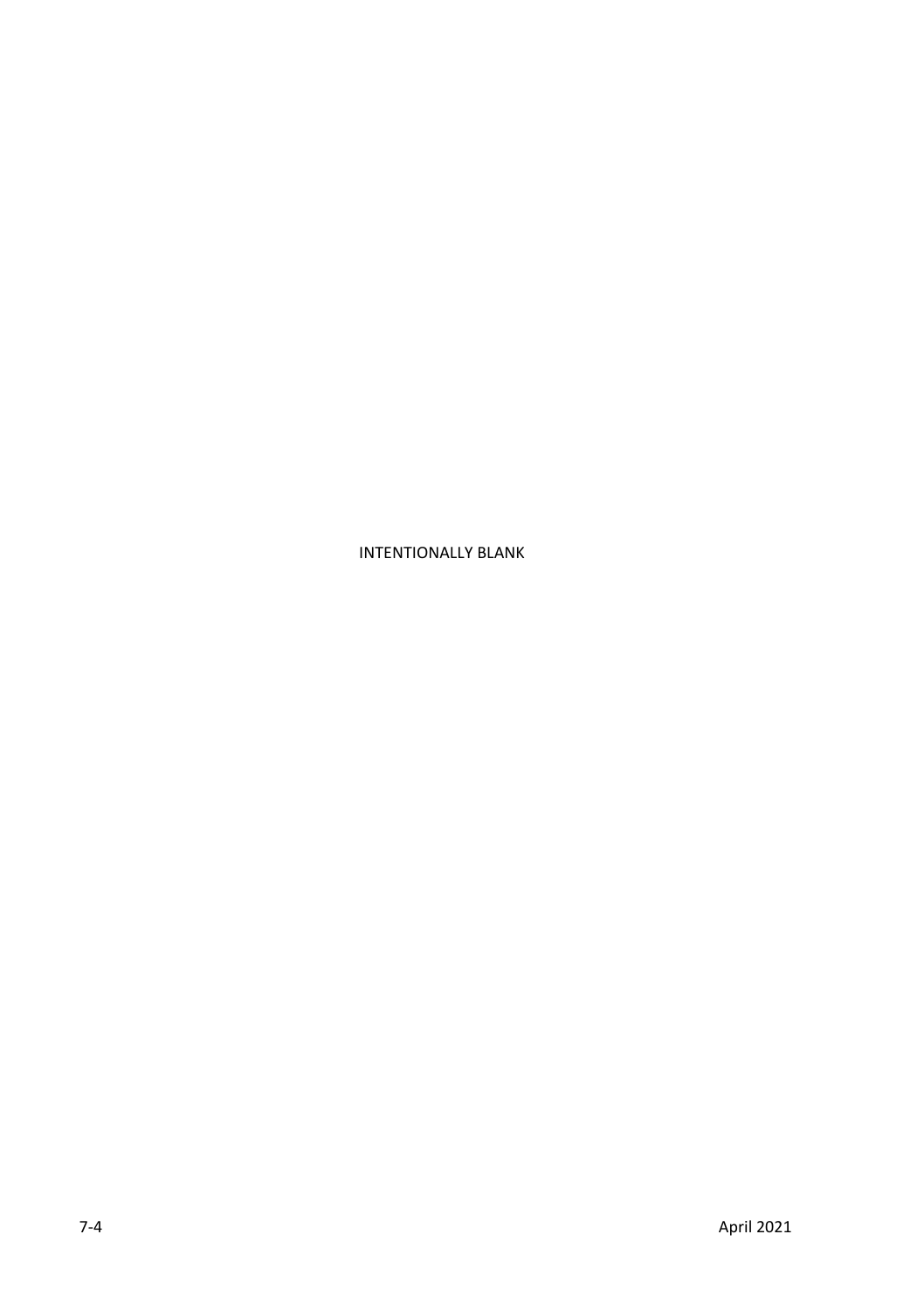# **CROSSBOW TARGET ROUNDS**

#### **800. Special Crossbow Target Rounds**

- (a) The following rounds, based on Archery GB Imperial Rounds given in Part 3, may be shot by crossbowmen:
	- (i) Crossbow Windsor Round shot on a 60cm 10-zone face scoring 9,7,5,3,1. The Championship Round shall be a Double Windsor.
	- (ii) Crossbow American Round shot on a 60cm 10-zone face scoring 10,9,8,7,6,5,4,3,2,1.
	- (iii) Crossbow Western Round shot on an 80cm 10-zone face scoring 10,9,8,7,6,5,4,3,2,1.
	- (iv) Any of the above rounds may be shot on multi-face setups where the buttress permits and the face size (reduced zone or otherwise) is available.
- (b) All other aspects of these rounds and the way they are shot shall be in accordance with Archery GB Rules of Shooting for Target Archery – Outdoor.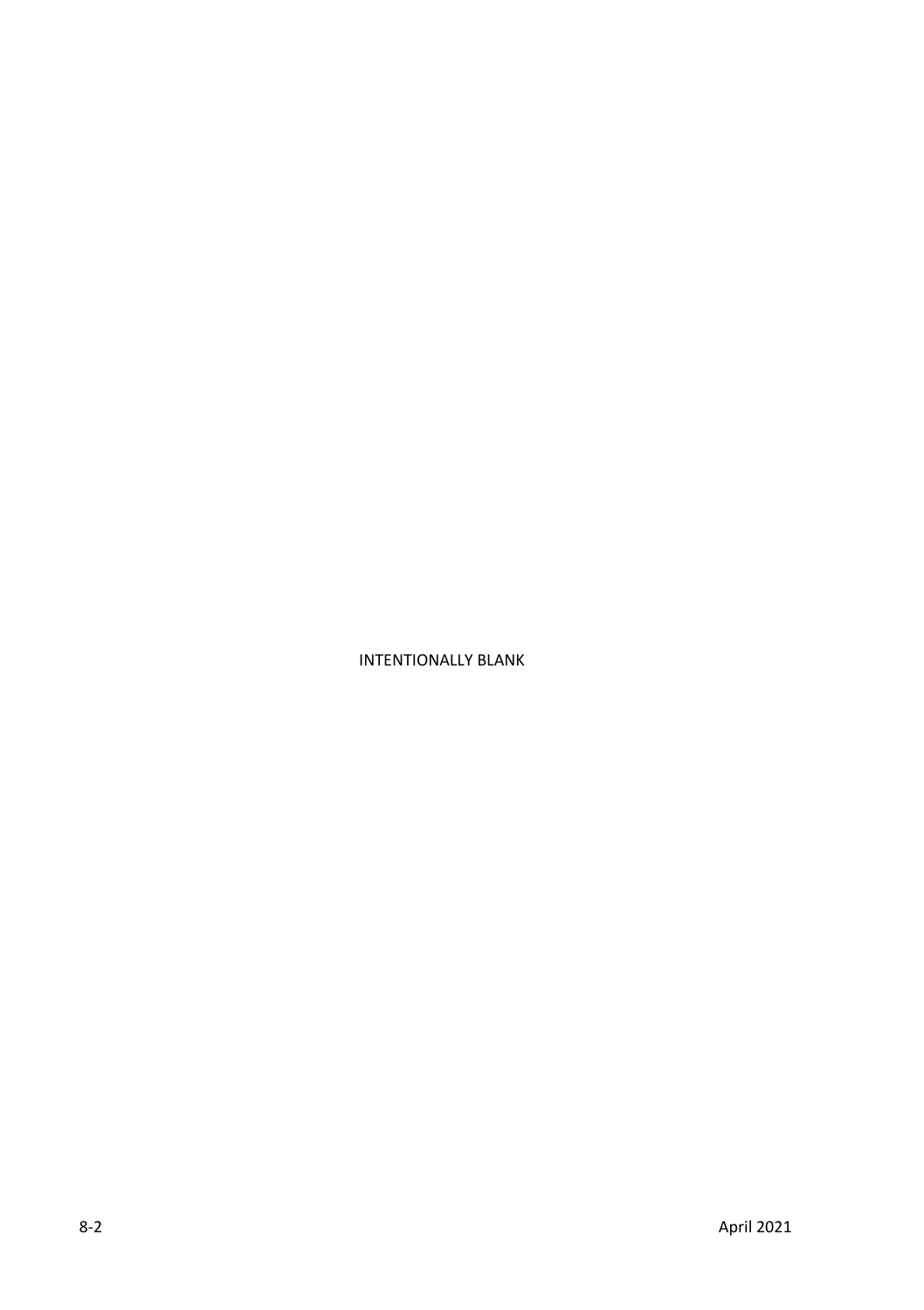# **TRADITIONAL LONGBOW TARGET ARCHERY**

**900. Introduction** In addition to participating in archery as described in other Parts of these Rules, longbow archers may practice traditional two-way longbow target shooting as described below.

**901. Regulations** Archery GB Rules of Shooting for Target Archery – Outdoor shall apply except as enumerated in the following paragraphs.

**902. Bowstyle** Longbows as described in Rule 206 shall be used, with the variation that a separate ground marker may be used for each direction.

**903. Range Layout** The range layout will be in accordance with Rule 301/302 with the following exceptions:

- (a) Two way shooting is allowed.
- (b) The minimum overshoot distance is 50 yards beyond the furthest targets.
- (c) When shooting two ways:
	- (i) Shooting lines may be moved and waiting lines omitted.
	- (ii) Where the public has access, a parallel side safety area shall be roped off between both overshoot safety lines, at a minimum distance of 25 yards out from the ends of both target lines.

**903A. Number of Archers on a Target** The maximum number of archers on a target shall be eight.

**904. Shooting Procedure** The organiser of a traditional two-way longbow tournament may opt either:

- (a) To follow these Rules of Shooting in all respects not detailed above.
- or
- (b) To conform to any of the following aspects of the British Long-Bow Society's rules in respect of:
	- (i) Sighters.
	- (ii) Composition and control of shooting ends.
	- (iii) Bouncer rule.
	- (iv) Use of binoculars.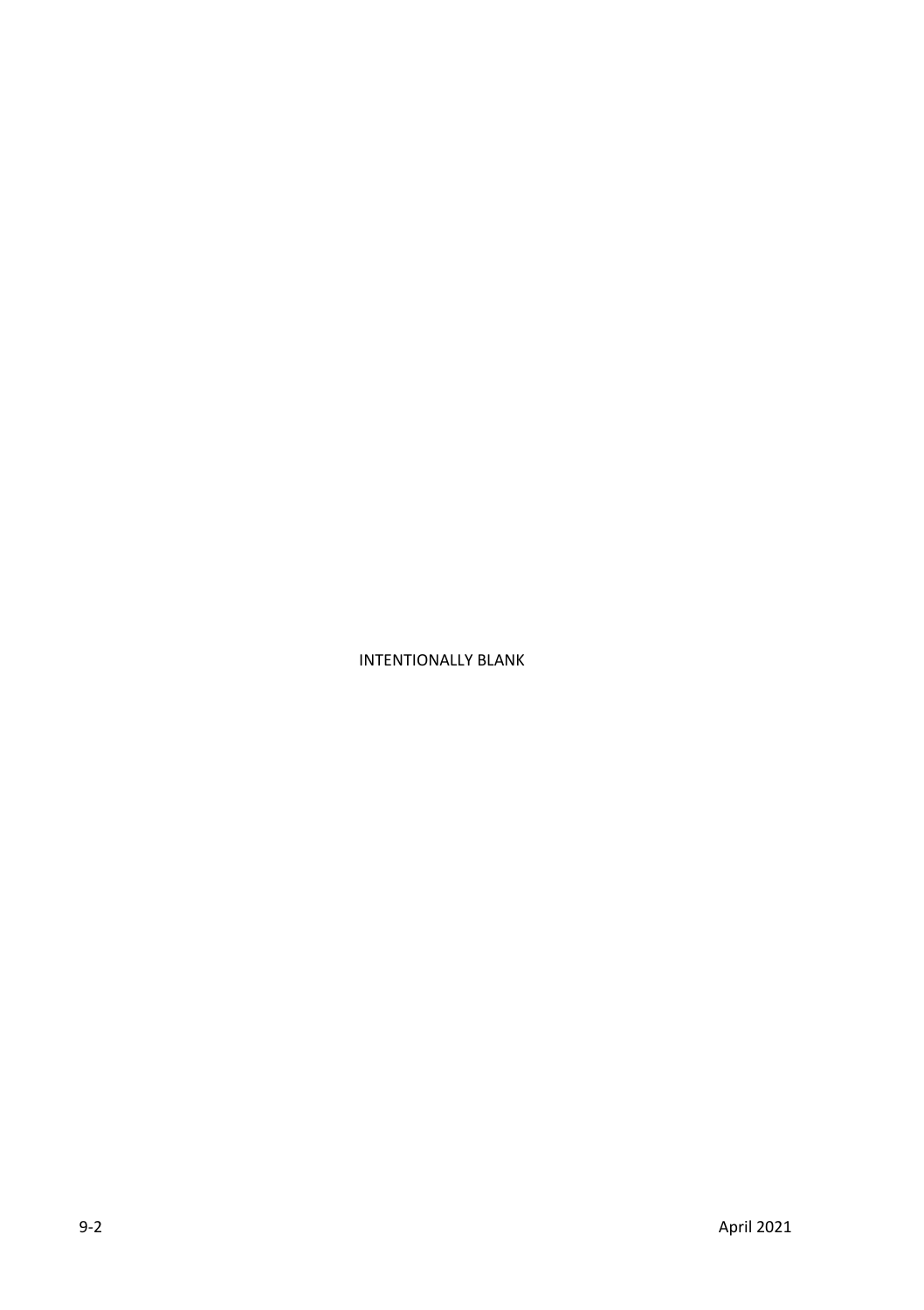# **OTHER FORMS OF ARCHERY**

# **A.** – **Popinjay Shooting**

### **1000. Set-up for Popinjay**

- (a) The full complement of a Popinjay 'roost' shall consist of:
	- (i) One Cock Bird
	- (ii) Four Hens
	- (iii) Minimum of twenty four Chicks

Typical Popinjay 'roost' showing minimum complement.



- (b) Body size of all birds shall be  $1\frac{1}{2}$ " long and  $\frac{1}{2}$ " in diameter—only the plumage shall differ:
	- (i) That of the Cock Bird being most resplendent and 10 12" high.
	- (ii) That of the Hen Birds being shorter 6 8" high and less colourful.
	- (iii) That of the Chicks being shortest 3 4" high.
- (c) (i) The Chicks shall be perched on spikes 6" long, not less than 4" apart, in three rows, the vertical height between rows being not less than 3 feet.
	- (ii) The Hen Birds shall be perched on spikes 18" above the top row and shall be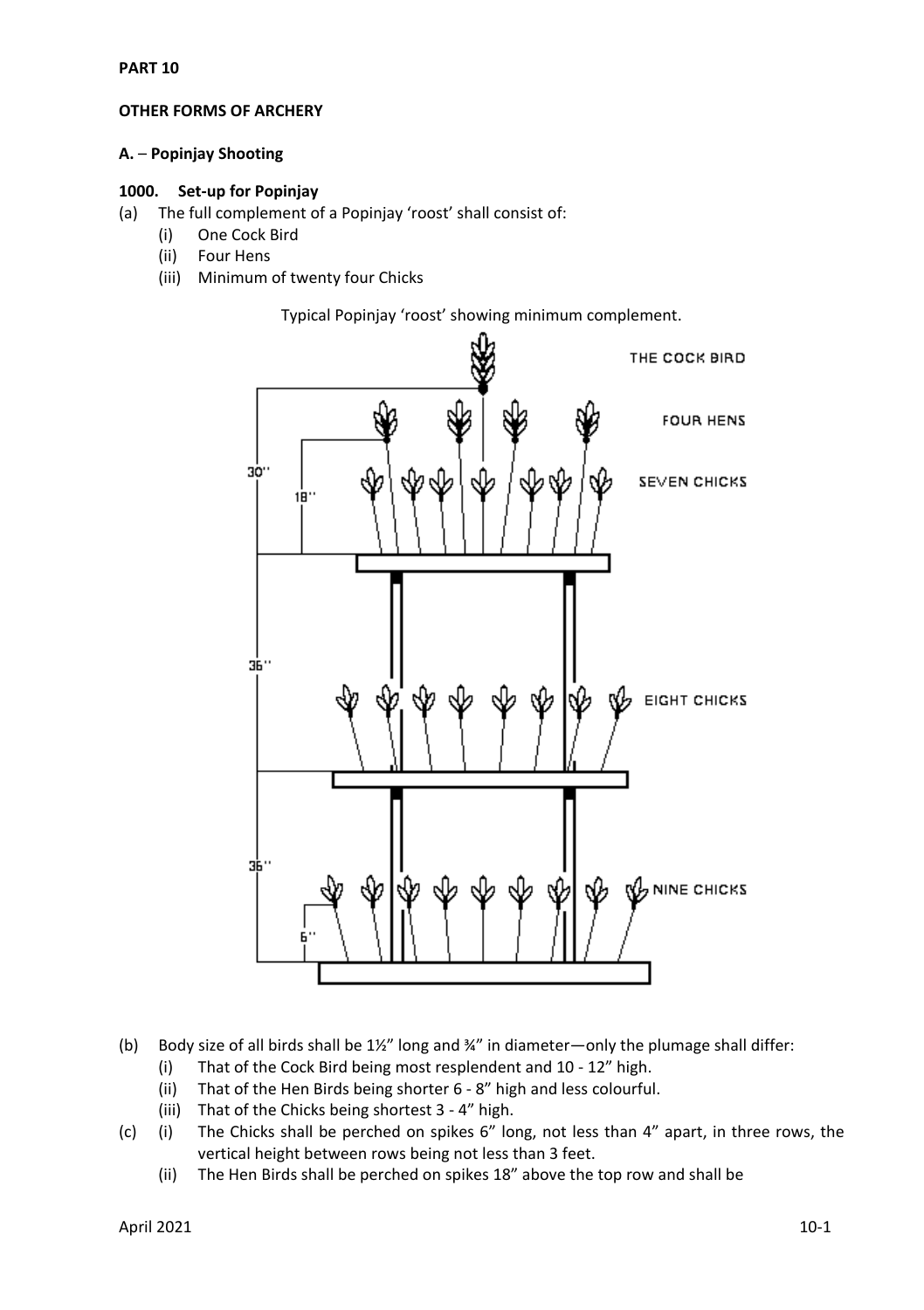spaced not less than 8" apart.

(iii) The Cock Bird shall be perched on a central spike not less than 30" above the top row.

- (d) The perches may be attached to, or hauled up a mast or wall to a height of 90 feet (measured to the Cock Bird). Arrangements must be made to ensure, that when in position the perches are firmly held against movement by wind.
- (e) All obstructions on and within the framework of perches must be softened with rubber or sponge rubber (or similar resilient material) to lessen the risk of arrow breakage.
- (f) No hard and fast shooting position is dictated, although it should be pointed out to all competitors that a near vertical, close to mast attitude will offer a better target to the archer, inasmuch as a greater number of birds will be in line of the arrow flight path.
- (g) Each and every part of the Popinjay Mast and Framework of Perches must be made to be safe from breakage and/or dislodgment by arrow or the elements.
- (h) Whenever possible shelter should be provided for competitors. A temporary structure approx 7'6'' high covered on top with ½'' wire mesh is sufficient for this purpose. If no shelter is available competitors waiting to shoot must be made to wait outside the arrow fall-out area.

**1001. Arrows** Only arrows with blunts ¾" to 1" in diameter shall be used.

### **1002. Shooting**

- (a) Archers will draw for order of shooting.
- (b) Only one archer shall shoot at a time.
- (c) Archers must shoot in rotation only one arrow being shot per end.
- (d) Disabled archers may shoot with the aid of a prop.

**1003. Mast Captain** A Mast Captain shall be appointed to ensure that shooting is conducted in a safe and proper manner. This person shall have the authority to terminate shooting, for instance in the event of inclement weather or technical breakdown of the mast apparatus, and shall have authority to dismiss any competitor shooting dangerously or considered to be incapable of shooting safely. Assistants to the Mast Captain may be found necessary.

## **1004. Scoring**

(a) The scoring points for hits are:

| Cock Bird | $\overline{\phantom{0}}$ | 5 points |
|-----------|--------------------------|----------|
| Hen Bird  |                          | 3points  |
| Chick     | --                       | 1 point  |

(b) Birds must be struck with the arrow and be dislodged and fall to the ground to score.

**1005. Round** Results may be determined by time limit or by a declared number of arrows.

**1006. Regulations for Tournaments** Popinjay Tournament Schedules shall bear the following information:

- (a) Whether competition is determined by time limit or by number of arrows shot per person.
- (b) Maximum number of archers that will be accepted.
- Note: The Archery GB Insurance Scheme does not cover for risks attendant on the erection and dismantling of Popinjay Masts.

## **B.** – **Archery Golf**

## **1020. Regulations**

- (a) Only one bow shall be used throughout a round. In case of breakage it may be replaced.
- (b) Any arrows may be used.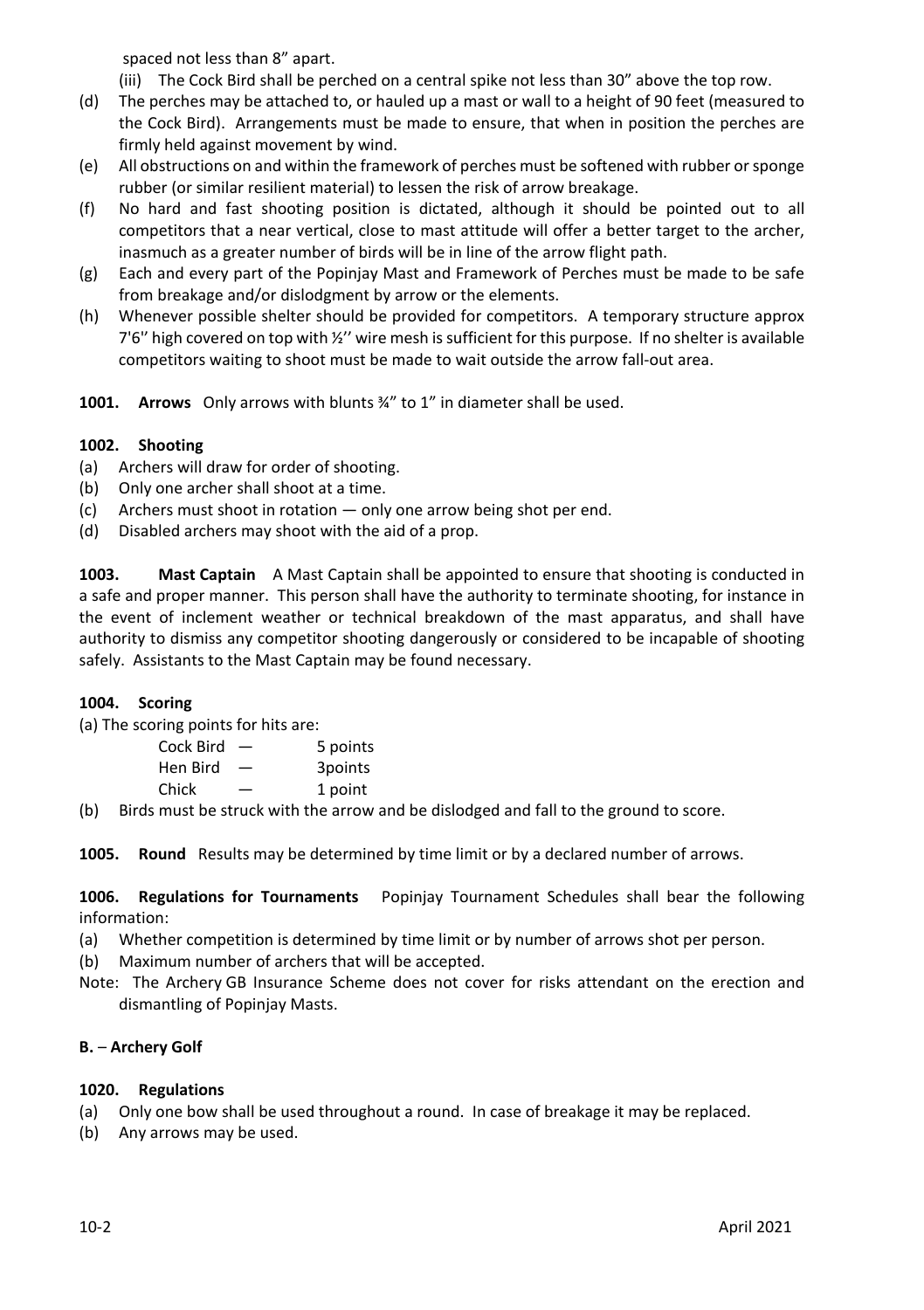- (c) The archer shall 'hole out' by hitting a white cardboard disc 4" in diameter, placed on the ground at least one yard within the edge of the green level with the hole.
- (d) An arrow landing off the fairway or in a bunker shall incur one extra stroke.
- (e) The archer must stand immediately behind where their arrow lands to shoot the next arrow.
- (f) A lost arrow incurs the normal penalty (as in golf) for stroke play but loses the hole in match play.
- (g) The winner of the previous 'hole' takes the first shot for the next hole.
- (h) The current Golf Rules and local Course Regulations shall apply in all cases not covered by the foregoing rules.

**1021. Range Safety** Organisers must ensure the safety of competitors and spectators, in line with the safety rules for target archery Rule 302 for shots up to 100 yards and clout archery Rule 700 for shots above 100 yards**.** 

## **C.** – **Archery Darts**

**1040. Regulations** The Rules of Shooting for Target Archery shall apply with the addition of the following specific rules for archery darts.

**1041. Target Faces** Archery Darts Faces 76.2cm (2' 6") in diameter shall be used.

**1042. Distance** The minimum shooting distance shall be 13.7m (15 yds).

# **1043. General Rules**

- (a) The Targets shall be set up so that the centre of the Bull is at the centre of a 122 cm minimum diameter boss 130cm from the ground.
- (b) An End shall consist of three arrows unless a game is finished in less.
- (c) The order of starting shall be determined by the toss of a coin.
- (d) Each match must start and finish on a Double (the narrow outer ring). The inner ring counts treble; the inner Bull counts 50; and the outer Bull 25.
- (e) A practice end of three arrows must be shot at the Bull.
- (f) The value of an arrow shall be determined by the position of the greater part of the shaft.
- (g) Scoring shall be by the subtraction method, so that the score required for the completion of each game is always shown.
- (h) If the score required to complete the game is exceeded in the course of an End, then that End ceases, and no account is taken of the score obtained during that End.
- (j) Local variations to these General Rules for archery darts may be used.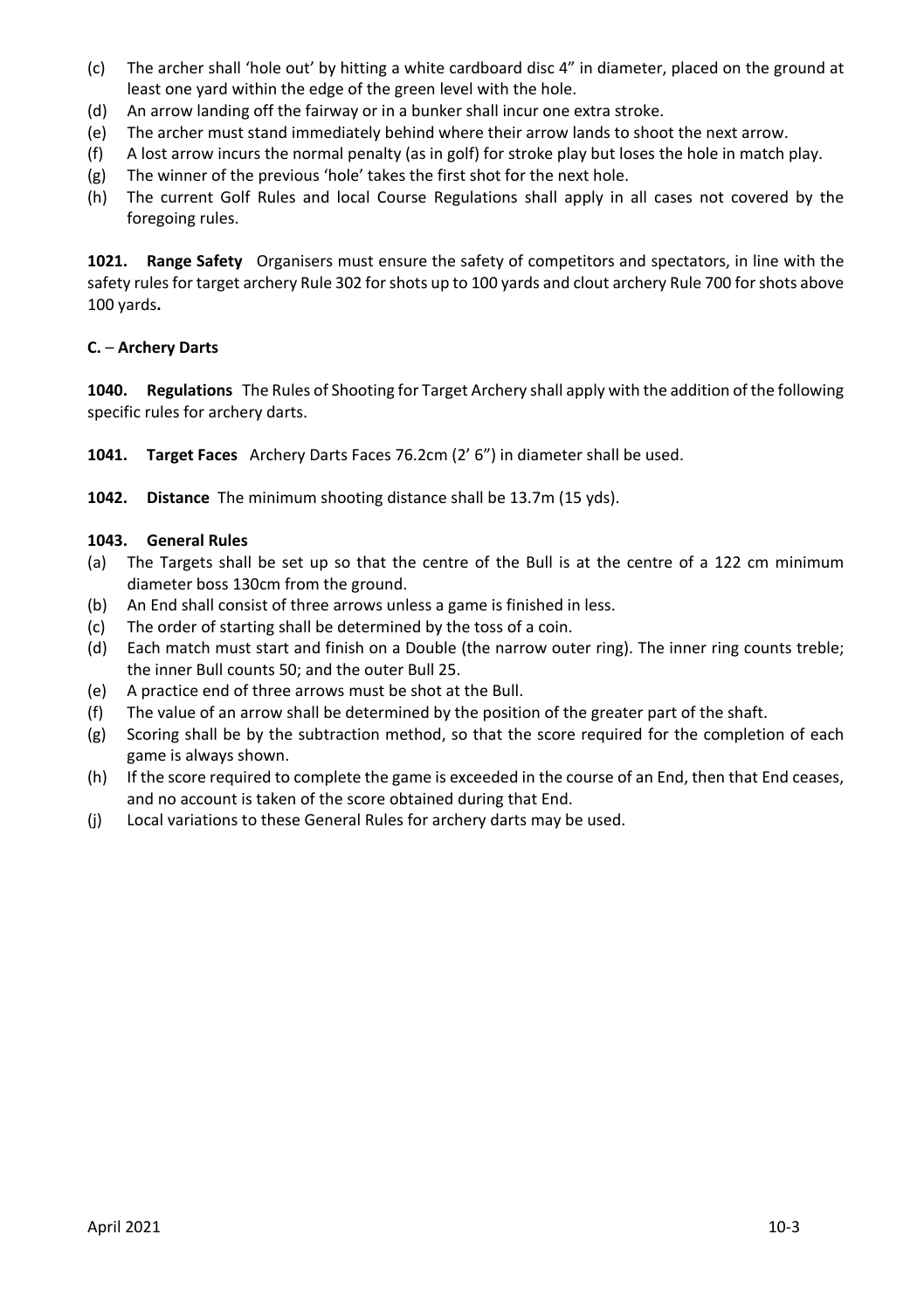10-4 April 2021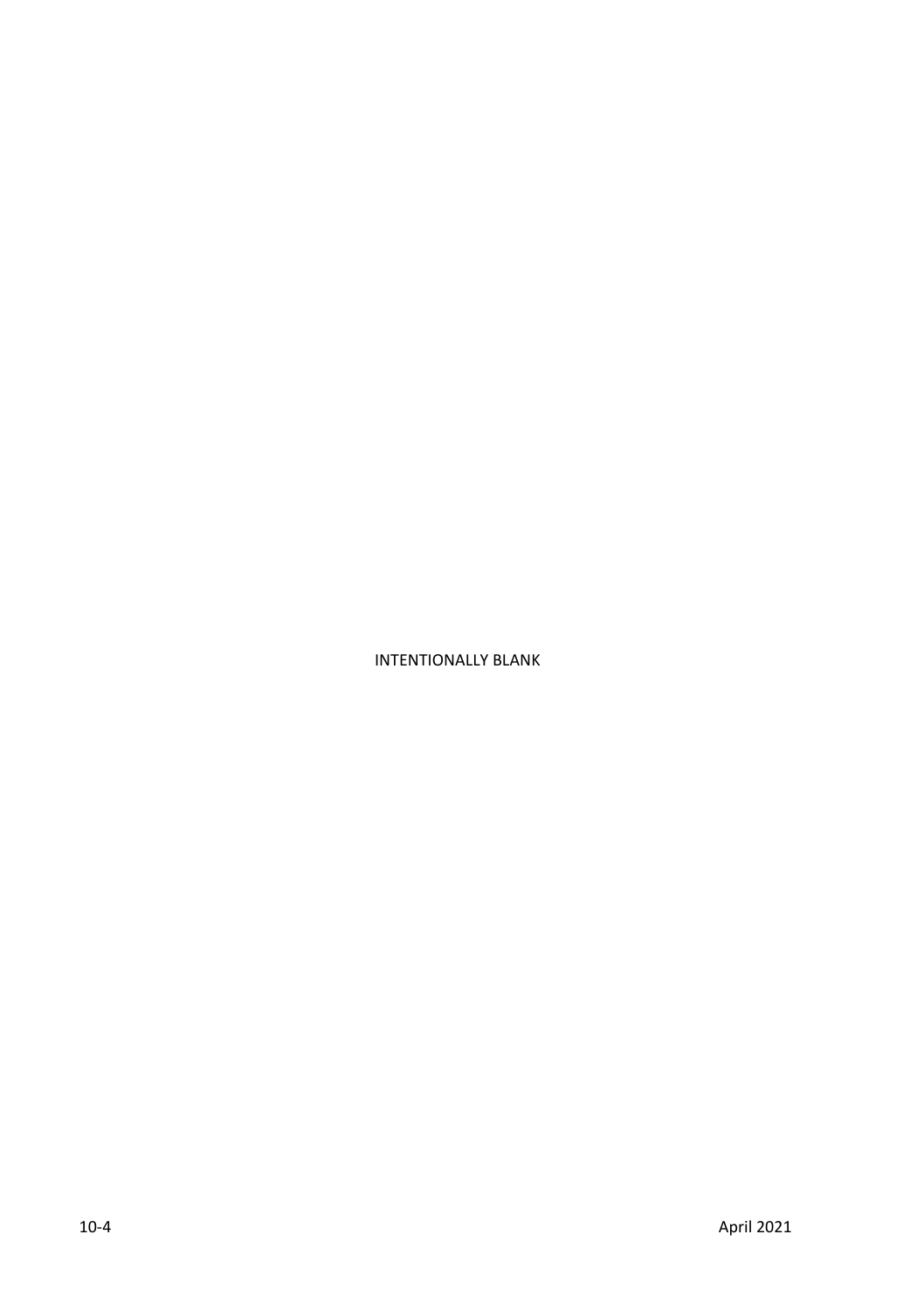#### **DISABLED AND VISUALLY IMPAIRED ARCHERS**

**1100** If disabled archers are unable to comply with a Rule of Shooting then they will be allowed dispensation from that Rule and any reasonable adjustments necessary will be made. Any variations must be related to the needs and the safety of the person concerned.

### **1101 Implementation.**

(a) In Clubs and at non-UK Record Status Tournaments; archers may self-declare their disability and use any variation from our Rules of Shooting provided that it is safe (See **1102** for allowable variations by reason of visual impairment). Evidence of disability generally needs not to be required. Clubs shall allow such archers to access the club-based handicap and archer classification systems.

(b) At UK Record Status Tournaments archers may also self-declare their disability. For automatic dispensation, the disability must be seen to make compliance with the rule impractical. (Note. Tournament Organisers should collect this information via the essential requirements of entry forms under SAP 3).

(i) To be eligible for some awards or records (eg County/Region, National or World Records) then documentation which demonstrates eligibility may be required.

Examples include:

- a. A World Archery classification of any date which allowed or allows the archer to compete nationally or internationally.
- b. A current BBS, IBSA or WA sight classification.
- c. A Not Eligible para-archery classification which permits the use of an assistive device.
- d. Blue Badge or Certificate of Vision Impairment

(c) Any variation from the rule must not compromise the safety of others or that of the disabled archer.

(d) Any variation from the rule must not give an advantage to the disabled archer over other archers (E.g. using a mechanical release aid with a recurve bow).

(e) In cases of doubt, dispute or complaint, the archer should be allowed to participate with the dispensation claimed and the matter referred to Archery GB as below. Additional evidence may be collected and any decision reached will be final.

# **1102 RULES OF SHOOTING FOR VISUALLY IMPAIRED ARCHERS**

These provisions apply to any archer regarded as disabled under the Equality Act 2010 by reason of visual impairment.

#### **A. Rules of Shooting** – **General**

(i) The Archery GB Rules of Shooting for Target Archery shall apply to VI archers except as stated in the following paragraphs.

#### **B. Shooting**

(i) A VI archer using a tactile sight will shoot an extra end of sighting arrows at the initial distance unless they opt not to.

(ii) For all rounds which involve a change in distance of the target, a VI archer using a tactile sight will shoot an end of sighting arrows at each change unless they opt not to.

(iii) A VI archer using a tactile sight will shoot a complete end (six arrows where appropriate) before returning from the shooting line.

April 2021 11-1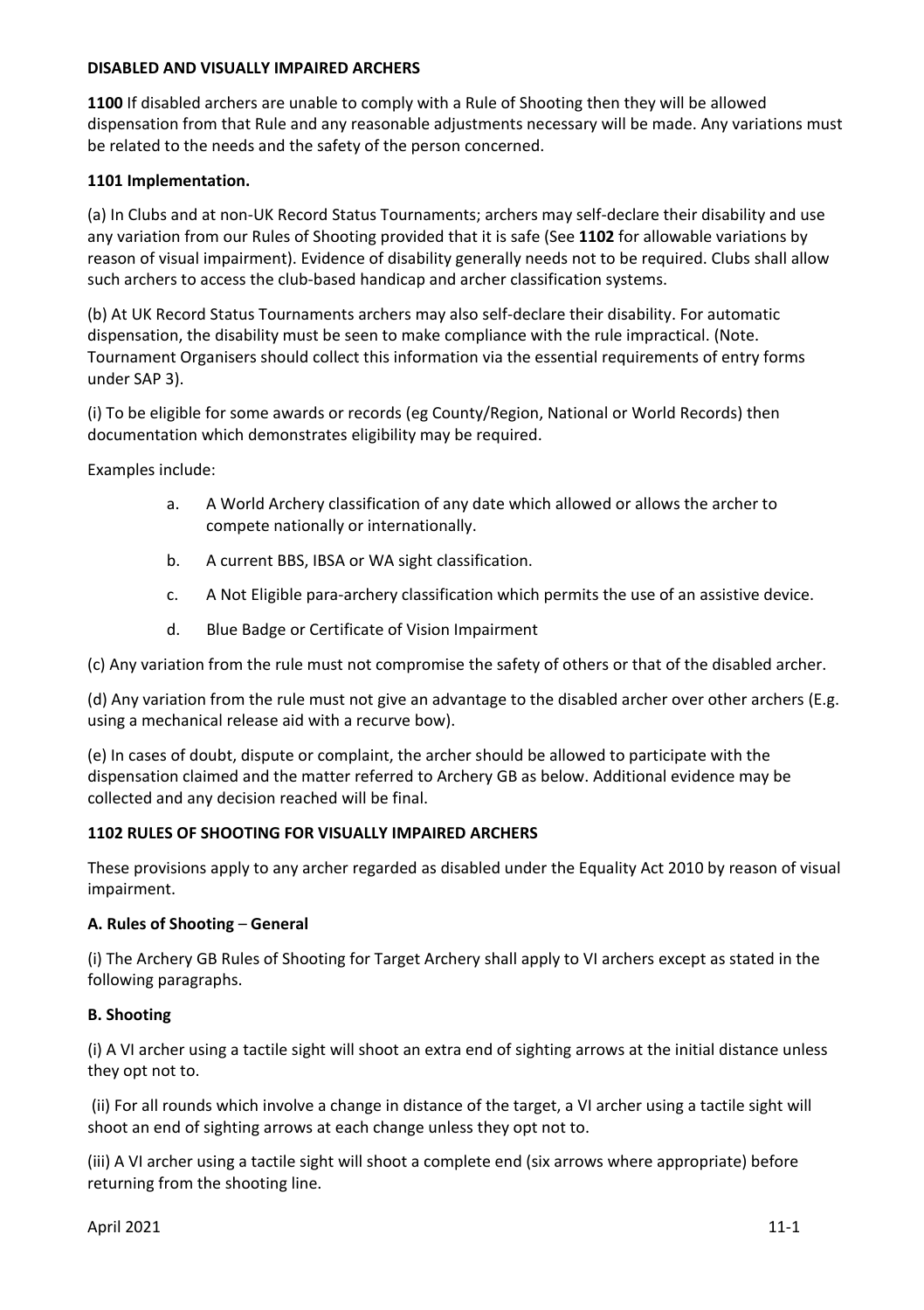(iv) A VI archer shall be permitted to have a spotter who shall be allowed to stand 1m behind the shooting line. The spotter may only give their archer information as to the fall of each arrow (including a 'bouncer'), timing information and any necessary safety warnings. A spotter shall pass information to the archer in such a manner as to avoid disturbance to other archers on the shooting line.

(v) Assistance in adjusting any sighting device may be given to a VI archer by a third party only during sighting ends and between shooting ends.

(vi) A spotter may be nominated as an assistant as provided in Rule 306(r) who shall at all times be under the control and discipline of the Judge.

(vii) A VI archer using a spotter shall only approach the target when accompanied by their spotter. (Safety issue)

## **C. Handicap and Classification Schemes**

(i) Any handicap or classification scheme in use by visually impaired archers shall, in general, conform to the procedures laid down for sighted archers

(ii) If a visually impaired archer from time to time uses more than one type of sight, a separate handicap/classification record sheet must be maintained for each sight. When taking part in any handicap/classification competition the archer must use only the handicap/classification obtained with the type of sighting aid used in that competition.

(iii) For UK National Records archers will need a valid BBS or IBSA sight classification of B1 or B2/3 combined and shoot with equipment as laid down in World Archery's rules. Record claims are made in the normal way.

## **D. Equipment**

(i) Equipment used by a VI archer must generally conform to the specification(s) given in Part 2.

(ii) A VI archer may use a visual or tactile sight. A visual sight may be adapted to suit the residual vision of the archer and in this case Rule202(e) (i) shall not apply. A visual sight may incorporate prisms, lens or other magnification device, enlarged sight ring/pin and may provide for more than one sighting point. These adaptations may be made to all bow types used by a recognised VI archer.

(iii) A tactile sight must not act as a support to the bow, bow hand or arm.

(iv) A tactile sight must be capable of being adjusted by the archer without moving from the shooting line.

(v) The tactile sight may touch upon any part of the bow hand or forearm but no part of it shall be further from the archer's body than the bow hand when the bow is fully drawn.

(vi) The sight stand/foot location device must not represent an obstacle to other competitors.

(vii) The total width of the sight stand/foot location device shall be no more than 80cm.

(viii) The maximum depth of the foot location device shall be no more than 6cm.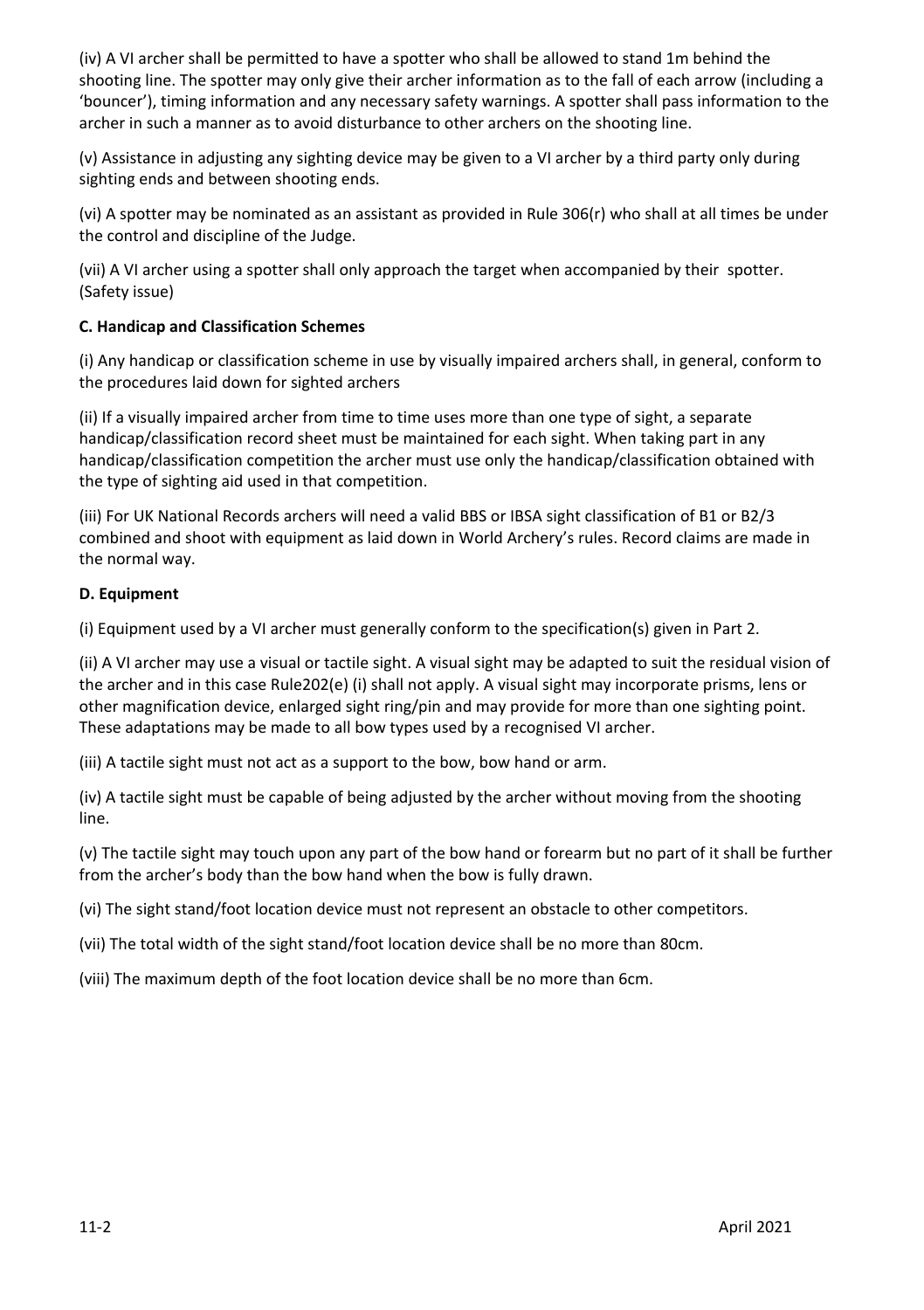## **E. Rounds**

(i) The following table defines rounds akin to the Archery GB Imperial rounds and the WA VI rounds. The number of dozen arrows is shown under the given distance and face size.

| <b>VI Rounds</b>               |                                         |                 |                 |                 |                 |                 |  |  |
|--------------------------------|-----------------------------------------|-----------------|-----------------|-----------------|-----------------|-----------------|--|--|
|                                |                                         | Indoor          | Outdoor         |                 |                 |                 |  |  |
| 1102 E (ii)<br>See Rule        | <b>Distance</b>                         | 18 <sub>m</sub> | 30 <sub>m</sub> | 30 <sub>m</sub> | 30 <sub>m</sub> | 30 <sub>m</sub> |  |  |
|                                | Face Size                               | 60cm            | 40cm            | 60cm            | 80cm            | 122cm           |  |  |
| 5 Zone Scoring                 |                                         |                 |                 |                 |                 |                 |  |  |
|                                | Burntwood - York round                  |                 | 6               | 4               | $\overline{2}$  |                 |  |  |
|                                | Burntwood - Hereford/All Bristol rounds |                 |                 | 6               | 4               | $\overline{2}$  |  |  |
|                                | Burntwood - St George round             |                 | 3               | 3               | 3               |                 |  |  |
|                                | Burntwood - Albion/Windsor rounds       |                 |                 | 3               | 3               | 3               |  |  |
|                                | Burntwood - All Western rounds          |                 |                 | 4               | 4               |                 |  |  |
|                                | Burntwood - All National rounds         |                 |                 | 4               | $\overline{2}$  |                 |  |  |
| Burntwood - All Warwick rounds |                                         |                 |                 | $\overline{2}$  | $\overline{2}$  |                 |  |  |
|                                | Burntwood - American round              |                 |                 | $2\frac{1}{2}$  | $2\frac{1}{2}$  | $2\frac{1}{2}$  |  |  |
|                                | Burntwood - St. Nicholas round          |                 |                 |                 | 4               | 3               |  |  |
|                                | 10 Zone Scoring                         |                 |                 |                 |                 |                 |  |  |
| X                              | WA VI Outdoor (1440)                    |                 |                 | 3               | $3 + 3$         | 3               |  |  |
| X                              | <b>WA 30m</b>                           |                 |                 |                 | 6               |                 |  |  |
|                                | WA VI Olympic                           |                 |                 |                 | sets            |                 |  |  |
| X                              | WA VI Indoor                            | 5               |                 |                 |                 |                 |  |  |
|                                | WA VI Indoor match                      | sets            |                 |                 |                 |                 |  |  |

Junior archers shoot the Burntwood rounds at a distance of 15m

(ii) Records. Single round records may be claimed for rounds designated by an X in column 1 of the table in Rule 1102 E (i) above and for the Portsmouth round as described in Part 4

**1103 Insurance.** Insurance cover will not be invalidated in the case of a disabled archer who is unable to comply with the Archery GB or WA Rules of Shooting, PROVIDING the person in charge of the shooting is satisfied that safety is not being compromised.

**1104 Guidance.** For advice whether any variation to the rules is allowable please email: enquiries@archerygb.org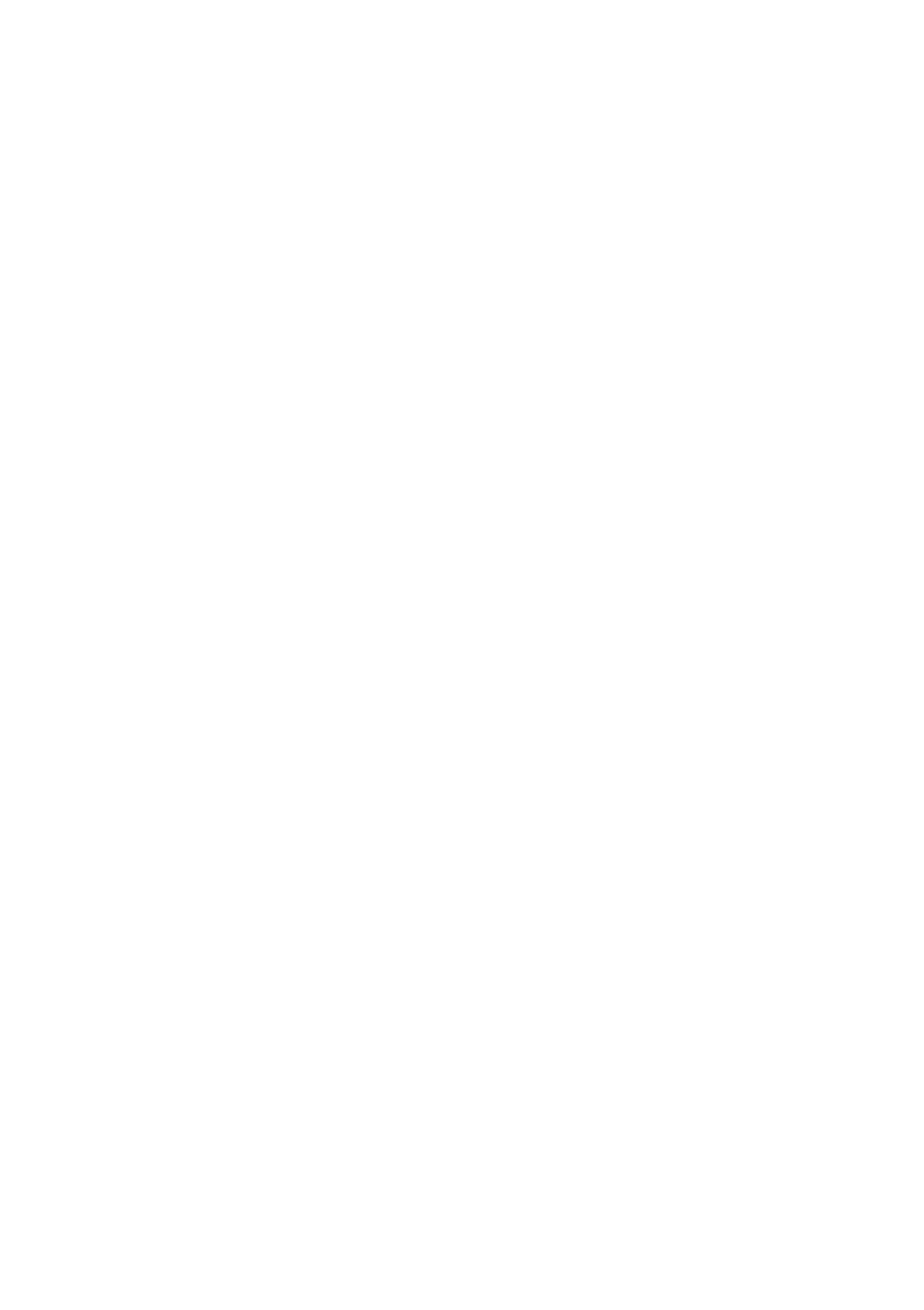#### **APPENDIX A**

### **APPROVED SCORING SYSTEMS**

1. Approved scoring systems are given below. However, none of these systems absolve all the archers from their responsibilities to ensure that all score recording is done correctly.

### **PART 1**

- 2. At Record Status tournaments one of the following scoring systems must be used:
- (a) Non-competing scorers to record scores.
- (b) Double score boards whereby two archers on the target record all the scores and if there is a discrepancy between the two boards the lower score is adopted.
- (c) Separate score boards for each archer exchanged between the archers so that no archer is recording their own score.
- (d) Single score board passed round by the archers so that each archer records one other archers score who then has the chance to check the correct recording of their own score before recording the next archers score (The Redruth system.).
- (e) Double scoring where one scoreboard is electronic, and one is paper based. The archers can choose to pass the scoreboard round or have one person complete the paper and one person complete the electronic – as at (b). The electronic scorecard must record the individual arrow values. Using this method for Archery GB or World Archery Rounds requires that the World Archery Rules in book 3, section 14.4 and 14.4.1, are adhered to by the archers and the results operators, with adaptations as needed to reflect Hits and Golds or 10s and X's/9's dependant on the round shot. This supersedes the Archery GB rule, and its sub sections, at 306 (g).

### **PART 2.**

- 3. At non-Record Status tournaments and club target days any of the above methods may also be adopted. In addition, the following scoring system may also be adopted:
- (a) Archers will identify and call the score of their own arrows with the Target Lieutenant confirming the archers' accuracy. The Target Captain will record the scores and will confirm the accuracy of the Lieutenant's call of their arrow values, and the Lieutenant will record the Captain's score and confirm the accuracy of their call of the arrow value.

### **PART 3.**

4. Postal (or remote) style competitions may be organised. Archers are permitted to record their own score, either on paper or an electronic scorecard. The organiser of the postal competition should make sure that the method of scoring is clearly communicated to the entrants. These scores will only be recognised for the purposes of the postal/remote event, no classifications, handicaps or records may be obtained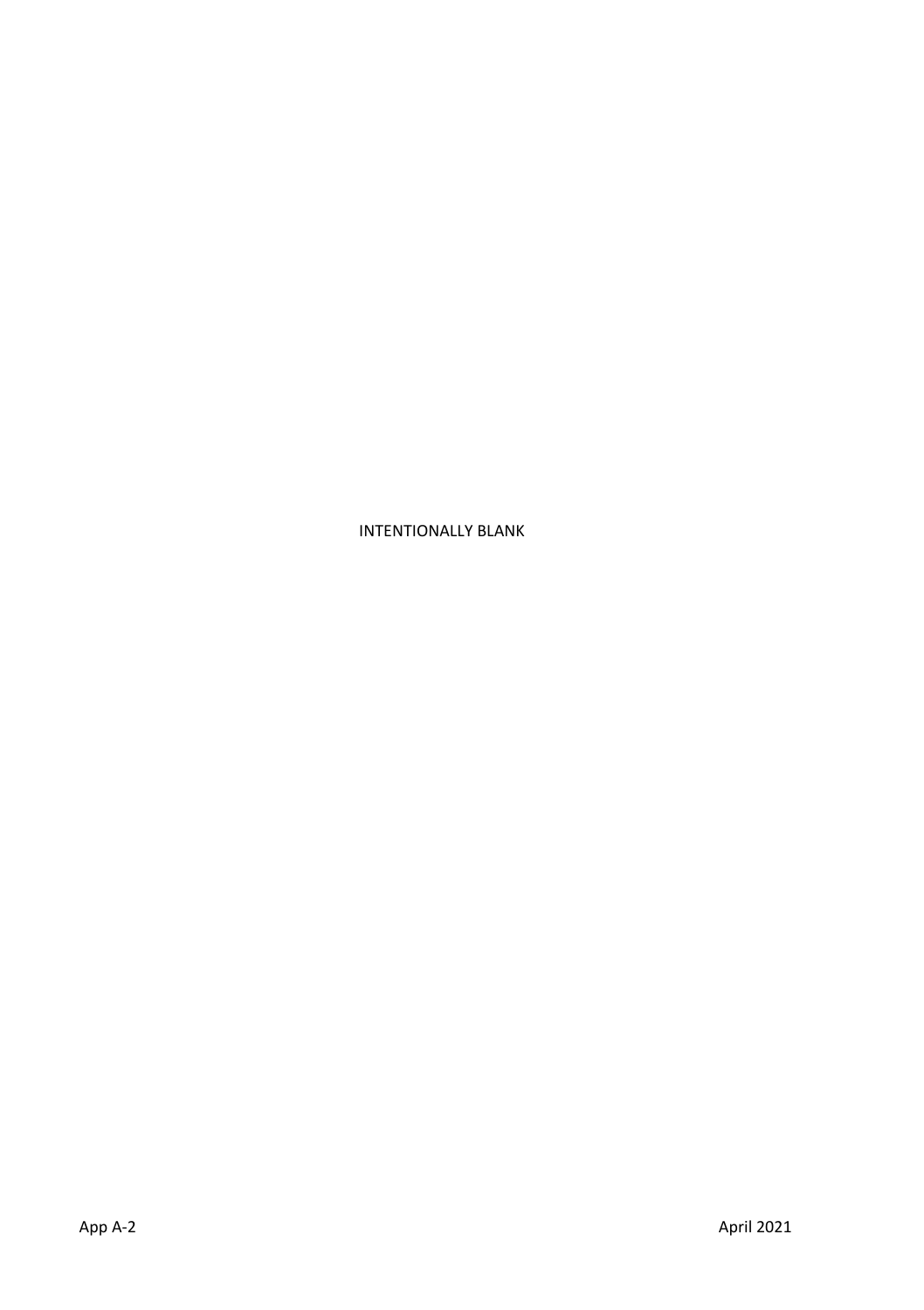### **APPENDIX B**

#### **MINIMUM STANDARD FOR JUDGE IN CHARGE**

1.

(a) In order to preserve the integrity of tournaments and the performances achieved, the minimum standard for the judge-in-charge of a tournament shall normally be as follows:

|      | <b>Tournament Type</b>                                                                                               | Minimum Standard of Judge in<br>charge |
|------|----------------------------------------------------------------------------------------------------------------------|----------------------------------------|
| (i)  | World Record/WA Award Status Tournaments that National Judge<br>include a Head-to-Head                               |                                        |
| (ii) | UK record status tournaments, and World Record/<br>WA Award Status Tournaments that do not include<br>a Head-to-Head | National Judge or Regional Judge       |
|      | (iii) Non-record status Regional Tournaments                                                                         | Regional Judge                         |
|      | (iv) Non-Record Status County Tournaments                                                                            | County Judge                           |
| (v)  | Non-Record Status Club Tournaments and club<br>target day tournaments                                                | County Judge or Field Captain          |

(b) Judges in charge of tournaments must have experience of the discipline.

(c) Exceptionally, dispensation may be sought from the Archery GB Judges working group where there is difficulty in obtaining the relevant qualified Judge-in-charge.

2. At record status tournaments Archery GB officials are to be recognised Archery GB judges; this includes director of shooting, where required. At world record status/WA award status events judges may be from other WA member associations.

3. Allocations below must be discussed with the judge in charge and agreement from both parties.

- (a) World Record status/WA events or a UK record status event with a head to head target tournament: one chair of judges, one director of shooting and one judge for every 10 targets.
- (b) UK Record tournament or below, one judge for every ten targets. No Chair of Judges or Director of Shooting to be separately appointed, unless there are over 30 targets, although one Judge should take charge on the day
- (c) Indoor competitions if the competition has three or more sessions, additional judges must be appointed. This number must be discussed with the judge in charge and an agreement to be made between the judge in charge and the tournament organiser. This conversation must take into consideration the wellbeing of the judges and the additional costs incurred to the tournament organiser.
- (d) UK record status clout tournaments: one judge for each 3 targets.
- (e) All record status field shoots: one judge for each 8 targets.
- (f) All record status flight tournaments one judge.

### **Candidate judges**

Candidate judges are considered as part of the Judge team and should receive the same benefits as any other judge.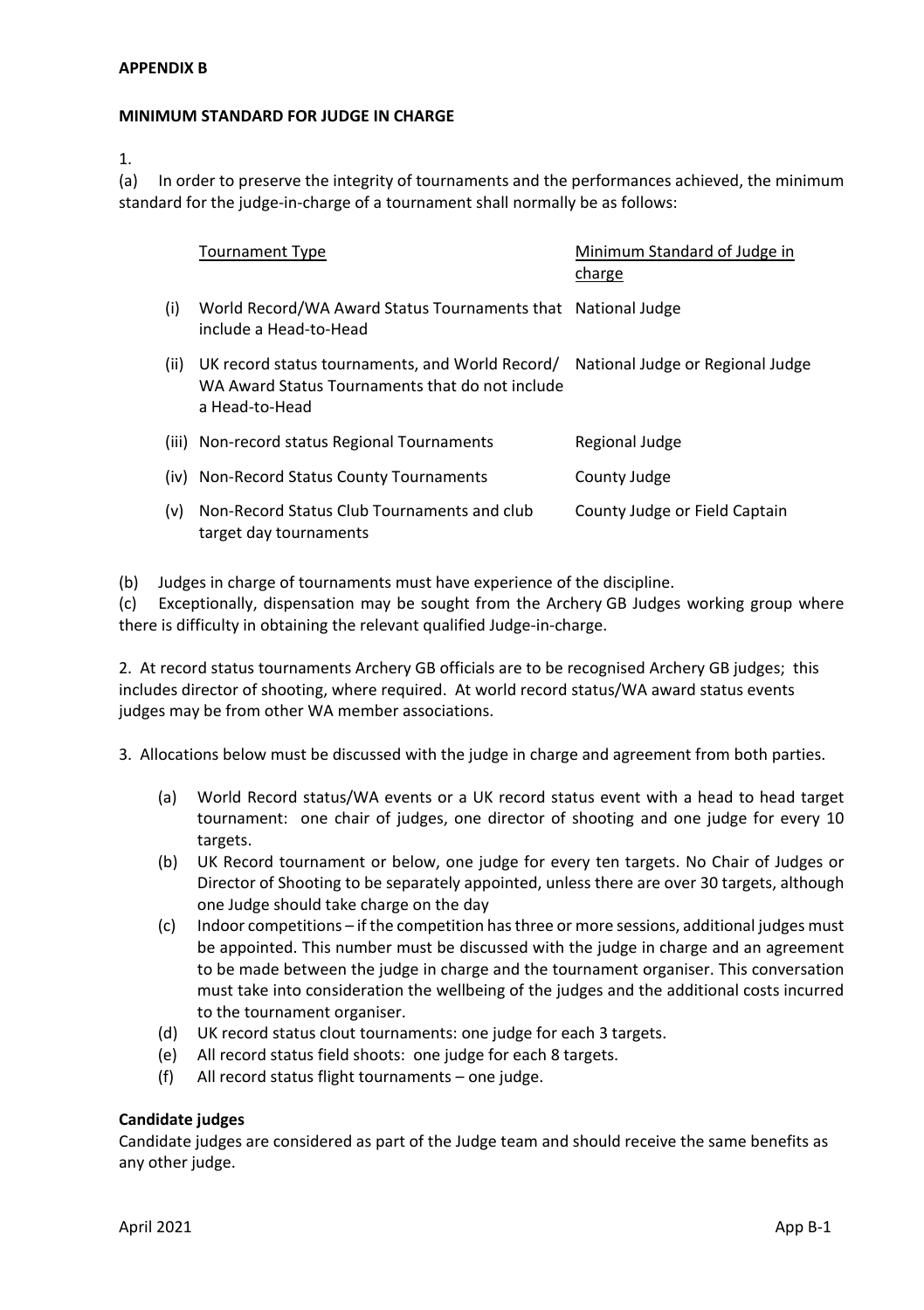Candidate numbers within the judge team, consult on these appointments with the judge in charge

- Non record status one for every two qualified judges
- Record status one for every three qualified judges

### **Judge expectations**

Any judge can request to attend a competition, for experience and learning as an extra. In this situation, the Judge should not expect expenses or food unless this is offered by the tournament organiser.

Prior to agreement to attend a shoot all judges must be told of catering arrangements for the day and what travel expenses will be paid. Archery GB currently pay 33p per mile and this is the suggested amount, but it is at the tournament organisers discretion.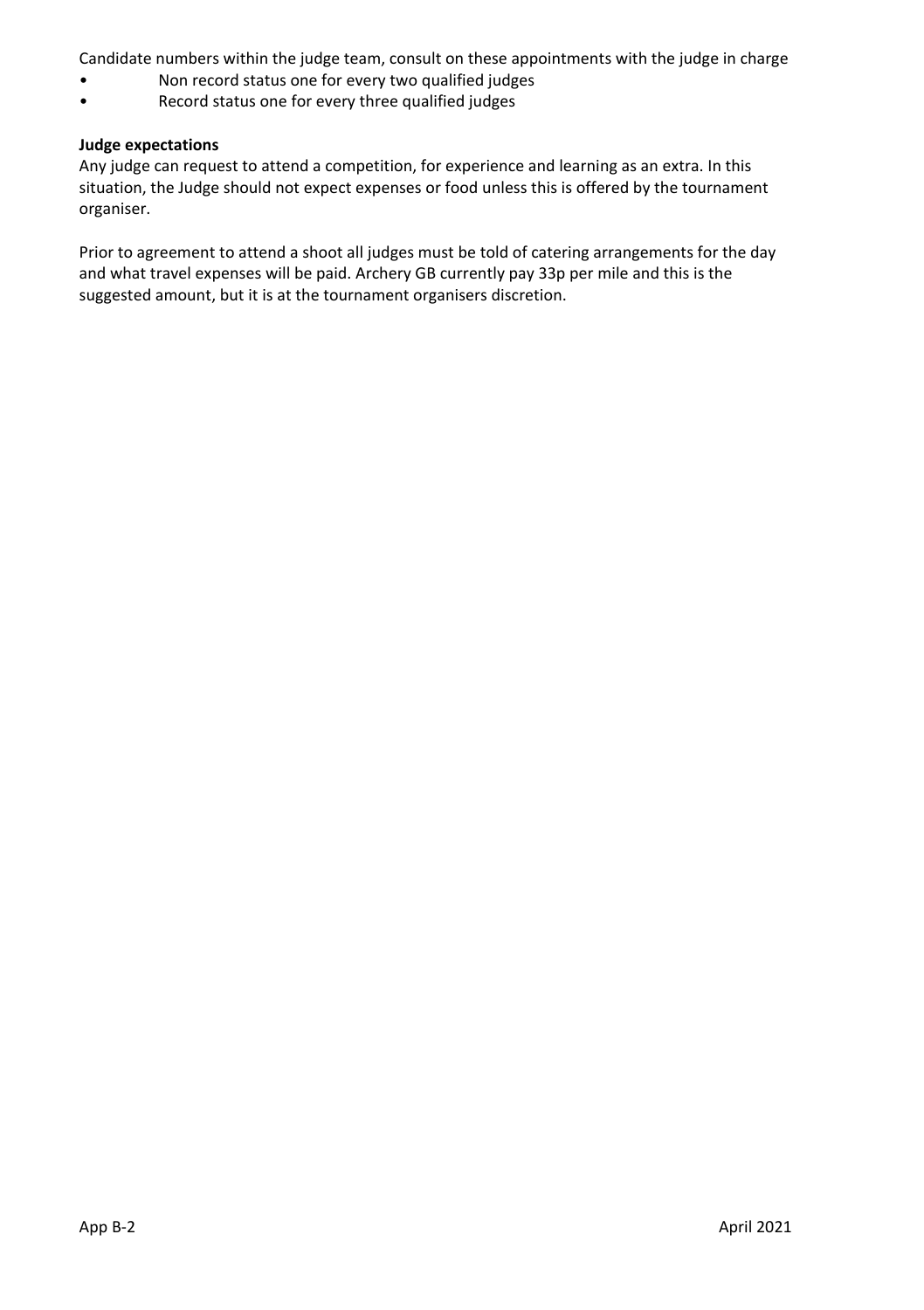INTENTIONALY BLANK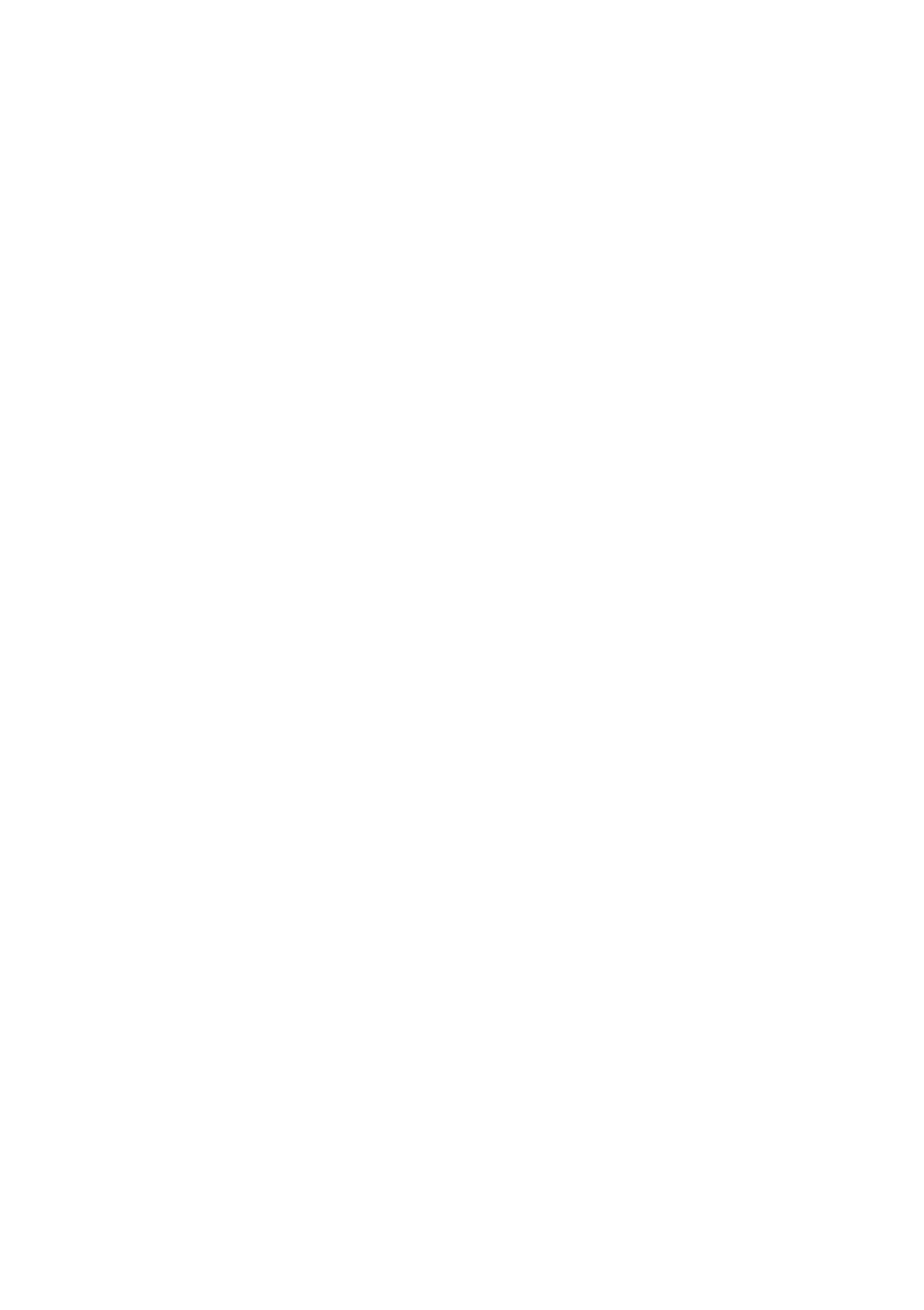# **APPENDIX C**

# **TARGET ARCHERY OUTDOOR – RANGE LAYOUT**

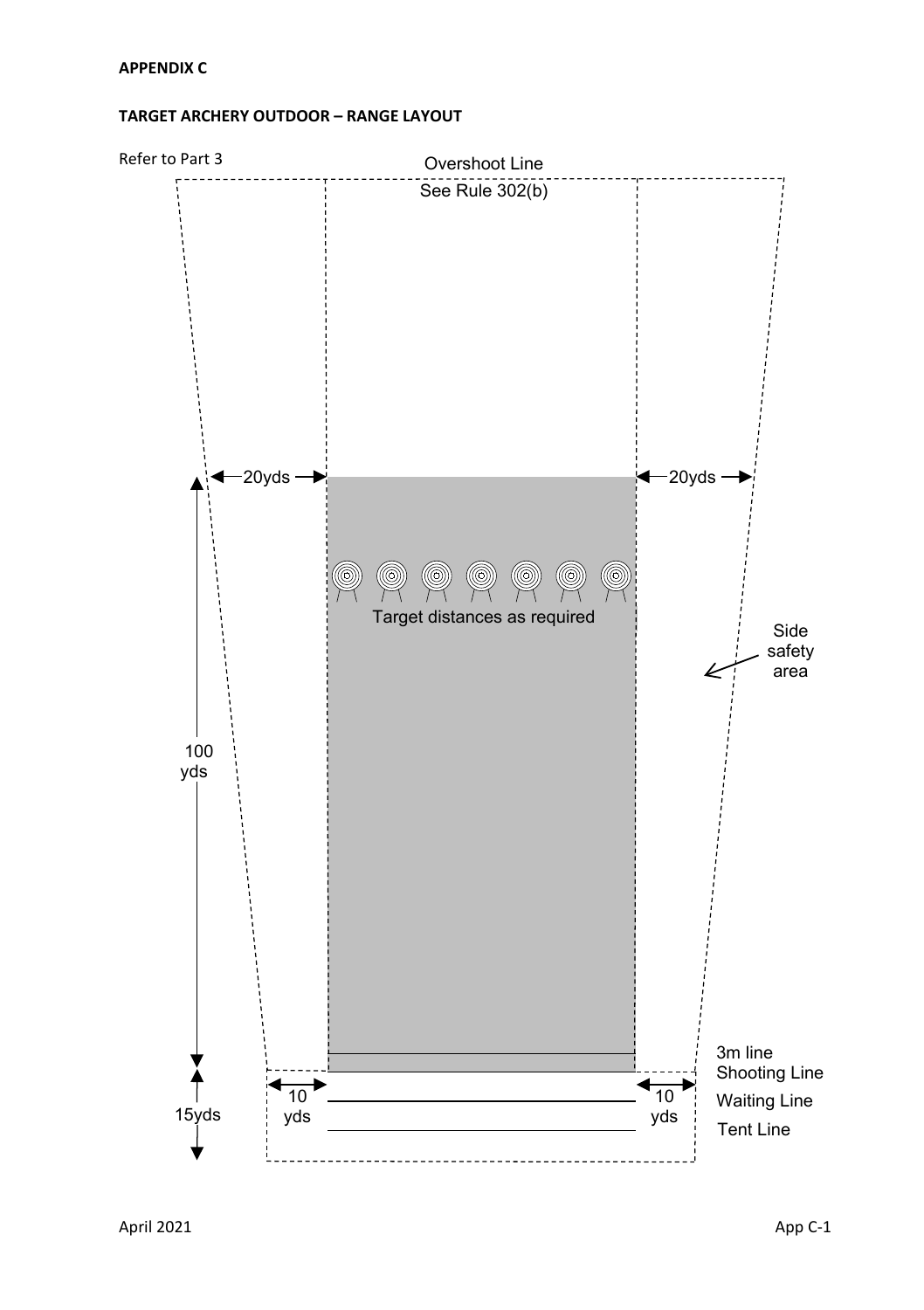## **Appendix D TARGET ARCHERY OUTDOOR – INDEPENDENT RANGE LAYOUT**

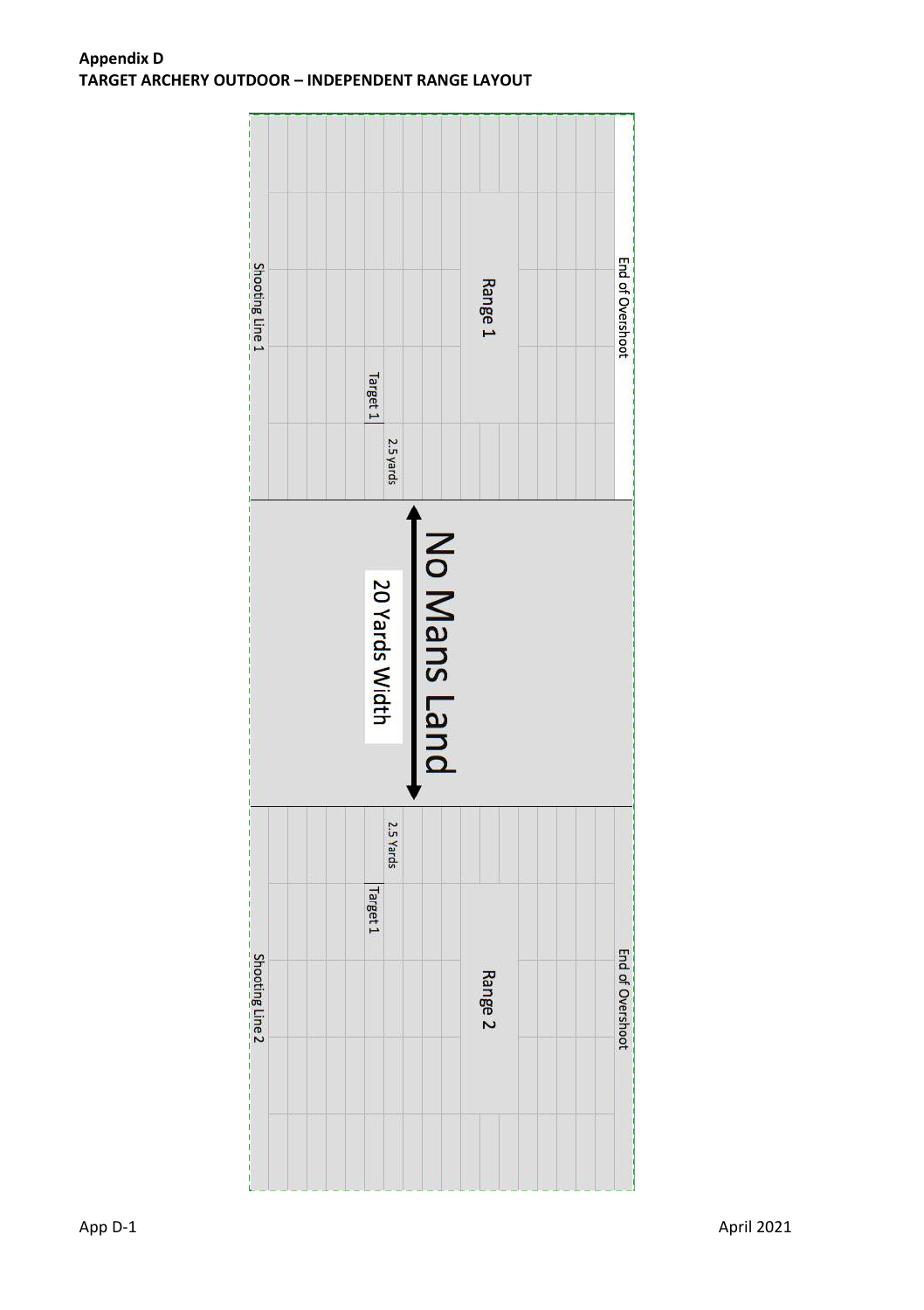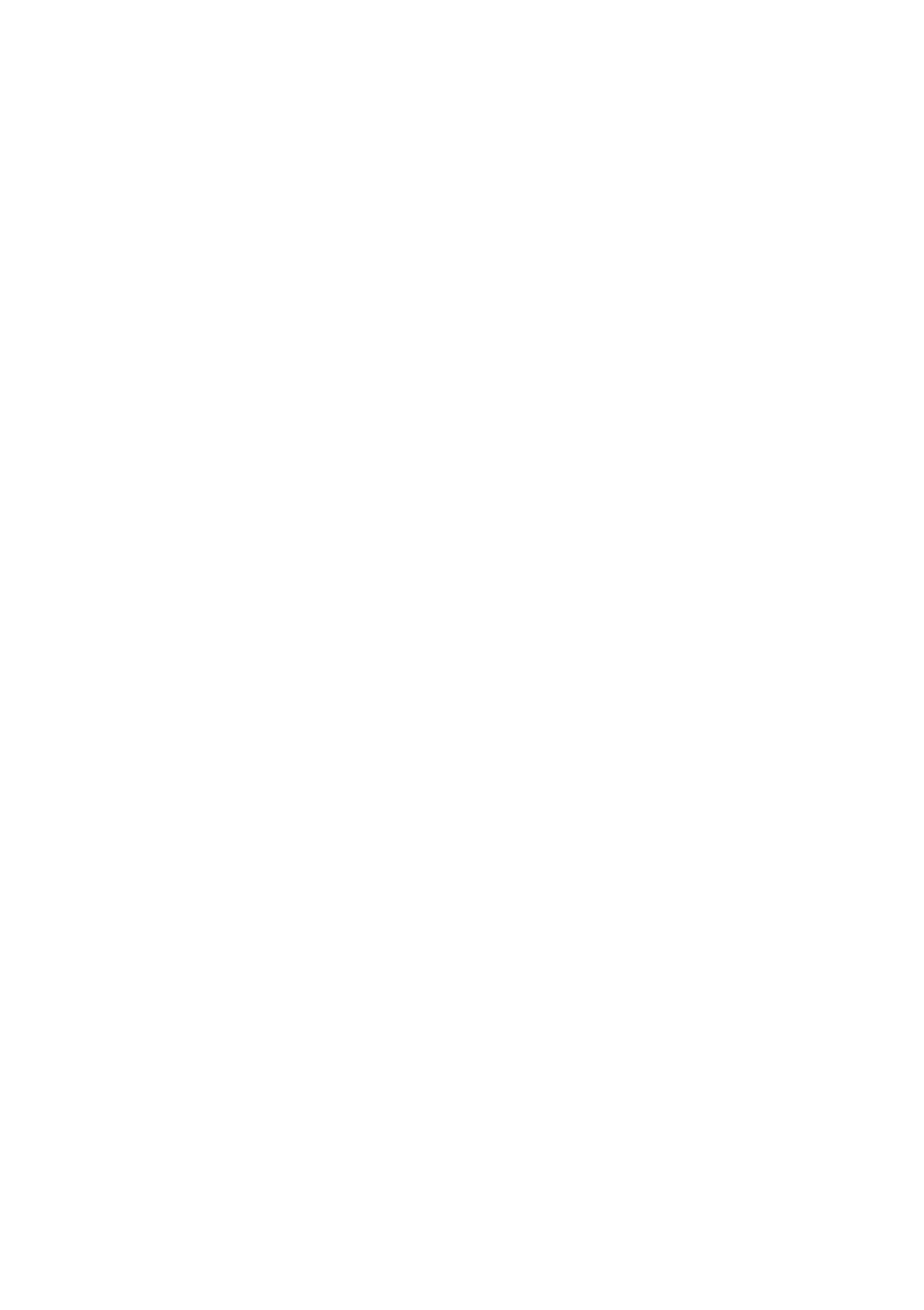## **Appendix F:**

WA Rules for Target Bowstyles for Recurve, Compound and Barebow.

## **11.1 Recurve Division**

For the Recurve Division, the following items are permitted:

11.1.1 A bow of any type provided it complies with the common meaning of the word "bow" as used in target archery, that is, an instrument consisting of a handle/riser and grip, (no shoot-through type) and two flexible limbs each ending in a tip with a string nock. The bow is braced for use by a single string attached directly between the two string nocks, and in operation is held in one hand by its handle (grip) while the fingers of the other hand draw and release the string.

11.1.1.1 Multi-coloured bow risers and trademarks located on the inside of the upper and lower limb or on the riser are permitted.

11.1.1.2 Risers including a brace are permitted provided the brace does not consistently touch the athlete's hand or wrist.

11.1.2 A bowstring of any number of strands.

11.1.2.1 Which may be of multi-coloured strands and serving and of the material chosen for the purpose. It may have a centre serving to accommodate the drawing fingers, a nocking point to which may be added serving(s) to fit the arrow nock as necessary, and, to locate this point, one or two nock locators may be positioned. At each end of the bowstring there is a loop which is placed in the string nocks of the bow when braced. In addition one attachment is permitted on the string to serve as a lip or nose mark. The serving on the string shall not end within the athlete's vision at full draw. The bowstring shall not in any way assist aiming through the use of a peephole, marking, or any other means.

11.1.3 An arrow rest, which can be adjustable and have more than one vertical support is permitted. 11.1.3.1 Any moveable pressure button, pressure point or arrow plate may be used on the bow provided they are not electric or electronic and do not offer any additional aid in aiming. The pressure point may be placed no further back than 4cm (inside) from the pivot point of the grip. 11.1.4 One draw check indicator, audible, tactile and/or visual may be used provided it is not electric or electronic.

11.1.5 A bow sight is permitted, but at no time may more than one such device be used.

11.1.5.1 It shall not incorporate a prism, magnifying lens/lenses, or any magnifying device, levelling, electric or electronic devices, nor shall it provide for more than one sighting point.

11.1.5.2 The overall length of the sighting circle or point (hood, tunnel or tube, sighting pin or other corresponding extended component) shall not exceed 2cm in the line of vision of the athlete. Long fiber optic pins must bend after 2cm with the opposite end of the fiber optic pin outside the athlete's line of vision.

11.1.5.3 A sight attached to the bow may have windage and elevation adjustment and is subject to the following provisions: A bow sight extension is permitted; A scale and or tape with distance marking may be mounted on the sight as a guide for distance markings, but shall not in any way offer any additional aid.

11.1.6 Stabilisers and vibration dampeners on the bow are permitted.

11.1.6.1 They may not: Serve as a string guide; Touch anything but the bow; Represent any danger or obstruction to other athletes.

11.1.7 Arrows of any type may be used provided they comply with the common meaning of the word "arrow" as used in target archery, and do not cause undue damage to target faces or butts.

11.1.7.1 An arrow consists of a shaft with a tip (point), nock, fletching and, if desired, cresting. The maximum diameter of arrow shafts shall not exceed 9.3mm (arrow wraps shall not be considered as part of this limitation but may not extend further than 22cm toward the arrow point when measured from the nock groove where the bowstring sits to the end of the wrap). The tips/points of the arrows may not exceed 9.4mm in diameter. All arrows of every athlete shall be marked with the athlete's name or initials on the shaft. All arrows used in any end shall be identical in appearance and shall carry the same pattern and colour(s) of fletching, nocks and cresting, if any. Tracer nocks (electrically/electronically lighted nocks) are not allowed.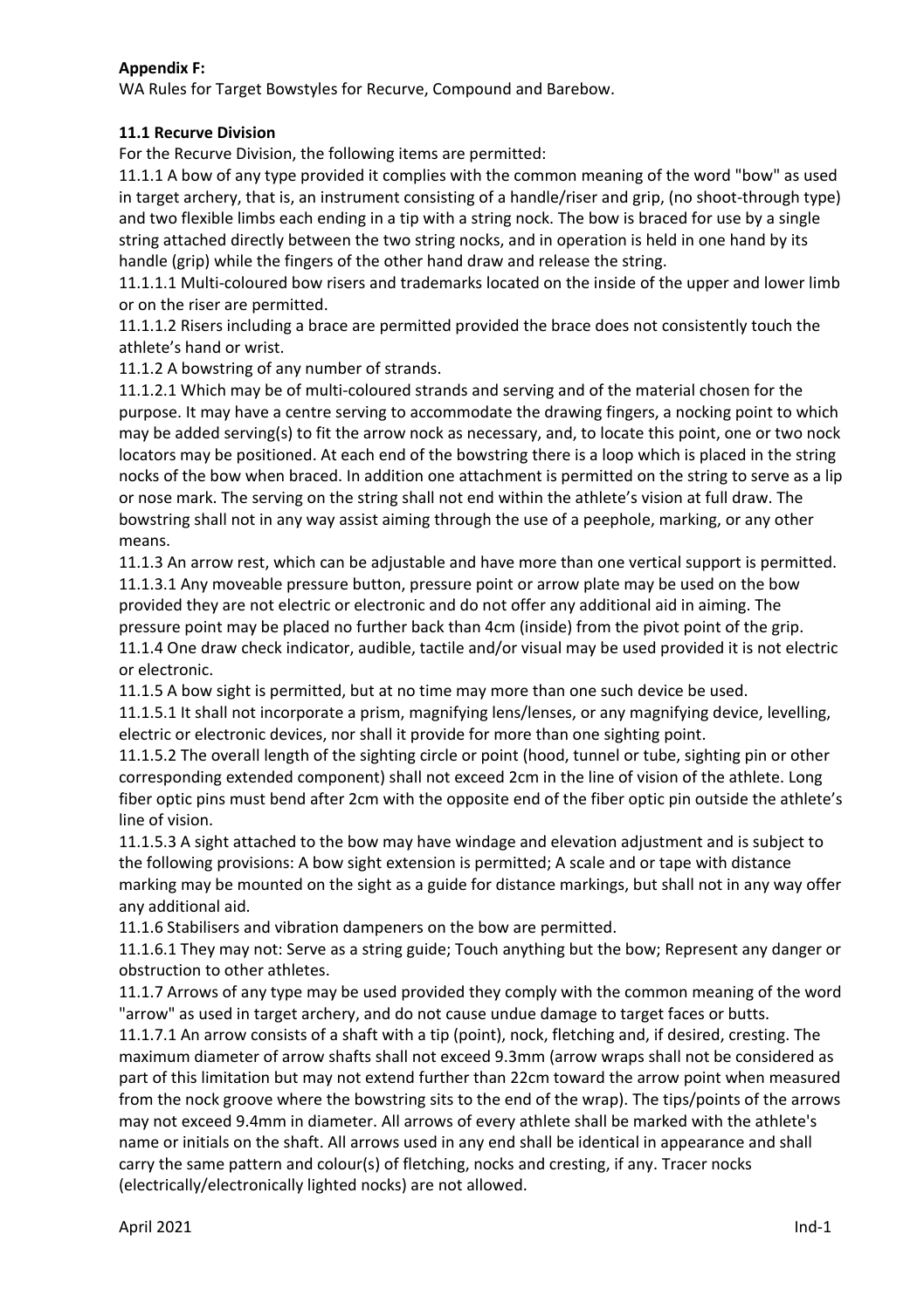11.1.8 Finger protection in the form of finger tape, shooting glove (wrist strap allowed), finger tab or a combination of finger protection to draw and release the bowstring is permitted, provided they do not incorporate any device that assists the athlete to draw and release the bowstring.

11.1.8.1 Finger protection may incorporate an anchor plate for anchoring, thumb or finger rests for non-drawing fingers, finger straps around fingers to secure finger protection to the hand, finger separator between fingers to prevent pinching the arrow, tab plate/s for securing tab materials/layers together and plate extensions for consistent hand placement may be used. Finger protection may be made of any number of layers and material. No part of the finger protection may extend around the hand between thumb and fingers or beyond the wrist joint or restrict wrist movement. On the bow hand an ordinary glove, mitten or similar item may be worn but shall not be attached to the grip of the bow.

11.1.9 Binoculars, scopes and other visual aids may be used for spotting arrows:

11.1.9.1 Provided they are not used for ranging or represent any obstruction to other athletes. 11.1.9.2 Scopes shall be adjusted so the highest portion of the scope is no higher than the armpit of

the athletes. 11.1.9.3 Prescription glasses, shooting spectacles and sunglasses may be used. None of these may be fitted with micro-hole lenses, or similar devices, nor may they be marked in any way that can assist in aiming.

11.1.9.4 Should the athlete need to cover the non-sighting eye and or glasses lens, film or tape may be used to obscure vision, or an eye patch may be used.

11.1.10 Accessories are permitted:

11.1.10.1 Including arm guard, chest protector, bow sling, finger sling, belt, hip or ground quiver. Devices to raise a foot/feet or part thereof, attached or independent of the shoe, are permitted provided they do not present an obstruction to other athletes at the shooting line/peg or protrude more than 2cm past the footprint of the shoe. Wind indicators (non- electric or non-electronic) may be attached to the equipment (e.g. light ribbons).

## **11.2 Compound Division**

For the Compound Division, the following equipment is described. All types of additional devices are permitted, unless they are electric, electronic, compromise safety or create unfair disturbance to other athletes.

11.2.1 A Compound Bow, which may be of a shoot-through type riser, is one where the draw is mechanically varied by a system of pulleys or cams. The bow is braced for use by cables or bowstring(s) attached directly to the cams, the string nocks of the bow limbs, cables or by other means as may be applicable to the design. No equipment may be electric or electronic.

11.2.1.1 The peak draw weight shall not exceed 60 lbs.

11.2.1.2 Cable guards are permitted.

11.2.1.3 A riser brace or split cables are permitted, provided they do not consistently touch the athlete's hand, wrist or bow arm.

11.2.1.4 A bowstring of any type which may include multiple serving/s to accommodate nocking points and include other attachments such as a lip mark (e.g. kisser button), a nose mark, a peephole, a peep-hole 'hold-in-line' device, D loop bowstring, string silencers, bowstring weights, and any other attachments are permitted, provided none of the attachments are electric or electronic. 11.2.1.5 The pressure point of the arrow rest which can be adjustable shall be placed no further back

than 6cm (inside) from the throat of the handle (pivot point of the bow grip).

11.2.1.6 Any number of Stabilizers are allowed, but may not touch anything but the bow.

11.2.2 Draw check indicators, audible, tactile and/or visual may be used provided they are not electric or electronic.

11.2.3 A bow sight attached to the bow.

11.2.3.1 Which may allow for windage and elevation adjustments and may also incorporate a levelling device, and/or magnifying lenses and/or prisms.

11.2.3.2 The sight points may be a fiber optic and if desired illuminated by a chemical glowstick. The glowstick shall be encased so as not to disturb other athletes.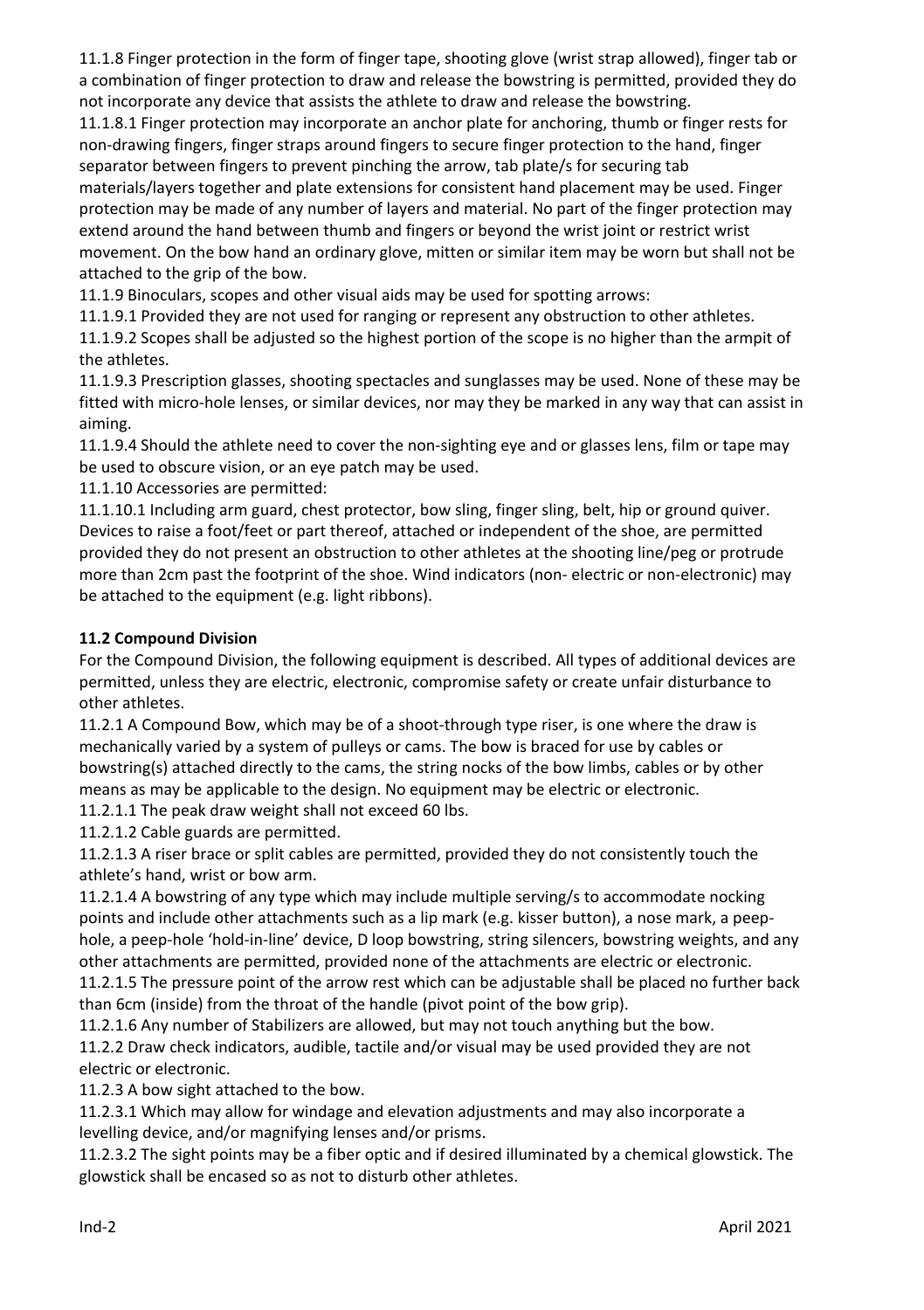11.2.4 A release aid may be used provided it is not attached in any way to the bow. Any type of finger protection may be used.

11.2.5 The following restrictions shall apply: Article 11.1.7. and Article 11.1.7.1. ; Article 11.1.8.1. ; Article 11.1.9. as limited by Article 11.1.9.1. , Article 11.1.9.2. , and Article 11.1.9.3. ; Article 11.1.10.1. ; "Peep Elimination" sights can be used in Compound Divisions and assuming such a sight does not incorporate any electric or electronic device.

## **11.4 Barebow Division**

For the Barebow Division the following items are permitted:

11.4.1 A bow of any type provided it complies with the common meaning of the word bow as used in target archery, that is, an instrument consisting of a handle/riser and grip (no shoot through type) and two flexible limbs each ending in a tip with a string nock. The bow is braced for use by a single string attached directly between the two string nocks, and in operation is held in one hand by its grip while the fingers of the other hand draw and release the string. The bow as described above shall be bare except for the arrow rest and free from protrusions, sights or sight marks, marks or blemishes or laminated pieces (within the bow window area) which could be of use in aiming. The unbraced bow complete with permitted accessories shall be capable of passing through a hole or ring with a 12.2cm inside diameter +/-0.5mm.

11.4.1.1 Multi-coloured bow risers, and trademarks located on the inside of the upper and lower limb or on the riser are permitted. However if the area within the sight window is coloured in such a way that it could be used for aiming, then it must be taped over.

11.4.1.2 Risers including a brace are permitted provided the brace does not consistently touch the athlete's hand or wrist.

11.4.2 A bowstring of any number of strands.

11.4.2.1 Which may be of multi-coloured strands and serving and of the material chosen for the purpose. It may have a centre serving to accommodate the drawing fingers, one or two nocking points to which may be added serving(s) to fit the arrow nock as necessary, and to locate the nocking points. No lip or nose mark is permitted. The bowstring shall not in any way assist aiming through the use of a peephole, marking, or any other means.

11.4.3 An arrow rest, which may be adjustable and have more than one vertical support is permitted. 11.4.3.1 An adjustable pressure button, pressure point or arrow plate may all be used on the bow provided they do not offer any additional aid in aiming. The pressure point may be placed no further back than 2cm (inside) from the pivot point of the grip.

11.4.4 No draw check device may be used.

11.4.5 Face and string walking are permitted.

11.4.6 No stabilisers are permitted.

11.4.6.1 Vibration dampeners fitted as part of the bow are permitted provided that they do not have stabilisers.

11.4.6.2 Weight(s) may be added to the lower part of the riser. All weights, regardless of shape, shall mount directly to the riser without rods, extensions, angular mounting connections or shockabsorbing devices.

11.4.7 Arrows of any type may be used provided they subscribe to the accepted principle and meaning of the word arrow as used in target archery, and that these arrows do not cause undue damage to the targets.

11.4.7.1 An arrow consists of a shaft with a tip (point), nocks, fletching and, if desired, cresting. The maximum diameter of arrow shafts shall not exceed 9.3mm (arrow wraps shall not be considered as part of this limitation but may not extend further than 22cm toward the arrow point when measured from the nock groove where the bowstring sits to the end of the wrap). The tips/points of the arrows may not exceed 9.4mm in diameter. All arrows of every athlete shall be marked with the athlete's name or initials on the shaft. All arrows used in any end shall be identical in appearance and shall carry the same pattern and colour(s) of fletching, nocks and cresting, if any. Tracer nocks (electrically/electronically lighted nocks) are not allowed.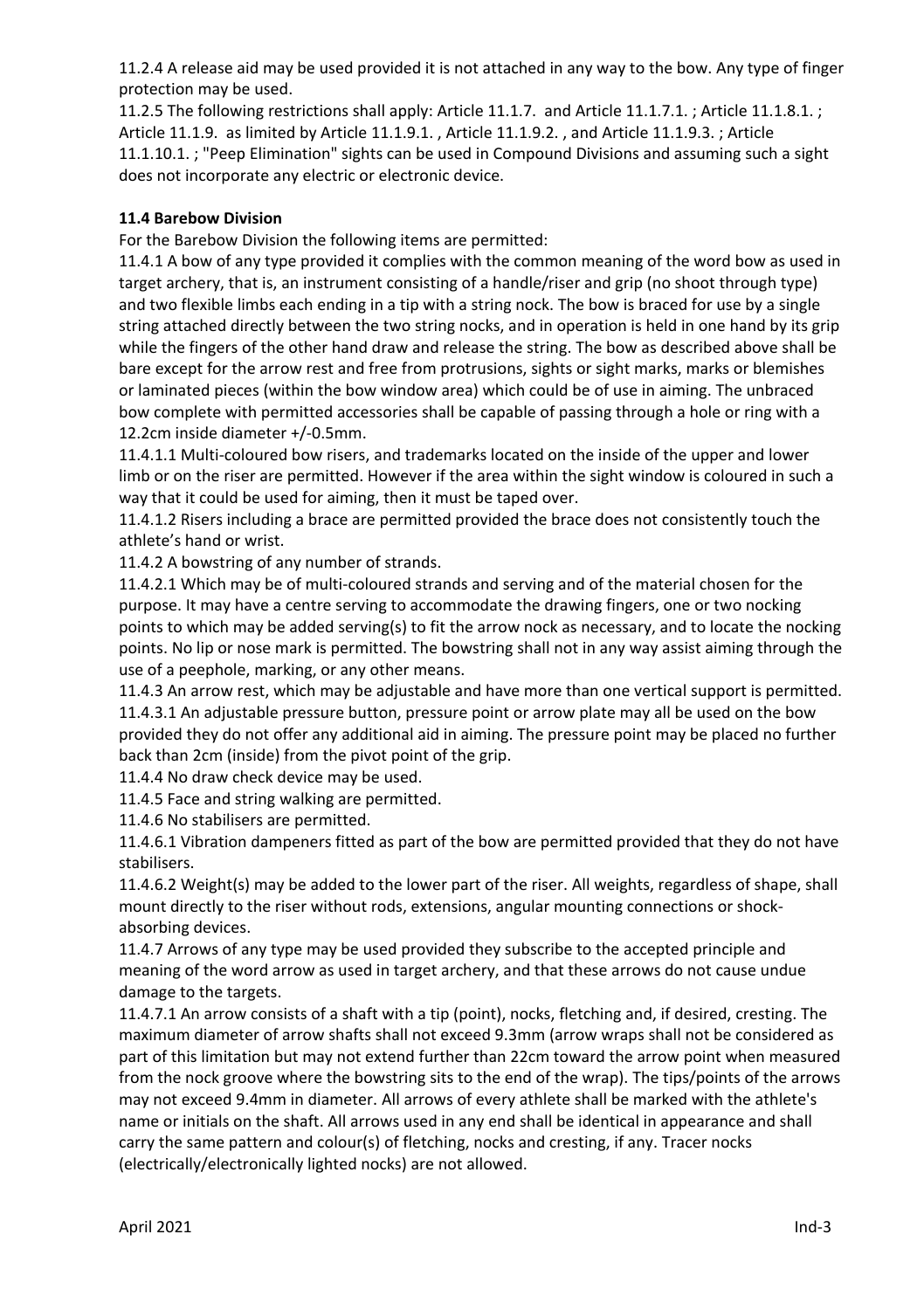11.4.8 Finger protection in the form of finger stalls or tips, gloves, or shooting tab or tape, to draw and release the string is permitted, provided they do not incorporate any device that shall assist the athlete to hold, draw and release the string.

11.4.8.1 A separator between the fingers to prevent pinching the arrow may be used. An anchor plate or similar device attached to the finger protection (tab) for the purpose of anchoring is permitted. The stitching shall be uniform in size and colour. Marks or lines may be added directly to the tab or on a tape placed on the face of the tab. These marks shall be uniform in size, shape and colour. Additional memoranda is not permitted. On the bow hand an ordinary glove, mitten or similar item may be worn but shall not be attached to the grip of the bow.

11.4.9 Binoculars, scopes and other visual aids for spotting arrows:

11.4.9.1 Provided they are not used for ranging or represent any obstruction to other athletes. 11.4.9.2 Prescription glasses, shooting spectacles and sunglasses may be used. None of these may be fitted with micro hole lenses, or similar devices, nor may they be marked in any way to assist in aiming.

11.4.9.3 Should the athlete need to cover the non-sighting eye and or glasses lens, plastic, film or tape may be used to obscure vision, or an eye patch may be used.

11.4.10 Accessories are permitted:

11.4.10.1 Including arm guard, chest protector, bow sling, finger sling, belt, back, hip or ground quiver. Devices to raise a foot or part thereof, attached or independent of the shoe, are permitted provided that the devices do not present an obstruction to other athletes at the shooting line/peg or protrude more than 2cm past the footprint of the shoe. Also permitted are limb dampeners.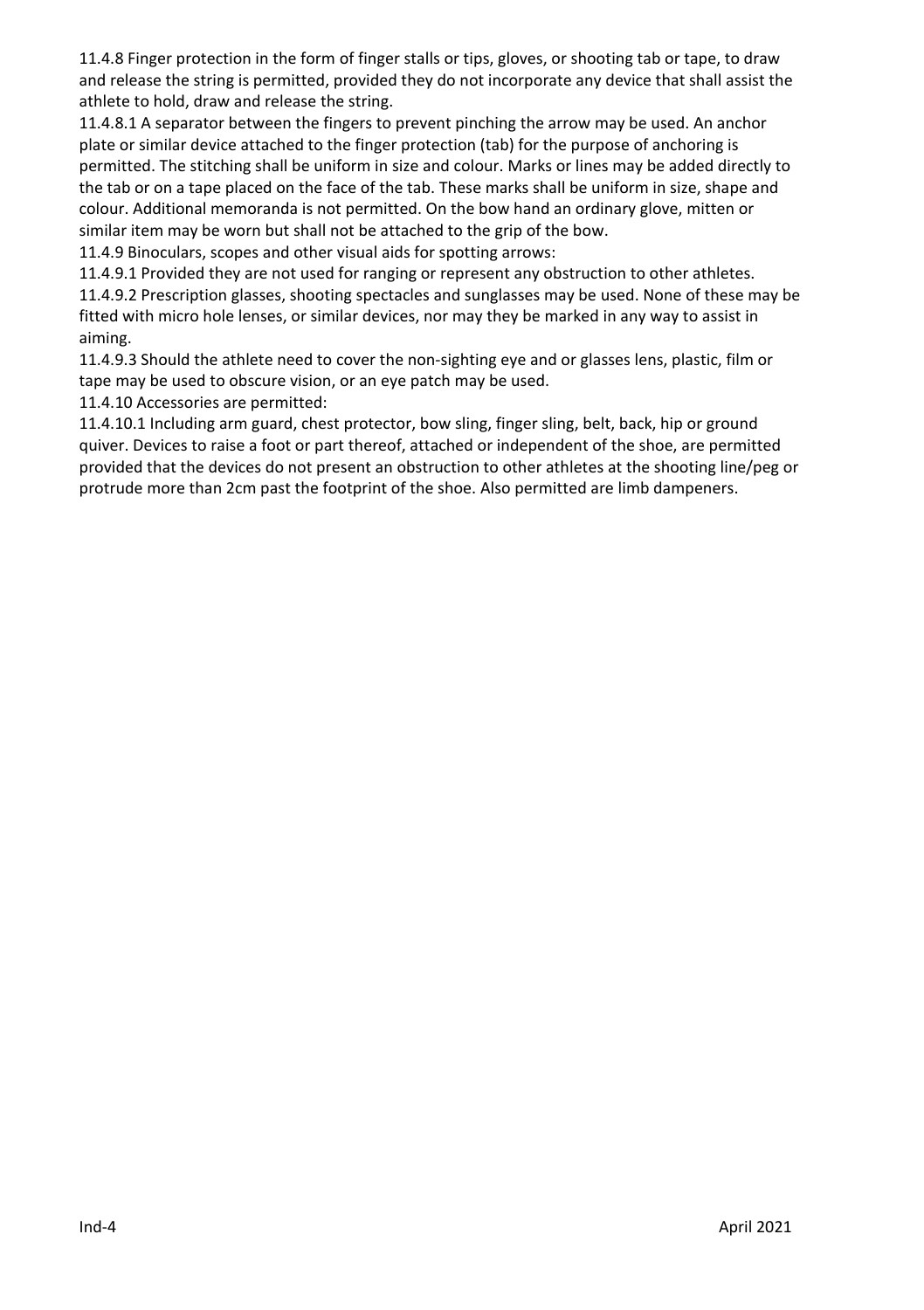## **INDEX**

To maintain continuity with previous editions of these Rules, this index contains references to the separate publication Shooting Administrative Procedures

**Abbreviations** app = appendix p = paragraph SAP = Shooting Administrative Procedure 1st class classification claim SAP7 p3 2nd class classification claim SAP7 p3 3 metre line 301(g)(ii) 3rd class classification claim SAP7 p3 50m round 308(a) 6-clout badge SAP6 p4 6-gold badge SAP6 p1 60m round 308(a) 70m round 308(a) 900 round 308(a) accessories 201(b) accessories, field 502(k)&(l) advertising on clothing 307(d) age groups clout 705(b) crossbow 104(c) field 500(b) target 308(b) Albion round 308(a) amendments page ii American round 308(a) crossbow 800(a)(ii) angle measuring, flight 607 arbalist, 1st & 2nd class SAP7 p9 archers number per target clout 700(c) field 504(b) field 504(f) target 304(d) target 304(h) archers solitary 103(b), 304(c) archers waiting to shoot field 504(d)&(f) target 304(h) archery darts 1040 Archery GB arrow award SAP6 p3 Archery GB challenge trophies page v archery golf 1020 arrow award see Archery GB arrow award or WA arrow badge arrow badge see WA arrow badge arrow spotting 201(a) , 502(l) arrowhead round 508 arrows bodkin 201(c)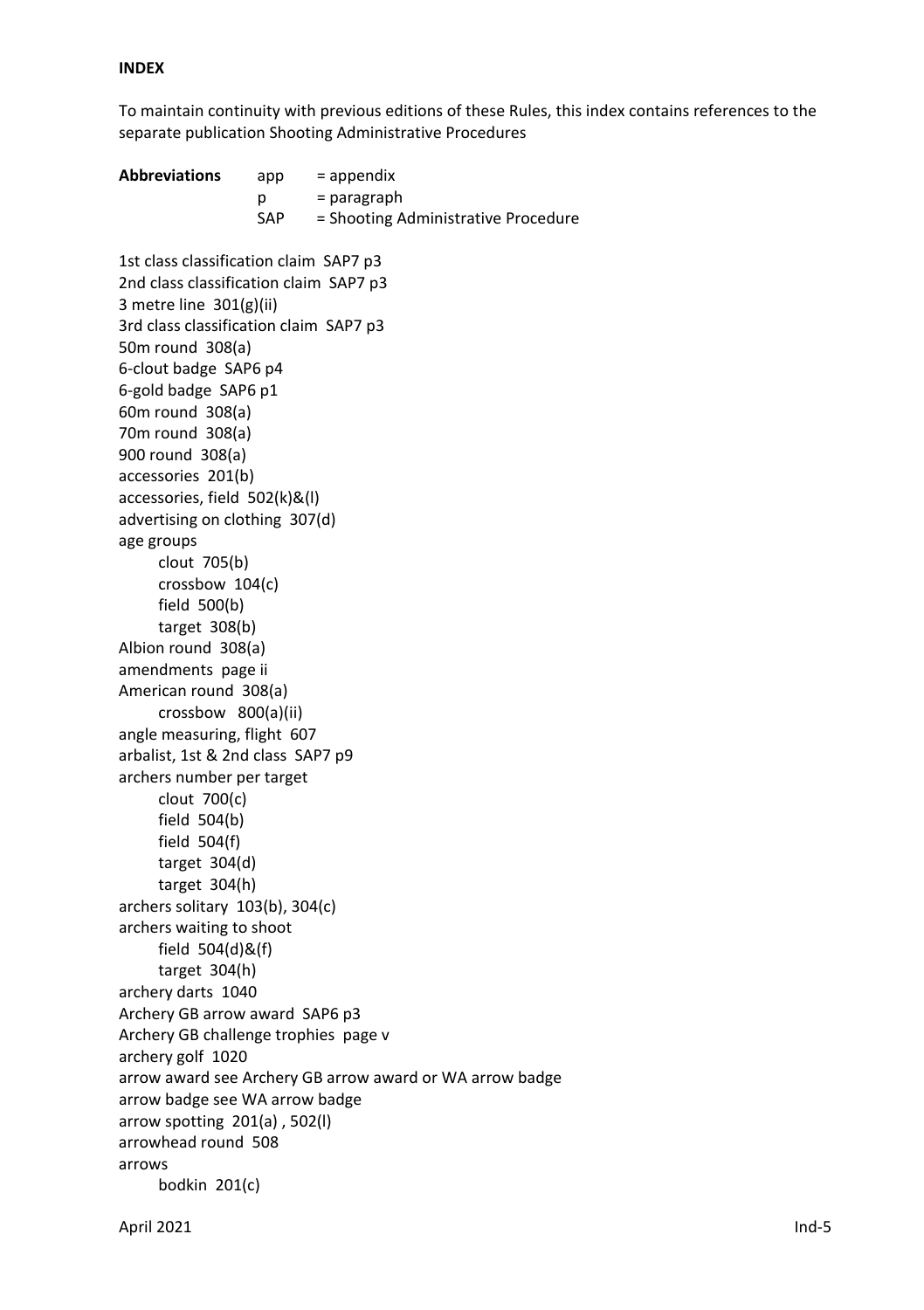broad-head 201(c) edged 201(c) popinjay 1001 silver spoon 201(c) unshot 304(q) with compound bows 207(g) with longbows 206(d) with recurve bows 202(g) with recurve traditional bows 205(a) assembly 305(c), 503(b)(iii) assistants, flight 605(b) big game round 512 big game round faces 504(c) binoculars 201(a), 502(l), 904(b)(iv) birds 1000(a) BL -BS rules 904(b) bolts 210(e) bouncers 306(h) 504(h) bows, weighing of flight bows 602(g) bowstyles part 3 American Flatbow 206A clout 701 compound barebow 209 compound limited 208 compound 207 & Appendix F crossbow 210 field 502 flight 600 flight bow compound 212 flight bow, conventional 211 flight weight divisions 601 longbow 206 recurve 202 & Appendix F barebow 204 & Appendix F recurve traditional 205 target 303 WA standard bow 203 Bray rounds 405(a) Bristol rounds 308(a) British Target Championships SAP4 p4 Burntwood rounds 1102 E (i) chicks 1000(a) -(c) classification scheme all disciplines SAP7 claims SAP7 p3&4 crossbow SAP7 p9 field SAP7 p7 flight SAP7 p8 juniors SAP7 p2 regulations SAP7 p1 target indoor SAP7 p6 target outdoor SAP7 p5 visually impaired 1102 C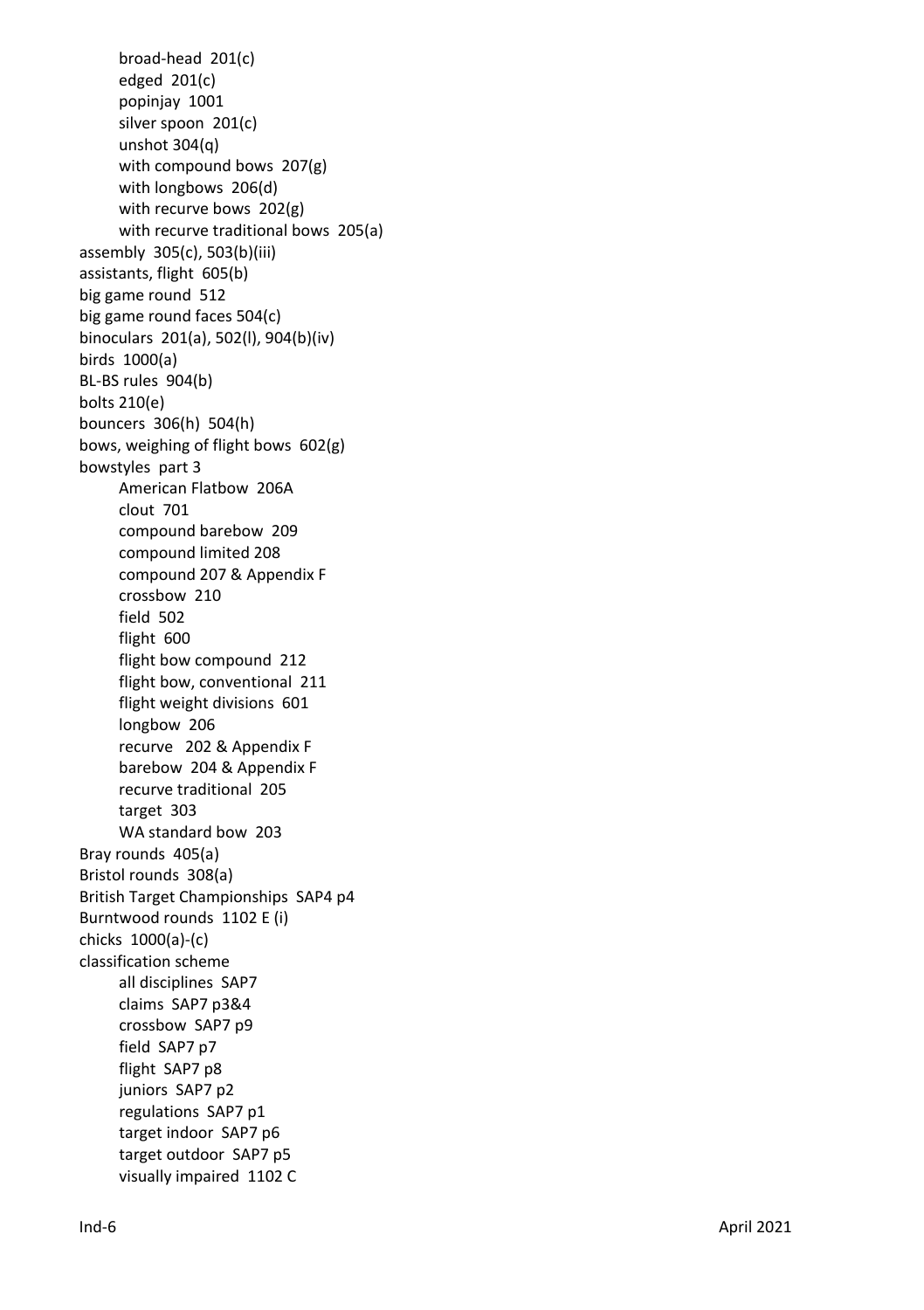closed meeting 315 clout rounds 705 range layout – app E club target days 313 cock bird 1000(a) -(c) competition between bowstyles 213 compound match round 308(a) course layout 501 crossbow age limit 104(c) and the law 210(l) competition with other bows 213(b) field targets 501(e) rounds 800 safety 104 direction indicators 501(a) dispensation, disabled archer 1101 disputes 305(b) 503(b)(v) disqualification 305(e) distance records 308(b)(iv) distance tolerances field - see description of round 507 -515 target indoor 402(d) target outdoor 301(e) doping control SAP2 double rounds 308(b)(iii), 405(b)(ii) dress regulations field 504(n) flight 608 target 307 drugs SAP2 ends composition flight 605(c) target 304(e), 403(a) visually -impaired archer 1102 B (iii) loss of 104(m)&(r) timing target indoor 403(d) target outdoor 304(f) equipment part 2 field 504(l) flight 604(a) target 305(m)&(n) field 504(l) flight 604(a) target 304(n) equipment inspections 305(h) equipment, visually impaired archer 1102 D etiquette pv European records SAP5 p 2 faces field 506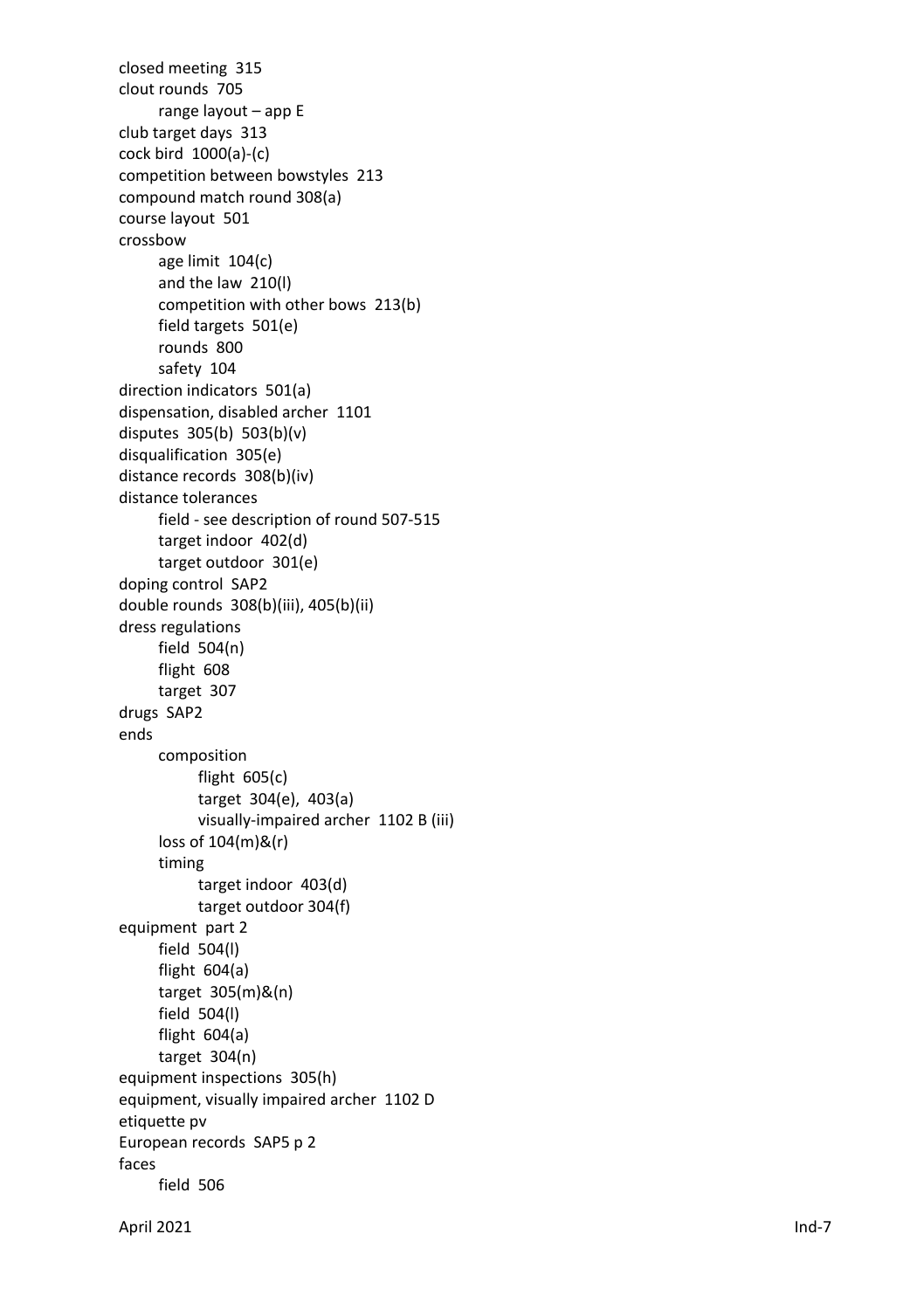multiple 401(c) target 300, 401 Vegas 409(b) Worcester 408(b) fast 102(c), 305(o) field captain 305(a) field glasses 201(a)(i) first class classification claim SAP7 p3 FITA – see WA flags 301(d) flags, flight range 603 foot markers 201(b) forester round faces 506(b) foresters round 510 four -shot foresters round 511 gold prizes 305(d) grand master bowman claims SAP7 p7 Grand National Archery Meeting SAP4 p3 ground marker 206(c), 902 handicap improvement medal SAP6 p6 handicap scheme target see separate public ation visually impaired 1102 C hanging arrows 306(o) hen bird 1000(a) -(c) Hereford round 308(a) insurance SAP1 intervals 305(g) independent ranges 302(e) independent range layout app d judge appointment 305(a), 503(a), app B judge duties field 503(b) target 305 judges standards for tournaments app B junior master bowman SAP7 juniors, supervision 103(c) lady paramount duties 316(b) late arrivals 304(r) line cutting arrows 306(e), 505(f) local rounds 312, 406 516 long metric rounds 308(a), 304(e) loudspeakers 305(j) mast captain 1003 mast height 1000(d) master arbalist SAP7 p9 master bowman claims SAP7 p4 drug statement SAP2 Match round Indoor 405

Outdoor 308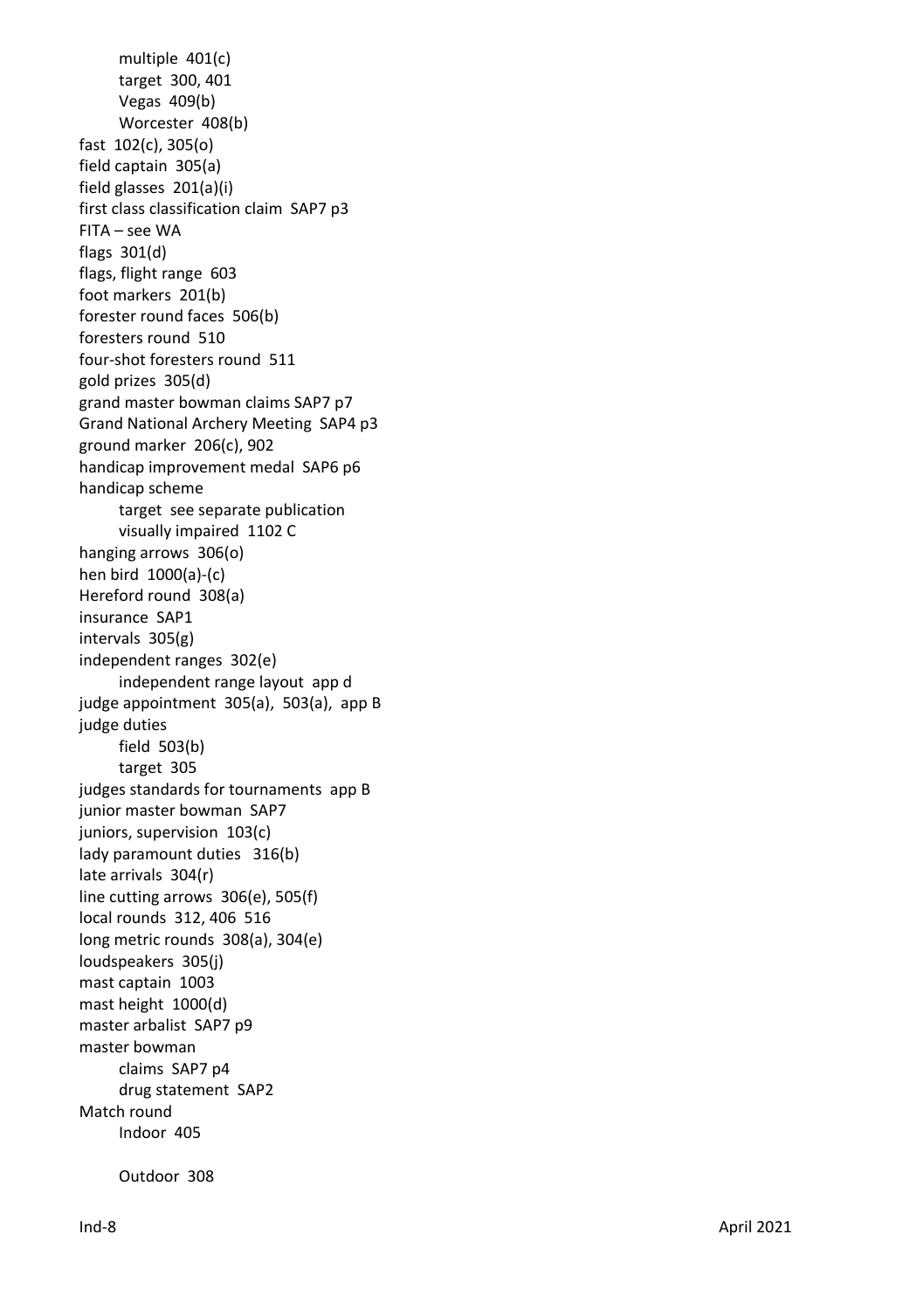VI 1102 E (i) measurements, flight 607 metric conversions pi metric rounds 308(a) standards 311 miss, recording 306(a)(iv) national animal round 513 national animal round faces 506(d) national records SAP5 clout 705(c) -(e), 707, SAP5 p7 field SAP5 p5 flight SAP5 p6 target indoor 405(b) target indoor 405(b)(iii) target outdoor 308(b)(iv)&(v) national records qualifying tournaments SAP4 p1 national rounds 308(a) national tournaments SAP4 open meetings 314 overshoot areas 302(b) pass through arrows field 504(h) target indoor 404(c) target outdoor 306(j) penalty excess arrows field 505(g) target 304(p), 404(b) time limit field 504(k) target 304(g) photographers 305(j) pistol crossbows 210(k) popinjay 1000 Portsmouth round 405(a) practice 304(j) prizes 316(a), 500(c) public access 103(a) public liability insurance SAP1 public see spectators range captain 606 range finders 502( k)(iii) range layout flight 603 longbow 903 target 301 range line 603(a) range safety archery golf 1021 clout 700(b) flight 603(c) target 302, 403A, App C rebounded arrows 306(h) 504(h)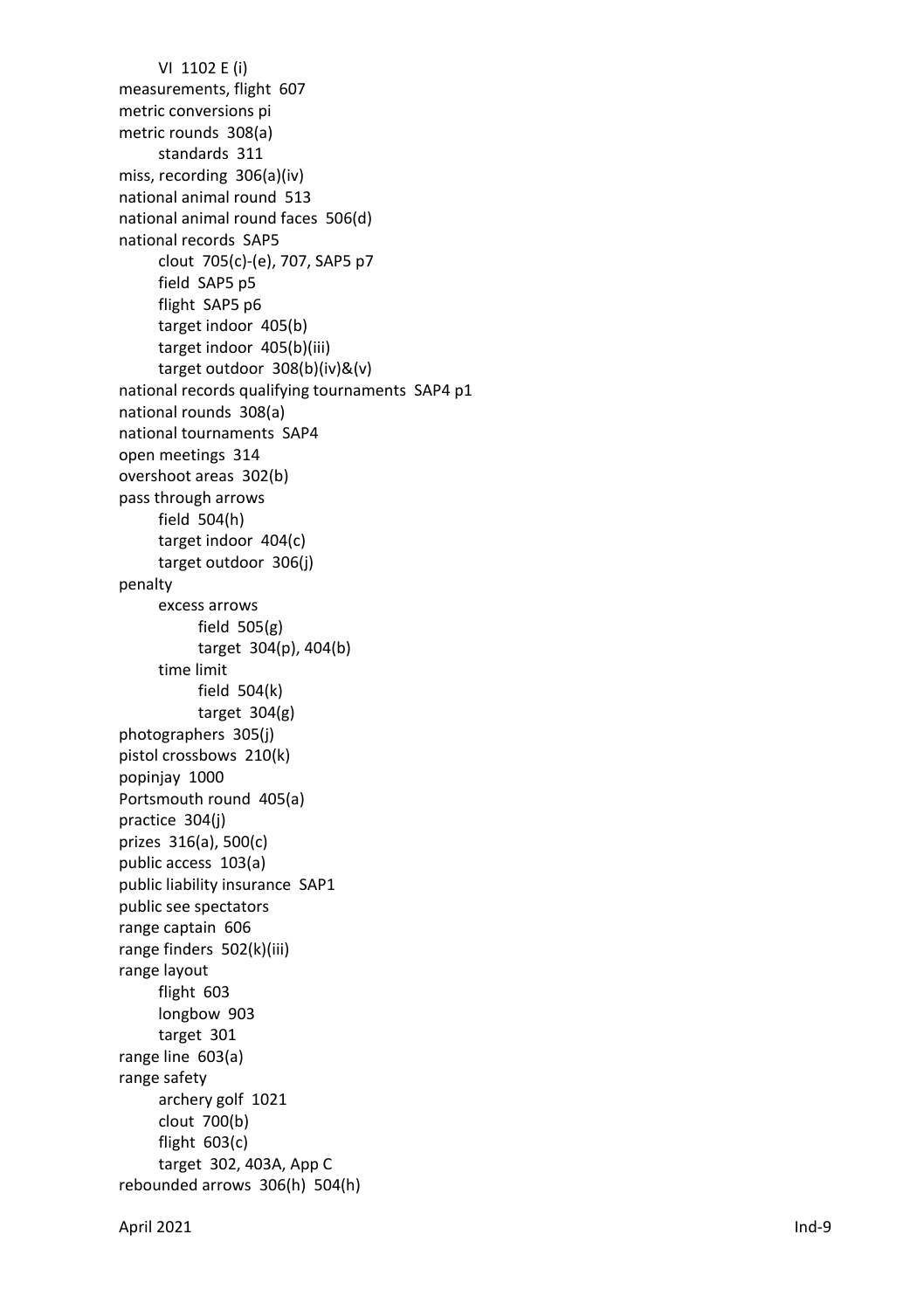records claims European records SAP5 p2 initiation SAP5 p1 national records SAP5 p3 world records SAP5 p2 records, qualifying rounds clout 705 target indoor 405(a) target outdoor 308(a) refreshment areas 301(k) results abandoned tournaments 306(t) retirement 304(s) roost 1000(a) rose awards SAP6 p2 rose awards qualifying tournaments SAP3 p2 rounds clout 705, 706 field 506-515 local 312 target indoor 405 target outdoor 308 rounds for handicap and classification 308(c), 405(a) rules of shooting interpretation 305(b), 503(b)(v) rules of shooting, changes pii safety lines 302(c) safety, bow part 1 safety, crossbow 104 scorer field 505(a) target 306(d) scoring alteration of scores field 505(b) target 306(g) approved scoring systems app A arrow in another arrow 306(l), 505(k)(i) in boss 306(b) position 306(e), 505(f) rebound from another arrow 306(n), 505(k)(ii) assistants 306(r) delegation 306(q) excess arrows field 505(g) flight 605(c)(ii) target 305(p), 404(b) identification of arrows 306(b) judges role 306(f) line-cutters 306(e), 505(f) points 306(a), 404(a) popinjay 1004 ties see ties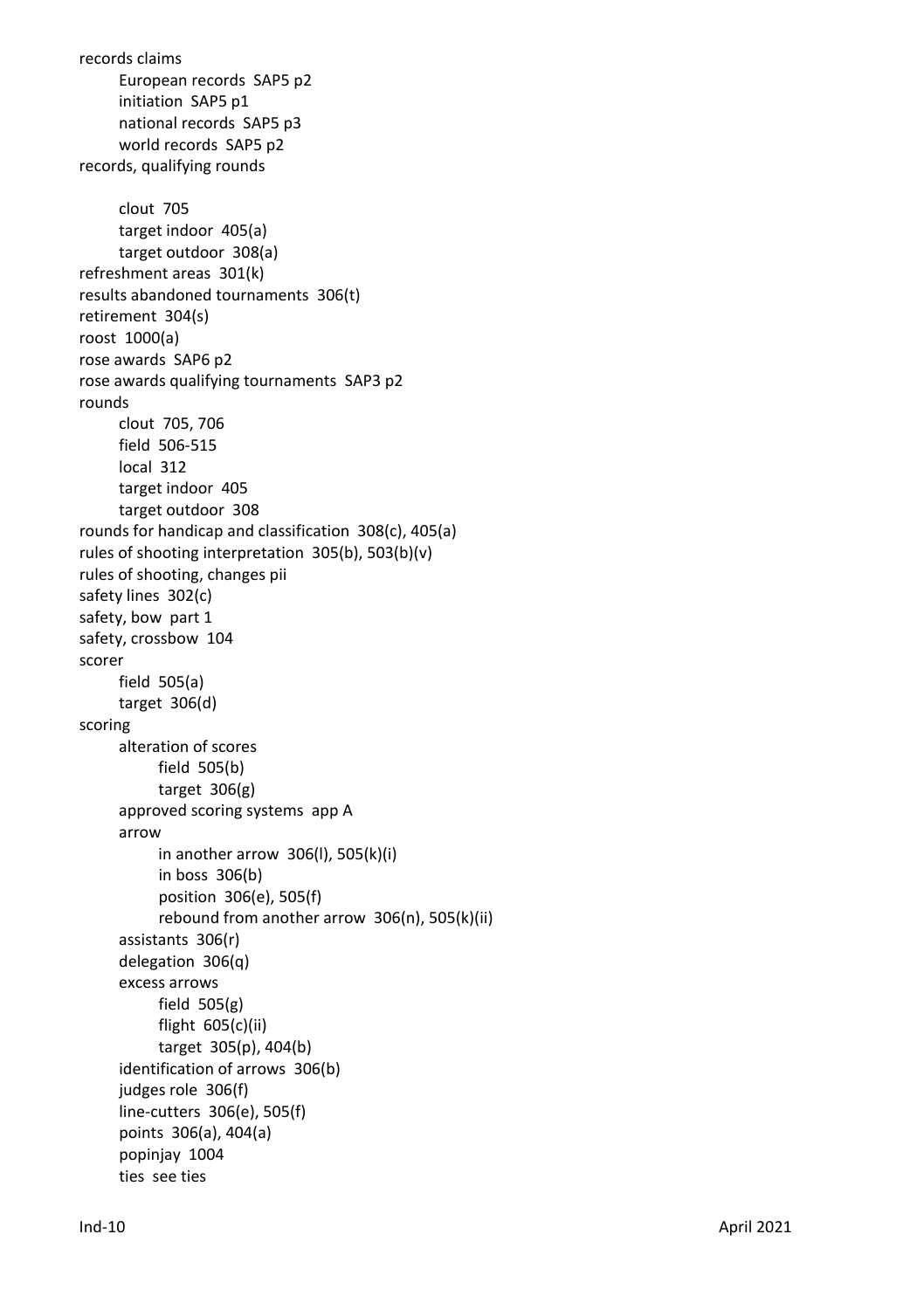second class classification claim SAP7 p3 shooting alone 103(b) alone at tournaments 304(c) groups 504(b) -(d) lanes 301(g)(i) line 301(e) marks 301(f) order 304(b) position field 504(g) flight 605(a) popinjay 1000(f) target 304 posts 501(c), 504(g) suspension 305(g)(ii) shooting time limits field 504(k)(ii) target indoor 403(d) target outdoor 304(f) short metric rounds 308(a), 304(e) sighters clout 703(b) target indoor 403(b) target outdoor 304(j) six clout badge SAP6 p4 six gold badge SAP6 p1 solo shooting 103(b) spacing competitors, flight 605(a) spectators 301(i) 501(b) spotter 1102 B (vi) and (vii) St George round 308(a) St Nicholas round 308(a) Stafford round 405(a) stop pegs 501(c) target captain designation field archery 504(b) target archery 304(b)(i) duties field archery 504(c) target archery 304(b)(i) target faces see faces target lieutenant designation 304(b)(i) duties app A p3 targets clout 702 faulty 305(f) flags 301(d) height 301(a), 402(b) inclination 301(a), 402(a) 501(f) numbering 301(d) 501(c)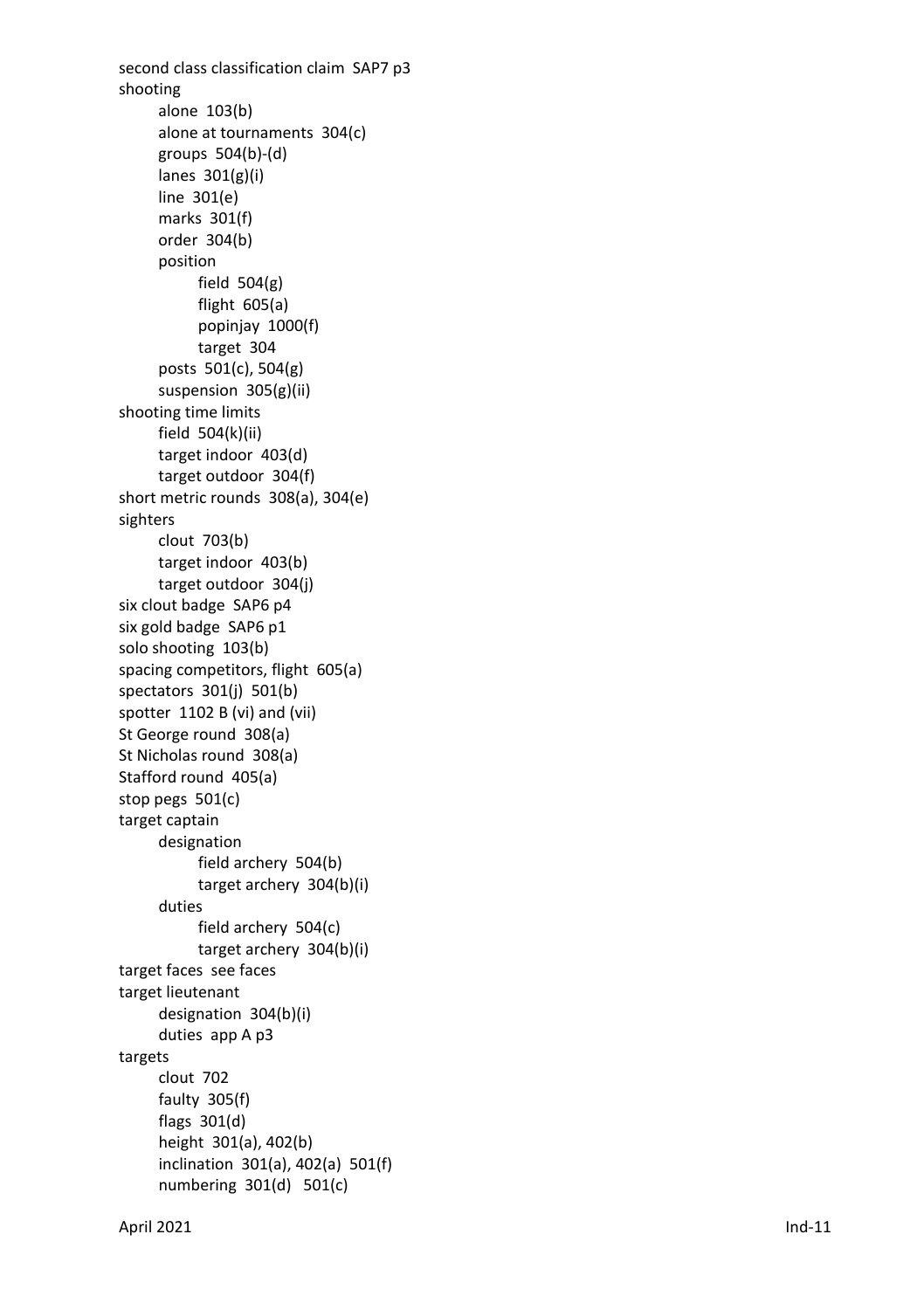spacing 301(b), 402(c) tassel awards SAP3 p5 telescopes 201(a)(i) tents 301(j) third class classification claim SAP7 p3 ties clout 704 field 505(l), 507(h) target 306(s) time limits field 504(k)(ii) penalties field 504(k)(i)&(iii) target indoor 403(d)(vi) target outdoor 304(f)(iv) target indoor 403(d) target outdoor 304(f) tournaments drawing of bow 102(a) tournaments intervals 305(g)(i) trade areas 301(k) trajectory, clout 700(g) transport of crossbows 210(l) trophies pv two-way shooting clout 703(a) longbow 903 UK Masters tournament SAP4 p5 UK records SAP5 clout 705(c) -(e), 708, SAP5 p7 field SAP5 p5 flight SAP5 p6 target indoor 405(b) target indoor 405(b)(iii) target outdoor 308(b)(iv)&(v) unshot arrows 304(q), 504(j) Vegas round 405(a) conduct of round 409 Vegas 300 round 409A visual aids 201(a) field 502(k) &(l) Visually Impaired 1102 WA - Archery GB relationship pv arrow badge SAP6 p8 arrowhead badge SAP6 p10 award status qualifying tournaments SAP3 p3 rounds WA 1440 ladies and gents 308(a) WA 18m 405(a) WA 25m 405(a) WA 3 -D animal WA 50m 308(a) WA 60m 308(a) WA 70m 308(a)